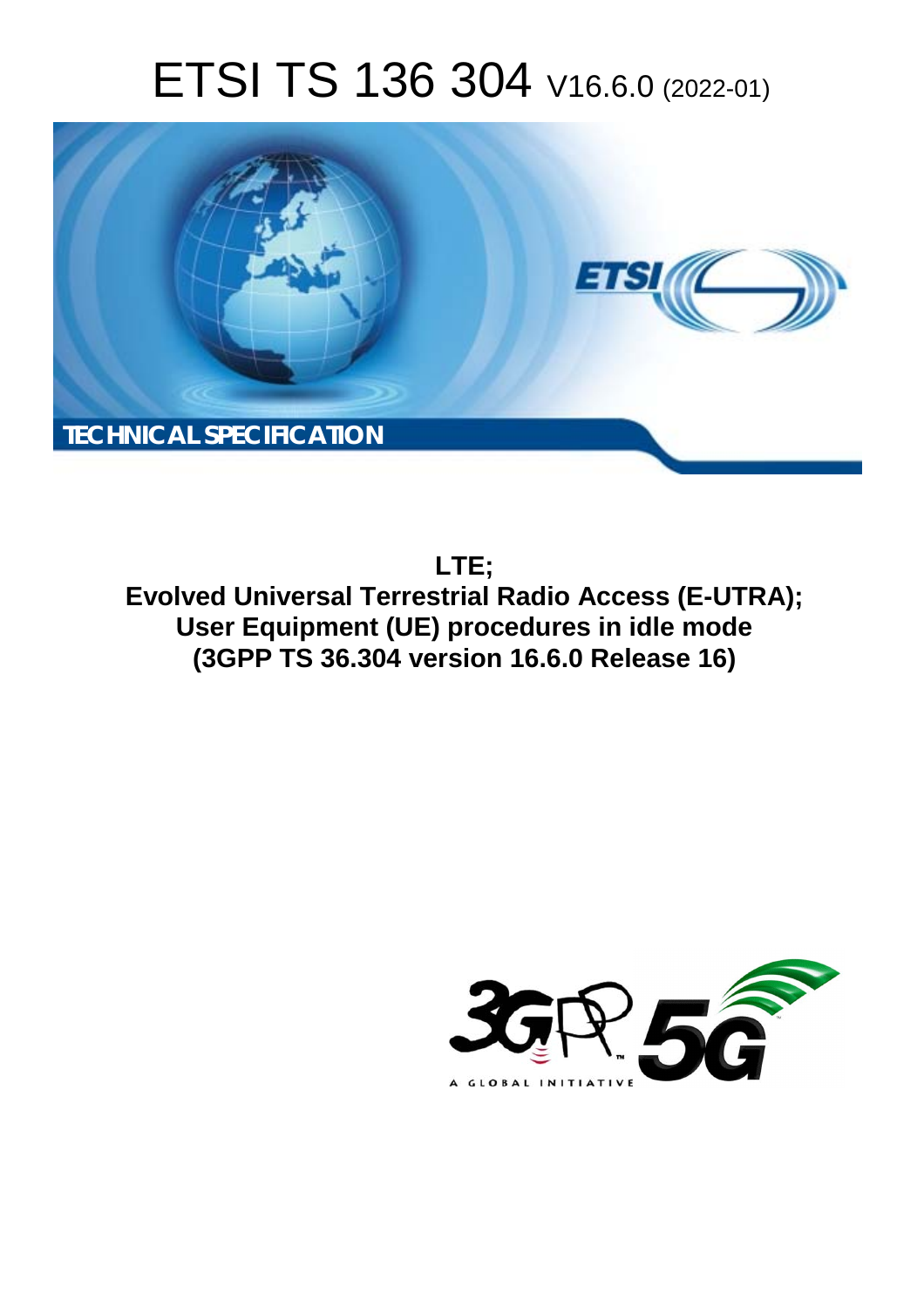Reference RTS/TSGR-0236304vg60

Keywords

**LTE** 

#### *ETSI*

650 Route des Lucioles F-06921 Sophia Antipolis Cedex - FRANCE

Tel.: +33 4 92 94 42 00 Fax: +33 4 93 65 47 16

Siret N° 348 623 562 00017 - APE 7112B Association à but non lucratif enregistrée à la Sous-Préfecture de Grasse (06) N° w061004871

#### *Important notice*

The present document can be downloaded from: <http://www.etsi.org/standards-search>

The present document may be made available in electronic versions and/or in print. The content of any electronic and/or print versions of the present document shall not be modified without the prior written authorization of ETSI. In case of any existing or perceived difference in contents between such versions and/or in print, the prevailing version of an ETSI deliverable is the one made publicly available in PDF format at [www.etsi.org/deliver](http://www.etsi.org/deliver).

Users of the present document should be aware that the document may be subject to revision or change of status. Information on the current status of this and other ETSI documents is available at <https://portal.etsi.org/TB/ETSIDeliverableStatus.aspx>

If you find errors in the present document, please send your comment to one of the following services: <https://portal.etsi.org/People/CommiteeSupportStaff.aspx>

#### *Notice of disclaimer & limitation of liability*

The information provided in the present deliverable is directed solely to professionals who have the appropriate degree of experience to understand and interpret its content in accordance with generally accepted engineering or other professional standard and applicable regulations.

No recommendation as to products and services or vendors is made or should be implied.

No representation or warranty is made that this deliverable is technically accurate or sufficient or conforms to any law and/or governmental rule and/or regulation and further, no representation or warranty is made of merchantability or fitness for any particular purpose or against infringement of intellectual property rights.

In no event shall ETSI be held liable for loss of profits or any other incidental or consequential damages.

Any software contained in this deliverable is provided "AS IS" with no warranties, express or implied, including but not limited to, the warranties of merchantability, fitness for a particular purpose and non-infringement of intellectual property rights and ETSI shall not be held liable in any event for any damages whatsoever (including, without limitation, damages for loss of profits, business interruption, loss of information, or any other pecuniary loss) arising out of or related to the use of or inability to use the software.

#### *Copyright Notification*

No part may be reproduced or utilized in any form or by any means, electronic or mechanical, including photocopying and microfilm except as authorized by written permission of ETSI. The content of the PDF version shall not be modified without the written authorization of ETSI.

The copyright and the foregoing restriction extend to reproduction in all media.

© ETSI 2022. All rights reserved.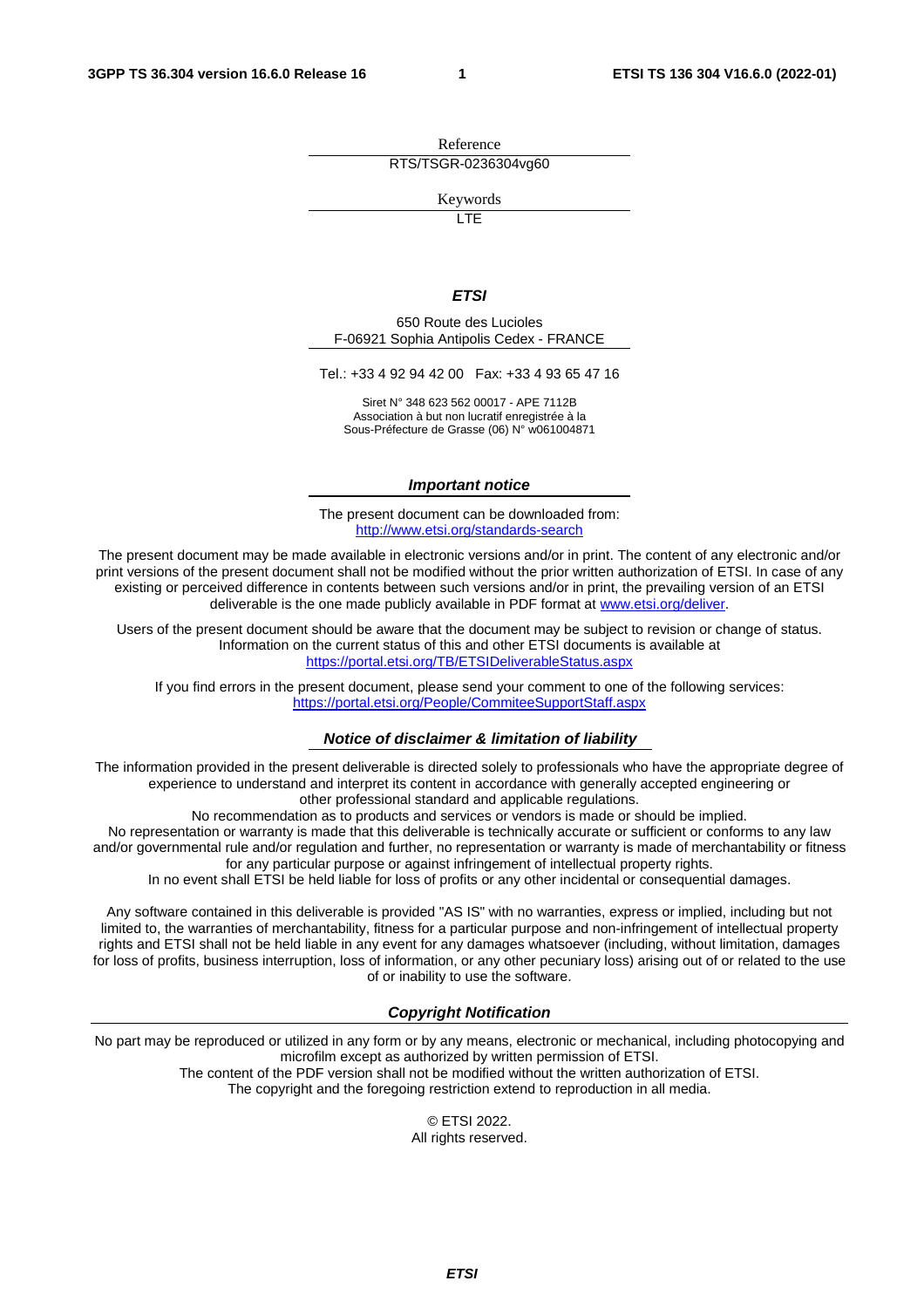## Intellectual Property Rights

#### Essential patents

IPRs essential or potentially essential to normative deliverables may have been declared to ETSI. The declarations pertaining to these essential IPRs, if any, are publicly available for **ETSI members and non-members**, and can be found in ETSI SR 000 314: *"Intellectual Property Rights (IPRs); Essential, or potentially Essential, IPRs notified to ETSI in respect of ETSI standards"*, which is available from the ETSI Secretariat. Latest updates are available on the ETSI Web server ([https://ipr.etsi.org/\)](https://ipr.etsi.org/).

Pursuant to the ETSI Directives including the ETSI IPR Policy, no investigation regarding the essentiality of IPRs, including IPR searches, has been carried out by ETSI. No guarantee can be given as to the existence of other IPRs not referenced in ETSI SR 000 314 (or the updates on the ETSI Web server) which are, or may be, or may become, essential to the present document.

#### **Trademarks**

The present document may include trademarks and/or tradenames which are asserted and/or registered by their owners. ETSI claims no ownership of these except for any which are indicated as being the property of ETSI, and conveys no right to use or reproduce any trademark and/or tradename. Mention of those trademarks in the present document does not constitute an endorsement by ETSI of products, services or organizations associated with those trademarks.

**DECT™**, **PLUGTESTS™**, **UMTS™** and the ETSI logo are trademarks of ETSI registered for the benefit of its Members. **3GPP™** and **LTE™** are trademarks of ETSI registered for the benefit of its Members and of the 3GPP Organizational Partners. **oneM2M™** logo is a trademark of ETSI registered for the benefit of its Members and of the oneM2M Partners. **GSM**® and the GSM logo are trademarks registered and owned by the GSM Association.

## Legal Notice

This Technical Specification (TS) has been produced by ETSI 3rd Generation Partnership Project (3GPP).

The present document may refer to technical specifications or reports using their 3GPP identities. These shall be interpreted as being references to the corresponding ETSI deliverables.

The cross reference between 3GPP and ETSI identities can be found under<http://webapp.etsi.org/key/queryform.asp>.

## Modal verbs terminology

In the present document "**shall**", "**shall not**", "**should**", "**should not**", "**may**", "**need not**", "**will**", "**will not**", "**can**" and "**cannot**" are to be interpreted as described in clause 3.2 of the [ETSI Drafting Rules](https://portal.etsi.org/Services/editHelp!/Howtostart/ETSIDraftingRules.aspx) (Verbal forms for the expression of provisions).

"**must**" and "**must not**" are **NOT** allowed in ETSI deliverables except when used in direct citation.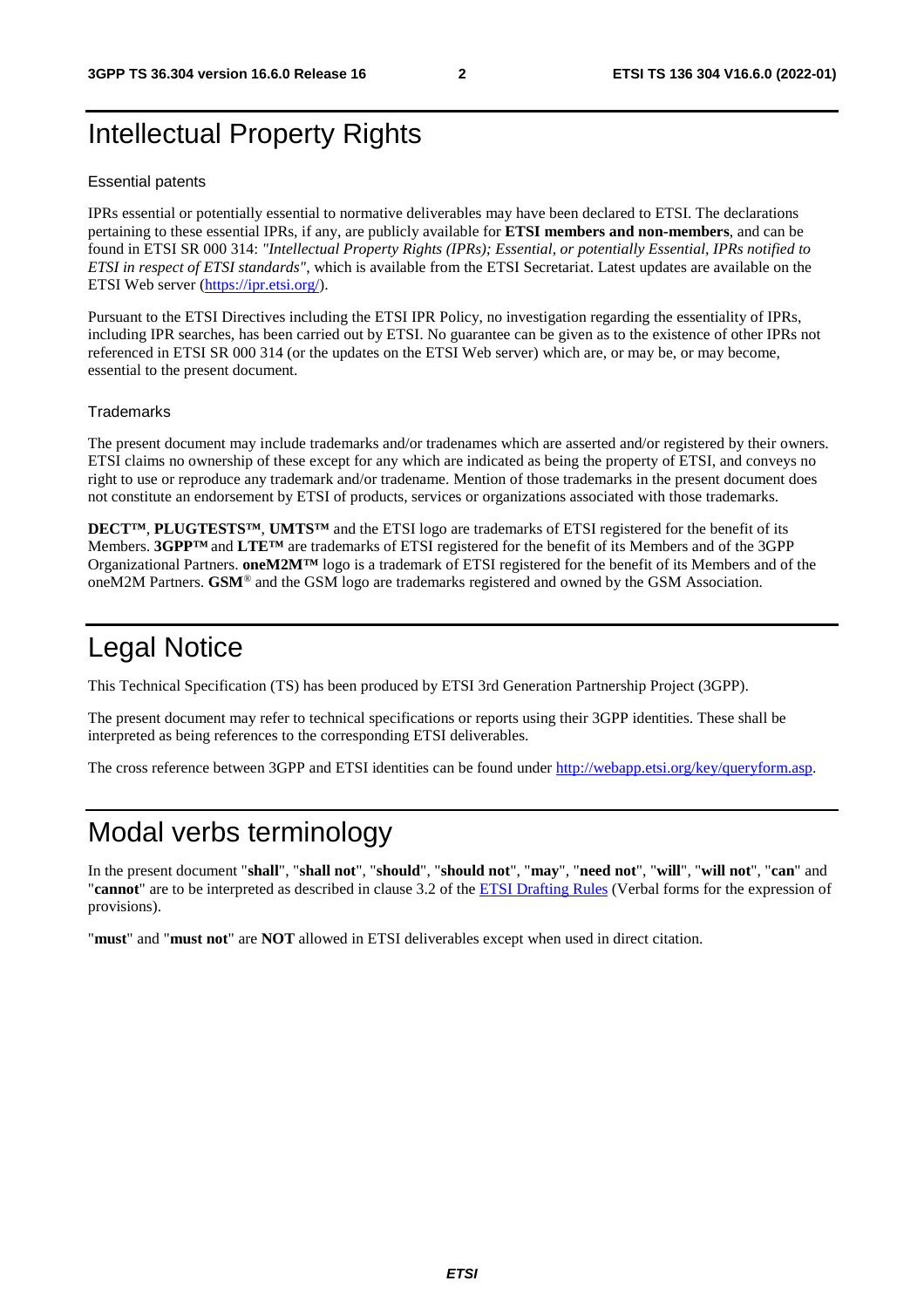$\mathbf{3}$ 

## Contents

| 1                    |                                                                                      |     |  |
|----------------------|--------------------------------------------------------------------------------------|-----|--|
| 2                    |                                                                                      |     |  |
| 3                    |                                                                                      |     |  |
| 3.1<br>3.2           |                                                                                      |     |  |
| 3.3                  |                                                                                      |     |  |
| 4                    |                                                                                      |     |  |
| 4.1                  |                                                                                      |     |  |
| 4.2                  |                                                                                      |     |  |
| 4.3                  |                                                                                      |     |  |
| 4.4                  |                                                                                      |     |  |
| 5                    |                                                                                      |     |  |
| 5.1                  |                                                                                      |     |  |
| 5.1.1                |                                                                                      |     |  |
| 5.1.2                |                                                                                      |     |  |
| 5.1.2.1              |                                                                                      |     |  |
| 5.1.2.2              |                                                                                      |     |  |
| 5.1.2.3              |                                                                                      |     |  |
| 5.1.2.4              |                                                                                      |     |  |
| 5.1.2.5              |                                                                                      |     |  |
| 5.1.2.6              |                                                                                      |     |  |
| 5.2                  |                                                                                      |     |  |
| 5.2.1                |                                                                                      |     |  |
| 5.2.2<br>5.2.3       |                                                                                      |     |  |
| 5.2.3.1              |                                                                                      |     |  |
| 5.2.3.2              |                                                                                      |     |  |
| 5.2.3.2a             |                                                                                      |     |  |
| 5.2.3.3              |                                                                                      |     |  |
| 5.2.3.4              | GSM case in Cell Selection.                                                          | .24 |  |
| 5.2.3.5              |                                                                                      |     |  |
| 5.2.3.6              |                                                                                      |     |  |
| 5.2.4                |                                                                                      |     |  |
| 5.2.4.1              |                                                                                      |     |  |
| 5.2.4.2              |                                                                                      |     |  |
| 5.2.4.2a             |                                                                                      |     |  |
| 5.2.4.3              |                                                                                      |     |  |
| 5.2.4.3.1            |                                                                                      |     |  |
| 5.2.4.4              | Cells with cell reservations, access restrictions or unsuitable for normal camping29 |     |  |
| 5.2.4.5              |                                                                                      |     |  |
| 5.2.4.6              | Intra-frequency and equal priority inter-frequency Cell Reselection criteria31       |     |  |
| 5.2.4.6a             |                                                                                      |     |  |
| 5.2.4.7<br>5.2.4.7.1 |                                                                                      |     |  |
| 5.2.4.8              |                                                                                      |     |  |
| 5.2.4.8.1            |                                                                                      |     |  |
| 5.2.4.8.2            |                                                                                      |     |  |
| 5.2.4.9              |                                                                                      |     |  |
| 5.2.4.10             |                                                                                      |     |  |
|                      |                                                                                      |     |  |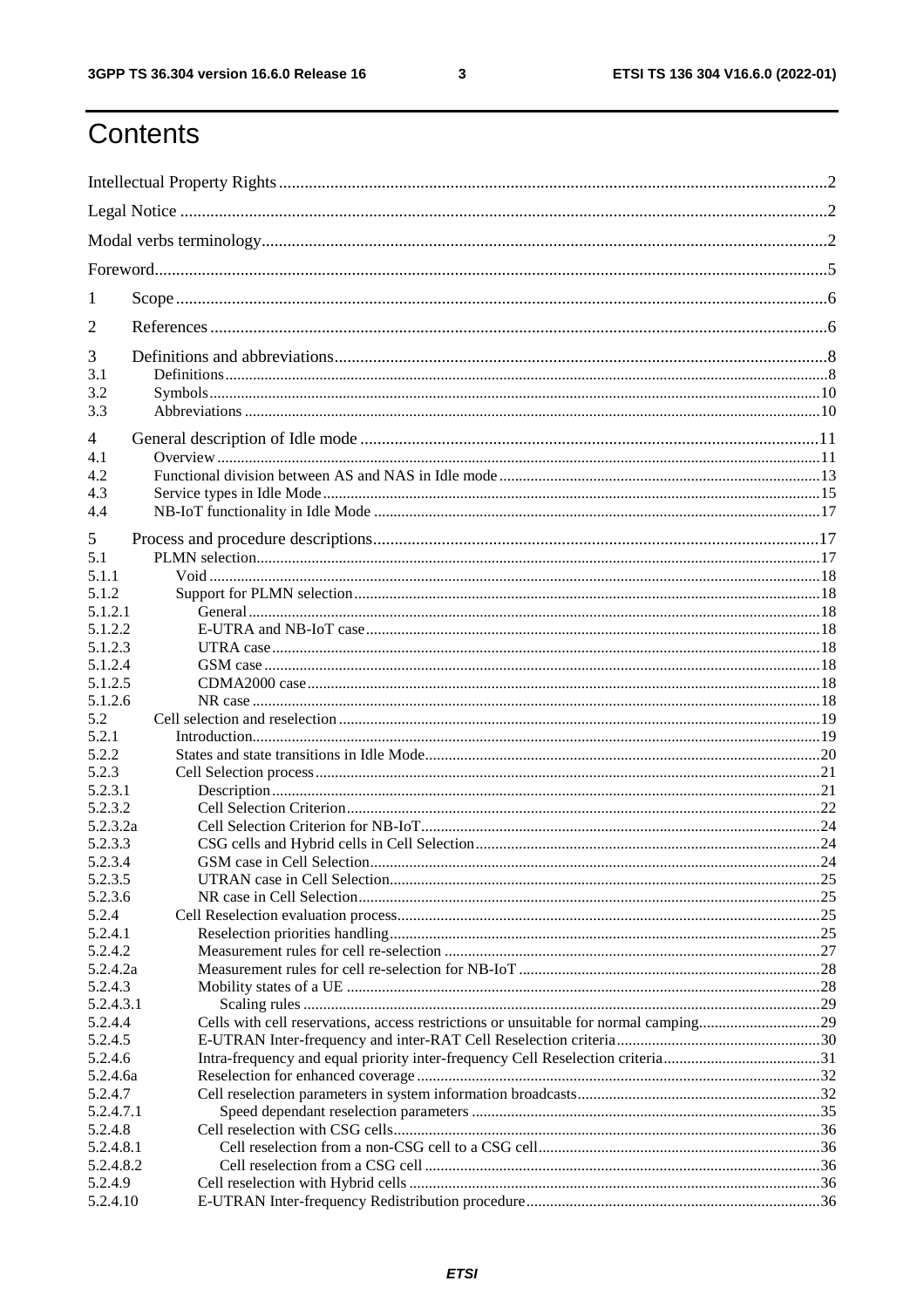| 5.2.4.10.1               |                                                                                       |  |
|--------------------------|---------------------------------------------------------------------------------------|--|
| 5.2.4.11                 |                                                                                       |  |
| 5.2.4.12                 |                                                                                       |  |
| 5.2.4.12.0<br>5.2.4.12.1 |                                                                                       |  |
| 5.2.4.13                 |                                                                                       |  |
| 5.2.5                    |                                                                                       |  |
| 5.2.6                    |                                                                                       |  |
| 5.2.7                    |                                                                                       |  |
| 5.2.7a                   |                                                                                       |  |
| 5.2.8                    |                                                                                       |  |
| 5.2.8a                   |                                                                                       |  |
| 5.2.9                    |                                                                                       |  |
| 5.3                      |                                                                                       |  |
| 5.3.1                    |                                                                                       |  |
| 5.3.2                    |                                                                                       |  |
| 5.3.3                    |                                                                                       |  |
| 5.4                      |                                                                                       |  |
| 5.5                      |                                                                                       |  |
| 5.5.1<br>5.5.2           |                                                                                       |  |
| 5.6                      |                                                                                       |  |
| 5.6.1                    |                                                                                       |  |
| 5.6.2                    |                                                                                       |  |
| 5.6.3                    |                                                                                       |  |
|                          |                                                                                       |  |
| 6                        |                                                                                       |  |
| 6.1                      |                                                                                       |  |
| 6.2                      |                                                                                       |  |
| 7                        |                                                                                       |  |
| 7.1                      |                                                                                       |  |
| 7.2                      |                                                                                       |  |
| 7.3                      |                                                                                       |  |
| 7.4                      |                                                                                       |  |
| 7.5                      |                                                                                       |  |
| 7.5.1                    |                                                                                       |  |
| 7.5.2                    |                                                                                       |  |
| 7.5.3                    |                                                                                       |  |
| 7.5.4                    |                                                                                       |  |
| 7.5.5                    |                                                                                       |  |
| 7.6                      |                                                                                       |  |
| 8                        |                                                                                       |  |
| 9                        |                                                                                       |  |
| 10                       |                                                                                       |  |
|                          |                                                                                       |  |
| 11                       |                                                                                       |  |
| 11.1                     | Sidelink communication and V2X sidelink communication and NR sidelink communication57 |  |
| 11.2<br>11.3             |                                                                                       |  |
| 11.4                     |                                                                                       |  |
| 11.4.1                   |                                                                                       |  |
|                          |                                                                                       |  |
| 12.                      |                                                                                       |  |
|                          | <b>Annex A (informative):</b>                                                         |  |
|                          | <b>Annex B</b> (informative):                                                         |  |
|                          | <b>Annex C</b> (informative):                                                         |  |
|                          |                                                                                       |  |
|                          |                                                                                       |  |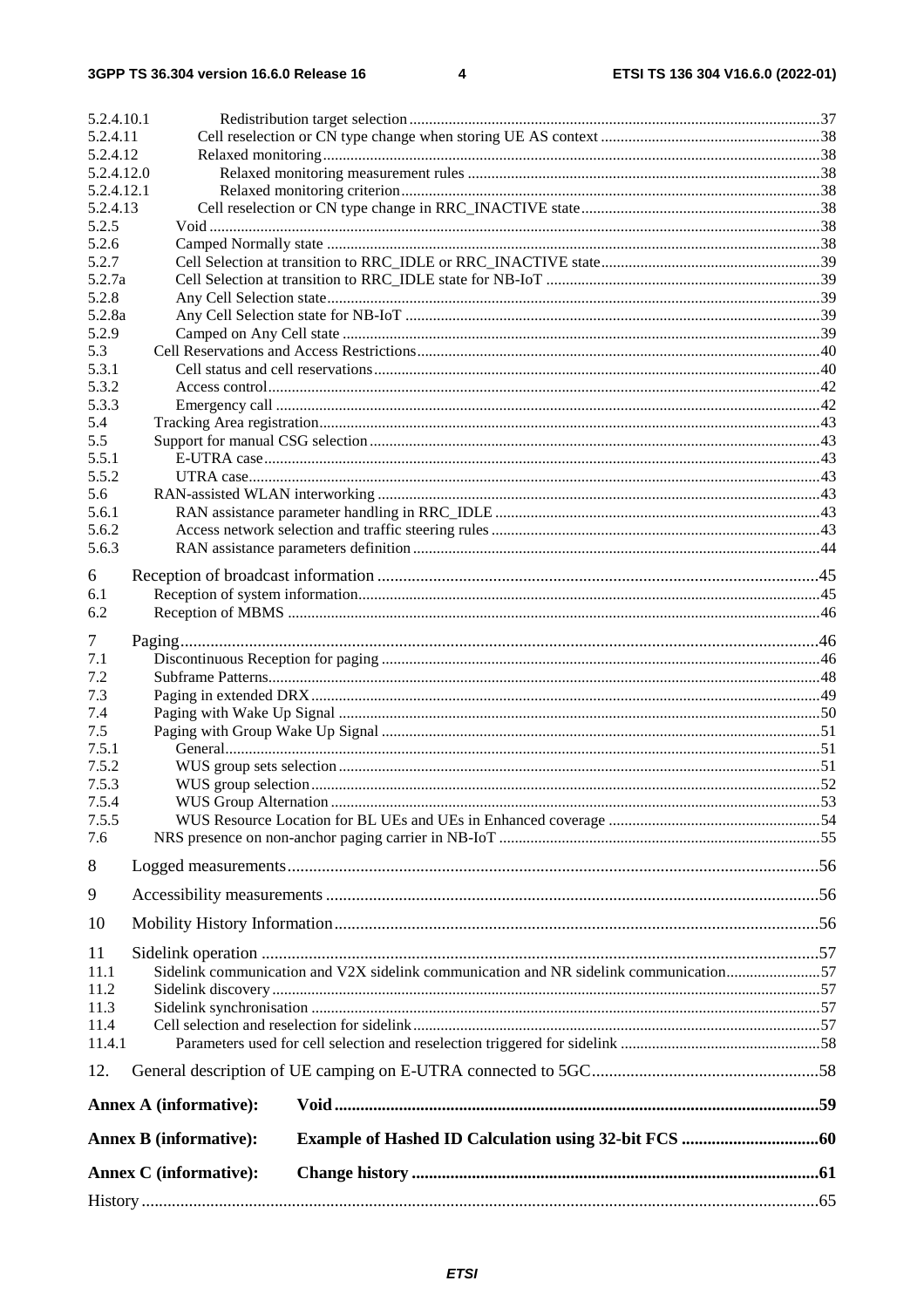## Foreword

This Technical Specification has been produced by the 3<sup>rd</sup> Generation Partnership Project (3GPP).

The contents of the present document are subject to continuing work within the TSG and may change following formal TSG approval. Should the TSG modify the contents of the present document, it will be re-released by the TSG with an identifying change of release date and an increase in version number as follows:

Version x.y.z

where:

- x the first digit:
	- 1 presented to TSG for information;
	- 2 presented to TSG for approval;
	- 3 or greater indicates TSG approved document under change control.
- y the second digit is incremented for all changes of substance, i.e. technical enhancements, corrections, updates, etc.
- z the third digit is incremented when editorial only changes have been incorporated in the document.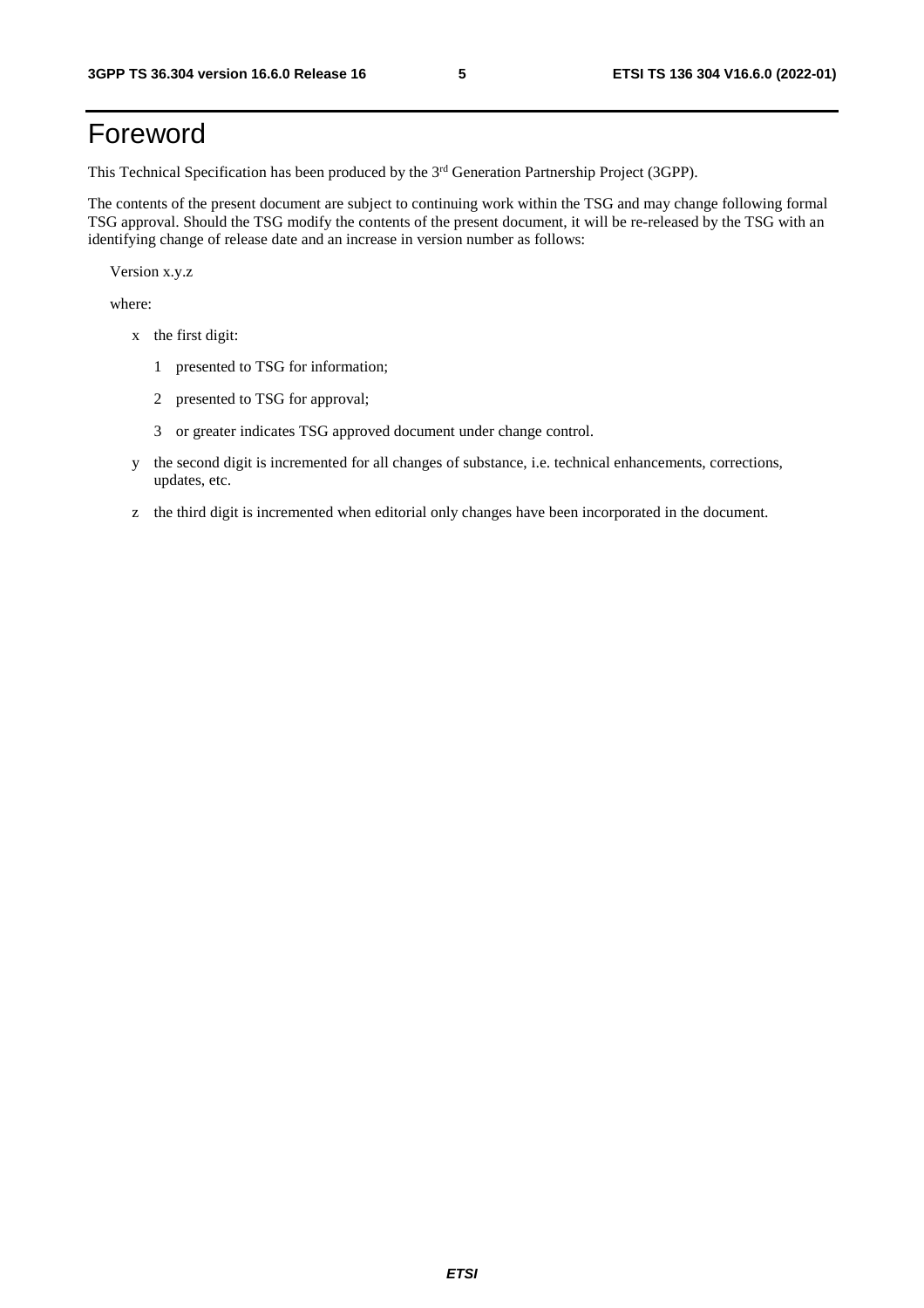## 1 Scope

The present document specifies the Access Stratum (AS) part of the Idle Mode procedures applicable to a UE. The nonaccess stratum (NAS) part of Idle mode procedures and processes is specified in TS 23.122 [5].

The present document specifies the model for the functional division between the NAS and AS in a UE.

The present document applies to all UEs that support at least E-UTRA, including multi-RAT UEs as described in 3GPP specifications, in the following cases:

- When the UE is camped on an E-UTRA cell;
- When the UE is searching for a cell to camp on:
- NOTE: When the UE is camped on or searching for a cell to camp on belonging to other RATs, the UE behaviour is described in the specifications of the other RAT.

The Idle Mode procedures defined in this specification are also applicable for a UE in RRC\_INACTIVE state unless specified otherwise.

## 2 References

The following documents contain provisions which, through reference in this text, constitute provisions of the present document.

- References are either specific (identified by date of publication, edition number, version number, etc.) or nonspecific.
- For a specific reference, subsequent revisions do not apply.
- For a non-specific reference, the latest version applies. In the case of a reference to a 3GPP document (including a GSM document), a non-specific reference implicitly refers to the latest version of that document *in the same Release as the present document*.
- [1] 3GPP TR 25.990: "Vocabulary for UTRAN".
- [2] 3GPP TS 36.300: "E-UTRA and E-UTRAN Overall Description; Stage 2".
- [3] 3GPP TS 36.331: "E-UTRA; Radio Resource Control (RRC) Protocol Specification".
- [4] 3GPP TS 22.011: "Service accessibility".
- [5] 3GPP TS 23.122: "NAS functions related to Mobile Station (MS) in idle mode".
- [6] 3GPP TS 36.213: "E-UTRA; Physical layer procedures".
- [7] 3GPP TS 36.214: "E-UTRA; Physical layer; Measurements".
- [8] 3GPP TS 25.304: "User Equipment (UE) procedures in idle mode and procedures for cell reselection in connected mode"
- [9] 3GPP TS 43.022: "Functions related to Mobile Station in idle mode and group receive mode".
- [10] 3GPP TS 36.133: "Requirements for Support of Radio Resource Management".
- [11] void
- [12] void
- [13] void
- [14] void
- [15] void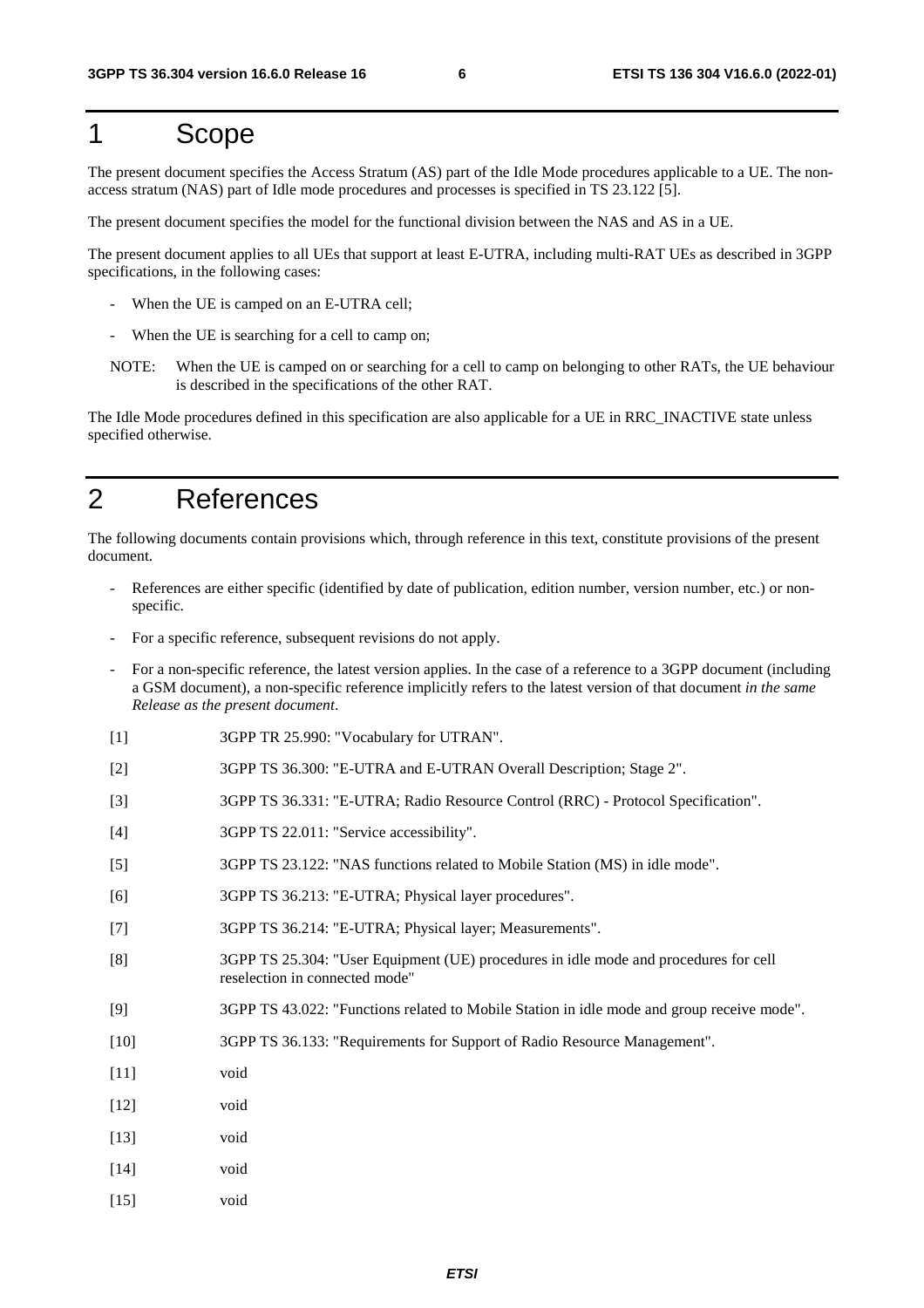| $[16]$ | 3GPP TS 24.301: "Non-Access-Stratum (NAS) protocol for Evolved Packet System (EPS); Stage<br>3"                                                                                                                              |
|--------|------------------------------------------------------------------------------------------------------------------------------------------------------------------------------------------------------------------------------|
| $[17]$ | 3GPP2 C.S0024-C v2.0: "cdma2000 High Rate Packet Data Air Interface Specification".                                                                                                                                          |
| $[18]$ | 3GPP2 C.S0005-F v1.0: "Upper Layer (Layer 3) Signalling Standard for cdma2000 Spread<br>Spectrum Systems".                                                                                                                   |
| $[19]$ | 3GPP TS 25.304: "User Equipment (UE) procedures in idle mode and procedures for cell<br>reselection in connected mode".                                                                                                      |
| $[20]$ | 3GPP TS 24.008: "Mobile Radio Interface Layer 3 specification; Core Network Protocols;<br>Stage 3"                                                                                                                           |
| $[21]$ | 3GPP TS 37.320: "Universal Terrestrial Radio Access (UTRA) and Evolved Universal Terrestrial<br>Radio Access (E-UTRA); Radio measurement collection for Minimization of Drive Tests (MDT);<br>Overall description; Stage 2". |
| $[22]$ | 3GPP TS 26.346: "Multimedia Broadcast/Multicast Service (MBMS); Protocols and codecs".                                                                                                                                       |
| $[23]$ | 3GPP TS 23.401: "Evolved Universal Terrestrial Radio Access Network (E-UTRAN) access".                                                                                                                                       |
| $[24]$ | 3GPP TS 23.682: "Architecture enhancements to facilitate communications with packet data<br>networks and applications".                                                                                                      |
| $[25]$ | 3GPP TS 23.402: "Architecture enhancements for non-3GPP accesses".                                                                                                                                                           |
| $[26]$ | IEEE 802.11, Part 11: "Wireless LAN Medium Access Control (MAC) and Physical Layer (PHY)<br>specifications, IEEE Std.".                                                                                                      |
| $[27]$ | Wi-Fi Alliance Technical Committee, Hotspot 2.0 Technical Task Group: "Hotspot 2.0 (Release 2)<br>Technical Specification".                                                                                                  |
| $[28]$ | 3GPP TS 24.302: "Access to the 3GPP Evolved Packet Core (EPC) via non-3GPP access<br>networks".                                                                                                                              |
| $[29]$ | 3GPP TS 23.303: "Proximity-based services (ProSe); Stage 2".                                                                                                                                                                 |
| $[30]$ | 3GPP TS 36.321: "E-UTRA; Medium Access Control (MAC) protocol specification".                                                                                                                                                |
| $[31]$ | 3GPP TS 24.105: "Application specific Congestion control for Data Communication (ACDC)<br>Management Object (MO)".                                                                                                           |
| $[32]$ | 3GPP TS 31.102: "Characteristics of the Universal Subscriber Identity Module (USIM)<br>application".                                                                                                                         |
| $[33]$ | 3GPP TS 36.101: "Evolved Universal Terrestrial Radio Access (E-UTRA); User Equipment (UE)<br>radio transmission and reception".                                                                                              |
| $[34]$ | Void                                                                                                                                                                                                                         |
| $[35]$ | 3GPP TS 23.003: "Numbering, addressing and identification".                                                                                                                                                                  |
| $[36]$ | 3GPP TS 23.285: "Technical Specification Group Services and System Aspects; Architecture<br>enhancements for V2X services".                                                                                                  |
| $[37]$ | 3GPP TS 38.331: "NR; Radio Resource Control (RRC); Protocol specification".                                                                                                                                                  |
| $[38]$ | 3GPP TS 38.304: "New Generation Radio Access Network; User Equipment (UE) procedures in<br>Idle mode and RRC Inactive state".                                                                                                |
| $[39]$ | 3GPP TS 23.501: "System Architecture for the 5G System; Stage 2".                                                                                                                                                            |

[40] 3GPP TS 23.287: "Architecture enhancements for 5G System (5GS) to support Vehicle-to-Everything (V2X) services".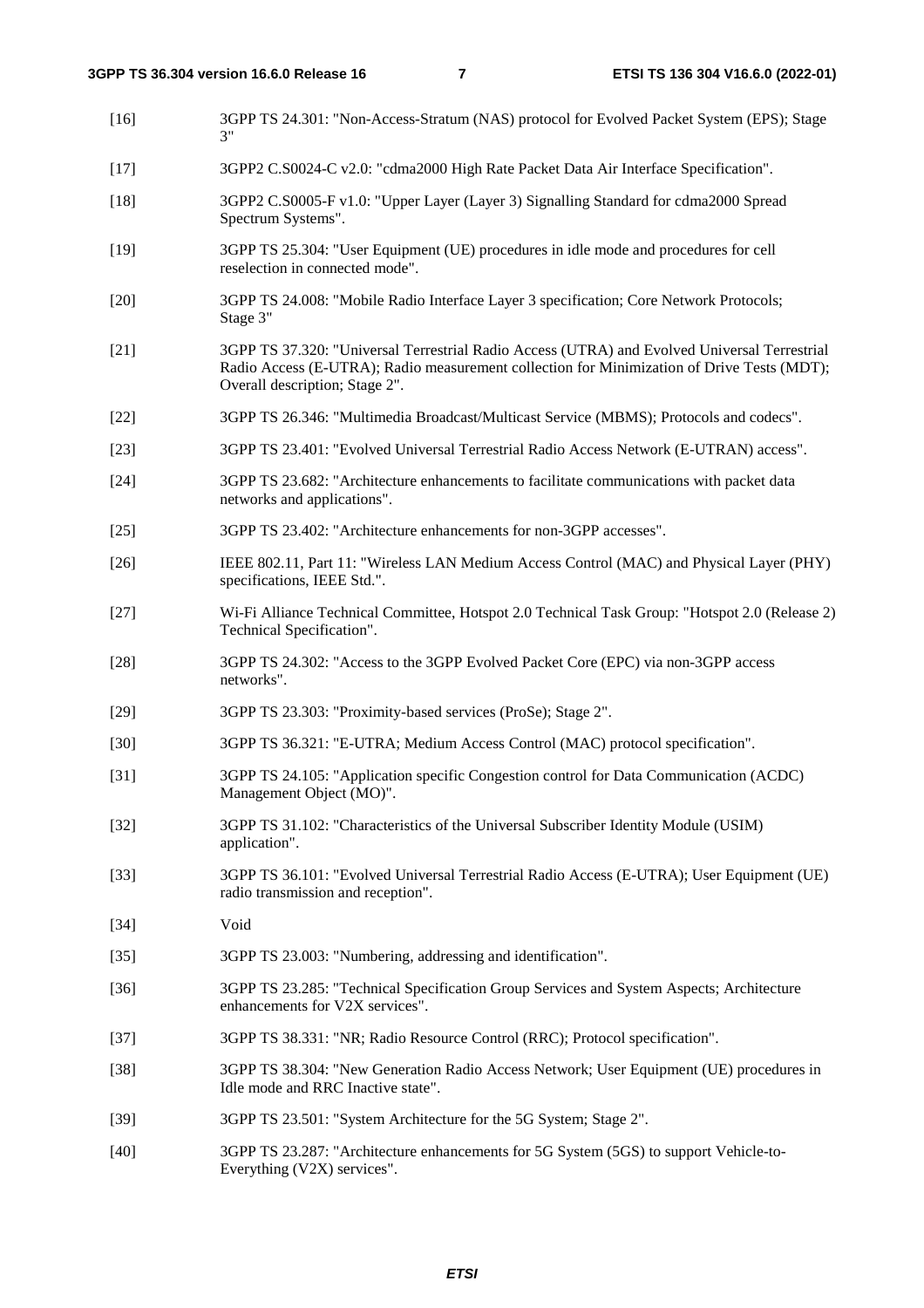## 3 Definitions and abbreviations

## 3.1 Definitions

For the purposes of the present document, the following terms and definitions apply:

**Acceptable Cell:** A cell that satisfies certain conditions as specified in 4.3. A UE can always attempt emergency calls on an acceptable cell, but restriction as in 5.3.3 apply.

**Alternative cell reselection priority:** Cell reselection priority broadcast in the system information via *altCellReselectionPriority* and *altCellReselectionSubPriority*.

**CSG Whitelist**: A list provided by NAS containing all the CSG identities and their associated PLMN IDs of the CSGs to which the subscriber belongs.

NOTE: This list is known as Allowed CSG List in Rel-8 Access Stratum specifications.

**Available PLMN(s):** One or more PLMN(s) for which the UE has found at least one cell and read its PLMN identity(ies).

**Barred Cell**: A cell a UE is not allowed to camp on.

**Camped on a cell:** UE has completed the cell selection/reselection process and has chosen a cell. The UE monitors system information and (in most cases) paging information.

**Camped on any cell**: UE is in idle mode and has completed the cell selection/reselection process and has chosen a cell irrespective of PLMN identity.

**Closed Subscriber Group (CSG):** A Closed Subscriber Group identifies subscribers of an operator who are permitted to access one or more cells of the PLMN but which have restricted access (CSG cells).

**CN type:** The type of core network connectivity supported by an E-UTRA cell, either EPC or 5GC.

**Commercial Mobile Alert System:** Public Warning System that delivers *Warning Notifications* provided by *Warning Notification Providers* to CMAS capable UEs.

**CSG cell:** A cell broadcasting a CSG indication that is set to TRUE and a specific CSG identity.

**CSG identity:** An identifier broadcast by a CSG or hybrid cell/cells and used by the UE to facilitate access for authorised members of the associated Closed Subscriber Group.

**CSG member cell:** a cell broadcasting the identity of the selected PLMN, registered PLMN or equivalent PLMN and for which the CSG whitelist of the UE includes an entry comprising cell's CSG ID and the respective PLMN identity.

**DRX cycle:** Individual time interval between monitoring Paging Occasion for a specific UE.

**eDRX cycle:** Time interval between the first Paging Occasions occurring after successive extended DRX periods.

**eCall Only Mode:** A UE configuration option that allows the UE to attach at EPS and register in IMS to perform only eCall Over IMS, and a non-emergency IMS call for test and/or terminal reconfiguration services.

**EHPLMN:** Any of the PLMN entries contained in the Equivalent HPLMN list TS 23.122 [5].

**Equivalent PLMN list:** List of PLMNs considered as equivalent by the UE for cell selection, cell reselection, and handover according to the information provided by the NAS.

**EU-Alert:** Public Warning System that delivers Warning Notifications provided by Warning Notification Providers using the same AS mechanisms as defined for CMAS.

**Home PLMN:** A PLMN where the Mobile Country Code (MCC) and Mobile Network Code (MNC) of the PLMN identity are the same as the MCC and MNC of the IMSI.

**HNB Name**: The Home eNodeB Name is a broadcast string in free text format that provides a human readable name for the Home eNodeB CSG identity and any broadcasted PLMN identity.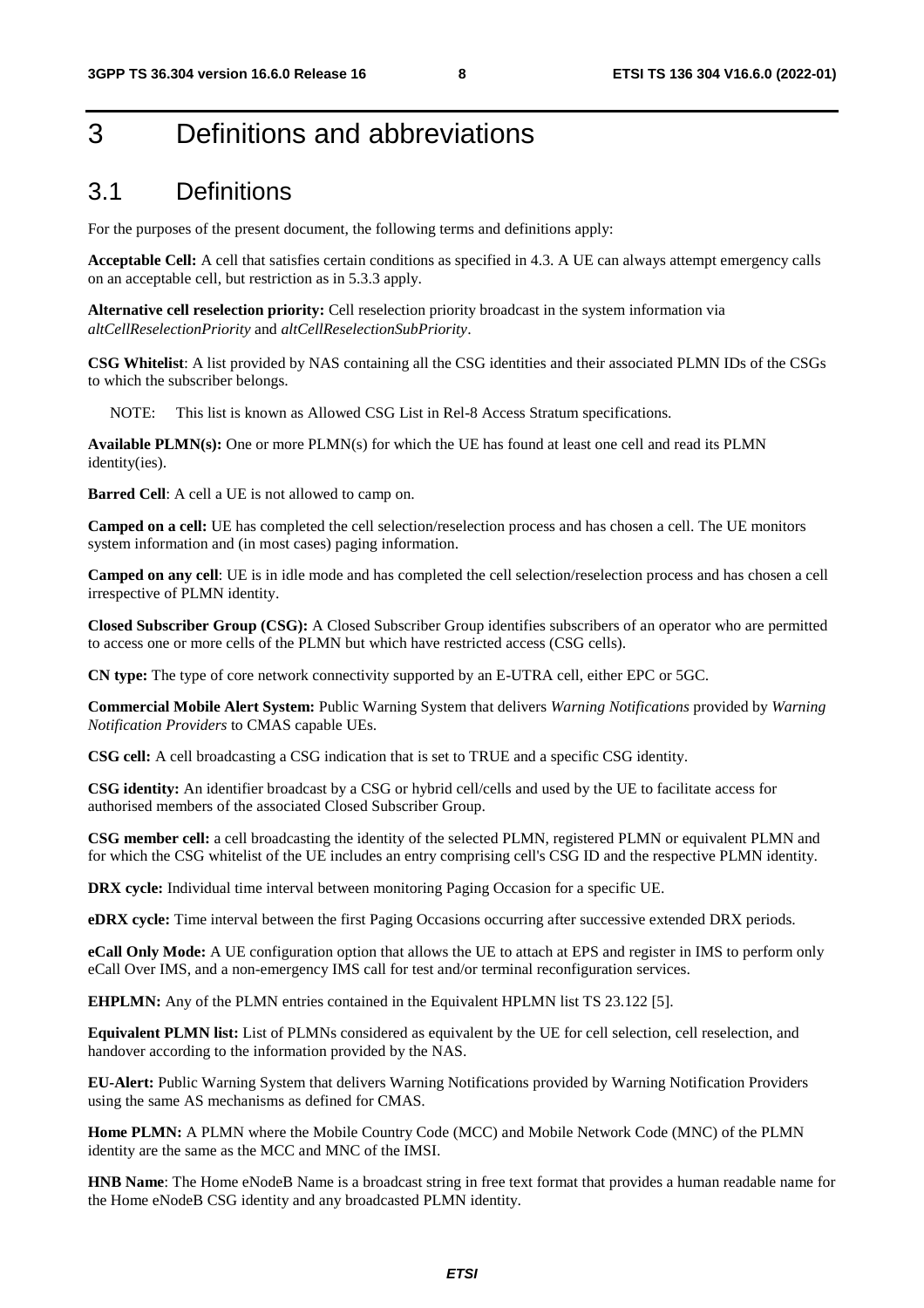**HSDN cell**: A cell that has higher priority than other cells for cell reselection for HSDN capable UE in a High-mobility state.

**Hybrid cell:** A cell broadcasting a CSG Indicator that is set to FALSE and a specific CSG identity.

**Hyper SFN:** Index broadcast in System Information that increments at every SFN wrap around (i.e every 10.24s).

**Korean Public Alert System (KPAS):** Public Warning System that delivers Warning Notifications provided by Warning Notification Providers using the same AS mechanisms as defined for CMAS.

**Location Registration (LR):** UE registers its presence in a registration area, for instance regularly or when entering a new tracking area.

**MBMS-dedicated cell**: cell dedicated to MBMS transmission.

**MBMS/Unicast-mixed cell**: cell supporting both unicast and MBMS transmissions.

**FeMBMS/Unicast-mixed cell**: cell supporting MBMS transmission and unicast transmission as SCell.

**NB-IoT:** NB-IoT allows access to network services via E-UTRA with a channel bandwidth limited to 200 kHz.

**NR sidelink communication**: AS functionality enabling at least V2X Communication as defined in TS 23.287 [40], between two or more nearby UEs, using NR technology but not traversing any network node.

**Paging Time Window:** The period configured for a UE in extended DRX, during which the UE monitors Paging Occasions following DRX cycle.

**Power saving mode**: Mode allowing the UE to reduce its power consumption, as defined in TS 24.301 [16], TS 23.401 [23], TS 23.682 [24].

**Process:** A local action in the UE invoked by a RRC procedure or an Idle Mode or RRC\_INACTIVE state procedure.

**Radio Access Technology:** Type of technology used for radio access, for instance E-UTRA, UTRA, GSM, CDMA2000 1xEV-DO (HRPD) or CDMA2000 1x (1xRTT).

**Registered PLMN:** This is the PLMN on which certain Location Registration outcomes have occurred TS 23.122 [5].

**Registration Area**: (NAS) registration area is an area in which the UE may roam without a need to perform location registration, which is a NAS procedure.

**Reserved Cell**: A cell on which camping is not allowed, except for particular UEs, if so indicated in the system information.

**Restricted Cell**: A cell on which camping is allowed, but access attempts are disallowed for UEs whose access classes are indicated as barred.

**Selected PLMN:** This is the PLMN that has been selected by the NAS, either manually or automatically.

**Serving cell:** The cell on which the UE is camped.

**Sidelink**: UE to UE interface for sidelink communication, V2X sidelink communication and sidelink discovery. The Sidelink corresponds to the PC5 interface as defined in TS 23.303 [29].

**Sidelink communication**: AS functionality enabling ProSe Direct Communication as defined in TS 23.303 [29], between two or more nearby UEs, using E-UTRA technology but not traversing any network node. The terminology "sidelink communication" without "V2X" prefix only concerns PS unless specifically stated otherwise.

**Sidelink discovery**: AS functionality enabling ProSe Direct Discovery as defined in TS 23.303 [29], using E-UTRA technology but not traversing any network node.

**Strongest cell:** The cell on a particular carrier that is considered strongest according to the layer 1 cell search procedure TS 36.213 [6], TS 36.214 [7].

**Suitable Cell:** This is a cell on which an UE may camp. For a E-UTRA cell, the criteria are defined in clause 4.3, for a UTRA cell in TS 25.304 [8], for a GSM cell in TS 43.022 [9], and for a NR cell in TS 38.304 [38].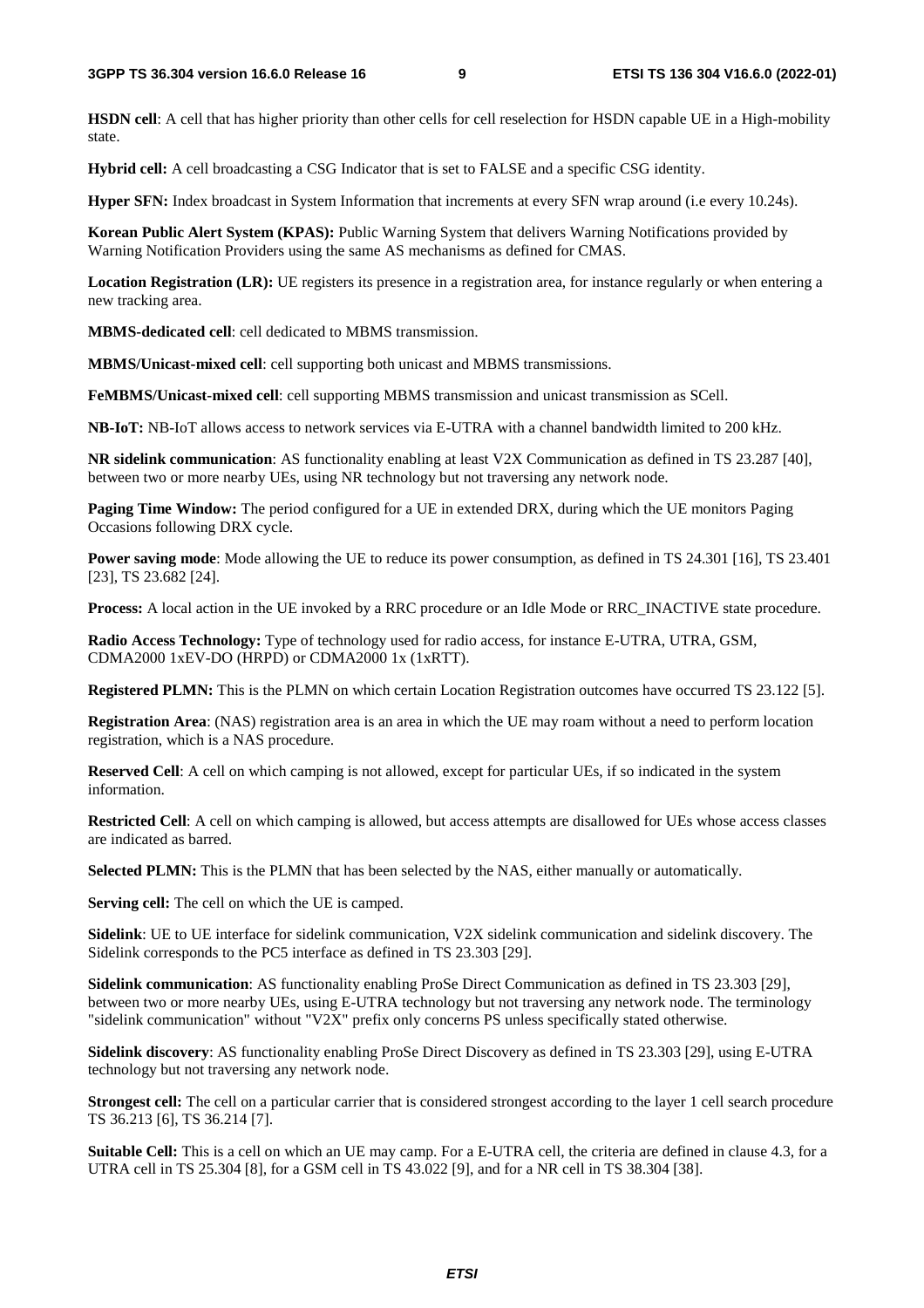**V2X sidelink communication:** AS functionality enabling V2X Communication as defined in TS 23.285 [36], between nearby UEs, using E-UTRA technology but not traversing any network node.

## 3.2 Symbols

For the purposes of the present document, the following symbols apply:

<symbol> <Explanation>

## 3.3 Abbreviations

For the purposes of the present document, the following abbreviations apply:

| 1xRTT          | CDMA2000 1x Radio Transmission Technology                       |
|----------------|-----------------------------------------------------------------|
| AS             | <b>Access Stratum</b>                                           |
| AC             | Access Class (of the USIM)                                      |
| <b>ACDC</b>    | Application specific Congestion control for Data Communication  |
| <b>BCCH</b>    | <b>Broadcast Control Channel</b>                                |
| BL             | Bandwidth reduced Low complexity                                |
| <b>BR-BCCH</b> | Bandwidth Reduced Broadcast Control Channel                     |
| <b>BSS</b>     | <b>Basic Service Set</b>                                        |
| <b>CMAS</b>    | Commercial Mobile Altert System                                 |
| <b>CSG</b>     | <b>Closed Subscriber Group</b>                                  |
| <b>DRX</b>     | Discontinuous Reception                                         |
| DL-SCH         | Downlink Shared Channel                                         |
| <b>EHPLMN</b>  | <b>Equivalent Home PLMN</b>                                     |
| <b>EPC</b>     | <b>Evolved Packet Core</b>                                      |
| <b>EPS</b>     | <b>Evolved Packet System</b>                                    |
| <b>ETWS</b>    | Earthquake and Tsunami Warning System                           |
| E-UTRA         | <b>Evolved UMTS Terrestrial Radio Access</b>                    |
| <b>E-UTRAN</b> | <b>Evolved UMTS Terrestrial Radio Access Network</b>            |
| <b>FDD</b>     | <b>Frequency Division Duplex</b>                                |
| <b>GERAN</b>   | <b>GSM/EDGE Radio Access Network</b>                            |
|                |                                                                 |
| <b>GWUS</b>    | Group Wake Up Signal                                            |
| <b>HPLMN</b>   | Home PLMN                                                       |
| <b>HSDN</b>    | <b>High Speed Dedicated Network</b>                             |
| H-SFN          | Hyper System Frame Number                                       |
| <b>HRPD</b>    | High Rate Packet Data                                           |
| <b>IAB</b>     | <b>Integrated Access and Backhaul</b>                           |
| <b>IMSI</b>    | <b>International Mobile Subscriber Identity</b>                 |
| <b>MBMS</b>    | Multimedia Broadcast-Multicast Service                          |
| <b>MBSFN</b>   | Multimedia Broadcast multicast service Single Frequency Network |
| <b>MCC</b>     | Mobile Country Code                                             |
| MCCH           | <b>Multicast Control Channel</b>                                |
| <b>MDT</b>     | <b>Minimization of Drive Tests</b>                              |
| МM             | <b>Mobility Management</b>                                      |
| <b>MNC</b>     | Mobile Network Code                                             |
| <b>MPDCCH</b>  | MTC Physical Downlink Control Channel                           |
| <b>MTCH</b>    | <b>Multicast Traffic Channel</b>                                |
| <b>NAS</b>     | <b>Non-Access Stratum</b>                                       |
| NB-IoT         | NarrowBand Internet of Things                                   |
| <b>NR</b>      | <b>NR Radio Access</b>                                          |
| <b>NRS</b>     | Narrowband Reference Signal                                     |
| <b>PLMN</b>    | <b>Public Land Mobile Network</b>                               |
| ProSe          | Proximity-based Services                                        |
| <b>PSM</b>     | <b>Power Saving Mode</b>                                        |
| <b>PTW</b>     | Paging Time Window                                              |
| <b>PWS</b>     | Public Warning System                                           |
| <b>RAT</b>     | Radio Access Technology                                         |
| <b>RNA</b>     | <b>RAN-based Notification Area</b>                              |
| <b>RNAU</b>    | RAN-based Notification Area Update                              |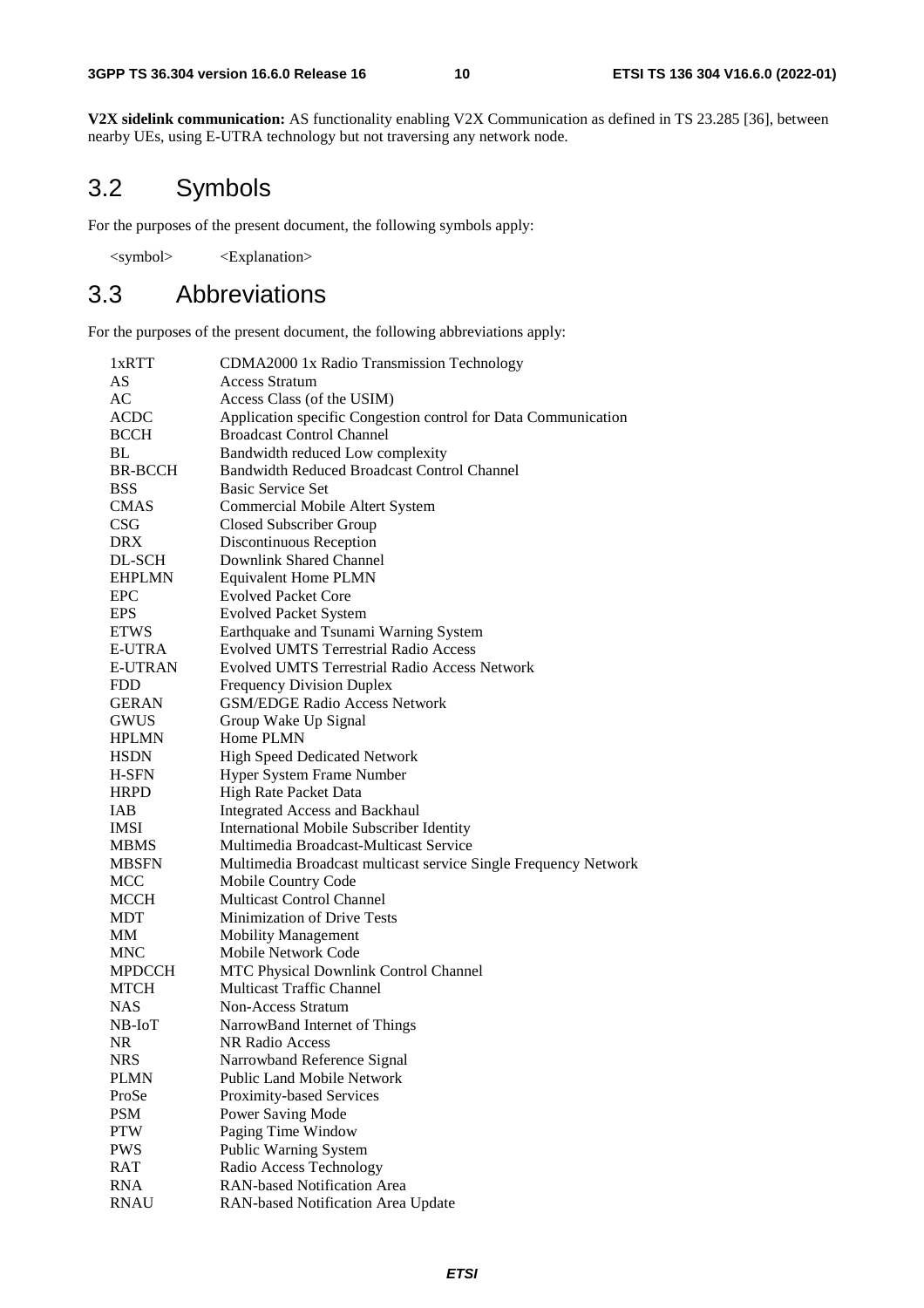| <b>RRC</b>   | Radio Resource Control                       |
|--------------|----------------------------------------------|
| <b>SAP</b>   | Service Access Point                         |
| <b>SIBX</b>  | SystemInformationBlockTypeX                  |
| <b>TDD</b>   | Time Division Duplex                         |
| <b>UAC</b>   | <b>Unified Access Control</b>                |
| UE           | User Equipment                               |
| <b>UMTS</b>  | Universal Mobile Telecommunications System   |
| <b>USIM</b>  | Universal Subscriber Identity Module         |
| <b>UTRA</b>  | <b>UMTS Terrestrial Radio Access</b>         |
| <b>UTRAN</b> | <b>UMTS Terrestrial Radio Access Network</b> |
| V2X          | Vehicle-to-Everything                        |
| <b>WUS</b>   | Wake Up Signal                               |
|              |                                              |

## 4 General description of Idle mode

## 4.1 Overview

The idle mode tasks can be subdivided into four processes:

- PLMN selection;
- Cell selection and reselection;
- Location registration;
- Support for manual CSG selection.

The relationship between these processes is illustrated in Figure 4.1-1.



**Figure 4.1-1: Overall Idle Mode process**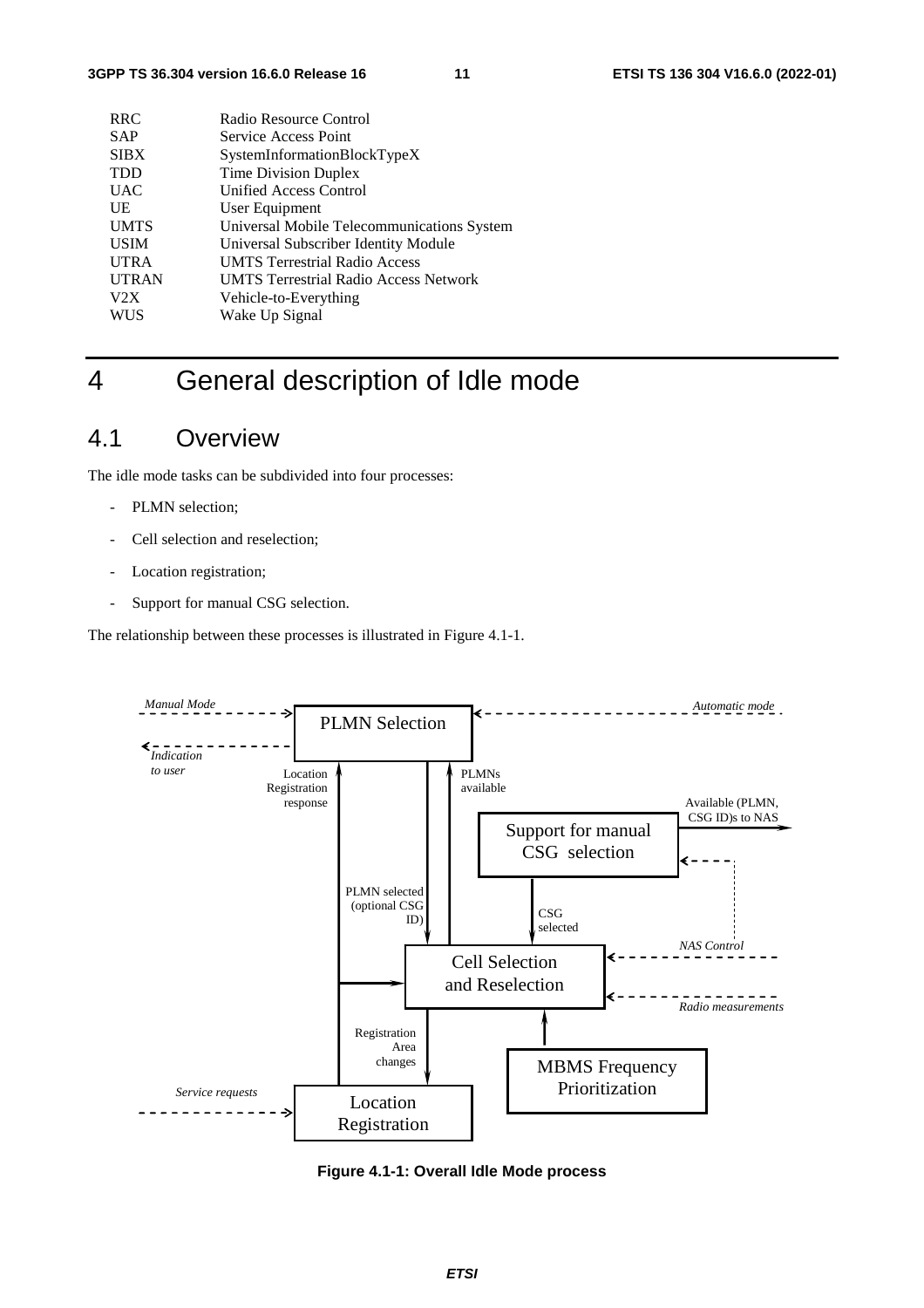When a UE is switched on, a public land mobile network (PLMN) is selected by NAS. For the selected PLMN, associated RAT(s) may be set TS 23.122 [5]. The NAS shall provide a list of equivalent PLMNs, if available, that the AS shall use for cell selection and cell reselection.

With the cell selection, the UE searches for a suitable cell of the selected PLMN and chooses that cell to provide available services, further the UE shall tune to its control channel. This choosing is known as "camping on the cell".

For E-UTRA a cell may be associated with more than one CN type (EPC and/or 5GC) and hence the selected cell can be suitable for more than one CN type. The CN type(s) for which the selected cell is suitable are reported to NAS which selects a CN type to be used for camping and for the NAS registration procedure (see below). Note that CN type selection is only applicabe for UE supporting E-UTRA connected to 5GC.

The UE shall, if necessary, then register its presence, by means of a NAS registration procedure, in the tracking area of the chosen cell and as outcome of a successful Location Registration the selected PLMN becomes the registered PLMN TS 23.122 [5].

If the UE finds a more suitable cell, according to the cell reselection criteria, it reselects onto that cell and camps on it. Similar to cell selection procedure, if the reselected cell is an E-UTRA cell and the UE supports E-UTRA connected to 5GC, the CN type(s) for which the cell is suitable are reported to NAS which selects one of them. If the new cell does not belong to at least one tracking area to which the UE is registered, location registration is performed. In RRC\_INACTIVE state, if the new cell does not belong to the configured RNA, a RNA update procedure is performed.

If necessary, the UE shall search for higher priority PLMNs at regular time intervals as described in TS 22.011 [4] and search for a suitable cell if another PLMN has been selected by NAS.

Search of available CSGs may be triggered by NAS to support manual CSG selection.

If the UE loses coverage of the registered PLMN, either a new PLMN is selected automatically (automatic mode), or an indication of which PLMNs are available is given to the user, so that a manual selection can be made (manual mode).

Registration is not performed by UEs only capable of services that need no registration.

The UE may perform sidelink communication or V2X sidelink communication or sidelink discovery or NR sidelink communication while in-coverage or out-of-coverage for sidelink, as specified in clause 11.

The purpose of camping on a cell in idle mode is fivefold:

- a) It enables the UE to receive system information from the PLMN.
- b) When registered and if the UE wishes to establish an RRC connection, it can do this by initially accessing the network on the control channel of the cell on which it is camped.
- c) If the PLMN receives a call for the registered UE, it knows (in most cases) the set of tracking areas (in RRC\_IDLE state) or RNAs (in RRC\_INACTIVE state) in which the UE is camped. It can then send a "paging" message for the UE on the control channels of all the cells in this set of tracking areas. The UE will then receive the paging message because it is tuned to the control channel of a cell in one of the registered tracking areas and the UE can respond on that control channel.
- d) It enables the UE to receive ETWS and CMAS notifications.
- e) It enables the UE to receive MBMS services.

If the UE is unable to find a suitable cell to camp on or if the location registration failed (except for LR rejected with cause #12, cause #14, cause #15 or cause #25, see TS 23.122 [5] and TS 24.301 [16]), it attempts to camp on a cell irrespective of the PLMN identity, and enters a "limited service" state.

When NAS indicates that PSM starts, the AS configuration (e.g. priorities provided by dedicated signalling and logged measurements) is kept, all running timers continue to run but the UE need not perform any idle mode tasks. If a timer expires while the UE is in PSM it is up to UE implementation whether it performs the corresponding action immediately or the latest when PSM ends. When NAS indicates that PSM ends, the UE shall perform all idle mode tasks.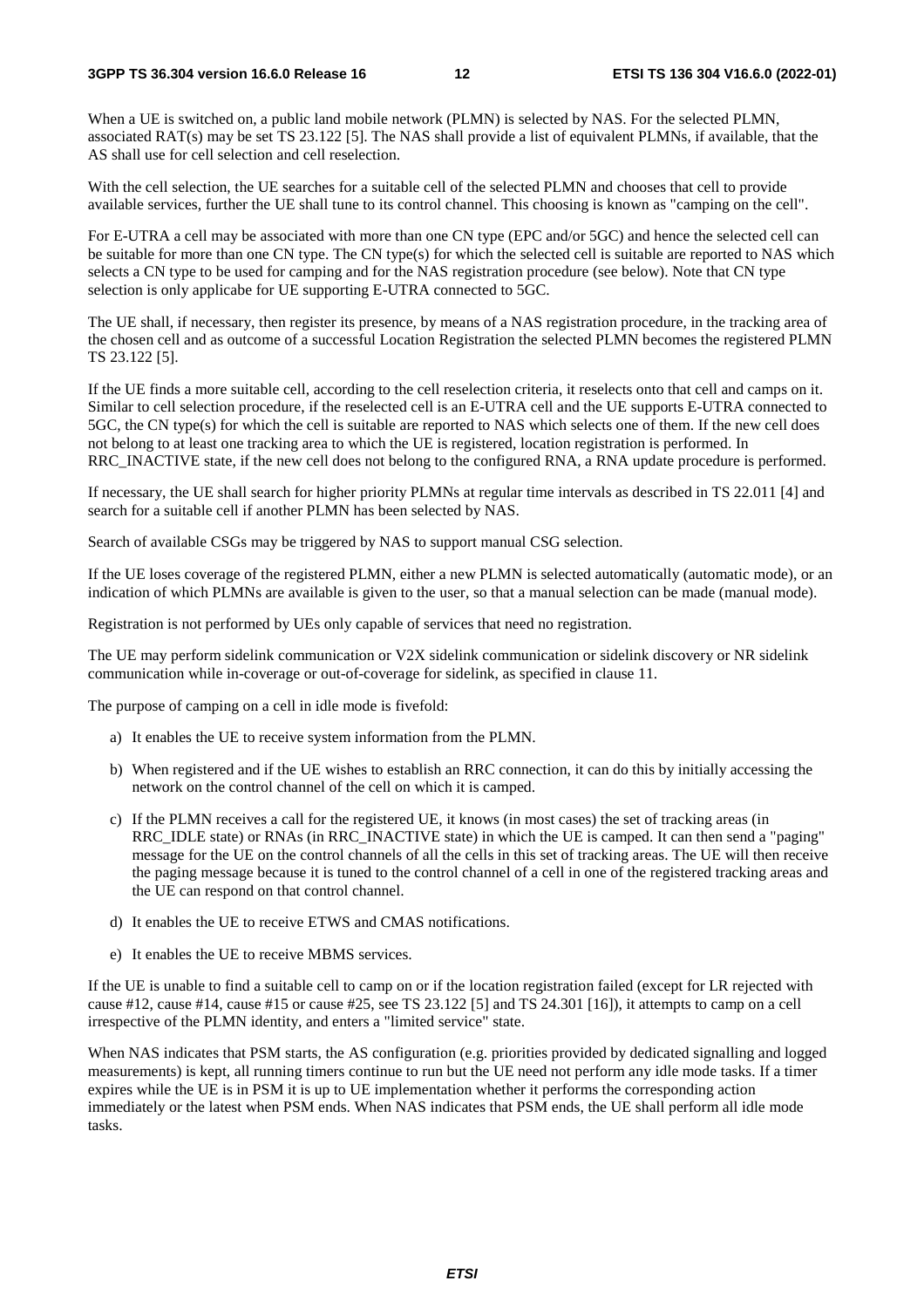## 4.2 Functional division between AS and NAS in Idle mode

Table 1 presents the functional division between UE non-access stratum (NAS) and UE access stratum (AS) in idle mode. The NAS part is specified in TS 23.122 [5] and the AS part in the present document.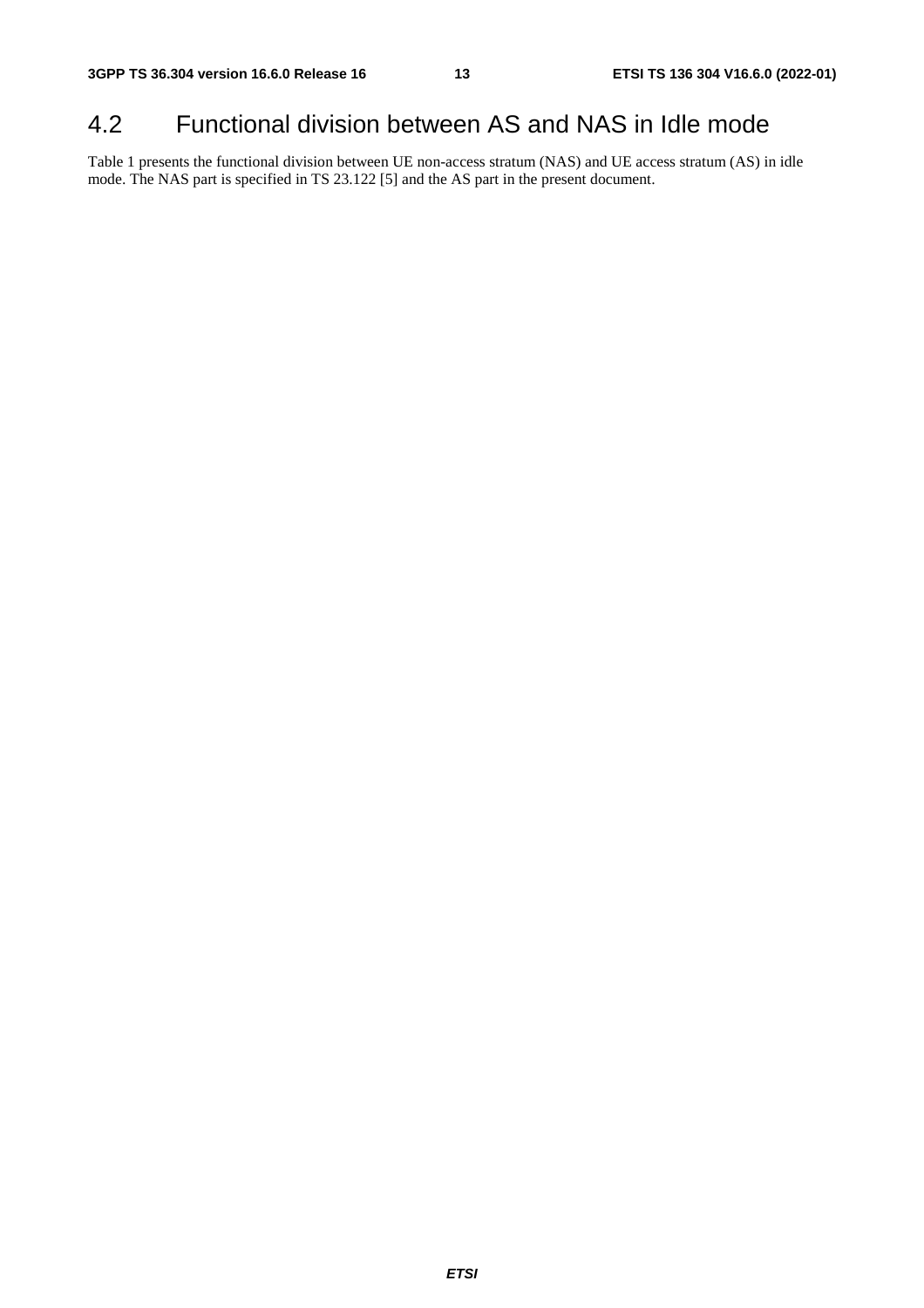| <b>Idle Mode</b><br><b>Process</b> | <b>UE Non-Access Stratum</b>                                                                                                                                                                                                                                                                                                                                                                                                                                                                                                                                                                                                                                                                                      | <b>UE Access Stratum</b>                                                                                                                                                                                                                                                                                                                                                                                                                                                                                                                                                                                                                                                                                                                                |
|------------------------------------|-------------------------------------------------------------------------------------------------------------------------------------------------------------------------------------------------------------------------------------------------------------------------------------------------------------------------------------------------------------------------------------------------------------------------------------------------------------------------------------------------------------------------------------------------------------------------------------------------------------------------------------------------------------------------------------------------------------------|---------------------------------------------------------------------------------------------------------------------------------------------------------------------------------------------------------------------------------------------------------------------------------------------------------------------------------------------------------------------------------------------------------------------------------------------------------------------------------------------------------------------------------------------------------------------------------------------------------------------------------------------------------------------------------------------------------------------------------------------------------|
| <b>PLMN Selection</b>              | Maintain a list of PLMNs in priority order according<br>to TS 23.122 [5]. Select a PLMN using automatic<br>or manual mode as specified in TS 23.122 [5] and<br>request AS to select a cell belonging to this<br>PLMN. For each PLMN, associated RAT(s) may<br>be set.<br>Evaluate reports of available PLMNs and, for E-<br>UTRA if the UEs supports E-UTRA connected to<br>5GC, CN type(s) from AS for PLMN selection.<br>Maintain a list of equivalent PLMN identities.                                                                                                                                                                                                                                         | Search for available PLMNs.<br>If associated RAT(s) is (are) set for the<br>PLMN, search in this (these) RAT(s) and<br>other RAT(s) for that PLMN as specified in<br>TS 23.122 [5].<br>Perform measurements to support PLMN<br>selection.<br>Synchronise to a broadcast channel to<br>identify found PLMNs (and CN type(s).<br>Report available PLMNs with associated<br>RAT(s) and, for E-UTRA if the UE supports<br>E-UTRA connected to 5GC, CN type(s) to<br>NAS on request from NAS or<br>autonomously.                                                                                                                                                                                                                                             |
| Cell<br>Selection                  | Control cell selection for example by indicating<br>RAT(s) associated with the selected PLMN to be<br>used initially in the search of a cell in the cell<br>selection. NAS is also maintaining lists of<br>forbidden registration areas and a list of CSG IDs<br>and their associated PLMN ID on which the UE is<br>allowed (CSG whitelist) and provide these lists to<br>AS.<br>NAS may indicate whether the use of coverage<br>enhancements is not authorized for the selected<br>PLMN.<br>NAS may indicate whether the CE mode B is<br>restricted for the UE supporting CE mode B.<br>For E-UTRA if the UE supports E-UTRA<br>connected to 5GC, NAS indicates the CN type to<br>be used for the selected cell. | Perform measurements needed to support<br>cell selection.<br>Detect and synchronise to a broadcast<br>channel. Receive and handle broadcast<br>information. Forward NAS system<br>information to NAS.<br>Search for a suitable cell. The cells<br>broadcast one or more 'PLMN identity' in<br>the system information. Respond to NAS<br>whether such cell is found or not.<br>If associated RATs is (are) set for the<br>PLMN, perform the search in this (these)<br>RAT(s) and other RATs for that PLMN as<br>specified in TS 23.122 [5].<br>If such a cell is found, the cell is selected to<br>camp on.<br>For E-UTRA if the UE supports E-UTRA<br>connected to 5GC, AS reports the CN<br>type(s) for which the selected cell is<br>suitable to NAS. |
| Cell<br>Reselection                | Control cell reselection by for example,<br>maintaining lists of forbidden registration areas.<br>Maintain a list of equivalent PLMN identities and<br>provide the list to AS.<br>Maintain a list of forbidden registration areas and<br>provide the list to AS.<br>Maintain a list of CSG IDs and their associated<br>PLMN ID on which the UE is allowed (CSG<br>whitelist) to camp and provide the list to AS.<br>For E-UTRA if the UE supports E-UTRA<br>connected to 5GC, NAS indicates the CN type to<br>be used for the selected cell.                                                                                                                                                                      | Perform measurements needed to support<br>cell reselection.<br>Detect and synchronise to a broadcast<br>channel. Receive and handle broadcast<br>information. Forward NAS system<br>information to NAS.<br>Change cell if a more suitable cell is found.<br>For E-UTRA if the UE supports E-UTRA<br>connected to 5GC, the UE reports the CN<br>type(s) for which the selected cell is<br>suitable to NAS.                                                                                                                                                                                                                                                                                                                                               |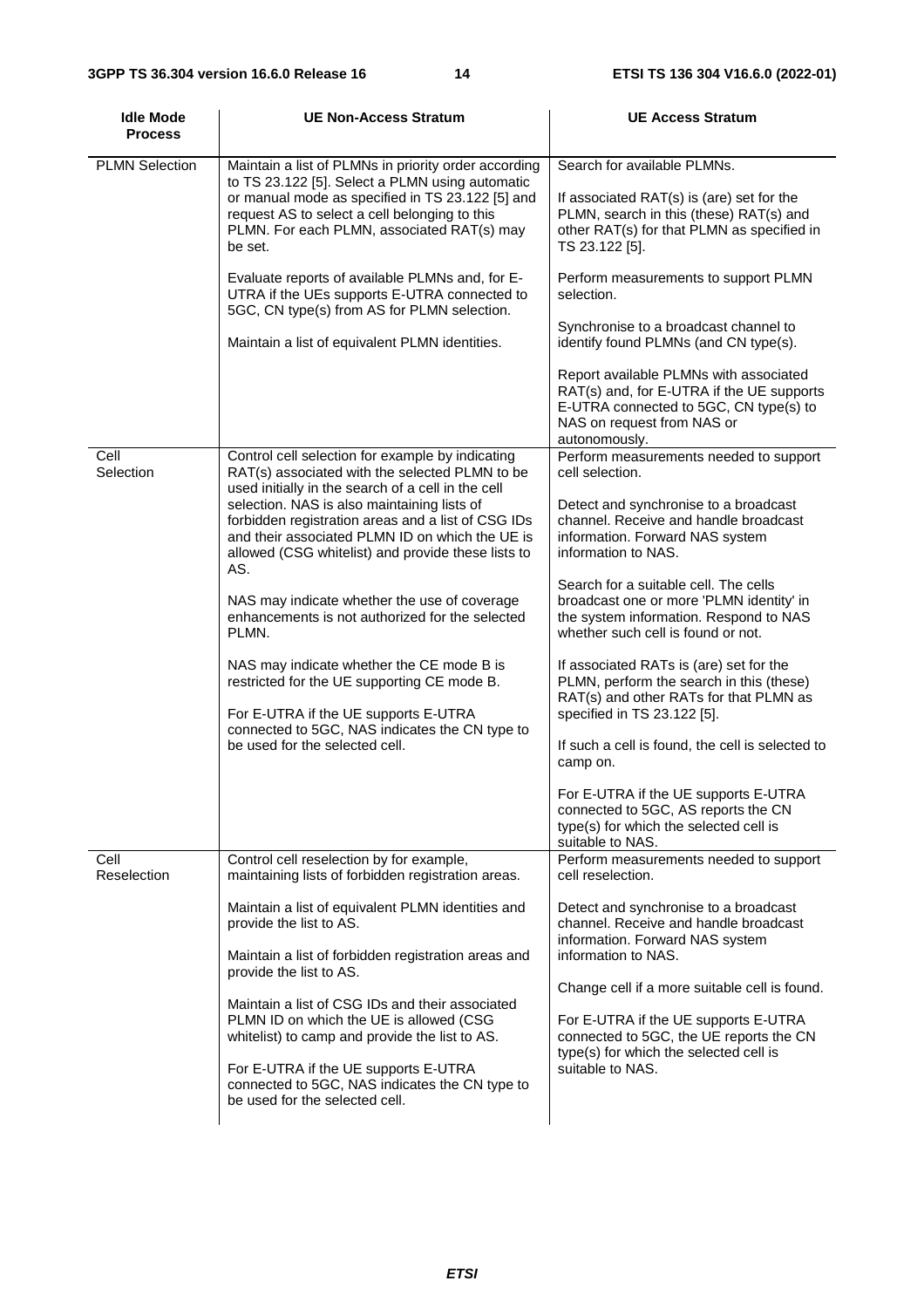| <b>Idle Mode</b><br><b>Process</b>     | <b>UE Non-Access Stratum</b>                                                                                                                                                                                                                                                                                         | <b>UE Access Stratum</b>                                                                                                                                                                                                                                                                                                                                                                                                                                                                                                                   |
|----------------------------------------|----------------------------------------------------------------------------------------------------------------------------------------------------------------------------------------------------------------------------------------------------------------------------------------------------------------------|--------------------------------------------------------------------------------------------------------------------------------------------------------------------------------------------------------------------------------------------------------------------------------------------------------------------------------------------------------------------------------------------------------------------------------------------------------------------------------------------------------------------------------------------|
| Location<br>registration               | Register the UE as active after power on.<br>Register the UE's presence in a registration area,<br>for instance regularly or when entering a new<br>tracking area.<br>Maintain lists of forbidden registration areas.<br>Deregister UE when shutting down.<br>Control and restrict location registration for a UE in | Report registration area information to<br>NAS.                                                                                                                                                                                                                                                                                                                                                                                                                                                                                            |
| Support for<br>manual CSG<br>selection | eCall only mode.<br>Provide request to search for available CSGs.<br>Evaluate reports of available CSGs from AS for<br>CSG selection.<br>Select a CSG and request AS to select a cell<br>belonging to this CSG.                                                                                                      | Search for cells with a CSG ID.<br>Read the HNB name from BCCH on SIB9 if<br>a cell with a CSG ID is found.<br>Report CSG ID of the found cell<br>broadcasting a CSG ID together with the<br>HNB name and PLMN(s) to NAS.<br>On selection of a CSG by NAS, select any<br>cell belonging to the selected CSG fulfilling<br>the cell selection criteria and not barred or<br>reserved for operator use for UEs not<br>belonging to AC 11 or 15 and give an<br>indication to NAS that access is possible<br>(for the registration procedure). |
| <b>RAN Notification</b><br>Area Update | Not applicable                                                                                                                                                                                                                                                                                                       | Register the UE's presence in a RAN-<br>based notification area, periodically or<br>when entering a new RAN-based<br>notification area.                                                                                                                                                                                                                                                                                                                                                                                                    |

#### **Table 4.2-1: Functional division between AS and NAS in idle mode**

## 4.3 Service types in Idle Mode

This clause defines the level of service that may be provided by the network to a UE in Idle mode.

The action of camping on a cell is necessary to get access to some services. Three levels of services are defined for UE:

- Limited service (emergency calls, ETWS and CMAS on an acceptable cell). It is not applicable to RRC\_INACTIVE state.
- Normal service (for public use on a suitable cell)
- Operator service (for operators only on a reserved cell)

Furthermore, the cells are categorised according to which services they offer:

#### **acceptable cell:**

An "acceptable cell" is a cell on which the UE may camp to obtain limited service (originate emergency calls and receive ETWS and CMAS notifications), and it is not applicable to RRC\_INACTIVE state. Such a cell shall fulfil the following requirements, which is the minimum set of requirements to initiate an emergency call and to receive ETWS and CMAS notification in a E-UTRAN network:

- The cell is not barred, see clause 5.3.1;
- The cell selection criteria are fulfilled, see clause 5.2.3.2;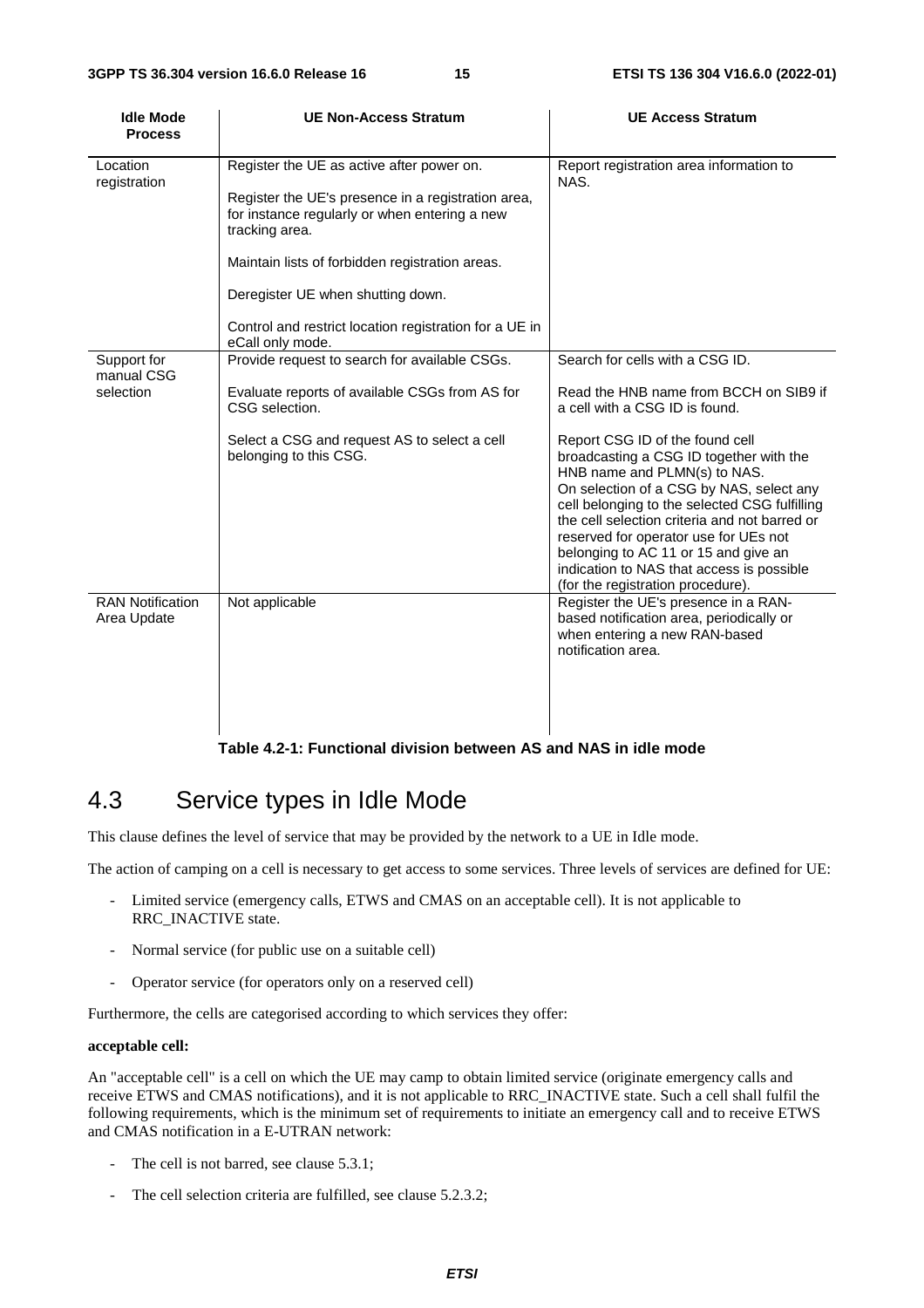#### **suitable cell:**

A "suitable cell" is a cell on which the UE may camp on to obtain normal service. The UE shall have a valid USIM and such a cell shall fulfil all the following requirements.

- The cell is part of either:
	- the selected PLMN, or:
	- the registered PLMN, or:
	- a PLMN of the Equivalent PLMN list
- For a CSG cell, the cell is a CSG member cell for the UE;

According to the latest information provided by NAS:

- The cell is not barred, see clause 5.3.1;
- The cell is part of at least one TA that is not part of the list of "forbidden tracking areas for roaming" TS 22.011 [4], which belongs to a PLMN that fulfils the first bullet above;
- The cell selection criteria are fulfilled, see clause 5.2.3.2;
- Except for NB-IoT, if the UE supports authorization of coverage enhancements and upper layers indicated that use of coverage enhancements is not authorized for the selected PLMN:
	- the cell selection criterion S in normal coverage shall be fulfilled;
- If the UE supports CE mode B and upper layers indicated that CE mode B is restricted:
	- the cell selection criterion S in normal coverage based on values  $Q_{\text{rxlevmin}}$  and  $Q_{\text{qualmin}}$  or in enhanced coverage based on values Qrxlevmin\_CE and Qqualmin\_CE shall be fulfilled.

If more than one PLMN identity is broadcast in the cell, the cell is considered to be part of all TAs with TAIs constructed from the PLMN identities and the TAC broadcast in the cell.

#### **barred cell:**

A cell is barred if it is so indicated in the system information TS 36.331 [3].

#### **reserved cell:**

A cell is reserved if it is so indicated in system information TS 36.331 [3].

Following exceptions to these definitions are applicable for UEs:

- camped on a cell that belongs to a tracking area that is forbidden for regional provision of service; a cell that belongs to a tracking area that is forbidden for regional provision service (TS 23.122 [5], TS 24.301 [16]) is suitable but provides only limited service.
- as an outcome of the manual CSG selection procedure the UE is allowed to access an acceptable cell which fulfils the cell selection criteria and is not barred or reserved for operator use for UEs not belonging to AC 11 or 15 and inform NAS that access is possible (for location registration procedure).
- NOTE: UE is not required to support manual search and selection of PLMN or CSGs while in RRC CONNECTED state. The UE may use local release of RRC connection to perform manual search if it is not possible to perform the search while RRC connected.
- if a UE has an ongoing emergency call, all acceptable cells of that PLMN are treated as suitable for the duration of the emergency call.
- if the UE in RRC\_IDLE fulfils the conditions to support sidelink communication or PS related sidelink discovery in limited service state as specified in TS 23.303 [29], clause 4.5.6, the UE may perform sidelink communication or PS-related sidelink discovery.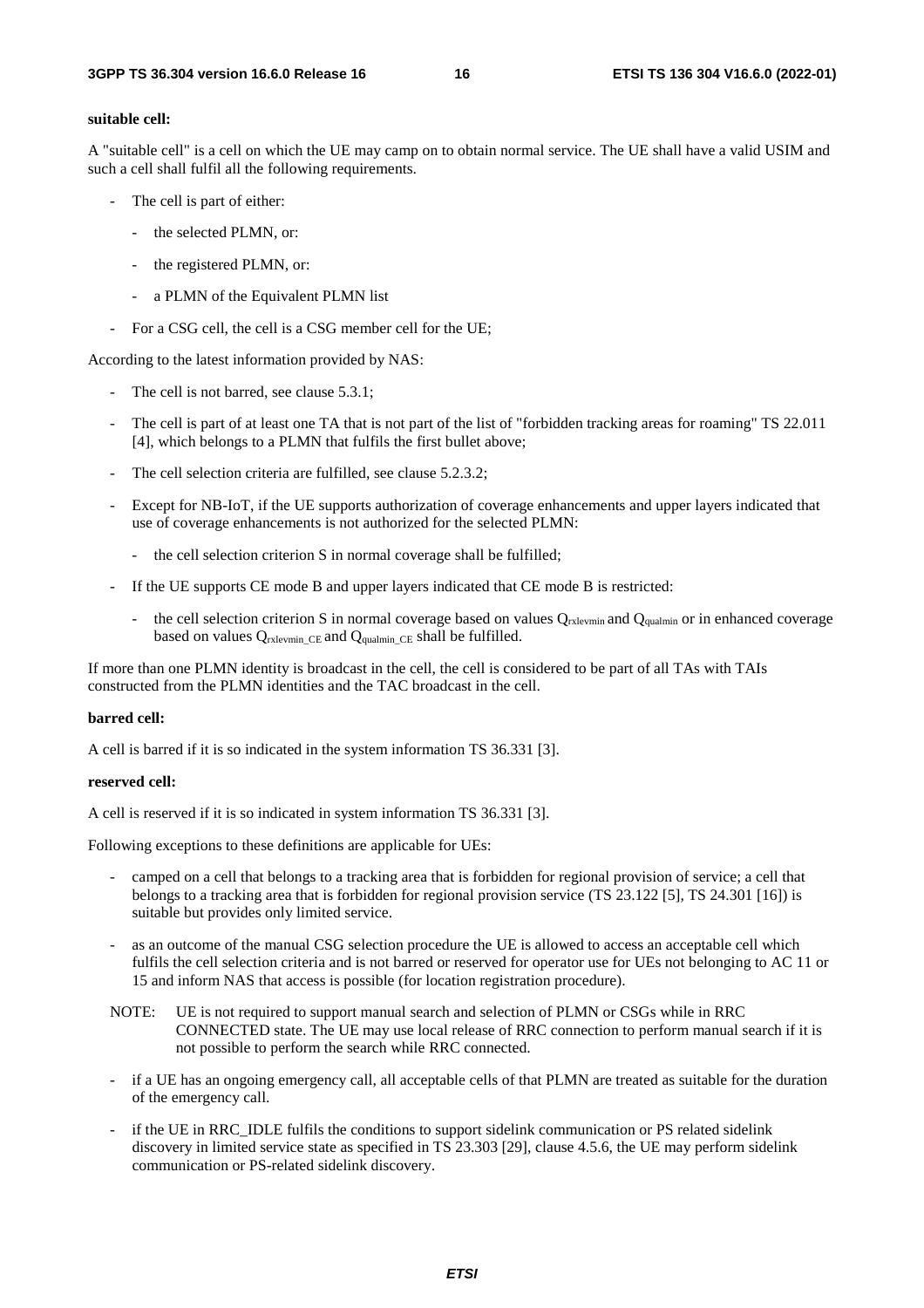if the UE in RRC\_IDLE fulfils the conditions to support V2X sidelink communication or NR sidelink communication in limited service state as specified in TS23.285 [36], clause 4.4.8 and TS 23.287 [40], clause, 5.7, the UE may perform V2X sidelink communication or NR sidelink communication.

For E-UTRA the cell categorization defined above is per CN type. In this specification, when the term suitable/acceptable cell is used without specifying the CN type, it means the cell is suitable/acceptable for any of the CN type(s) supported by the UE.

NOTE: The selected CN Type is not considered during cell selection and reselection procedure.

## 4.4 NB-IoT functionality in Idle Mode

This specification is applicable to NB-IoT, except for the following functionality which is not applicable to NB-IoT:

- Acceptable cell
- Accessibility measurements
- Access Control based on ACDC categories
- Camped on Any cell state
- CSG, including support for manual CSG selection and CSG or Hybrid cell related functionality in PLMN selection, or HNB name (SIB9), Cell selection and Cell reselection.
- Emergency call
- E-UTRAN Inter-frequency Redistribution procedure
- Inter-RAT Cell Selection and Reselection including measurements in other RATs
- Logged measurements
- Mobility History Information
- Mobility states of a UE
- Priority based reselection
- Public warning system including CMAS, ETWS, PWS.
- RAN-assisted WLAN interworking
- RRC\_INACTIVE state
- Sidelink operation

## 5 Process and procedure descriptions

## 5.1 PLMN selection

In the UE, the AS shall report available PLMNs to the NAS on request from the NAS or autonomously. For E-UTRA, if UE supports E-UTRA connected to 5GC, the AS shall also report CN type associated with the PLMN to NAS.

During PLMN selection, based on the list of PLMN identities in priority order, the particular PLMN may be selected either automatically or manually. Each PLMN in the list of PLMN identities is identified by a 'PLMN identity'. In the system information on the broadcast channel, the UE can receive one or multiple 'PLMN identity' (and, for E-UTRA, the CN type associated with the PLMN) in a given cell. The result of the PLMN selection performed by NAS (see TS 23.122 [5]) is an identifier of the selected PLMN.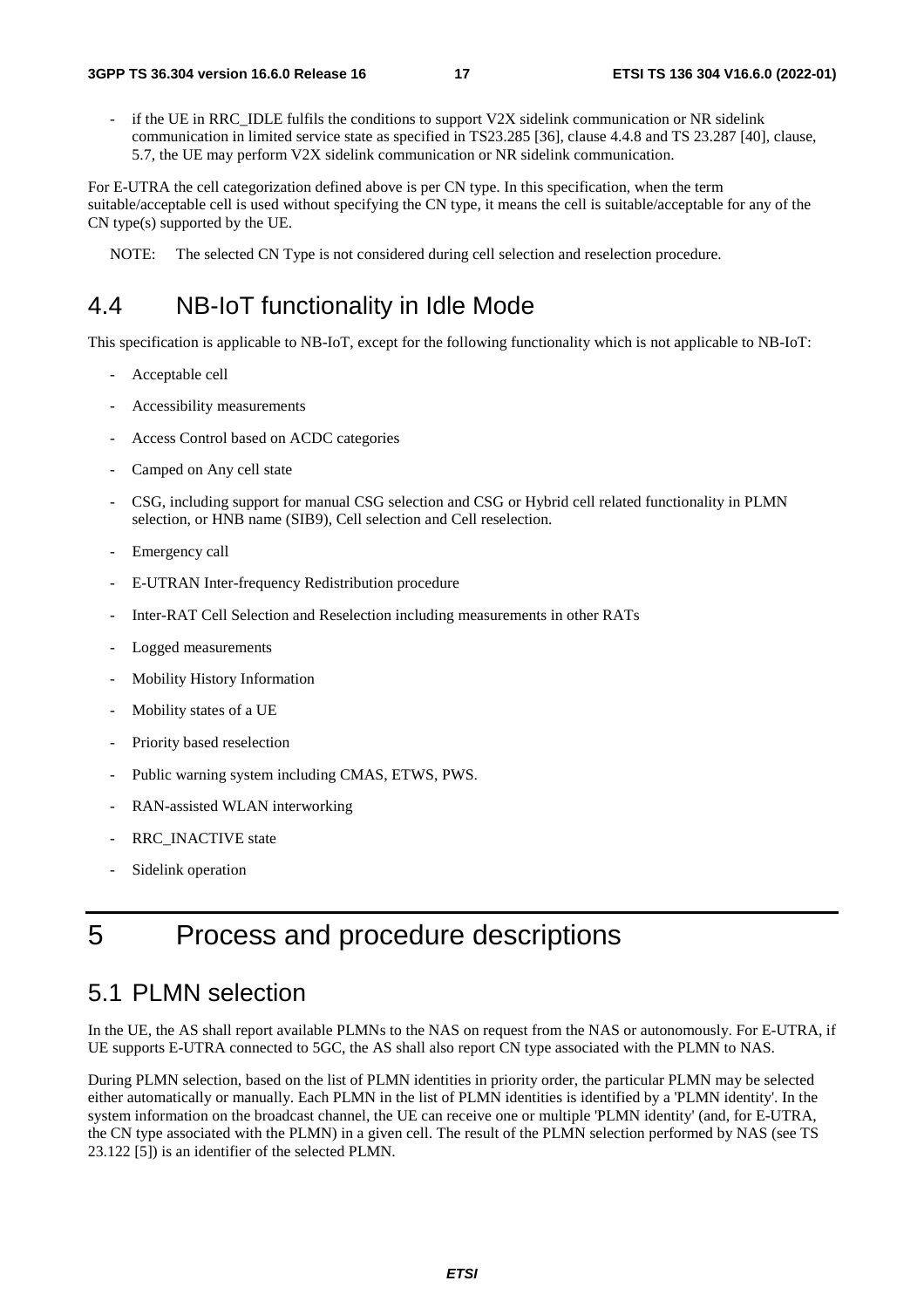## 5.1.1 Void

## 5.1.2 Support for PLMN selection

### 5.1.2.1 General

On request of the NAS the AS shall perform a search for available PLMNs and report them to NAS.

### 5.1.2.2 E-UTRA and NB-IoT case

The UE shall scan all RF channels in the E-UTRA bands according to its capabilities to find available PLMNs. On each carrier, the UE shall search for the strongest cell and read its system information, in order to find out which PLMN(s) the cell belongs to. If the UE can read one or several PLMN identities in the strongest cell, each found PLMN (see the PLMN reading in TS 36.331 [3]) shall be reported to the NAS as a high quality PLMN (but without the RSRP value), provided that the following high quality criterion is fulfilled:

1. For an E-UTRAN and NB-IoT cell, the measured RSRP value shall be greater than or equal to -110 dBm.

Found PLMNs that do not satisfy the high quality criterion, but for which the UE has been able to read the PLMN identities are reported to the NAS together with the RSRP value. The quality measure reported by the UE to NAS shall be the same for each PLMN found in one cell.

For each found PLMN, if the UE supports E-UTRA connected to 5GC, the associated CN type(s) shall also be reported to the NAS.

If the cell is barred for connectivity to EPC (as indicated by the *cellBarred*/cellBarred-CRS flag being set to the value barred, see clause 5.3.1) a UE supporting E-UTRA connected to 5GC shall only report the available 5GC PLMNs to NAS.

The search for PLMNs may be stopped on request of the NAS. The UE may optimise PLMN search by using stored information e.g. carrier frequencies and optionally also information on cell parameters from previously received measurement control information elements.

Once the UE has selected a PLMN, the cell selection procedure shall be performed in order to select a suitable cell of that PLMN to camp on.

If a CSG ID is provided by NAS as part of PLMN selection, the UE shall search for an acceptable or suitable cell belonging to the provided CSG ID to camp on. When the UE is no longer camped on a cell with the provided CSG ID, AS shall inform NAS.

### 5.1.2.3 UTRA case

Support for PLMN selection in UTRA is described in TS 25.304 [8].

### 5.1.2.4 GSM case

Support for PLMN selection in GERAN is described in TS 43.022 [9].

#### 5.1.2.5 CDMA2000 case

For CDMA2000 the network determination for HRPD and 1xRTT is described in [17] and [18] respectively.

### 5.1.2.6 NR case

Support for PLMN selection in NR is described in TS 38.304 [38].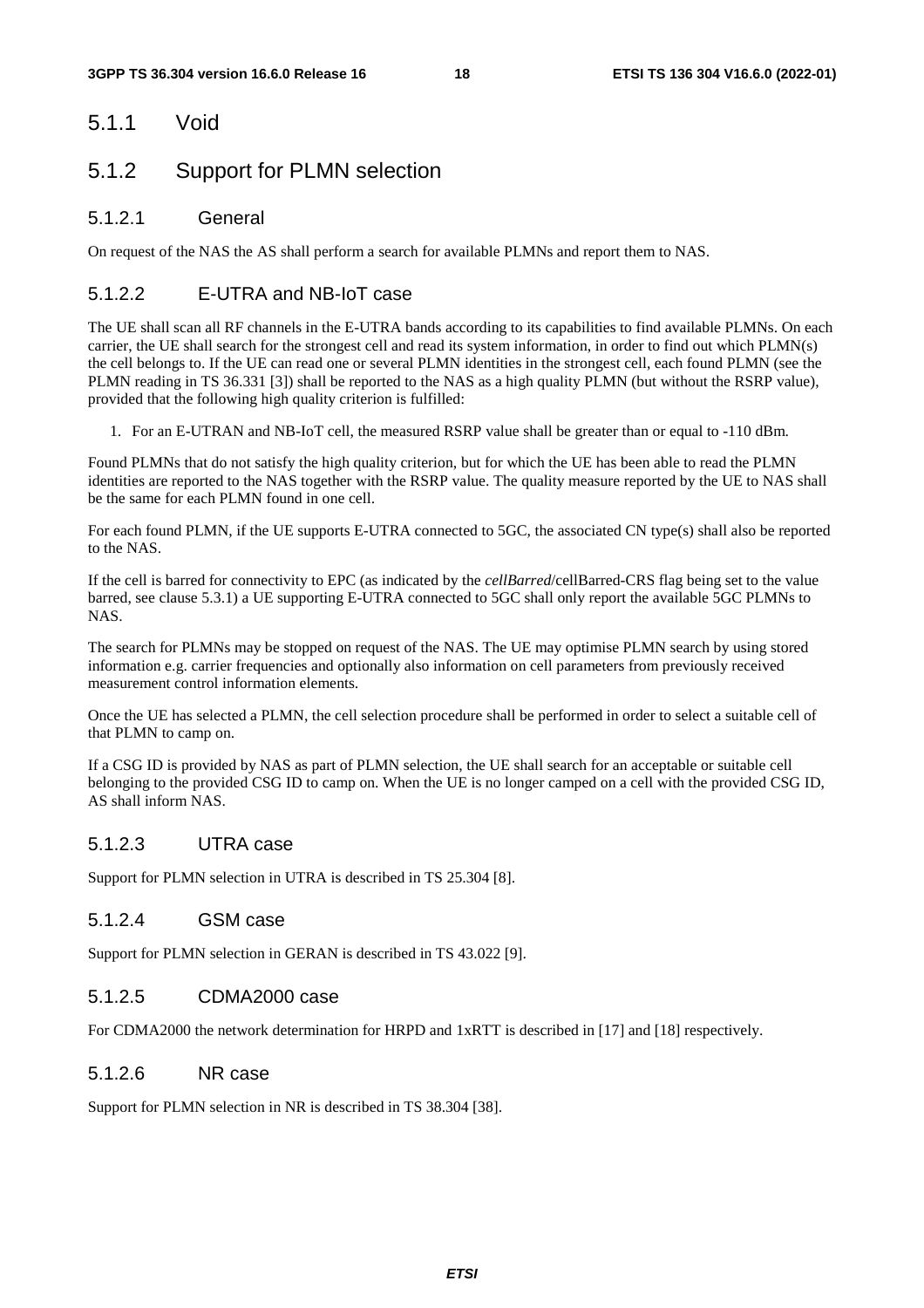## 5.2 Cell selection and reselection

## 5.2.1 Introduction

UE shall perform measurements for cell selection and reselection purposes as specified in TS 36.133 [10].

The NAS can control the RAT(s) in which the cell selection should be performed, for instance by indicating RAT(s) associated with the selected PLMN, and by maintaining a list of forbidden registration area(s) and a list of equivalent PLMNs. The UE shall select a suitable cell based on idle mode measurements and cell selection criteria.

In order to speed up the cell selection process, stored information for several RATs may be available in the UE.

When camped on a cell, the UE shall regularly search for a better cell according to the cell reselection criteria. If a better cell is found, that cell is selected. The change of cell may imply a change of RAT, or if the current and selected cell are both E-UTRA cells, a change of the CN type. Details on performance requirements for cell reselection can be found in TS 36.133 [10].

The NAS is informed if the cell selection and reselection results in changes in the received system information relevant for NAS.

For normal service, the UE shall camp on a suitable cell, tune to that cell's control channel(s) so that the UE can:

- Receive system information from the PLMN; and
	- receive registration area information from the PLMN, e.g., tracking area information; and
	- receive other AS and NAS Information; and
- if registered:
	- receive paging and notification messages from the PLMN; and
	- initiate transfer to connected mode.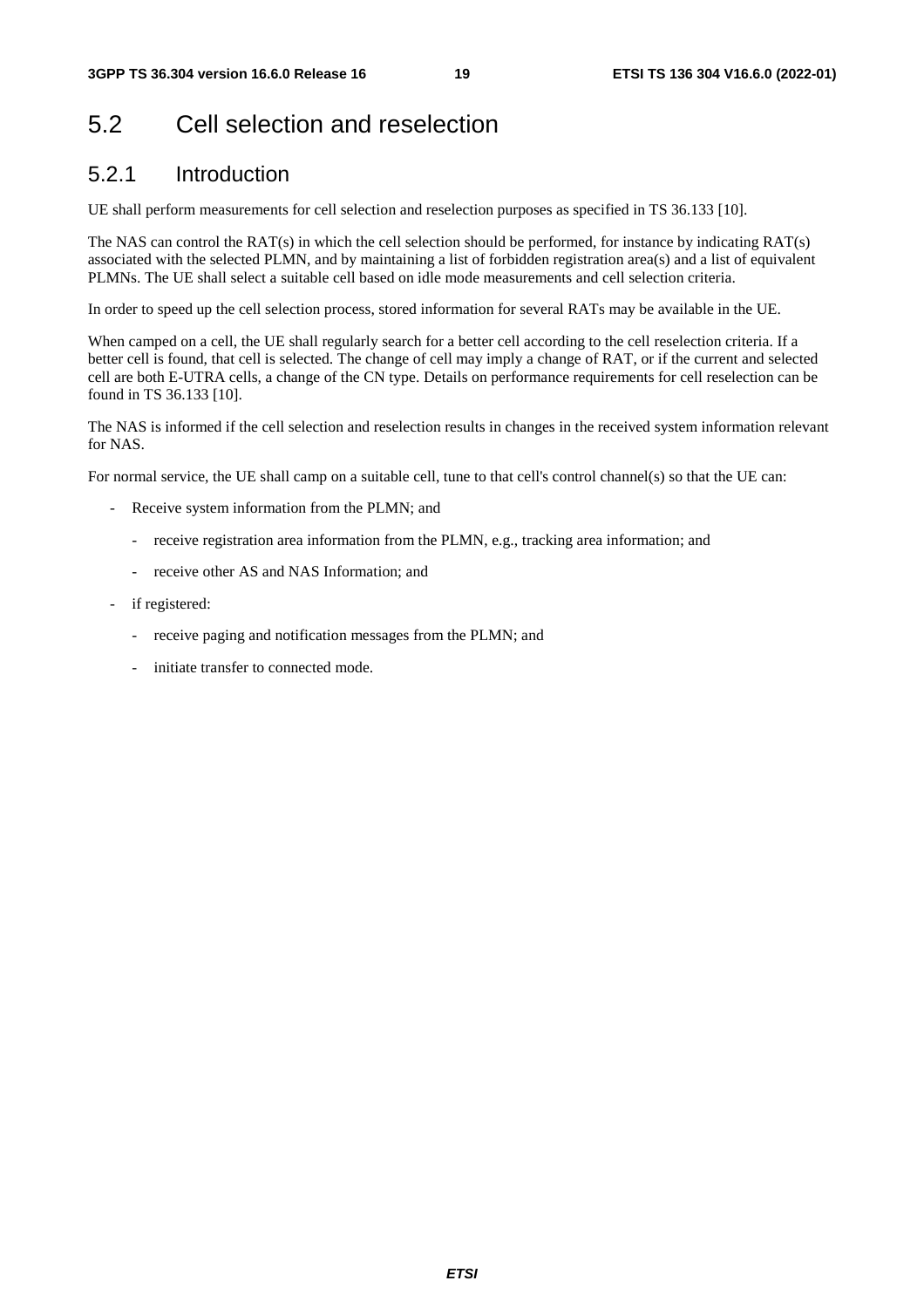## 5.2.2 States and state transitions in Idle Mode

Except for NB-IoT, figure 5.2.2-1 shows the states and state transitions and procedures in RRC\_IDLE. Whenever a new PLMN selection is performed, it causes an exit to number 1.



**Figure 5.2.2-1: RRC\_IDLE Cell Selection and Reselection**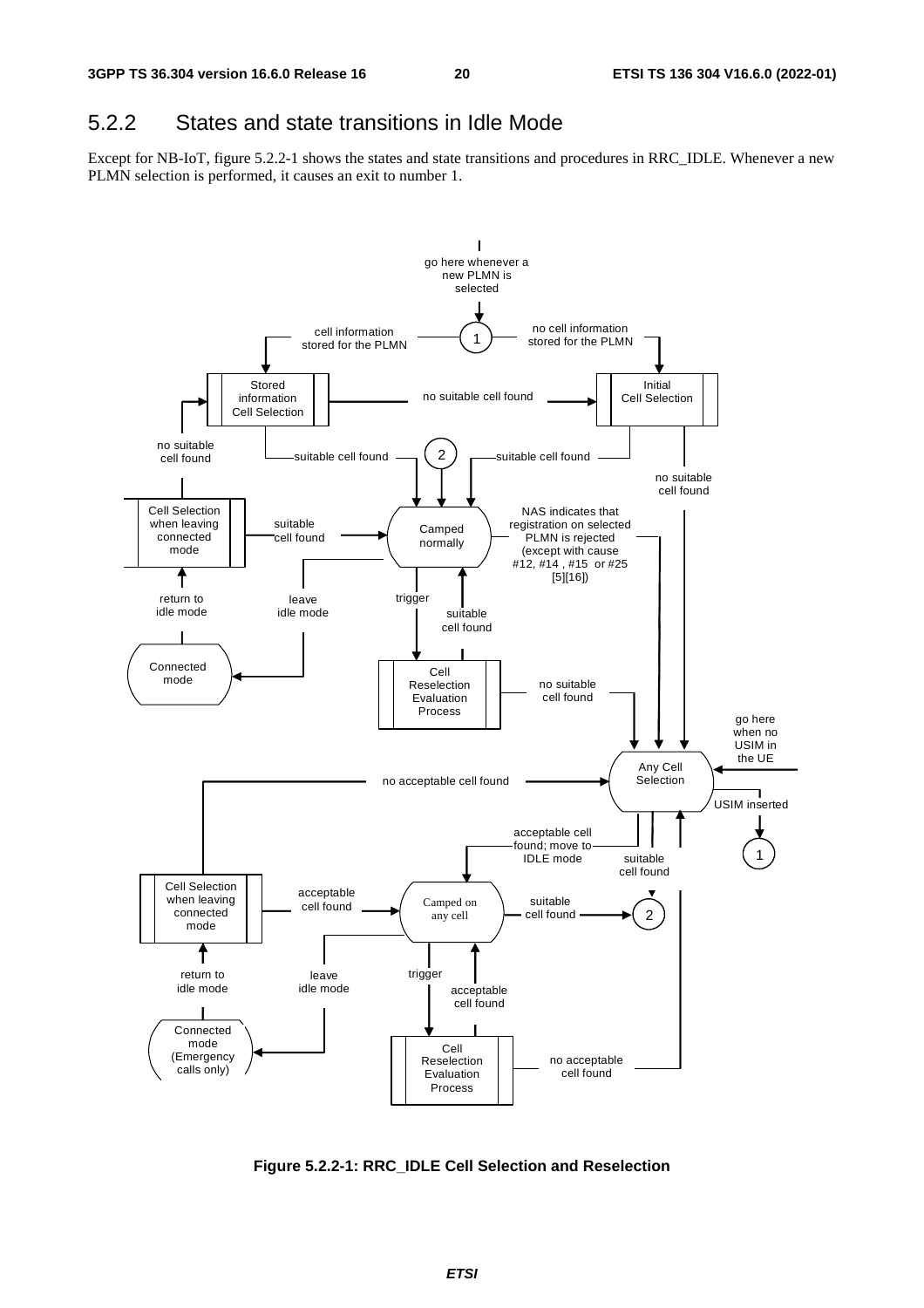For NB-IoT, figure 5.2.2-2 shows the states and state transitions and procedures in RRC\_IDLE. Whenever a new PLMN selection is performed, it causes an exit to number 1.



#### **Figure 5.2.2-2: RRC\_IDLE Cell Selection and Reselection for NB-IoT**

### 5.2.3 Cell Selection process

### 5.2.3.1 Description

The UE shall use one of the following two cell selection procedures:

a) Initial Cell Selection

 This procedure requires no prior knowledge of which RF channels are E-UTRA or NB-IoT carriers. The UE shall scan all RF channels in the E-UTRA bands according to its capabilities to find a suitable cell. On each carrier frequency, the UE need only search for the strongest cell. Once a suitable cell is found this cell shall be selected.

b) Stored Information Cell Selection

 This procedure requires stored information of carrier frequencies and optionally also information on cell parameters, from previously received measurement control information elements or from previously detected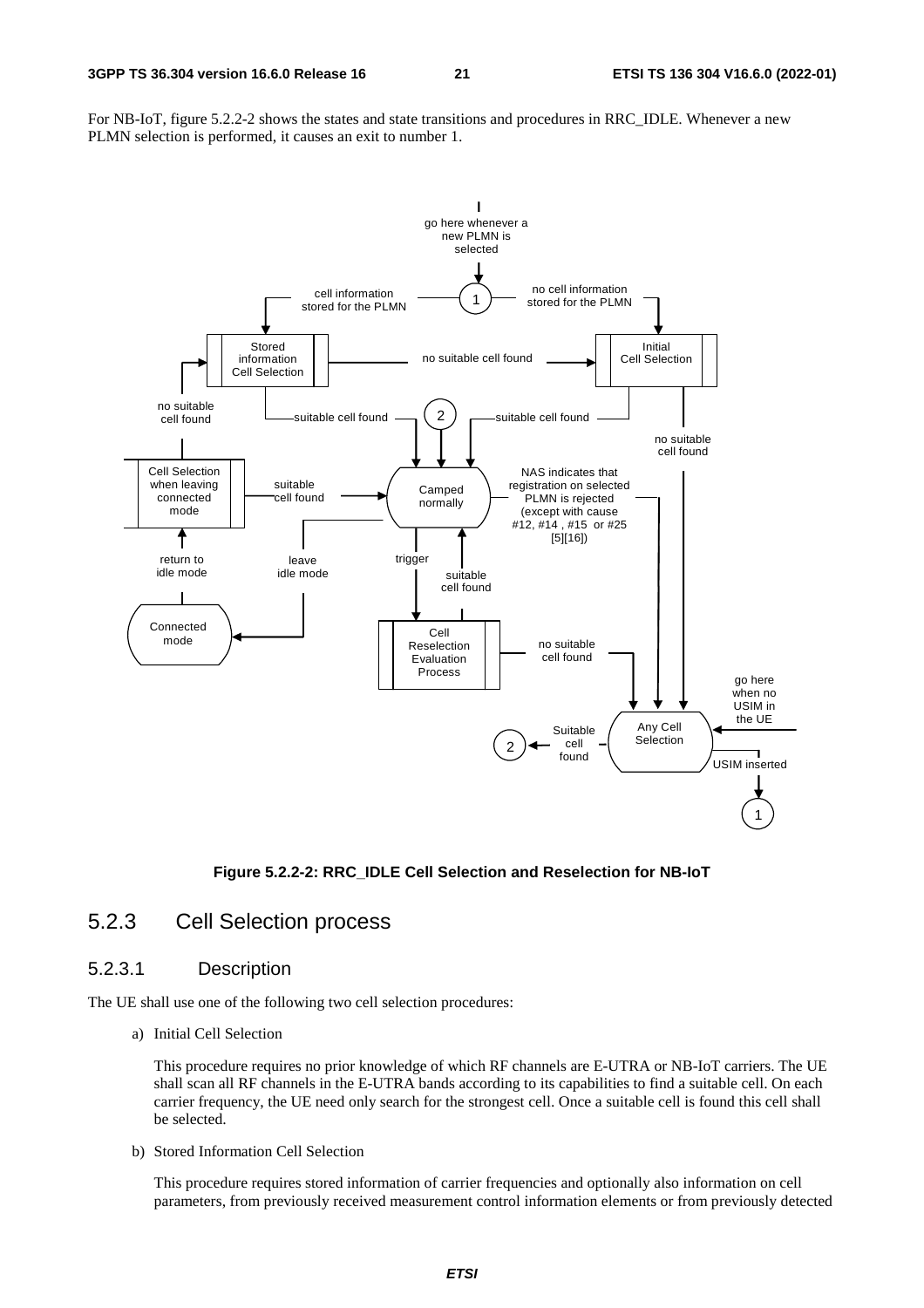cells. Once the UE has found a suitable cell the UE shall select it. If no suitable cell is found the Initial Cell Selection procedure shall be started.

- NOTE 1: Priorities between different frequencies or RATs provided to the UE by system information or dedicated signalling are not used in the cell selection process.
- NOTE 2: If BL UE, UE in enhanced coverage or NB-IoT UE has been provisioned with EARFCN, the UE may use this information during Initial Cell Selection and Stored Information Cell Selection to find a suitable cell.

#### 5.2.3.2 Cell Selection Criterion

For NB-IoT the cell selection criterion is defined in clause 5.2.3.2a.

If the measurements are performed using RSS as specified in [10], the cell selection criterion S in normal coverage is fulfilled when:

 $S$ rxlev  $> 0$ 

Else, the cell selection criterion S in normal coverage is fulfilled when:

 $S$ rxlev > 0 AND Squal > 0

where:

 $S$ rxlev =  $Q_{rxlevmeas} - (Q_{rxlevmin} + Q_{rxlevminoffset}) - P_{\text{compensation}} - Q_{\text{offsettemp}}$ 

 $Squal = Q<sub>qualmeas</sub> - (Q<sub>qualmin</sub> + Q<sub>qualminoffset</sub>) - Qoffset<sub>temp</sub>$ 

where: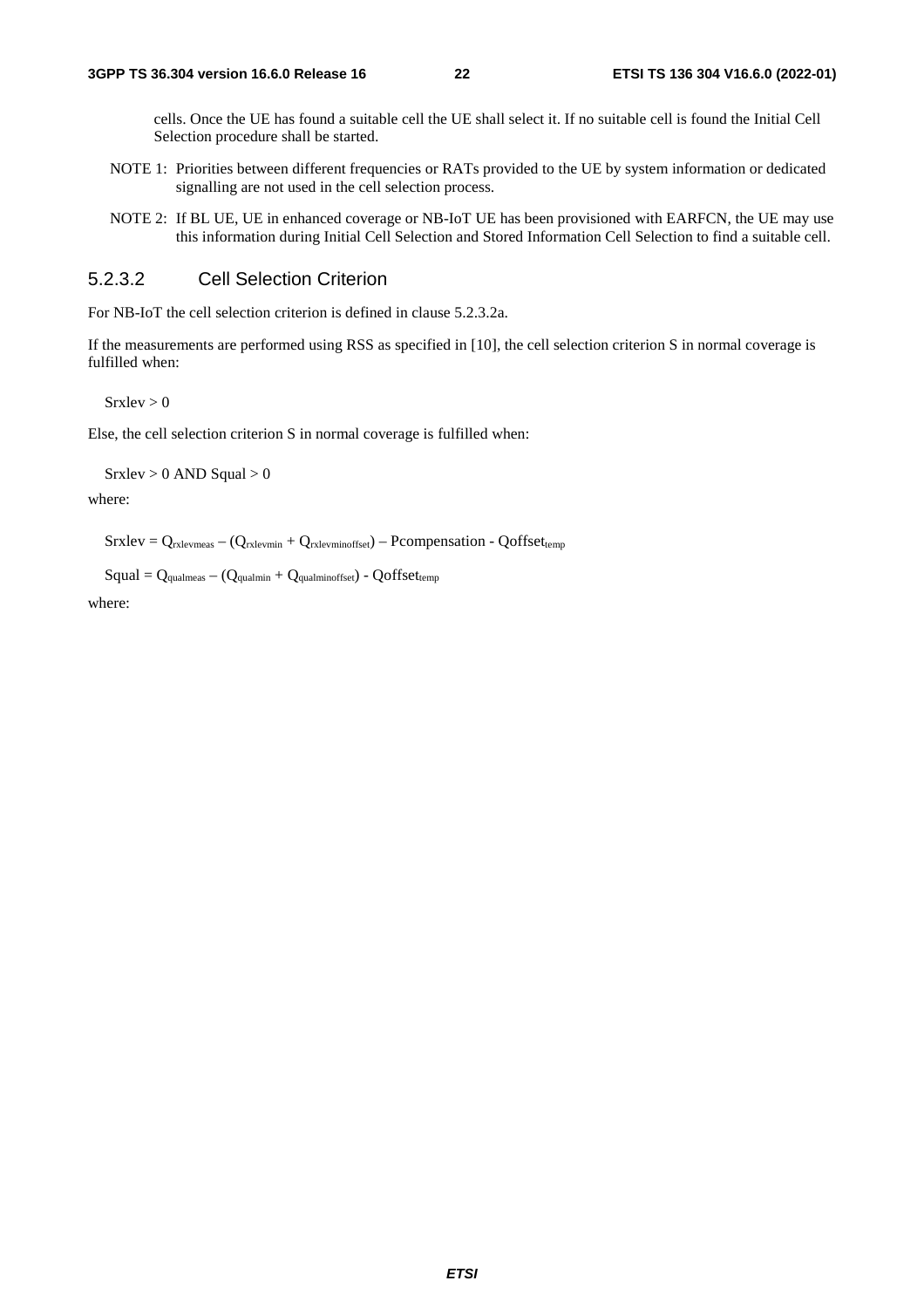| Srxlev                  | Cell selection RX level value (dB)                                                                                                                     |  |
|-------------------------|--------------------------------------------------------------------------------------------------------------------------------------------------------|--|
| Squal                   | Cell selection quality value (dB)                                                                                                                      |  |
| Qoffsettemp             | Offset temporarily applied to a cell as specified in TS 36.331 [3] (dB)                                                                                |  |
| Qrxlevmeas              | Measured cell RX level value (RSRP)                                                                                                                    |  |
| <b>Q</b> qualmeas       | Measured cell quality value (RSRQ)                                                                                                                     |  |
| Qrxlevmin               | Minimum required RX level in the cell (dBm). Qrxlevmin is obtained from                                                                                |  |
|                         | q-RxLevMin in SIB1, SIB3, SIB5, or NR SIB5.                                                                                                            |  |
|                         | When the UE who is camped on a NR cell is evaluating an E-UTRA                                                                                         |  |
|                         | cell, if Qrxlevminoffsetcell is signalled in NR SIB5 in TS 38.331 [37] for the                                                                         |  |
|                         | E-UTRA cell, this cell specific offset is added to q-RxLevMin to                                                                                       |  |
|                         | achieve the required minimum RX level in the E-UTRA cell.                                                                                              |  |
| Qqualmin                | Minimum required quality level in the cell (dB)                                                                                                        |  |
|                         | When the UE who is camped on a NR cell is evaluating an E-UTRA                                                                                         |  |
|                         | cell, if Q <sub>qualminoffsetcell</sub> is signalled in NR SIB5 in TS 38.331 [37] for the                                                              |  |
|                         | E-UTRA cell, this cell specific offset is added to achieve the required                                                                                |  |
|                         | minimum quality level in the E-UTRA cell.                                                                                                              |  |
| Qrxlevminoffset         | Offset to the signalled Qrxlevmin taken into account in the Srxlev                                                                                     |  |
|                         | evaluation as a result of a periodic search for a higher priority PLMN                                                                                 |  |
|                         | while camped normally in a VPLMN TS 23.122 [5]                                                                                                         |  |
| Qqualminoffset          | Offset to the signalled Q <sub>qualmin</sub> taken into account in the Squal<br>evaluation as a result of a periodic search for a higher priority PLMN |  |
|                         | while camped normally in a VPLMN TS 23.122 [5]                                                                                                         |  |
| Pcompensation           | If the UE supports the additionalPmax in the NS-PmaxList, if present,                                                                                  |  |
|                         | in SIB1, SIB3 and SIB5:                                                                                                                                |  |
|                         | $max(P_{EMAX1}-P_{PowerClass}, 0) - (min(P_{EMAX2}, P_{PowerClass}) - min(P_{EMAX1},$                                                                  |  |
|                         | PPowerClass)) (dB);                                                                                                                                    |  |
|                         | else:                                                                                                                                                  |  |
|                         | if P <sub>PowerClass</sub> is 14 dBm:                                                                                                                  |  |
|                         | max(PEMAX1-(PPowerClass-Poffset), 0) (dB);                                                                                                             |  |
|                         | else:                                                                                                                                                  |  |
|                         | $max(PEMAX1 - PPowerClass, 0)$ (dB)                                                                                                                    |  |
|                         | For IAB-MT, Pcompensation is set to 0.                                                                                                                 |  |
| PEMAX1, PEMAX2          | Maximum TX power level an UE may use when transmitting on the                                                                                          |  |
|                         | uplink in the cell (dBm) defined as P <sub>EMAX</sub> in TS 36.101 [33]. P <sub>EMAX1</sub> and                                                        |  |
|                         | P <sub>EMAX2</sub> are obtained from the p-Max and the NS-PmaxList respectively                                                                        |  |
|                         | in SIB1, SIB3 and SIB5 as specified in TS 36.331 [3].                                                                                                  |  |
| P <sub>PowerClass</sub> | Maximum RF output power of the UE (dBm) according to the UE                                                                                            |  |
|                         | power class as defined in TS 36.101 [33]                                                                                                               |  |

The signalled values Q<sub>rxlevminoffset</sub> and Q<sub>qualminoffset</sub> are only applied when a cell is evaluated for cell selection as a result of a periodic search for a higher priority PLMN while camped normally in a VPLMN TS 23.122 [5]. During this periodic search for higher priority PLMN the UE may check the S criteria of a cell using parameter values stored from a different cell of this higher priority PLMN.

If cell selection criterion S in normal coverage is not fulfilled for a cell, UE shall consider itself to be in enhanced coverage if the cell selection criterion S for enhanced coverage is fulfilled, where:

| $Q_{rxlevmin}$ | UE applies coverage specific value Qrxlevmin_CE (dBm)            |
|----------------|------------------------------------------------------------------|
| Qqualmin       | UE applies coverage specific value $Q_{\text{qualmin\_CE}}$ (dB) |

If cell selection criteria S in normal coverage is fulfilled for a cell, UE may consider itself to be in enhanced coverage if *SystemInformationBlockType1* cannot be acquired but UE is able to acquire *MasterInformationBlock, SystemInformationBlockType1-BR* and *SystemInformationBlockType2*.

If cell selection criterion S in normal coverage is not fulfilled for a cell and UE does not consider itself in enhanced coverage based on coverage specific values  $Q_{\text{rxlevmin}}$   $_{\text{CE}}$  and, if the measurements are not performed using RSS as specified in [10],  $Q_{\text{qualmin CE}}$ , UE shall consider itself to be in enhanced coverage if UE supports CE Mode B and CE mode B is not restricted by upper layers and the cell selection criterion S for enhanced coverage is fulfilled, where:

| Qrxlevmin                       | UE applies coverage specific value $Q_{rx\text{levmin}}$ ce <sub>1</sub> (dBm) |
|---------------------------------|--------------------------------------------------------------------------------|
| $\mathbf{Q}_{\mathsf{qualmin}}$ | UE applies coverage specific value $Q_{\text{qualmin\_CE1}}$ (dB)              |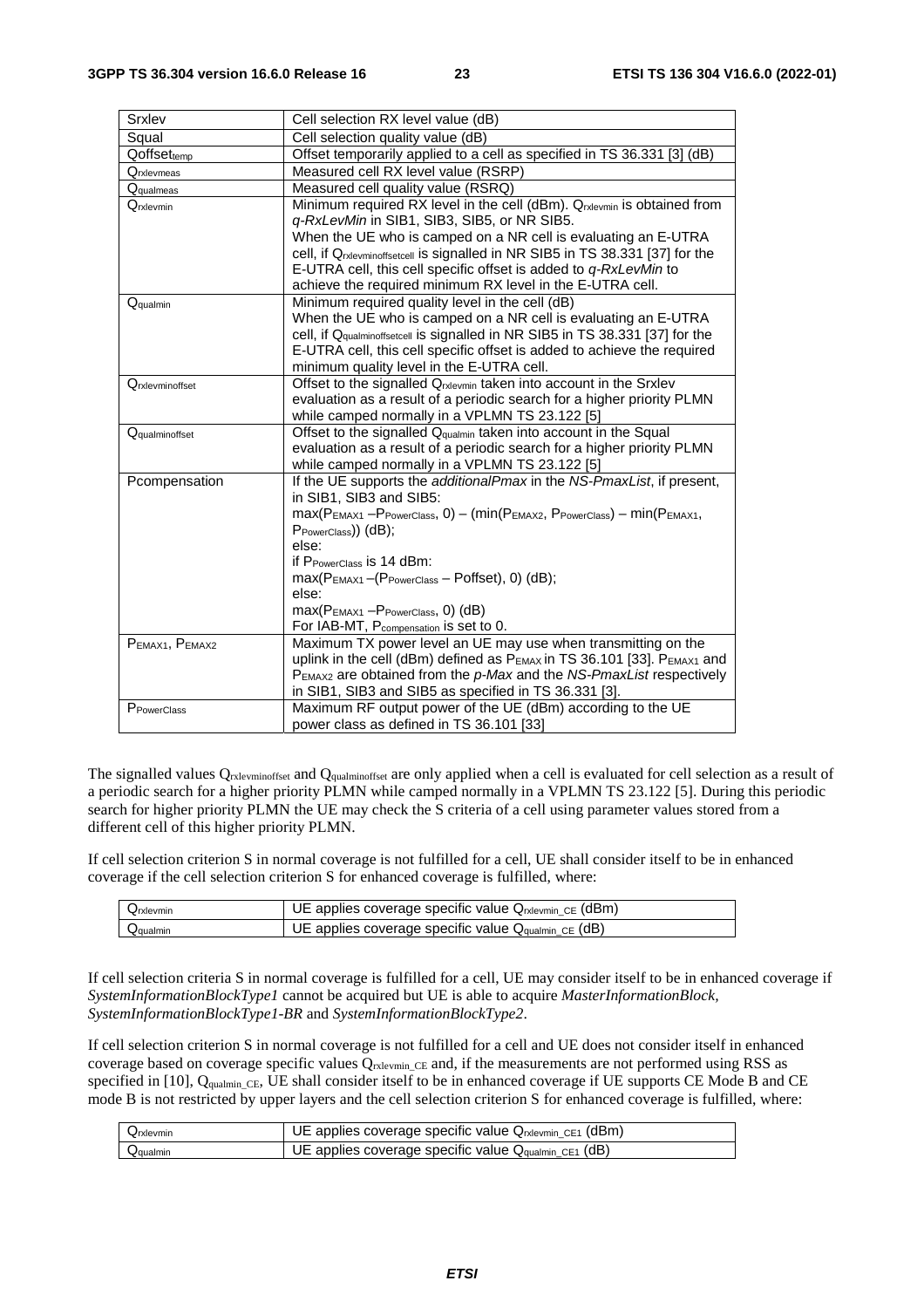For the UE in enhanced coverage, coverage specific values  $Q_{rxlevmin\_CE}$  and  $Q_{qualmin\_CE1}$  and  $Q_{qualmin\_CE1}$  are only applied for the suitability check in enhanced coverage (i.e. not used for measurement and reselection thresholds).

### 5.2.3.2a Cell Selection Criterion for NB-IoT

If the measurements are performed on the non-anchor carrier and UE meets the requirements specified in TS 36.133 [10] the cell selection criterion S is fulfilled when:

 $S$ rxlev  $> 0$ 

Else, the cell selection criterion S is fulfilled when:

 $S$ rxlev > 0 AND Squal > 0

where:

 $S$ rxlev =  $Q_{rxlevmeas} - Q_{rxlevmin} - P_{compensation} - Q_{offset_{temp}}$ 

 $Squal = Q_{\text{qualmeas}} - Q_{\text{qualmin}} - Qoffset_{\text{temp}}$ 

where:

| Srxlev               | Cell selection RX level value (dB)                                                              |
|----------------------|-------------------------------------------------------------------------------------------------|
| Squal                | Cell selection quality value (dB)                                                               |
| $Q$ offset $_{temp}$ | Offset temporarily applied to a cell as specified in TS 36.331 [3] (dB)                         |
| Qrxlevmeas           | Measured cell RX level value (RSRP)                                                             |
|                      | If RSRP is measured on non-anchor carrier of the cell, the measured                             |
|                      | RSRP value is translated to Orgevineas as below.                                                |
|                      | Qrxlevmeas = QrxlevmeasNonAnchor - nrs-PowerOffsetNonAnchor.                                    |
|                      |                                                                                                 |
|                      | Where Q <sub>rxlevmeasNonAnchor</sub> is the Measured RX level (RSRP) of the non-               |
|                      | anchor carrier.                                                                                 |
| Qqualmeas            | Measured cell quality value (RSRQ)                                                              |
| Qrxlevmin            | Minimum required RX level in the cell (dBm)                                                     |
|                      | If UE is not authorized for enhanced coverage and Qoffset <sub>authorization</sub> is           |
|                      | valid then $Q_{rxlevmin} = Q_{rxlevmin} + Qoffset_{authorization}$ .                            |
| Qqualmin             | Minimum required quality level in the cell (dB)                                                 |
| Pcompensation        | If the UE supports the additionalPmax in the NS-PmaxList-NB, if                                 |
|                      | present, in SIB1-NB, SIB3-NB and SIB5-NB:                                                       |
|                      | $max(P_{EMAX1}-P_{PowerClass}, 0) - (min(P_{EMAX2}, P_{PowerClass}) - min(P_{EMAX1},$           |
|                      | PPowerClass)) (dB);                                                                             |
|                      | else:                                                                                           |
|                      | if P <sub>PowerClass</sub> is 14 dBm:                                                           |
|                      | max(PEMAX1-(PPowerClass-Poffset), 0) (dB);                                                      |
|                      | else:                                                                                           |
|                      | $max(PEMAX1 - PPowerClass, 0)$ (dB)                                                             |
| PEMAX1, PEMAX2       | Maximum TX power level an UE may use when transmitting on the                                   |
|                      | uplink in the cell (dBm) defined as P <sub>EMAX</sub> in TS 36.101 [33]. P <sub>EMAX1</sub> and |
|                      | PEMAX2 are obtained from the p-Max and the NS-PmaxList-NB                                       |
|                      | respectively in SIB1-NB, SIB3-NB and SIB5-NB as specified in TS                                 |
|                      | 36.331 [3].                                                                                     |
| PPowerClass          | Maximum RF output power of the UE (dBm) according to the UE                                     |
|                      | power class as defined in TS 36.101 [33]                                                        |

### 5.2.3.3 CSG cells and Hybrid cells in Cell Selection

In addition to normal cell selection rules a manual selection of CSGs shall be supported by the UE upon request from higher layers as defined in clause 5.5.

### 5.2.3.4 GSM case in Cell Selection

The cell selection criteria and procedures in GSM are specified in TS 43.022 [9].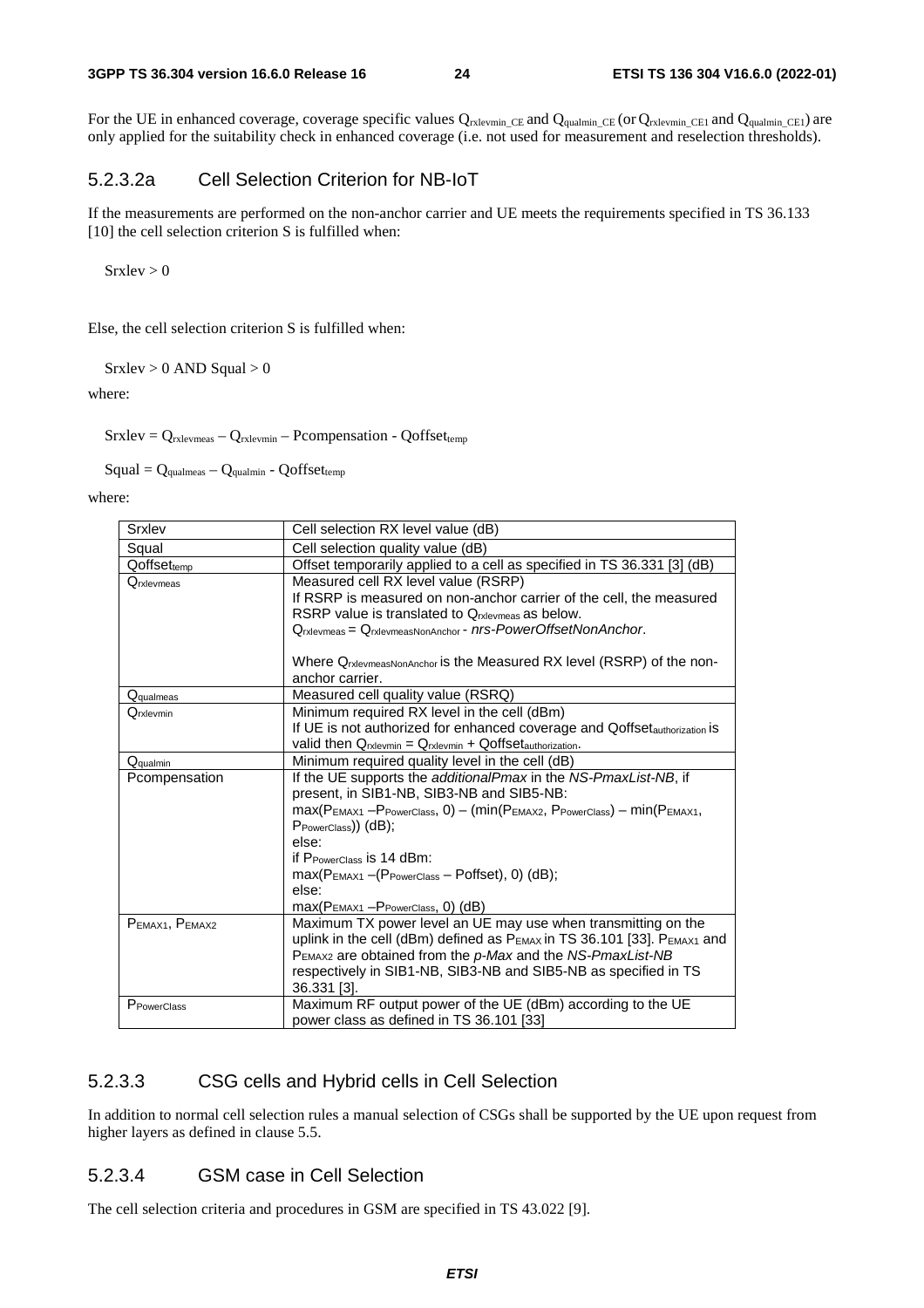#### 5.2.3.5 UTRAN case in Cell Selection

The cell selection criteria and procedures in UTRAN are specified in TS 25.304 [8].

### 5.2.3.6 NR case in Cell Selection

The cell selection criteria and procedures in NR are specified in TS 38.304 [38].

### 5.2.4 Cell Reselection evaluation process

### 5.2.4.1 Reselection priorities handling

Absolute priorities of different E-UTRAN frequencies or inter-RAT frequencies may be provided to the UE in the system information, in the *RRCConnectionRelease* or *RRCEarlyDataComplete* message, or by inheriting from another RAT at inter-RAT cell (re)selection. In the case of system information, an E-UTRAN frequency or inter-RAT frequency may be listed without providing a priority (i.e. the field *cellReselectionPriority* is absent for that frequency). If priorities are provided in dedicated signalling, the UE shall ignore all the priorities provided in system information. If UE is in *camped on any cell* state, UE shall only apply the priorities (i.e. *cellReselectionPriority* and/or *cellReselectionSubPriority*) provided by system information from current cell, and the UE preserves priorities provided by dedicated signalling, *deprioritisationReq* received in *RRCConnectionReject* and *altFreqPriorities* provided by dedicated signalling unless specified otherwise. When the UE in *camped normally* state, has only dedicated priorities other than for the current frequency, the UE shall consider the current frequency to be the lowest priority frequency (i.e. lower than any of the network configured values). While the UE is camped on a suitable CSG cell in normal coverage, the UE shall always consider the current frequency to be the highest priority frequency (i.e. higher than any of the network configured values), irrespective of any other priority value allocated to this frequency. When the HSDN capable UE is in High-mobility state, the UE shall always consider the HSDN cells to be the highest priority (i.e. higher than any other network configured priorities). When the HSDN capable UE is not in High-mobility state, the UE shall always consider HSDN cells to be the lowest priority (i.e. lower than network configured priorities). If the UE capable of sidelink communication is configured to perform sidelink communication and can only perform the sidelink communication while camping on a frequency, the UE may consider that frequency to be the highest priority. If the UE capable of V2X sidelink communication is configured to perform V2X sidelink communication and can only perform the V2X sidelink communication while camping on a frequency, the UE may consider that frequency to be the highest priority. If the UE capable of V2X sidelink communication is configured to perform V2X sidelink communication and can only use pre-configuration while not camping on a frequency, the UE may consider the frequency providing intercarrier V2X sidelink configuration to be the highest priority. If the UE is configured to perform both V2X sidelink communication and NR sidelink communication, the UE may consider the frequency providing both V2X sidelink communication and NR sidelink communication configuration to be the highest priority.If the UE is configured to perform V2X sidelink communication and not perform NR sidelink communication, the UE may consider the frequency providing V2X sidelink communication configuration to be the highest priority. If the UE is configured to perform NR sidelink communication and not perform V2X sidelink communication, the UE may consider the frequency providing NR sidelink communication configuration to be the highest priority. If the UE capable of sidelink discovery is configured to perform Public Safety related sidelink discovery and can only perform the Public Safety related sidelink discovery while camping on a frequency, the UE may consider that frequency to be the highest priority.

- NOTE 1: The prioritization among the frequencies which UE considers to be the highest priority frequency is left to UE implementation.
- NOTE 1a: The frequency only providing the anchor frequency configuration should not be prioritized for V2X service during cell reselection as specified in TS 36.331[3].
- NOTE 1b: When UE is configured to perform NR sidelink communication or V2X sidelink communication performs cell reselection, it may consider the frequencies providing the intra-carrier and inter-carrier configuration have equal priority in cell reselection.
- NOTE 1c: The UE is configured to perform V2X sidelink communication or NR sidelink communication, if it has the capability and is authorized for the corresponding sidelink operation.
- NOTE 1d: When UE is configured to perform both NR sidelink communication and V2X sidelink communication, but cannot find a frequency which can provide both NR sidelink communication configuration and V2X sidelink communication configuration, UE may consider the frequency providing either NR sidelink communication configuration or V2X sidelink communication configuration to be the highest priority.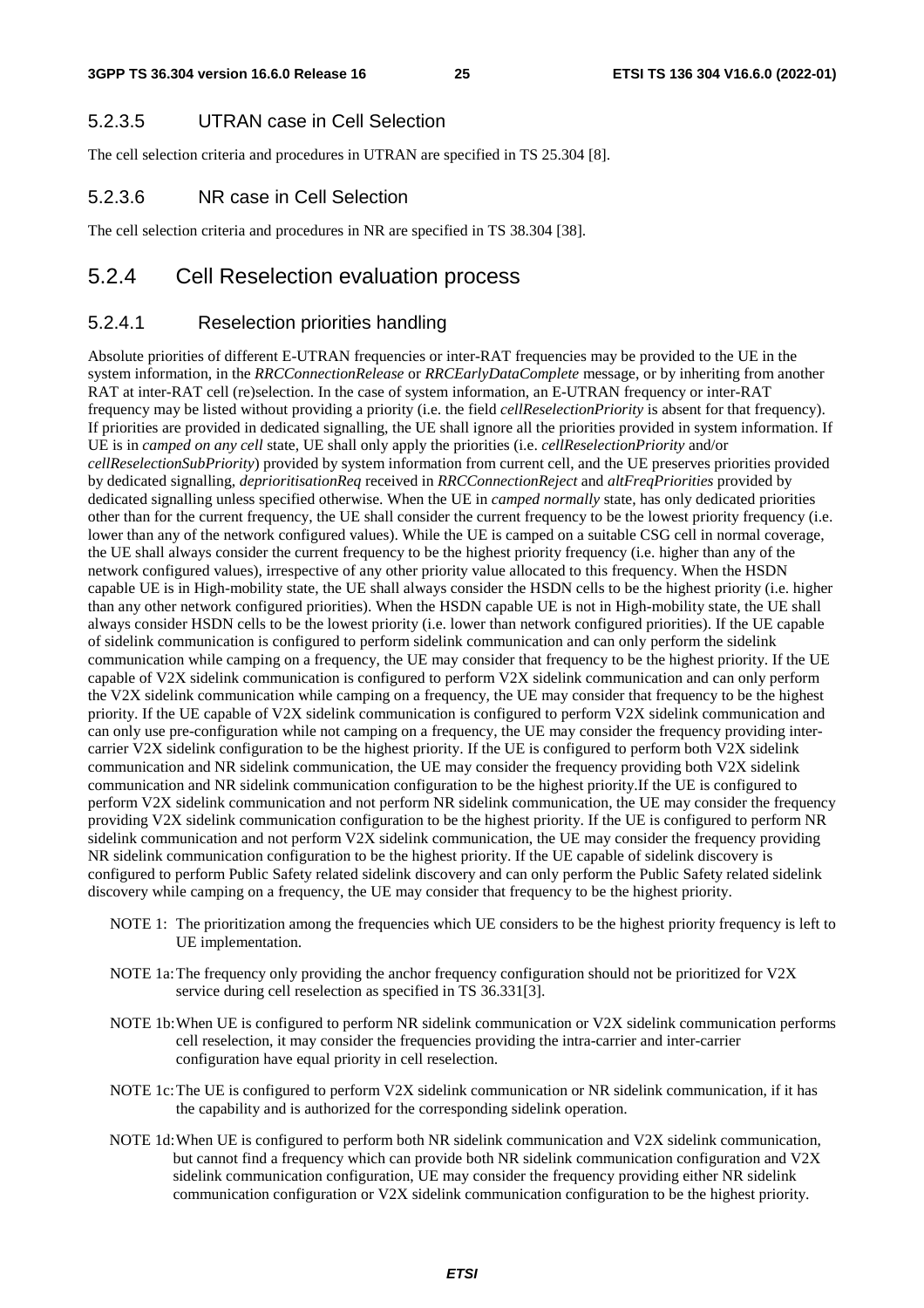If the UE is capable either of MBMS Service Continuity or of SC-PTM reception and is receiving or interested to receive an MBMS service and can only receive this MBMS service while camping on a frequency on which it is provided, the UE may consider that frequency to be the highest priority during the MBMS session TS 36.300 [2] as long as the two following conditions are fulfilled:

1) Either:

- the UE is capable of MBMS service continuity and the reselected cell is broadcasting SIB13; or
- the UE is capable of SC-PTM reception and the reselected cell is broadcasting SIB20;
- 2) Either:
- SIB15 of the serving cell indicates for that frequency one or more MBMS SAIs included and associated with that frequency in the MBMS User Service Description (USD) TS 26.346 [22] of this service; or
- SIB15 is not broadcast in the serving cell and that frequency is included in the USD of this service.

If the UE is capable either of MBMS Service Continuity or of SC-PTM reception and is receiving or interested to receive an MBMS service provided on a downlink only MBMS frequency, on a frequency used by dedicated MBMS cells, on a frequency used by FeMBMS/Unicast-mixed cells as defined in TS 36.300 [2], or on a frequency belonging to PLMN different from its registered PLMN, the UE may consider cell reselection candidate frequencies at which it can not receive the MBMS service to be of the lowest priority during the MBMS session TS 36.300 [2], as long as the above mentioned condition 1) is fulfilled for the cell on the MBMS frequency which the UE monitors or this cell broadcasts SIB1-MBMS and as long as the above mentioned condition 2) is fulfilled for the serving cell.

NOTE 2: Example scenarios in which the previous down-prioritisation may be needed concerns the cases where camping is not possible, while the UE can only receive this MBMS frequency when camping on a subset of cell reselection candidate frequencies, e.g. the MBMS frequency is a downlink only carrier, the MBMS frequency is used by dedicated MBMS cells, the MBMS frequency is used by FeMBMS/Unicast-mixed cells TS 36.300 [2], or the MBMS frequency belongs to a PLMN different from UE's registered PLMN.

If the UE is not capable of MBMS Service Continuity but has knowledge on which frequency an MBMS service of interest is provided, it may consider that frequency to be the highest priority during the MBMS session TS 36.300 [2] as long as the reselected cell is broadcasting SIB13.

If the UE is not capable of MBMS Service Continuity but has knowledge on which downlink only frequency, on which frequency used by dedicated MBMS cells, on which frequency used by FeMBMS/Unicast-mixed cells as defined in TS 36.300 [2] or on which frequency belonging to PLMN different from its registered PLMN an MBMS service of interest is provided, it may consider cell reselection candidate frequencies at which it can not receive the MBMS service to be of the lowest priority during the MBMS session TS 36.300 [2] as long as the cell on the MBMS frequency which the UE monitors is broadcasting SIB13 or SIB1-MBMS.

NOTE 3: The UE considers that the MBMS session is ongoing using the session start and end times as provided by upper layers in the USD i.e. the UE does not verify if the session is indicated on MCCH.

In case UE receives *RRCConnectionReject* with *deprioritisationReq*, UE shall consider current carrier frequency and stored frequencies due to the previously received *RRCConnectionReject* with *deprioritisationReq* or all the frequencies of EUTRA to be the lowest priority frequency (i.e. lower than any of the network configured values) while T325 is running irrespective of camped RAT. The UE shall delete the stored deprioritisation request(s) when a PLMN selection is performed on request by NAS TS 23.122 [5].

- NOTE 4: Connecting to CDMA2000 does not imply PLMN selection.
- NOTE 5: UE should search for a higher priority layer for cell reselection as soon as possible after the change of priority. The minimum related performance requirements specified in TS 36.133 [10] are still applicable.

The UE shall delete priorities or *altFreqPriorities* provided by dedicated signalling when:

- the UE enters a different RRC state; or
- the optional validity time of dedicated priorities (T320) expires; or
- the optional validity time of *altFreqPriorities* (T323) expires; or
- a PLMN selection is performed on request by NAS TS 23.122 [5].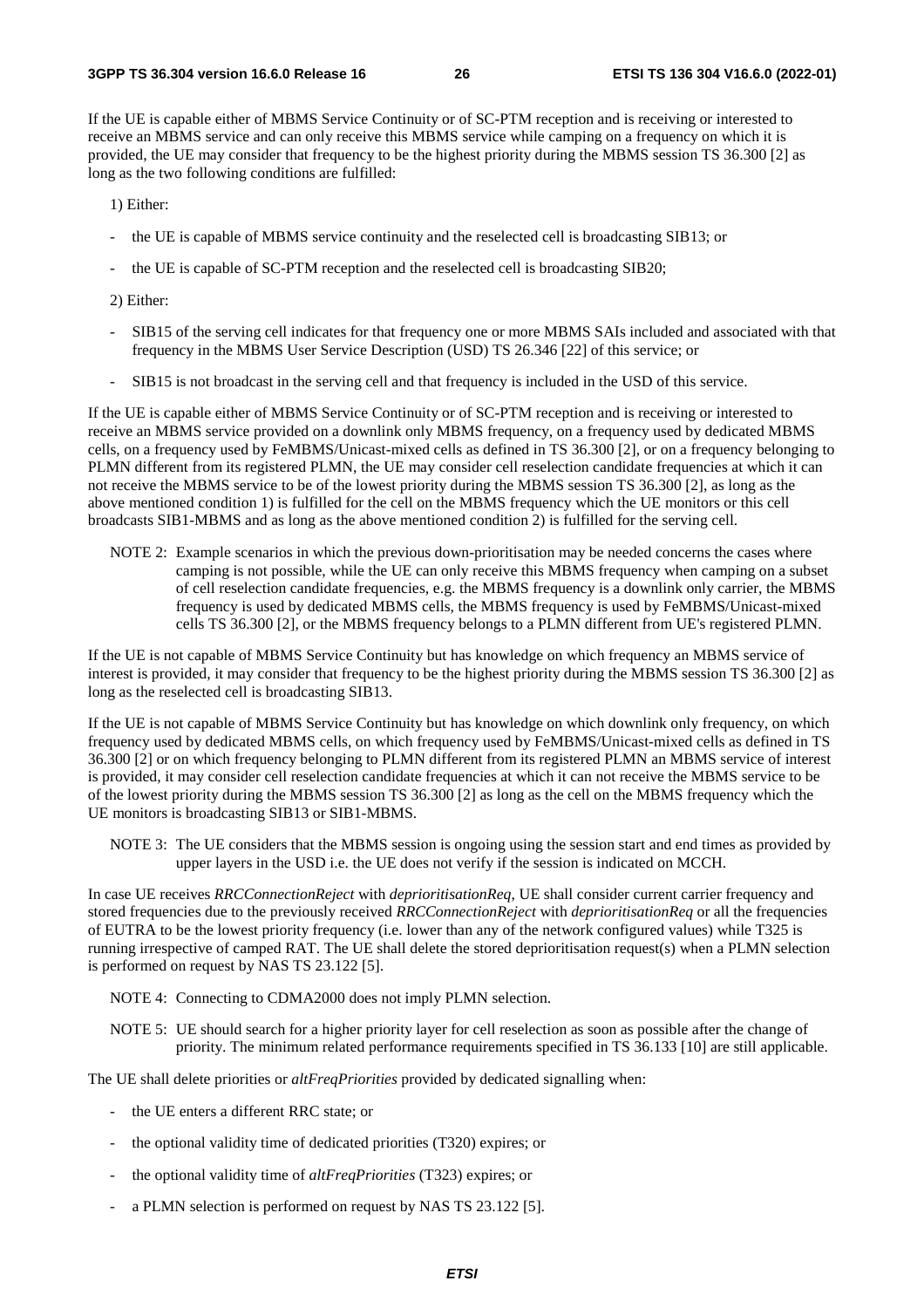NOTE 6: Equal priorities between RATs are not supported.

The UE shall only perform cell reselection evaluation for E-UTRAN frequencies and inter-RAT frequencies that are given in system information and for which the UE has a priority provided.

In case the UE received *RRCConnectionRelease* with *altFreqPriorities*, for E-UTRAN frequencies, the UE shall apply the alternative cell reselection priorities broadcast via *altCellReselectionPriority* and *altCellReselectionSubPriority* in the system information instead of priorities broadcast via *cellReselectionPriority* and *cellReselectionSubPriority.* If the UE received *RRCConnectionRelease* with *altFreqPriorities* and the alternative cell reselection priorities are not broadcast via *altCellReselectionPriority* and *altCellReselectionSubPriority* in the system information, for E-UTRAN frequencies, the UE shall apply the cell reselection priority information broadcast in the system information via *cellReselectionPriority* and *cellReselectionSubPriority.* When *altFreqPriorities* is discarded or deleted, the UE shall apply the cell reselection priority information broadcast in the system information via *cellReselectionPriority* and *cellReselectionSubPriority*.

The UE shall not consider any black listed cells as candidate for cell reselection.

For cell reselection to NR operating with shared spectrum channel access, the UE shall consider only the white listed cells, if configured in SIB24, as candidates for cell reselection.

The UE shall inherit the priorities provided by dedicated signalling and the remaining validity time (i.e., T320 in E-UTRA and NR, T322 in UTRA and T3230 in GERAN), if configured, at inter-RAT cell (re)selection. The UE shall delete *altFreqPriorities* provided by dedicated signalling, if configured, at inter-RAT cell (re)selection.

NOTE 7: The network may assign dedicated cell reselection priorities for frequencies not configured by system information.

While T360 is running, redistribution target is considered to be the highest priority (i.e. higher than any of the network configured values). UE shall continue to consider the serving frequency as the highest priority until completion of E-UTRAN Inter-frequency Redistribution procedure specified in 5.2.4.10 if triggered on T360 expiry/ stop.

#### 5.2.4.2 Measurement rules for cell re-selection

For NB-IoT measurement rules for cell re-selection is defined in clause 5.2.4.2.a.

When evaluating Srxlev and Squal of non-serving cells for reselection purposes, the UE shall use parameters provided by the serving cell.

Following rules are used by the UE to limit needed measurements:

- If the measurements are performed using RSS as specified in [10] and the serving cell fulfils  $S_r$ xlev  $> S_{lntraSearchP}$ , the UE may choose not to perform intra-frequency measurements.
- Else if the serving cell fulfils  $S$ rxlev  $> S$ <sub>IntraSearchP</sub> and Squal  $> S$ <sub>IntraSearchQ</sub>, the UE may choose not to perform intra-frequency measurements.
- Otherwise, the UE shall perform intra-frequency measurements.
- The UE shall apply the following rules for E-UTRAN inter-frequencies and inter-RAT frequencies which are indicated in system information and for which the UE has priority provided as defined in 5.2.4.1:
	- For an E-UTRAN inter-frequency or inter-RAT frequency with a reselection priority higher than the reselection priority of the current E-UTRA frequency the UE shall perform measurements of higher priority E-UTRAN inter-frequency or inter-RAT frequencies according to TS 36.133 [10].
	- For an E-UTRAN inter-frequency with an equal or lower reselection priority than the reselection priority of the current E-UTRA frequency and for inter-RAT frequency with lower reselection priority than the reselection priority of the current E-UTRAN frequency:
		- If the measurements are performed using RSS as specified in [10] and the serving cell fulfils Srxlev > SnonIntraSearchP, the UE may choose not to perform measurements of E-UTRAN inter-frequencies or inter-RAT frequency cells of equal or lower priority unless the UE is triggered to measure an E-UTRAN interfrequency which is configured with *redistributionInterFreqInfo*.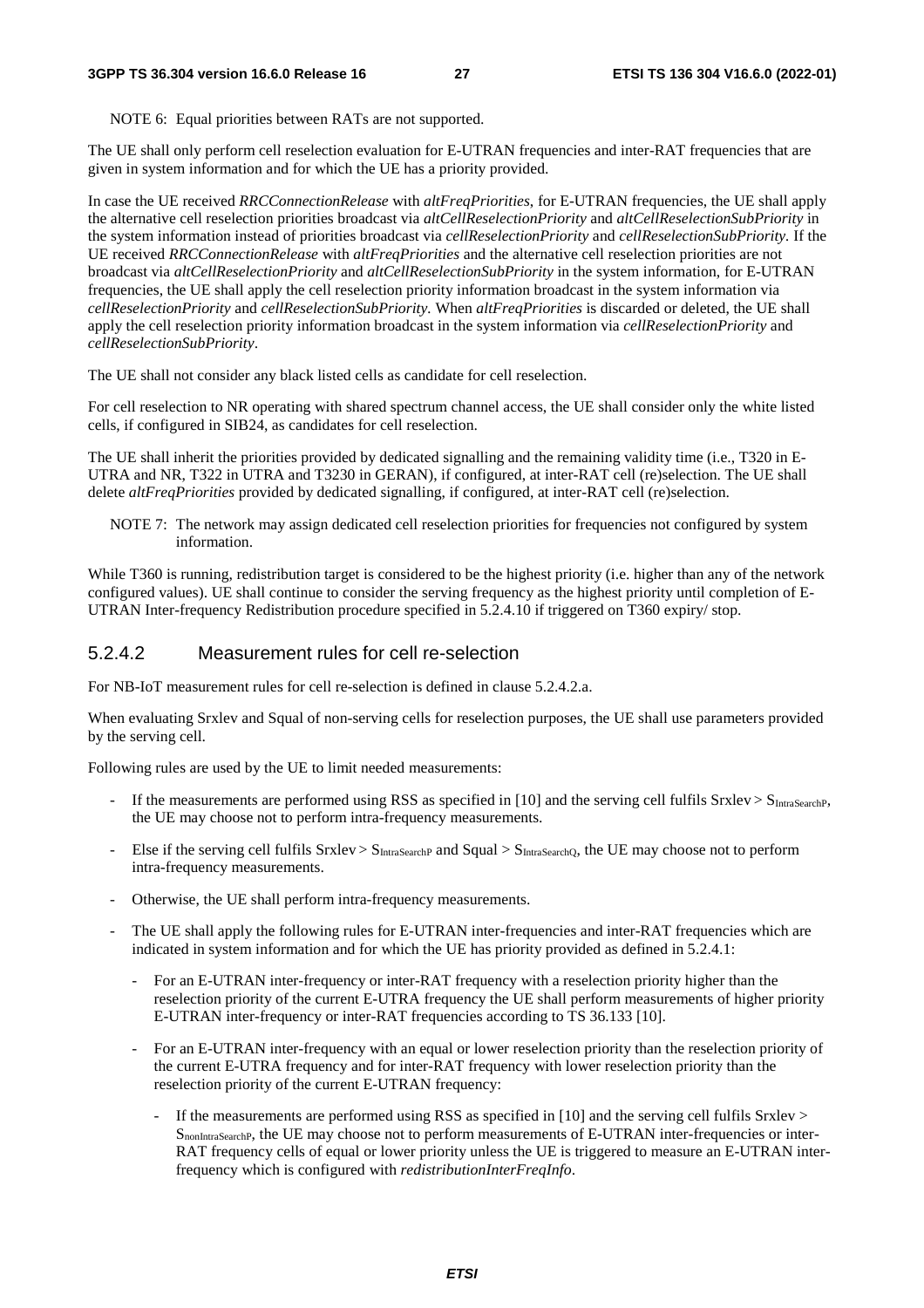- Else if the serving cell fulfils  $Srxlev > S_{nonIntraSearchP}$  and  $Squal > S_{nonIntraSearchQ}$ , the UE may choose not to perform measurements of E-UTRAN inter-frequencies or inter-RAT frequency cells of equal or lower priority unless the UE is triggered to measure an E-UTRAN inter-frequency which is configured with *redistributionInterFreqInfo*.
- Otherwise, the UE shall perform measurements of E-UTRAN inter-frequencies or inter-RAT frequency cells of equal or lower priority according to TS 36.133 [10].
- If the UE supports relaxed monitoring and *s-SearchDeltaP* is present in *SystemInformationBlockType3*, the UE may further limit the needed measurements, as specified in clause 5.2.4.12.

### 5.2.4.2a Measurement rules for cell re-selection for NB-IoT

When evaluating Srxlev and Squal of non-serving cells for reselection purposes, the UE shall use parameters provided by the serving cell.

Following rules are used by the UE to limit needed measurements:

- If the serving cell fulfils Srxlev > S<sub>IntraSearchP</sub>, the UE may choose not to perform intra-frequency measurements.
- Otherwise, the UE shall perform intra-frequency measurements.
- The UE shall apply the following rules for NB-IoT inter-frequencies which are indicated in system information:
	- If the serving cell fulfils  $Srxlev > S<sub>nonIntraSearch</sub>$ , the UE may choose not to perform inter-frequency measurements.
	- Otherwise, the UE shall perform inter-frequency measurements.
- If the UE supports relaxed monitoring and *s-SearchDeltaP* is present in *SystemInformationBlockType3-NB*, the UE may further limit the needed measurements, as specified in clause 5.2.4.12.

#### 5.2.4.3 Mobility states of a UE

Besides Normal-mobility state a High-mobility and a Medium-mobility state are applicable if the parameters ( $T_{CRmax}$ , N<sub>CR\_H</sub>, N<sub>CR\_M</sub>, T<sub>CRmaxHyst</sub> and *cellEquivalentSize*) are sent in the system information broadcast of the serving cell.

#### **State detection criteria:**

Medium-mobility state criteria:

If number of cell reselections during time period  $T_{CRmax}$  exceeds N<sub>CR\_M</sub> and not exceeds N<sub>CR\_H</sub>

High-mobility state criteria:

If number of cell reselections during time period  $T_{CRmax}$  exceeds N<sub>CR\_H</sub>

The UE shall not count consecutive reselections between same two cells into mobility state detection criteria if same cell is reselected just after one other reselection. If the UE is capable of HSDN and the *cellEquivalentSize* is configured, the UE counts the number of cell reselections for this cell as *cellEquivalentSize* configured for this cell.

#### **State transitions:**

The UE shall:

- if the criteria for High-mobility state is detected:
	- enter High-mobility state.
- else if the criteria for Medium-mobility state is detected:
	- enter Medium-mobility state.
- else if criteria for either Medium- or High-mobility state is not detected during time period TCRmaxHys**t**:
	- enter Normal-mobility state.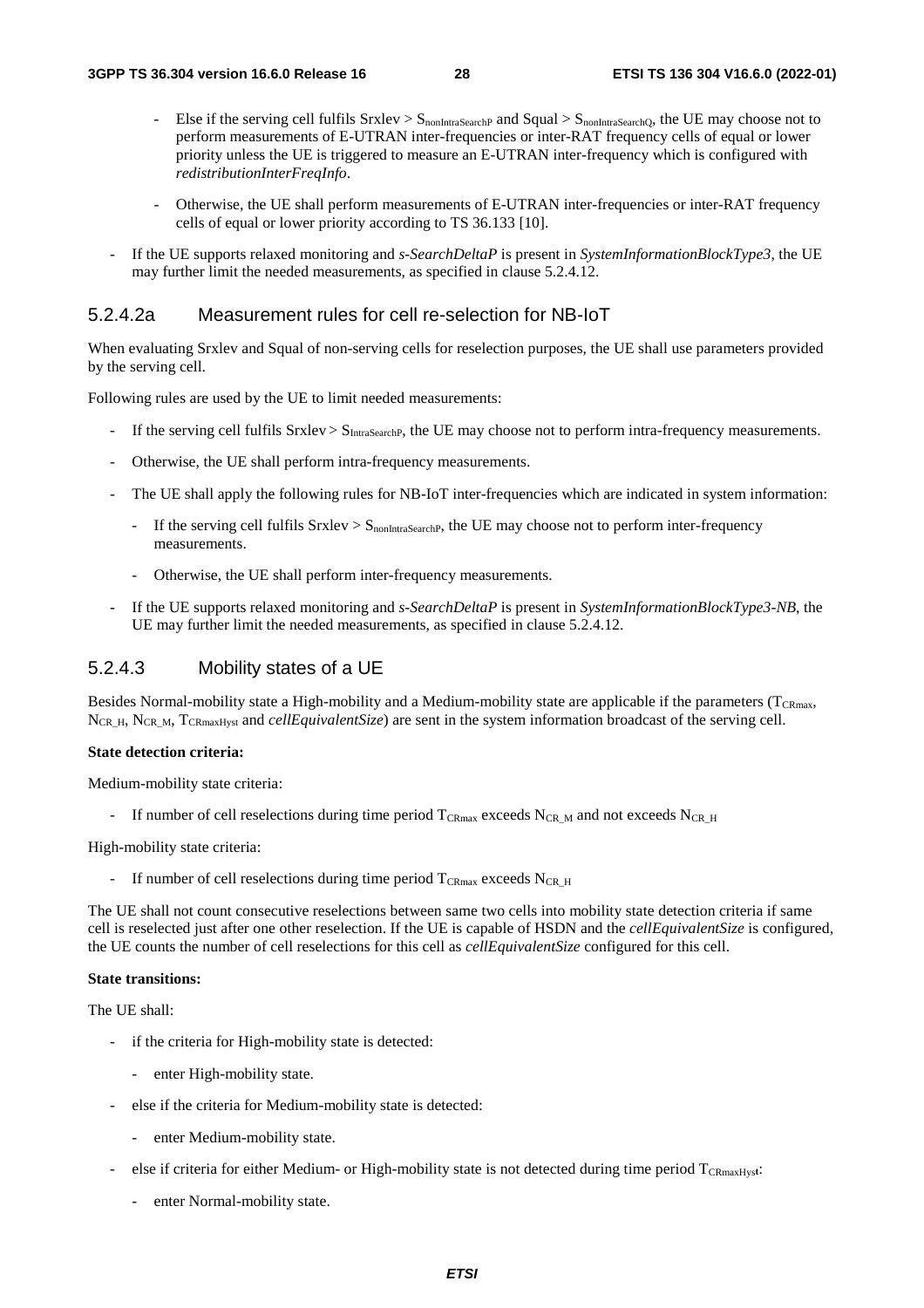#### **3GPP TS 36.304 version 16.6.0 Release 16 29 ETSI TS 136 304 V16.6.0 (2022-01)**

If the UE is in High- or Medium-mobility state, the UE shall apply the speed dependent scaling rules as defined in clause 5.2.4.3.1.

### 5.2.4.3.1 Scaling rules

UE shall apply the following scaling rules:

- If neither Medium- nor Highmobility state is detected:
	- no scaling is applied.
- If High-mobility state is detected:
	- Add the *sf-High* of "Speed dependent ScalingFactor for Q<sub>hyst</sub>" to Q<sub>hyst</sub> if sent on system information
	- For E-UTRAN cells multiply Treselection<sub>EUTRA</sub> by the *sf-High* of "Speed dependent ScalingFactor for  $Treselection<sub>EUTRA</sub>$ " if sent on system information
	- For UTRAN cells multiply Treselection<sub>UTRA</sub> by the *sf-High* of "Speed dependent ScalingFactor for Treselection $_{UTRA}$ " if sent on system information
	- For GERAN cells multiply TreselectionGERA by the *sf-High* of "Speed dependent ScalingFactor for TreselectionGERA state" if sent on system information
	- For CDMA2000 HRPD cells Multiply Treselection<sub>CDMA\_HRPD</sub> by the *sf-High* of "Speed dependent" ScalingFactor for Treselection<sub>CDMA\_HRPD</sub>" if sent on system information
	- For CDMA2000 1xRTT cells Multiply Treselection<sub>CDMA\_1xRTT</sub> by the *sf-High* of "Speed dependent" ScalingFactor for Treselection<sub>CDMA\_1xRTT</sub>" if sent on system information
	- For NR cells multiply Treselection<sub>NR</sub> by the *sf-High* of "Speed dependent ScalingFactor for Treselection<sub>NR</sub>" if sent on system information
- If Medium-mobility state is detected:
	- Add the *sf-Medium* of "Speed dependent ScalingFactor for Q<sub>hyst</sub>" to Q<sub>hyst</sub> if sent on system information
	- For E-UTRAN cells multiply Treselection<sub>EUTRA</sub> by the *sf-Medium* of "Speed dependent ScalingFactor for Treselection<sub>EUTRA</sub>" if sent on system information
	- For UTRAN cells multiply Treselection<sub>UTRA</sub> by the *sf-Medium* of "Speed dependent ScalingFactor for Treselection $_{UTRA}$ " if sent on system information
	- For GERAN cells multiply TreselectionGERA by the *sf-Medium* of "Speed dependent ScalingFactor for TreselectionGERA" if sent on system information
	- For CDMA2000 HRPD cells Multiply Treselection<sub>CDMA\_HRPD</sub> by the *sf-Medium* of "Speed dependent ScalingFactor for Treselection<sub>CDMA\_HRPD</sub>" if sent on system information
	- For CDMA2000 1xRTT cells Multiply TreselectionCDMA\_1xRTT by the *sf-Medium* of "Speed dependent ScalingFactor for Treselection<sub>CDMA\_1xRTT</sub>" if sent on system information
	- For NR cells multiply Treselection<sub>NR</sub> by the *sf-Medium* of "Speed dependent ScalingFactor for Treselection $_{NR}$ " if sent on system information

In case scaling is applied to any Treselection<sub>RAT</sub> parameter the UE shall round up the result after all scalings to the nearest second.

### 5.2.4.4 Cells with cell reservations, access restrictions or unsuitable for normal camping

For the highest ranked cell (including serving cell) according to cell reselection criteria specified in clause 5.2.4.6, for the best cell according to absolute priority reselection criteria specified in clause 5.2.4.5, the UE shall check if the access is restricted according to the rules in clause 5.3.1.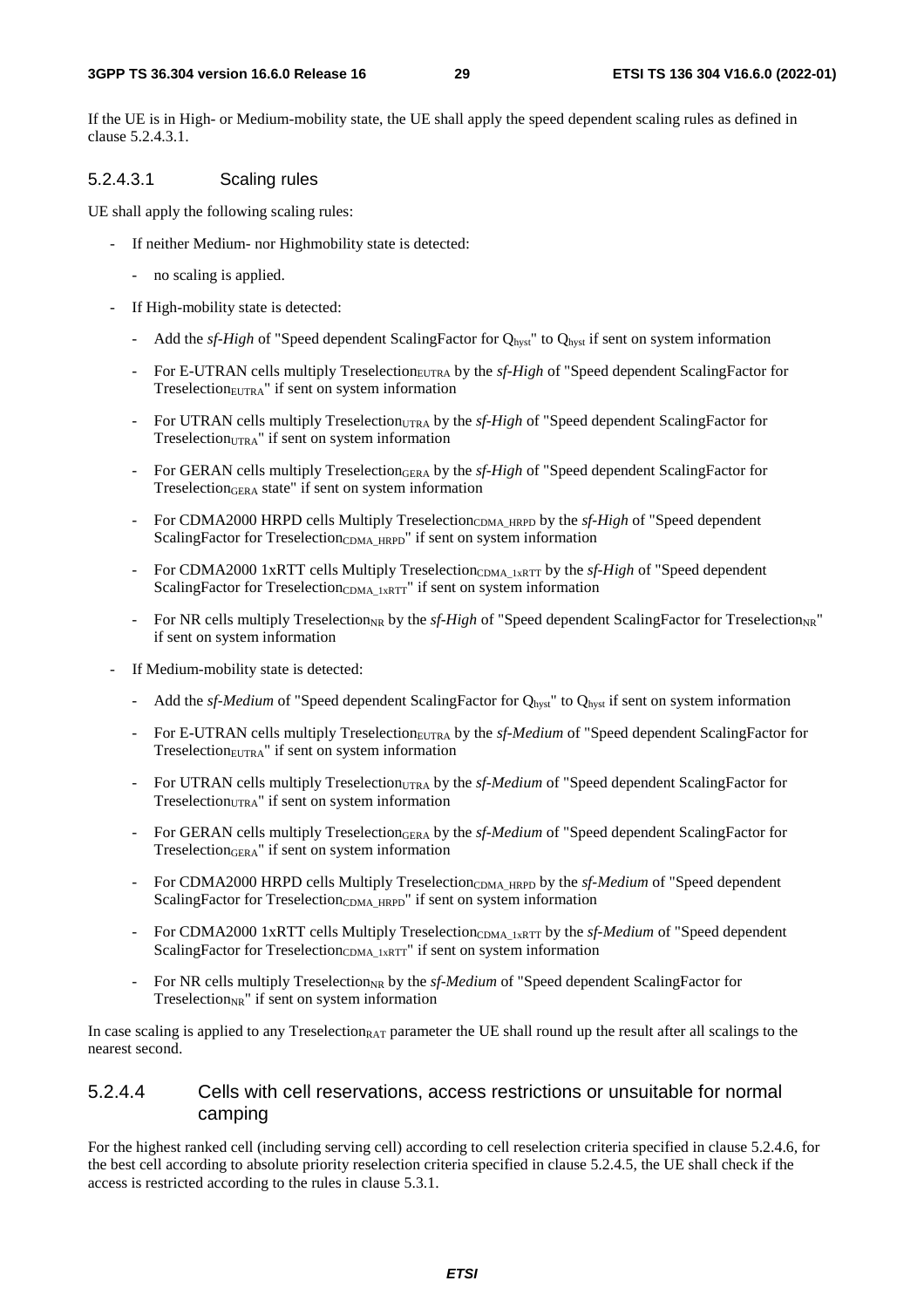#### **3GPP TS 36.304 version 16.6.0 Release 16 30 ETSI TS 136 304 V16.6.0 (2022-01)**

If that cell and other cells have to be excluded from the candidate list, as stated in clause 5.3.1, the UE shall not consider these as candidates for cell reselection. This limitation shall be removed when the highest ranked cell changes.

If the highest ranked cell or best cell according to absolute priority reselection rules is an intra-frequency or interfrequency cell which is not suitable for a CN type due to being part of the "list of forbidden TAs for roaming" or belonging to a PLMN which is not indicated as being equivalent to the registered PLMN, the UE shall not consider this cell and other cells on the same frequency, as candidates for reselection for the CN type for a maximum of 300s. If the UE enters into state *any cell selection*, any limitation shall be removed. If the UE is redirected under E-UTRAN control to a frequency for which the timer is running, any limitation on that frequency shall be removed.

If the highest ranked cell or best cell according to absolute priority reselection rules is an inter-RAT cell which is not suitable due to being part of the "list of forbidden TAs for roaming" or belonging to a PLMN which is not indicated as being equivalent to the registered PLMN, the UE shall not consider this cell and other cells on the same frequency as candidates for reselection for a maximum of 300s. In case of UTRA further requirements are defined in the TS 25.304 [8]. In case of NR further requirements are defined in the TS 38.304 [38]. If the UE enters into state *any cell selection*, any limitation shall be removed. If the UE is redirected under E-UTRAN control to a frequency for which the timer is running, any limitation on that frequency shall be removed.

If the highest ranked cell or best cell according to absolute priority reselection rules is a CSG cell which is not suitable due to not being a CSG member cell, the UE shall not consider this cell as candidate for cell reselection but shall continue considering other cells on the same frequency for cell reselection.

## 5.2.4.5 E-UTRAN Inter-frequency and inter-RAT Cell Reselection criteria

For NB-IoT inter-frequency cell reselection shall be based on ranking as defined in clause 5.2.4.6.

If *threshServingLowQ* is provided in *SystemInformationBlockType3* and more than 1 second has elapsed since the UE camped on the current serving cell and if the measurements are not performed using RSS as specified in [10], cell reselection to a cell on a higher priority E-UTRAN frequency or inter-RAT frequency than the serving frequency shall be performed if:

- A cell of a higher priority EUTRAN, NR or UTRAN FDD RAT/ frequency fulfils Squal > Thresh<sub>X, High</sub> during a time interval Treselection<sub>RAT</sub>; or
- A cell of a higher priority UTRAN TDD, GERAN or CDMA2000 RAT/ frequency fulfils Srxlev > Thresh<sub>X, HighP</sub> during a time interval Treselection $RAT$ .

Otherwise, cell reselection to a cell on a higher priority E-UTRAN frequency or inter-RAT frequency than the serving frequency shall be performed if:

- A cell of a higher priority RAT/ frequency fulfils Srxlev > Thresh<sub>X, HighP</sub> during a time interval Treselection<sub>RAT</sub>; and
- More than 1 second has elapsed since the UE camped on the current serving cell.

Cell reselection to a cell on an equal priority E-UTRAN frequency shall be based on ranking for Intra-frequency cell reselection as defined in clause 5.2.4.6.

If *threshServingLowQ* is provided in *SystemInformationBlockType3* and more than 1 second has elapsed since the UE camped on the current serving cell and if the measurements are not performed using RSS as specified in [10], cell reselection to a cell on a lower priority E-UTRAN frequency or inter-RAT frequency than the serving frequency shall be performed if:

- The serving cell fulfils Squal < Thresh<sub>Serving, LowQ</sub> and a cell of a lower priority EUTRAN, NR or UTRAN FDD RAT/ frequency fulfils Squal > Thresh<sub>X, Low</sub>Q during a time interval Treselection<sub>RAT</sub>; or
- The serving cell fulfils Squal < Thresh<sub>Serving, LowQ</sub> and a cell of a lower priority UTRAN TDD, GERAN or CDMA2000 RAT/ frequency fulfils Srxlev > Thresh<sub>X, LowP</sub> during a time interval Treselection<sub>RAT</sub>.

Otherwise, cell reselection to a cell on a lower priority E-UTRAN frequency or inter-RAT frequency than the serving frequency shall be performed if:

The serving cell fulfils Srxlev < Thresh<sub>Serving, LowP</sub> and a cell of a lower priority RAT/ frequency fulfils Srxlev > Thresh<sub>X, LowP</sub> during a time interval Treselection<sub>RAT</sub>; and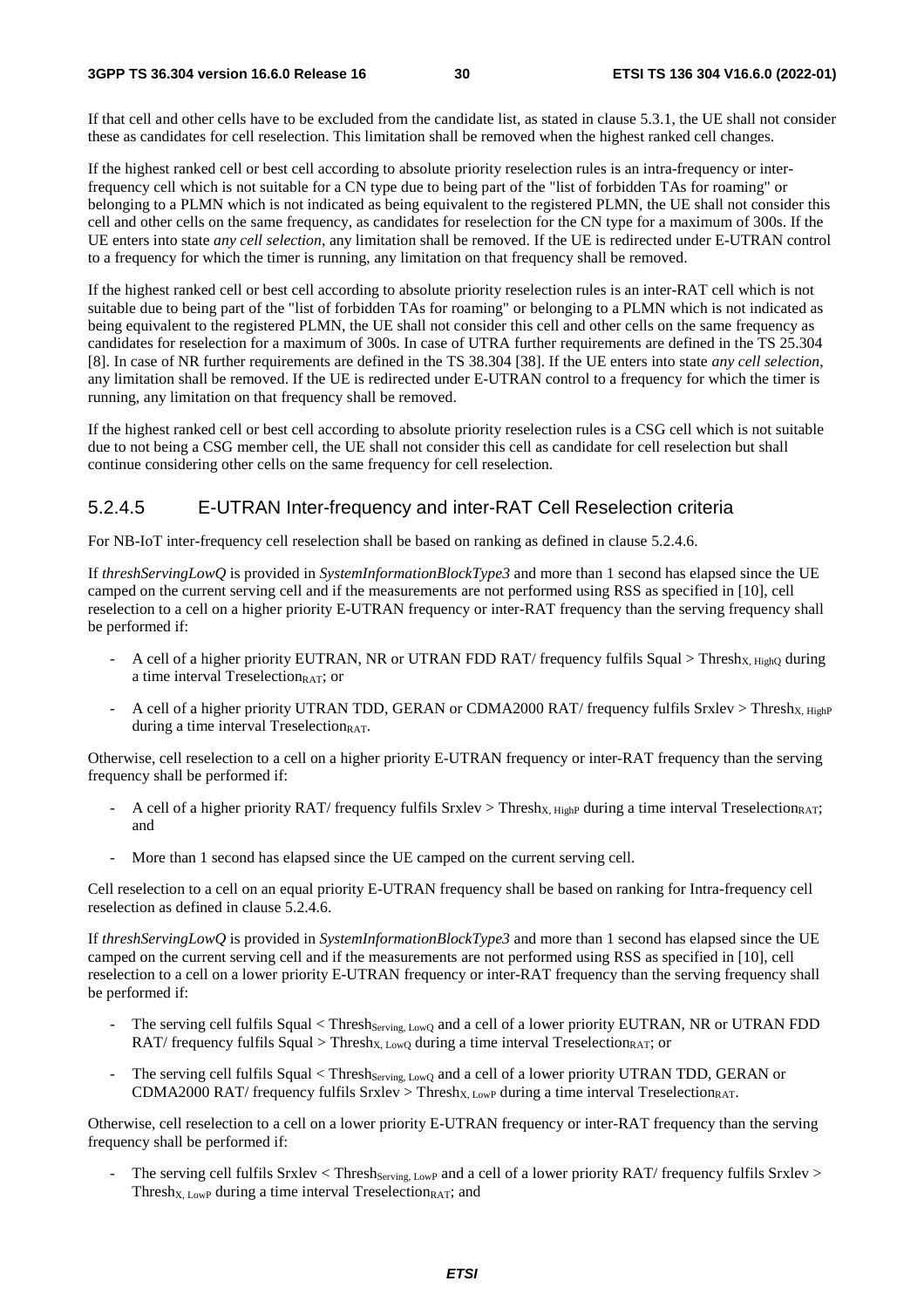More than 1 second has elapsed since the UE camped on the current serving cell.

Cell reselection to a higher priority RAT/ frequency shall take precedence over a lower priority RAT/ frequency, if multiple cells of different priorities fulfil the cell reselection criteria.

The UE shall not perform cell reselection to NR or UTRAN FDD cells for which the cell selection criterion S is not fulfilled.

For cdma2000 RATs, Srxlev is equal to -FLOOR(-2 x 10 x log10 Ec/Io) in units of 0.5 dB, as defined in [18], with Ec/Io referring to the value measured from the evaluated cell.

For cdma2000 RATs, Thresh<sub>X, HighP</sub> and Thresh<sub>X, LowP</sub> are equal to -1 times the values signalled for the corresponding parameters in the system information.

In all the above criteria the value of Treselection<sub>RAT</sub> is scaled when the UE is in the medium or high mobility state as defined in clause 5.2.4.3.1. If more than one cell meets the above criteria, the UE shall reselect a cell as follows:

- If the highest-priority frequency is an E-UTRAN frequency, a cell ranked as the best cell among the cells on the highest priority frequency(ies) meeting the criteria according to clause 5.2.4.6;
- If the highest-priority frequency is from another RAT, a cell ranked as the best cell among the cells on the highest priority frequency(ies) meeting the criteria of that RAT.

Cell reselection to another RAT, for which Squal based cell reselection parameters are broadcast in system information, shall be performed based on the Squal criteria if the UE supports Squal (RSRQ) based cell reselection to E-UTRAN from all the other RATs provided by system information which UE supports. Otherwise, cell reselection to another RAT shall be performed based on Srxlev criteria.

Cell reselection to NR, for which a cell reselection parameter, *q-RxLevMinSUL* is broadcast in system information and the UE supports SUL, shall be performed based on Srxlev criteria taking the parameter into account.

#### 5.2.4.6 Intra-frequency and equal priority inter-frequency Cell Reselection criteria

The cell-ranking criterion  $R_s$  for serving cell and  $R_n$  for neighbouring cells is defined by:

$$
R_s = Q_{meas_{10}} + Q_{Hyst} - Q_{offset_{temp}} + Q_{offset_{SCPIM}}
$$
  

$$
R_n = Q_{meas_{10}} - Q_{offset} - Q_{offset_{temp}} + Q_{offset_{SCPIM}}
$$

where:

| $Q_{meas}$          | RSRP measurement quantity used in cell reselections.                                                         |  |
|---------------------|--------------------------------------------------------------------------------------------------------------|--|
| Qoffset             | For intra-frequency: Equals to Qoffset <sub>s,n</sub> , if Qoffset <sub>s,n</sub> is valid,                  |  |
|                     | otherwise this equals to zero.                                                                               |  |
|                     | For inter-frequency:                                                                                         |  |
|                     | Except for NB-IoT, equals to Qoffset <sub>s.n</sub> plus Qoffset <sub>frequency</sub> , if                   |  |
|                     | $Q$ offset <sub>s.n</sub> is valid, otherwise this equals to $Q$ offset $f_{\text{frequency}}$ .             |  |
|                     | For NB-IoT equals to QoffsetDedicatedfrequency for any frequency                                             |  |
|                     | other than the frequency of the dedicated frequency offset, if                                               |  |
|                     | QoffsetDedicated <sub>frequency</sub> is valid, otherwise this equals to                                     |  |
|                     | Qoffset <sub>frequency</sub> (if QoffsetDedicated <sub>frequency</sub> is valid Qoffset <sub>frequency</sub> |  |
|                     | is not used).                                                                                                |  |
| Qoffsettemp         | Offset temporarily applied to a cell as specified in TS 36.331 [3]                                           |  |
| <b>QoffsetscPTM</b> | Offset temporarily applied to an SC-PTM frequency as specified                                               |  |
|                     | below. The offset is applied to all cells on the SC-PTM                                                      |  |
|                     | frequency. If Qoffset <sub>SCPTM</sub> is valid, Qoffset for inter-frequency                                 |  |
|                     | neighbour cells is not used.                                                                                 |  |

If the NB-IoT UE or UE in enhanced coverage is capable of SC-PTM reception and is receiving or interested to receive an MBMS service and can only receive this MBMS service while camping on a frequency on which it is provided (SC-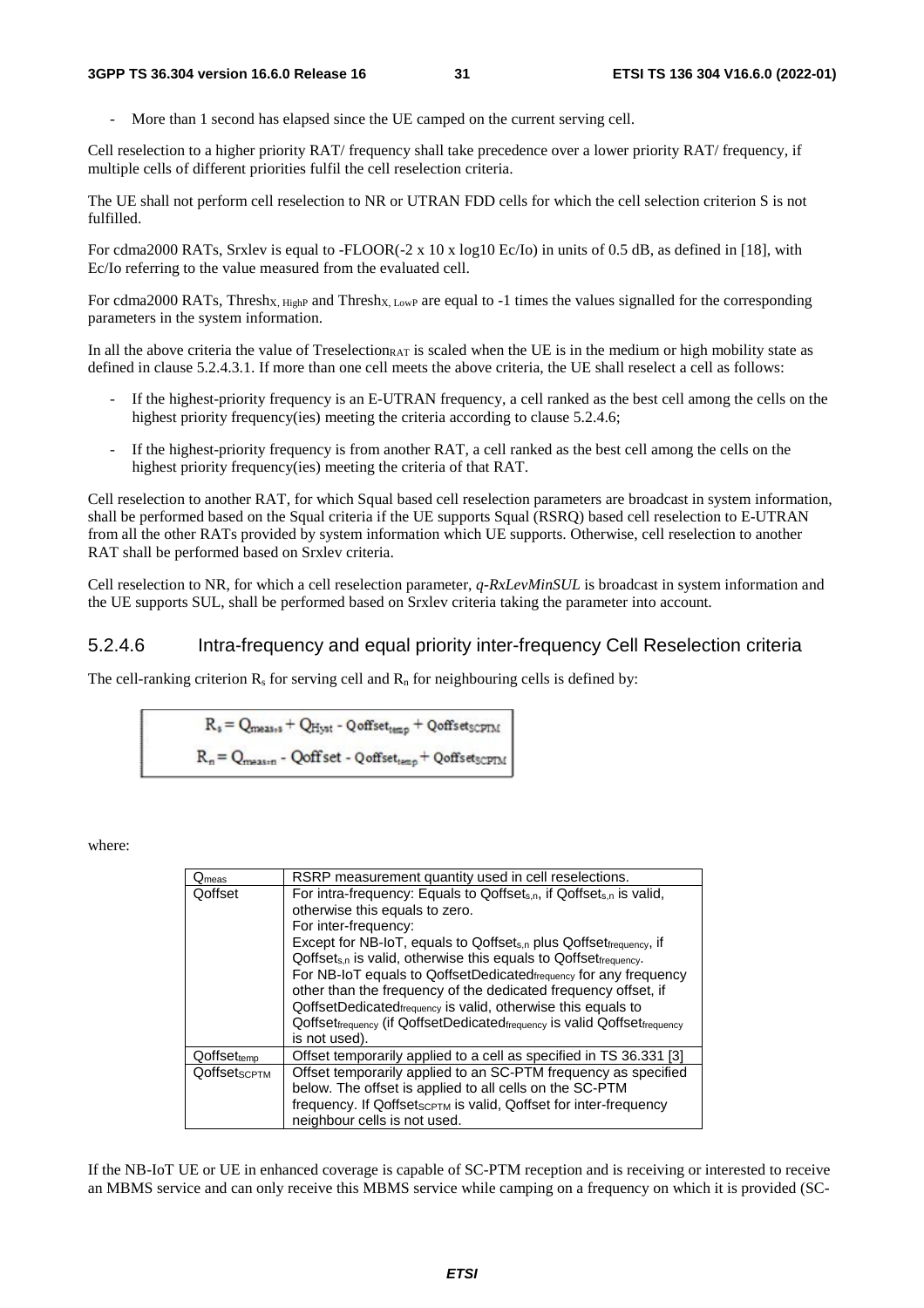PTM frequency), the UE considers Qoffset<sub>SCPTM</sub> to be valid during the MBMS session TS 36.300 [2] as long as the following condition is fulfilled:

Either:

- SIB15 (or SIB15-NB) of the serving cell indicates for that frequency one or more MBMS SAIs included in the MBMS User Service Description (USD) TS 26.346 [22] of this service; or
- SIB15 (or SIB15-NB) is not broadcast in the serving cell and that frequency is included in the USD of this service.
- NOTE: UE should search for a higher ranked cell on another frequency for cell reselection as soon as possible after the UE stops using OoffsetsCPTM.

The UE shall perform ranking of all cells that fulfil the cell selection criterion S, which is defined in 5.2.3.2 (5.2.3.2a for NB-IoT), but may exclude all CSG cells that are known by the UE not to be CSG member cells.

The cells shall be ranked according to the R criteria specified above, deriving  $Q_{meas,n}$  and  $Q_{meas,s}$  and calculating the R values using averaged RSRP results.

If a cell is ranked as the best cell the UE shall perform cell reselection to that cell. If this cell is found to be not-suitable, the UE shall behave according to clause 5.2.4.4.

In all cases, the UE shall reselect the new cell, only if the following conditions are met:

- the new cell is better ranked than the serving cell during a time interval Treselection<sub>RAT</sub>;
- more than 1 second has elapsed since the UE camped on the current serving cell.

When the UE uses infinite dBs for Qoffset<sub>SCPTM</sub>, the UE shall use Qoffset<sub>SCPTM</sub> zero and rank the cells on the SC-PTM frequency(ies) only first. If the UE cannot find a suitable cell on an SC-PTM frequency, the UE shall rank the cells on all frequencies.

### 5.2.4.6a Reselection for enhanced coverage

Ranking as defined in clause 5.2.4.6 is applied for intra-frequency and inter-frequency cell reselection (irrespective of configured frequency priorities, if any) while the UE is in enhanced coverage.

If a UE considers itself to be in enhanced coverage when S criteria for normal coverage is fulfilled, the absolute priority reselection cell reselection criteria as defined in clause 5.2.4.5 is applied for inter-frequency cell reselection.

#### 5.2.4.7 Cell reselection parameters in system information broadcasts

Cell reselection parameters are broadcast in system information and are read from the serving cell as follows:

#### **altCellReselectionPriority**

This specifies the absolute priority of E-UTRAN frequency used by the UE, if *altFreqPriorities* is configured.

#### **altCellReselectionSubPriority**

This specifies fractional priority value added to *altCellReselectionPriority* for E-UTRAN frequency used by the UE, if *altFreqPriorities* is configured.

#### **cellReselectionPriority**

This specifies the absolute priority for E-UTRAN frequency or NR frequency or UTRAN frequency or group of GERAN frequencies or band class of CDMA2000 HRPD or band class of CDMA2000 1xRTT.

#### **cellReselectionSubPriority**

This specifies the fractional priority value added to cellReselectionPriority for E-UTRAN frequency or NR frequency.

#### **nrs-PowerOffsetNonAnchor**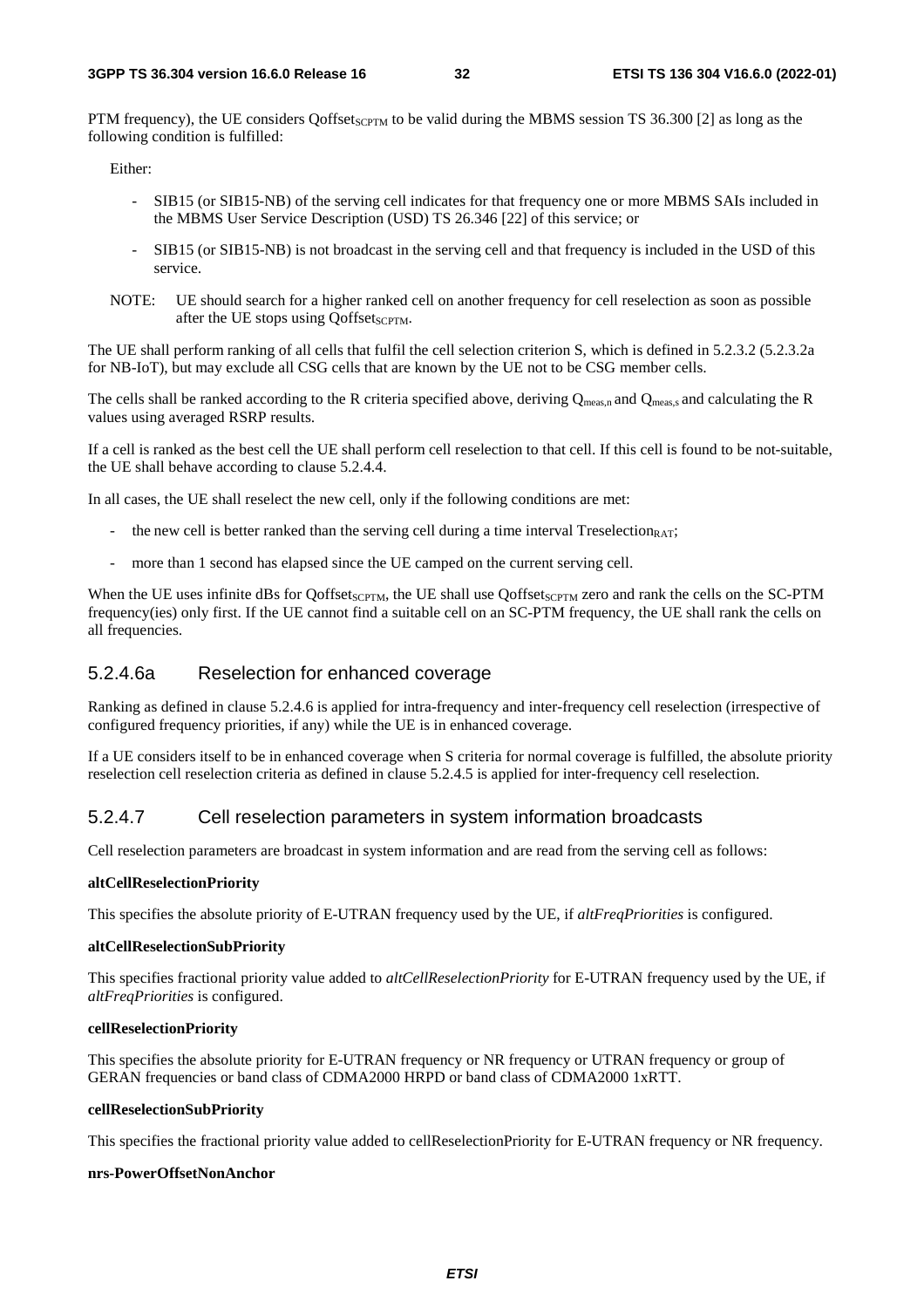This specifies the power offset of the downlink narrowband reference-signal EPRE of the anchor/non-anchor carrier relative to the anchor carrier for NB-IoT UE.

#### **Poffset**

This specifies the offset for 14 dBm power class for BL or NB-IoT UE.

#### **Qoffsetauthorization**

This specifies the offset for enhanced coverage authorization for NB-IoT.

#### **Qoffsets,n**

This specifies the offset between the two cells.

#### **Qoffsetfrequency**

Frequency specific offset for equal priority E-UTRAN frequencies.

#### **Qoffsetscptm**

This specifies the offset to be used for cell re-selection for SC-PTM service reception for BL UE, UE in enhanced coverage and NB-IoT UE. The same offset is applicable to all frequencies providing MBMS services via SC-PTM.

#### **Qoffsettemp**

This specifies the additional offset to be used for cell selection and re-selection. It is temporarily used in case the T300 expires consecutively on the cell as specified in TS 36.331 [3].

#### **Qhyst**

This specifies the hysteresis value for ranking criteria.

#### **Qqualmin**

This specifies the minimum required quality level in the cell in dB.

#### **Qqualmin\_CE, Qqualmin\_CE1**

This specifies the coverage specific minimum required quality level in the cell in dB.

#### **Qrxlevmin**

This specifies the minimum required Rx level in the cell in dBm.

#### **Qrxlevmin\_CE, Qrxlevmin\_CE1**

This specifies the coverage specific minimum required Rx level in the cell in dBm.

#### **RedistributionFactorFreq**

This specifies the redistribution factor for a neighbour E-UTRAN frequency.

#### **RedistributionFactorCell**

This specifies the redistribution factor for a neighbour E-UTRAN cell.

#### **RedistributionFactorServing**

This specifies the redistribution factor for serving cell or serving frequency.

#### **TreselectionRAT**

This specifies the cell reselection timer value. For each target E-UTRA frequency and for each RAT (other than E-UTRA) a specific value for the cell reselection timer is defined, which is applicable when evaluating reselection within E-UTRAN or towards other RAT (i.e. Treselection<sub>RAT</sub> for E-UTRAN is Treselection<sub>EUTRA</sub>, for NR Treselection<sub>NR</sub>, for UTRAN Treselection<sub>UTRA</sub> for GERAN Treselection<sub>GERA</sub>, for Treselection<sub>CDMA</sub> HRPD, and for Treselection<sub>CDMA</sub> <sub>1xRTT</sub>).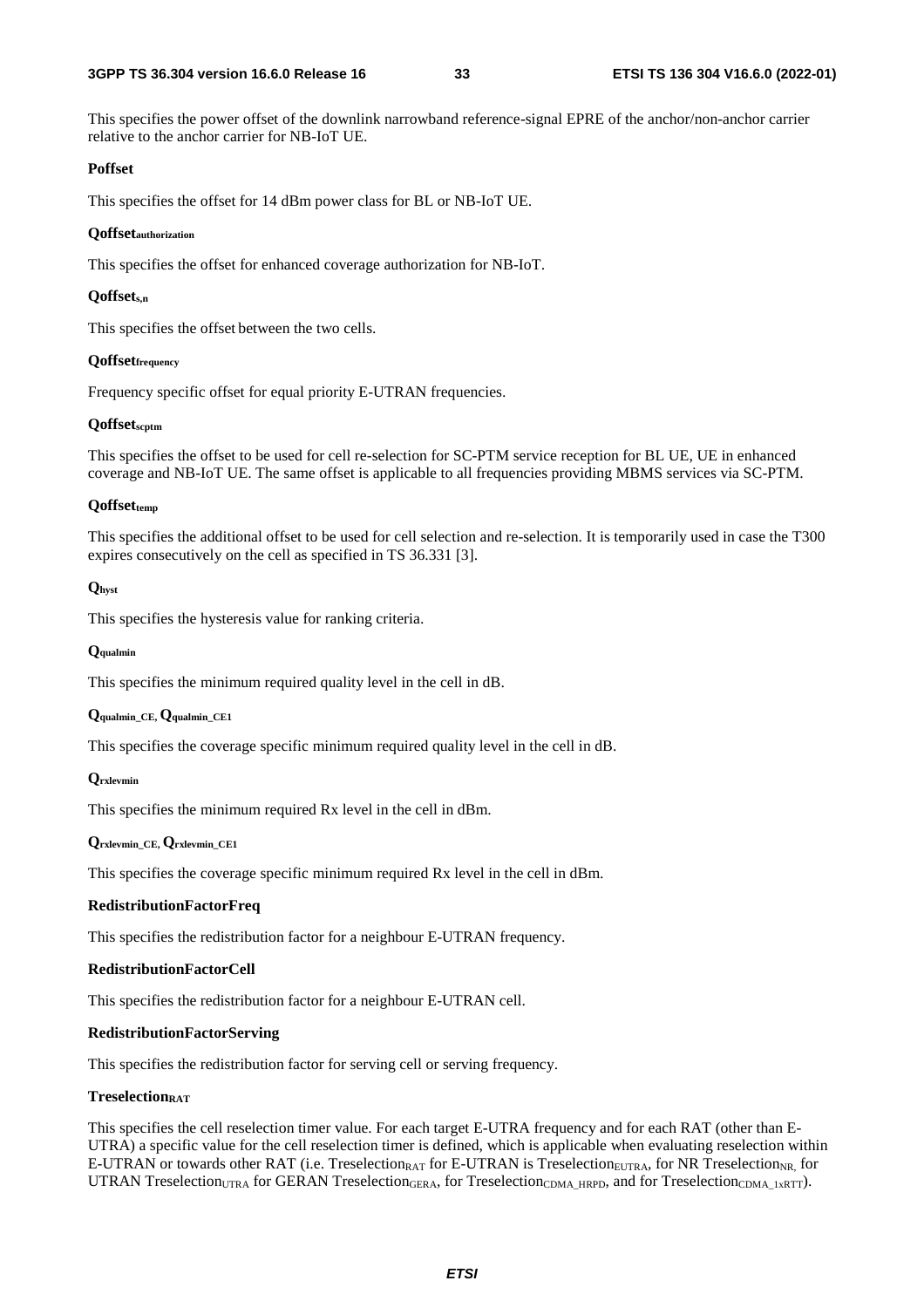For NB-IoT intra-frequency and inter-frequency specific values for the cell reselection timer are defined, which are applicable when evaluating reselection within NB-IoT.

NOTE: Treselection<sub>RAT</sub> is not sent on system information, but used in reselection rules by the UE for each RAT.

#### **TreselectionEUTRA\_ CE**

This specifies the cell reselection timer value Treselection<sub>RAT</sub> for E-UTRAN when a neighbour cell is evaluated for camping in enhanced coverage. The parameter can be set per E-UTRAN frequency.

#### **TreselectionEUTRA**

This specifies the cell reselection timer value Treselection<sub>RAT</sub> for E-UTRAN. The parameter can be set per E-UTRAN frequency TS 36.331 [3].

#### **TreselectionNR**

This specifies the cell reselection timer value  $T$ reselection<sub>RAT</sub> for NR.

#### **TreselectionNB-IoT\_Intra**

This specifies the intra-frequency cell reselection timer value Treselection<sub>RAT</sub> for NB-IoT.**Treselection<sub>NB-IoT</sub>** Inter

This specifies the inter-frequency cell reselection timer value  $T$ reselection<sub>RAT</sub> for NB-IoT.

#### **TreselectionUTRA**

This specifies the cell reselection timer value  $T$ reselection $RAT$  for UTRAN.

#### **TreselectionGERA**

This specifies the cell reselection timer value Treselection<sub>RAT</sub> for GERAN.

#### **TreselectionCDMA\_HRPD**

This specifies the cell reselection timer value  $T$ reselection $_{RAT}$  for CDMA HRPD.

#### **TreselectionCDMA\_1xRTT**

This specifies the cell reselection timer value Treselection<sub>RAT</sub> for CDMA 1xRTT.

#### **ThreshX, HighP**

This specifies the Srxlev threshold (in dB) used by the UE when reselecting towards a higher priority RAT/ frequency than the current serving frequency. Each frequency of E-UTRAN, NR and UTRAN, each group of GERAN frequencies, each band class of CDMA2000 HRPD and CDMA2000 1xRTT might have a specific threshold.

#### **ThreshX, HighQ**

This specifies the Squal threshold (in dB) used by the UE when reselecting towards a higher priority RAT/ frequency than the current serving frequency. Each frequency of E-UTRAN, NR and UTRAN FDD might have a specific threshold.

#### **ThreshX, LowP**

This specifies the Srxlev threshold (in dB) used by the UE when reselecting towards a lower priority RAT/ frequency than the current serving frequency. Each frequency of E-UTRAN, NR and UTRAN, each group of GERAN frequencies, each band class of CDMA2000 HRPD and CDMA2000 1xRTT might have a specific threshold.

#### **ThreshX, LowQ**

This specifies the Squal threshold (in dB) used by the UE when reselecting towards a lower priority RAT/ frequency than the current serving frequency. Each frequency of E-UTRAN, NR and UTRAN FDD might have a specific threshold.

#### **ThreshServing, LowP**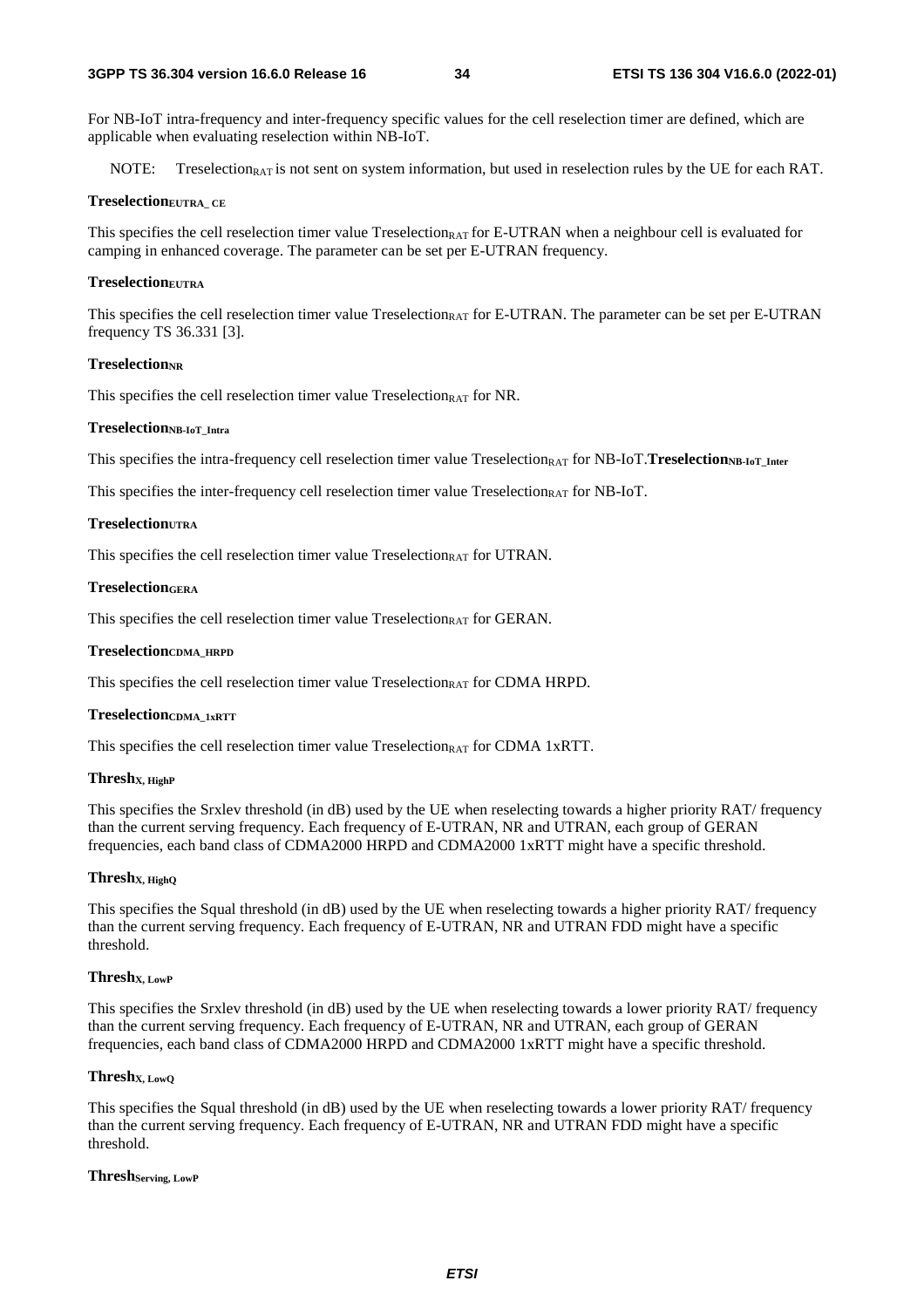#### **3GPP TS 36.304 version 16.6.0 Release 16 35 ETSI TS 136 304 V16.6.0 (2022-01)**

This specifies the Srxlev threshold (in dB) used by the UE on the serving cell when reselecting towards a lower priority RAT/ frequency.

#### **ThreshServing, LowQ**

This specifies the Squal threshold (in dB) used by the UE on the serving cell when reselecting towards a lower priority RAT/ frequency.

#### **SIntraSearchP**

This specifies the Srxlev threshold (in dB) for intra-frequency measurements.

#### **SIntraSearchQ**

This specifies the Squal threshold (in dB) for intra-frequency measurements.

#### **SnonIntraSearchP**

This specifies the Srxlev threshold (in dB) for E-UTRAN inter-frequency and inter-RAT measurements.

#### **SnonIntraSearchQ**

This specifies the Squal threshold (in dB) for E-UTRAN inter-frequency and inter-RAT measurements.

#### SSearchDeltaP

This specifies the Srxlev delta threshold (in dB) during relaxed monitoring.

#### 5.2.4.7.1 Speed dependant reselection parameters

#### **TCRmax**

This specifies the duration for evaluating allowed amount of cell reselection(s).

#### **NCR\_M**

This specifies the maximum number of cell reselections to enter Medium-mobility state.

#### **NCR\_H**

This specifies the maximum number of cell reselections to enter High-mobility state.

#### **TCRmaxHyst**

This specifies the additional time period before the UE can enter Normal-mobility state.

#### **Speed dependent ScalingFactor for Qhyst**

This specifies scaling factor for Qhyst in *sf-High* for High-mobility state and *sf-Medium* for Medium-mobility state

#### **Speed dependent ScalingFactor for TreselectionNR**

This specifies scaling factor for Treselection<sub>NR</sub> in *sf-High* for High-mobility state and *sf-Medium* for Medium-mobility state

#### **Speed dependent ScalingFactor for TreselectionEUTRA**

This specifies scaling factor for Treselection<sub>EUTRA</sub> in *sf-High* for High-mobility state and *sf-Medium* for Mediummobility state

#### **Speed dependent ScalingFactor for TreselectionUTRA**

This specifies scaling factor for Treselection<sub>UTRA</sub> in *sf-High* for High-mobility state and *sf-Medium* for Mediummobility state

#### **Speed dependent ScalingFactor for TreselectionGERA**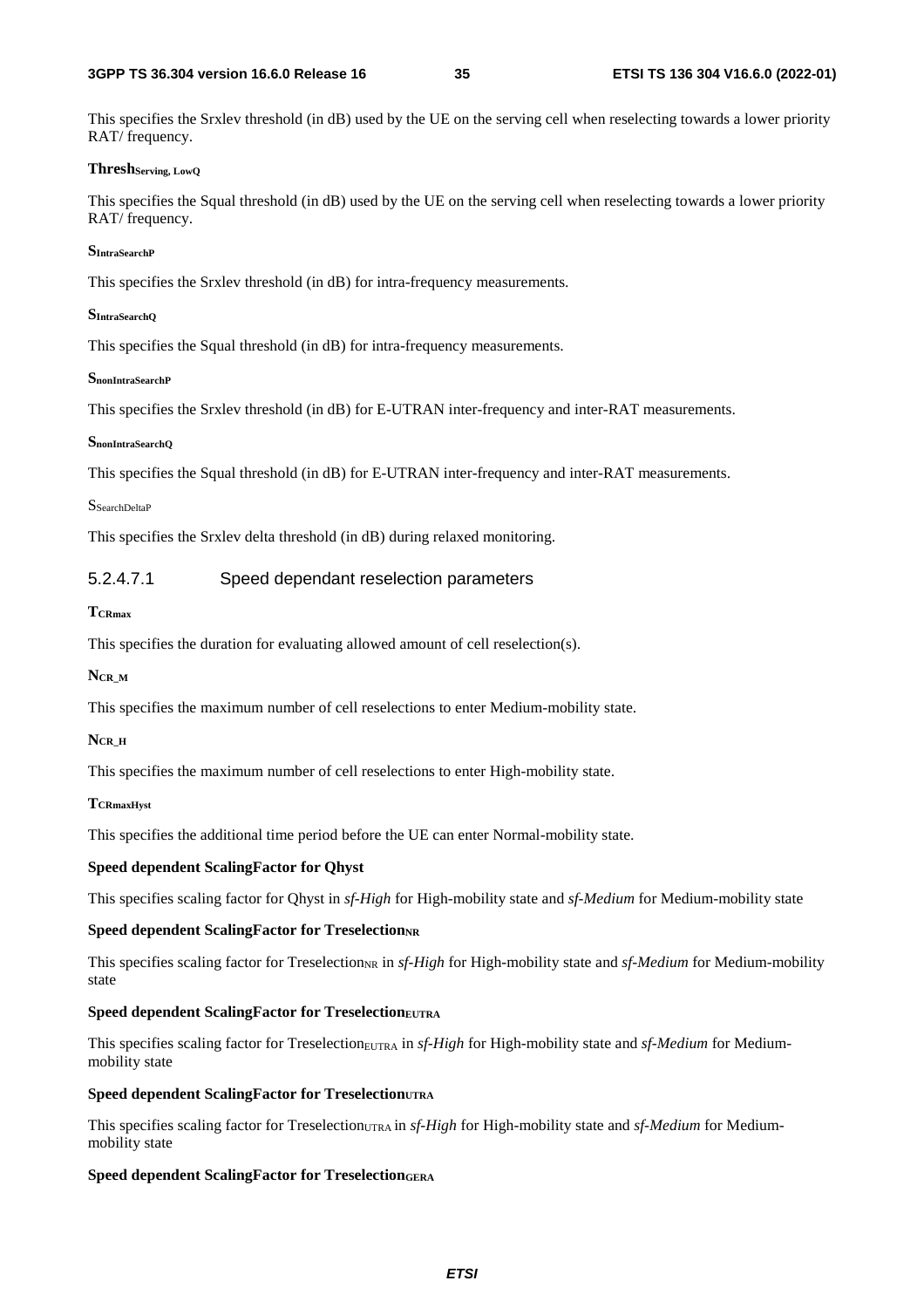This specifies scaling factor for TreselectionGERA in H *sf-High* for High-mobility state and *sf-Medium* for Mediummobility state

#### Speed dependent ScalingFactor for Treselection<sub>CDMA</sub> HRPD

This specifies scaling factor for Treselection<sub>CDMA\_HRPD</sub> in *sf-High* for High mobility state and *sf-Medium* for Mediummobility state

#### **Speed dependent ScalingFactor for TreselectionCDMA\_1xRTT**

This specifies scaling factor for Treselection<sub>CDMA\_1xRT</sub> in *sf-High* for High mobility state and *sf-Medium* for Mediummobility state

### 5.2.4.8 Cell reselection with CSG cells

#### 5.2.4.8.1 Cell reselection from a non-CSG cell to a CSG cell

In addition to normal cell reselection, the UE shall use an autonomous search function to detect at least previously visited CSG member cells on non-serving frequencies, including inter-RAT frequencies, according to the performance requirements specified in TS 36.133 [10], when at least one CSG ID with associated PLMN identity is included in the UE's CSG whitelist. The UE may also use autonomous search on the serving frequency. The UE shall disable the autonomous search function for CSG cells if the UE's CSG whitelist is empty.

NOTE: The UE autonomous search function, per UE implementation, determines when and/or where to search for CSG member cells.

If the UE detects one or more suitable CSG cells on different frequencies, then the UE shall reselect to one of the detected cells irrespective of the frequency priority of the cell the UE is currently camped on, if the concerned CSG cell is the highest ranked cell on that frequency.

If the UE detects a suitable CSG cell on the same frequency, it shall reselect to this cell as per normal reselection rules  $(5.2.4.6.)$ .

If the UE detects one or more suitable CSG cells on another RAT, the UE shall reselect to one of them according to TS 25.304 [19].

#### 5.2.4.8.2 Cell reselection from a CSG cell

While camped on a suitable CSG cell, the UE shall apply the normal cell reselection rules as defined in clause 5.2.4.

To search for suitable CSG cells on non-serving frequencies, the UE may use an autonomous search function. If the UE detects a CSG cell on a non-serving frequency, the UE may reselect to the detected CSG cell if it is the highest ranked cell on its frequency.

If the UE detects one or more suitable CSG cells on another RAT, the UE may reselect to one of them if allowed according to TS 25.304 [19].

### 5.2.4.9 Cell reselection with Hybrid cells

In addition to normal cell reselection rules, the UE shall use an autonomous search function to detect at least previously visited hybrid cells whose CSG ID and associated PLMN identity is in the UE's CSG whitelist according to the performance requirements specified in TS 36.133 [10]. The UE shall treat detected hybrid cells as CSG cells if the CSG ID and associated PLMN identity of the hybrid cell is in the UE's CSG whitelist and as normal cells otherwise.

### 5.2.4.10 E-UTRAN Inter-frequency Redistribution procedure

If a UE is redistribution capable and *redistributionServingInfo* is included in *SystemInformationBlockType3* and *redistributionInterFreqInfo* is included in *SystemInformationBlockType5* and the UE is not configured with dedicated priorities and

- if T360 is not running and if *redistrOnPagingOnly* is not present in *SystemInformationBlockType3*; or
- if T360 expires and if *redistrOnPagingOnly* is not present in *SystemInformationBlockType3*; or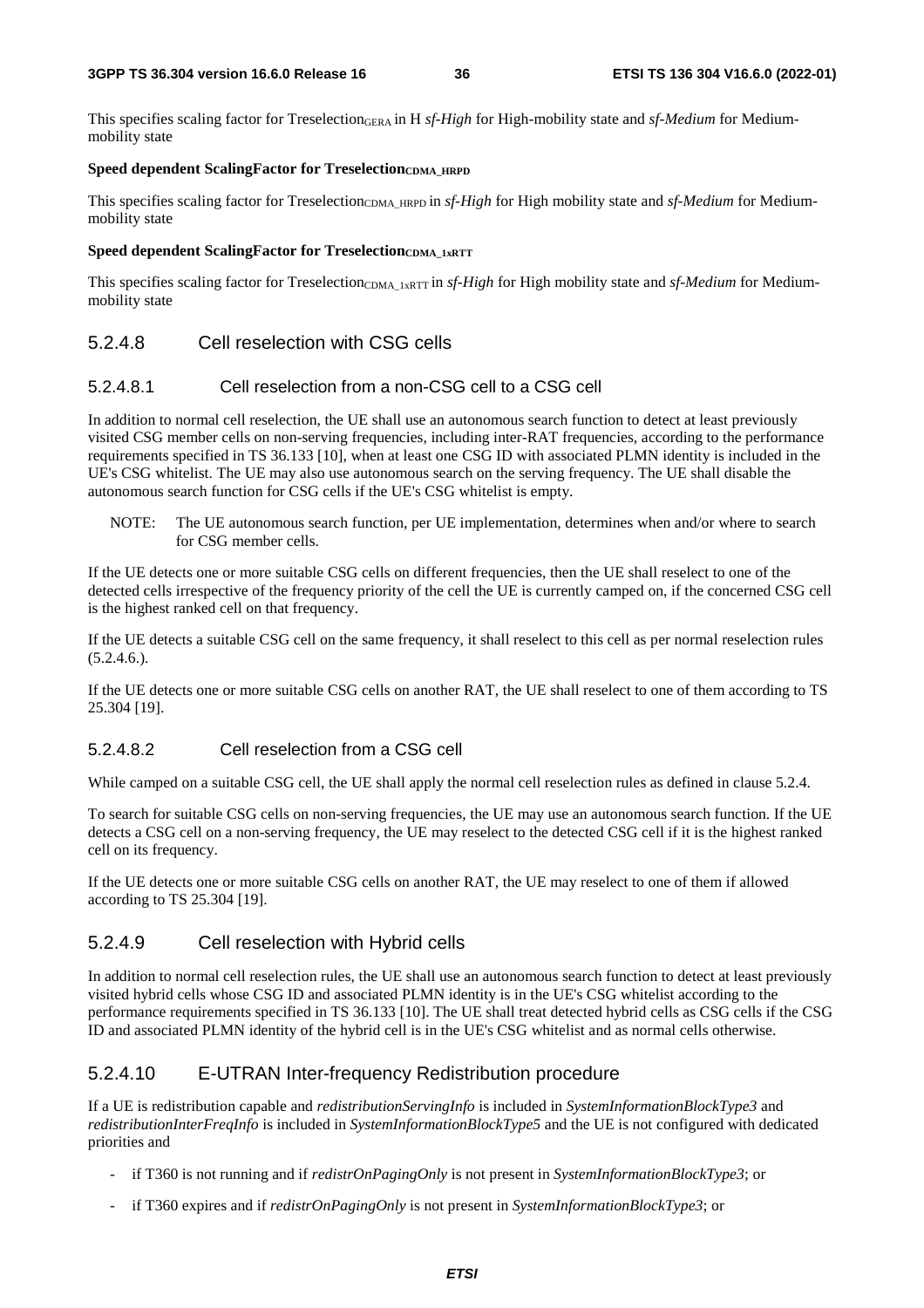- if *Paging* message is received and the *redistributionIndication* is included:
	- Perform inter-frequency measurement as specified in 5.2.4.2;
	- Once measurement results are available perform redistribution target selection as specified in 5.2.4.10.1;
	- Start T360.

The UE shall stop T360 and cease to consider a frequency or cell to be redistribution target when:

- the UE enters RRC\_CONNECTED state; or
- T360 expires; or
- if *Paging* message is received and the *redistributionIndication* is included while T360 is running; or
- the UE reselects a cell not belonging to redistribution target.

#### 5.2.4.10.1 Redistribution target selection

The UE shall compile a sorted list of one or more candidate redistribution targets, and for each candidate entry [j] a valid *redistrFactor[j]*, in which entries are added in increasing index order starting with index 0 as follows:

- for the serving frequency (*redistributionFactorServing* is included in *SystemInformationBlockType3* whenever redistribution is configured*)*:
	- the serving cell if *redistributionFactorCell* is included;
	- otherwise the serving frequency;
	- In both cases, *redistrFactor*[0] is set to *redistributionFactorServing*;
- for each entry in *InterFreqCarrierFreqList* and subsequent for each entry in *InterFreqCarrierFreqListExt:*
	- the cell ranked as the best cell on this frequency according to clause 5.2.4.6 if *redistributionNeighCellList* is configured and includes this cell;
	- otherwise, the concerned frequency if *redistributionFactorFreq* is configured and if at least one cell on the frequency fullfills the cell selection criterion S defined in 5.2.3.2;
	- If the cell is included, *redistrFactor*[j] is set to the corresponding *redistributionFactorCell*; If the frequency is included, *redistrFactor*[j] is set to the corresponding *redistributionFactorFreq*;

The UE shall choose a redistribution target as follows:

- If [0], the UE shall choose the frequency or the cell corresponding to redistrFactor[0] as its redistribution target or;
- If , then the UE shall choose the frequency or cell corresponding to *redistrFactor*[i] as its redistribution target;

If there are no redistribution candidates apart from the serving frequency or cell, the redistrRange[0] = 1.

Otherwise, the redistrRange[i] of E-UTRAN frequency or cell is defined by:

$$
redistrRan ge[i] = \frac{redistrFac\, \text{tor}[i]}{\sum_{j=0}^{j-(max\text{Candidates}-1)} redistrFac\, \text{tor}[j]}
$$

Where: maxCandidates is the total number of frequencies/cells with valid redistrFactor[j].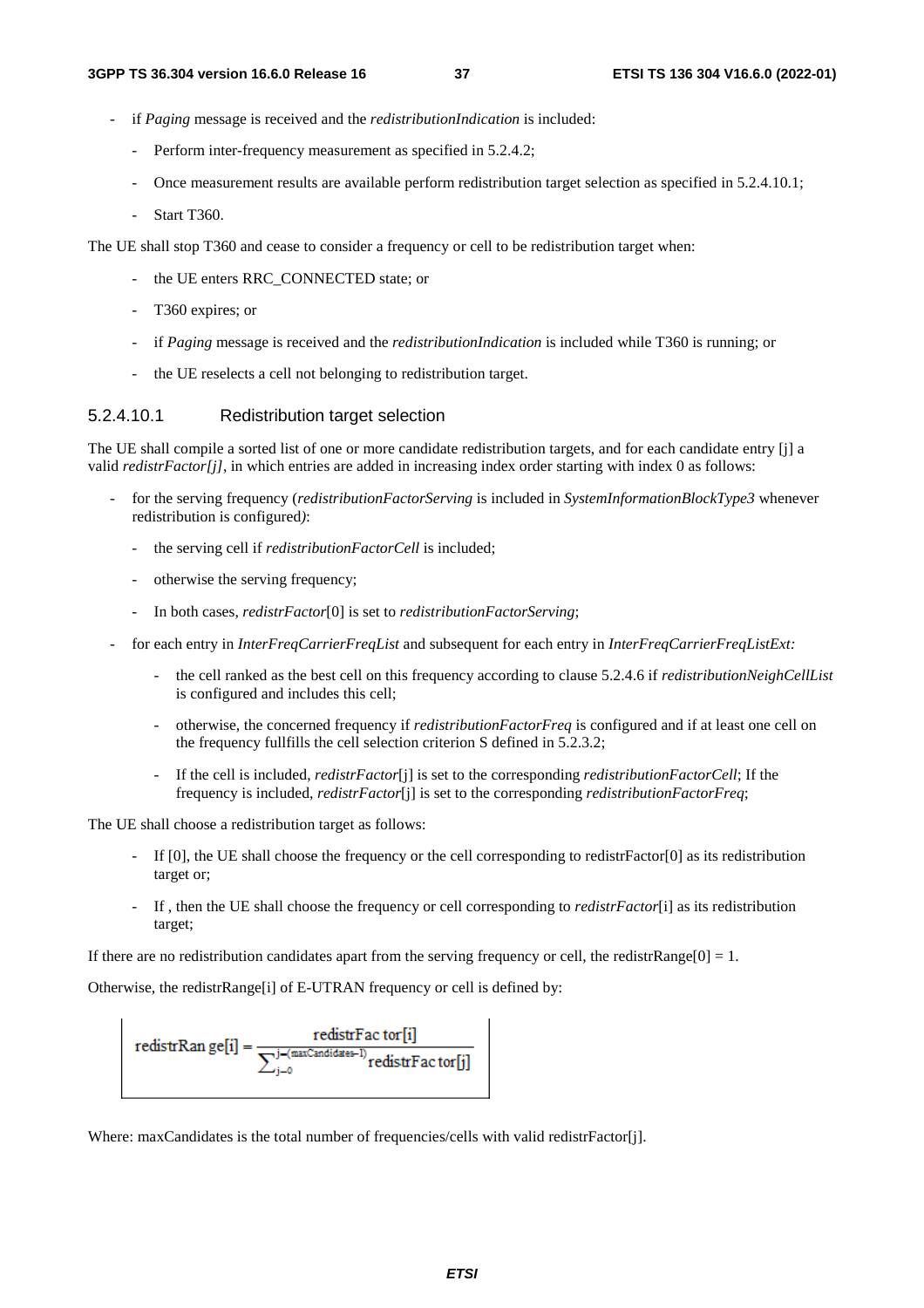### 5.2.4.11 Cell reselection or CN type change when storing UE AS context

For UEs storing UE AS context and *resumeIdentity* as specified in TS 36.331 [3], upon cell reselection to another RAT or upon reselecting to another CN type, the UE shall discard the stored UE AS context and *resumeIdentity*.

#### 5.2.4.12 Relaxed monitoring

#### 5.2.4.12.0 Relaxed monitoring measurement rules

When the UE is required to perform intra-frequency or inter-frequency measurement according to the measurement rules in clause 5.2.4.2 or 5.2.4.2a, the UE may choose not to perform intra-frequency or inter-frequency measurements when:

- The relaxed monitoring criterion in clause 5.2.4.12.1 is fulfilled for a period of  $T_{\text{SearchDelta}}$ , and
- Less than 24 hours have passed since measurements for cell reselection were last performed, and
- The UE has performed intra-frequency or inter-frequency measurements for at least T<sub>SearchDeltaP</sub> after selecting or reselecting a new cell.

#### 5.2.4.12.1 Relaxed monitoring criterion

The relaxed monitoring criterion is fulfilled when:

 $(Srxlev_{Ref} - Srxlev) < S<sub>SearchDeltaP</sub>$ 

#### Where:

- Srxlev = current Srxlev value of the serving cell  $(d)$ .
- $S$ rxlev<sub>Ref</sub> = reference Srxlev value of the serving cell (dB), set as follows:
	- After selecting or reselecting a new cell, or
	- If  $(Srxlev Srxlev_{Ref}) > 0$ , or
	- If the relaxed monitoring criterion has not been met for  $T_{\text{SearchDelta}}$ :
		- the UE shall set the value of  $S_{\text{rxley}_{\text{Ref}}}$  to the current  $S_{\text{rxley}}$  value of the serving cell;
	- $T_{SearchDeltaP} = 5$  minutes, or the eDRX cycle length if eDRX is configured and the eDRX cycle length is longer than 5 minutes.

#### 5.2.4.13 Cell reselection or CN type change in RRC\_INACTIVE state

For UE in the RRC\_INACTIVE state, upon cell reselection to another RAT or CN type change, UE transitions from RRC\_INACTIVE to RRC\_IDLE and performs actions as specified in TS 36.331 [3].

### 5.2.5 Void

### 5.2.6 Camped Normally state

This state is applicable for RRC\_IDLE and RRC\_INACTIVE state.

When camped normally, the UE shall perform the following tasks:

- monitor the paging channel of the cell as specified in clause 7 according to information sent in system information;
- monitor relevant System Information as specified in TS 36.331 [3];
- perform necessary measurements for the cell reselection evaluation procedure;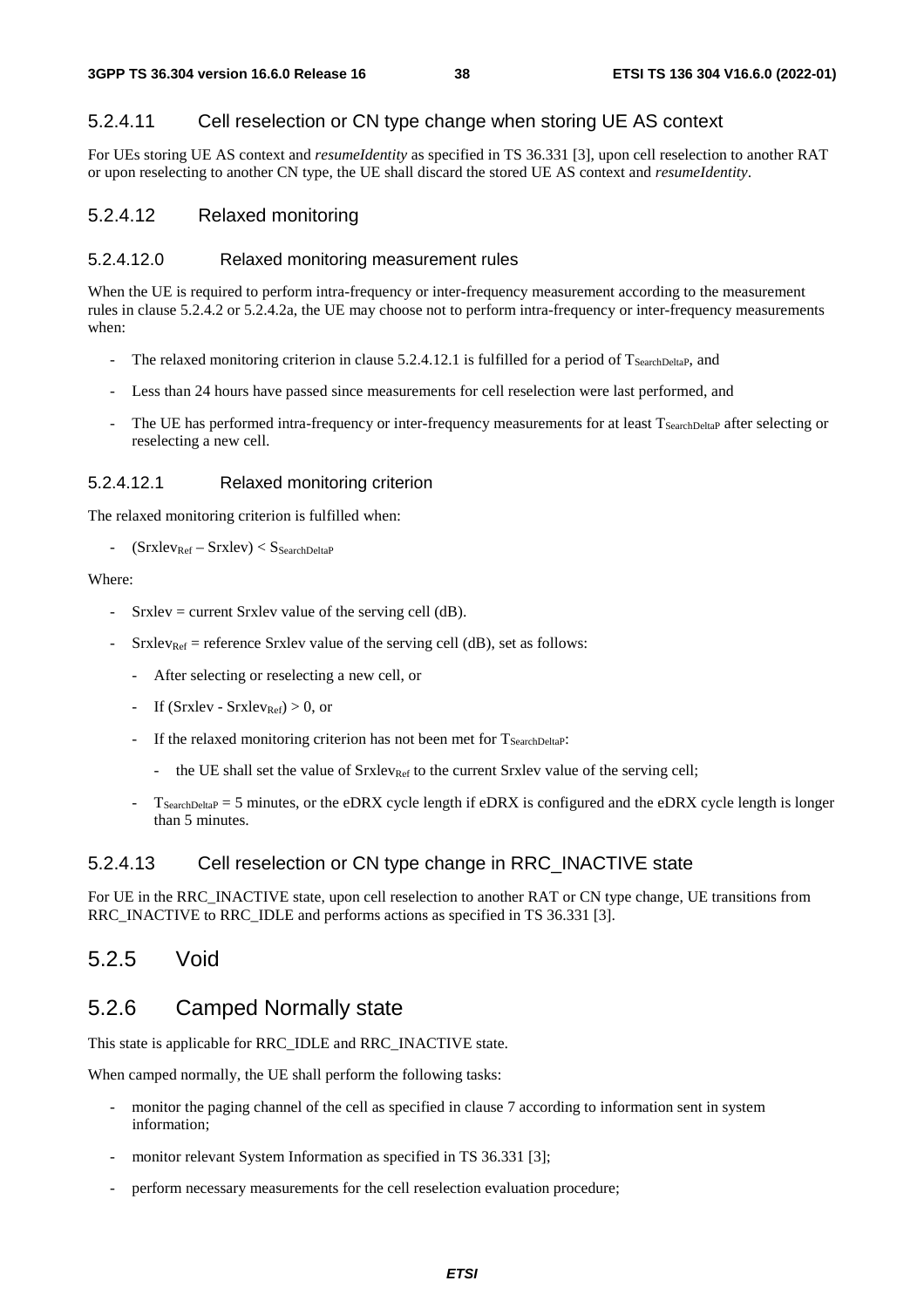- execute the cell reselection evaluation process on the following occasions/triggers:
	- 1) UE internal triggers, so as to meet performance as specified in TS 36.133 [10];
	- 2) When information on the BCCH or BR-BCCH used for the cell reselection evaluation procedure has been modified.

## 5.2.7 Cell Selection at transition to RRC\_IDLE or RRC\_INACTIVE state

For NB-IoT cell selection at transition to RRC\_IDLE state is defined in clause 5.2.7a.

At reception of *RRCConnectionRelease* message or *RRCEarlyDataComplete* message to move the UE into RRC\_IDLE or RRC\_INACTIVE, UE shall attempt to camp on a suitable cell according to *redirectedCarrierInfo*, if included in the *RRCConnectionRelease* message or *RRCEarlyDataComplete* message. If the UE cannot find a suitable cell, the UE is allowed to camp on any suitable cell of the indicated RAT. If the *RRCConnectionRelease* message or *RRCEarlyDataComplete* message does not contain the *redirectedCarrierInfo* UE shall attempt to select a suitable cell on an EUTRA carrier. If no suitable cell is found according to the above, the UE shall perform a cell selection starting with Stored Information Cell Selection procedure in order to find a suitable cell to camp on.

When returning to RRC\_IDLE or RRC\_INACTIVE state after UE moved to RRC\_CONNECTED state from *camped on any cell* state, UE shall attempt to camp on an acceptable cell according to *redirectedCarrierInfo*, if included in the *RRCConnectionRelease* message. If the UE cannot find an acceptable cell, the UE is allowed to camp on any acceptable cell of the indicated RAT. If the *RRCConnectionRelease* message does not contain *redirectedCarrierInfo* UE shall attempt to select an acceptable cell on an EUTRA carrier. If no acceptable cell is found according to the above, the UE shall continue to search for an acceptable cell of any PLMN in state *any cell selection*.

## 5.2.7a Cell Selection at transition to RRC\_IDLE state for NB-IoT

At reception of *RRCConnectionRelease-NB* message or *RRCEarlyDataComplete-NB* message to move the UE into RRC\_IDLE, UE shall attempt to camp on a suitable cell according to *redirectedCarrierInfo*, if included in the *RRCConnectionRelease-NB* message or *RRCEarlyDataComplete-NB* message. If the UE cannot find a suitable cell, the UE is allowed to camp on a suitable cell of any NB-IoT carrier. If the *RRCConnectionRelease-NB* message or *RRCEarlyDataComplete-NB* message does not contain the *redirectedCarrierInfo* UE shall attempt to select a suitable cell on a NB-IoT carrier.

### 5.2.8 Any Cell Selection state

For NB-IoT Any Cell Selection state is defined in clause 5.2.8a.

This state is applicable for RRC\_IDLE and RRC\_INACTIVE state. In this state, the UE shall perform cell selection process to find a suitable cell. If the cell selection process fails to find a suitable cell after a complete scan of all RATs and all frequency bands supported by the UE, the UE shall attempt to find an acceptable cell of any PLMN to camp on, trying all RATs that are supported by the UE and searching first for a high quality cell, as defined in clause 5.1.2.2.

The UE, which is not camped on any cell, shall stay in this state.

### 5.2.8a Any Cell Selection state for NB-IoT

In this state, the UE shall attempt to find a suitable cell of any PLMN to camp on and searching first for a high quality cell, as defined in clause 5.1.2.2.

The UE, which is not camped on any cell, shall stay in this state until a suitable cell is found.

## 5.2.9 Camped on Any Cell state

In this state, the UE shall perform the following tasks:

- monitor the paging channel of the cell as specified in clause 7 according to information sent in system information;
- monitor relevant System Information as specified in TS 36.331 [3];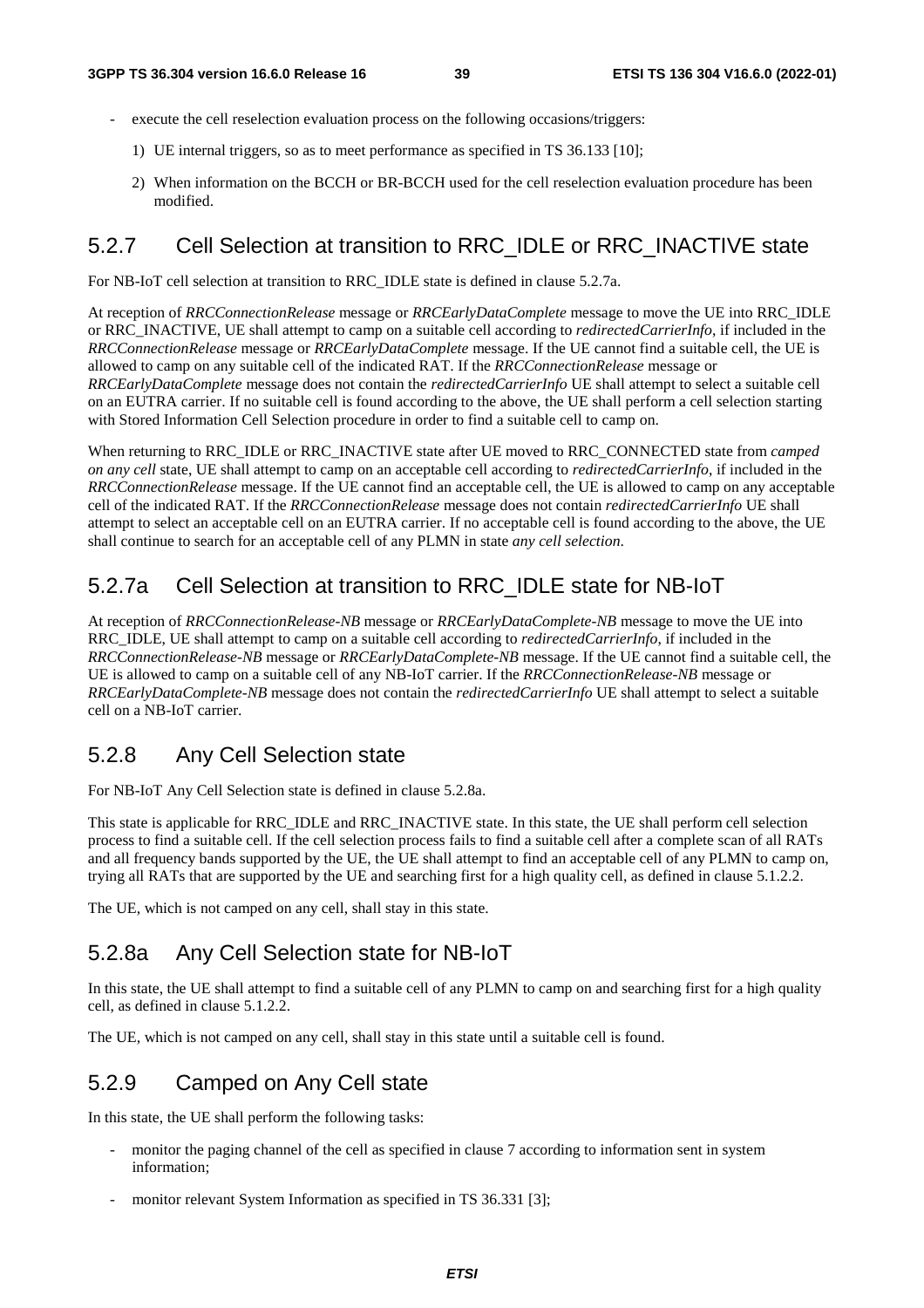- perform necessary measurements for the cell reselection evaluation procedure;
- execute the cell reselection evaluation process on the following occasions/triggers:
	- 1) UE internal triggers, so as to meet performance as specified in TS 36.133 [10];
	- 2) When information on the BCCH or BR-BCCH used for the cell reselection evaluation procedure has been modified;
- regularly attempt to find a suitable cell trying all frequencies of all RATs that are supported by the UE. If a suitable cell is found, UE shall move to *camped normally* state;
- if the UE supports voice services and the current cell does not support emergency call as indicated in System information specified in TS 36.331 [3], the UE should perform cell selection/ reselection to an acceptable cell of any supported RAT regardless of priorities provided in system information from current cell, if no suitable cell is found.
- NOTE: The UE is allowed to not perform reselection to an inter-frequency E-UTRAN cell in order to prevent camping on a cell on which it cannot initiate an IMS emergency call.

## 5.3 Cell Reservations and Access Restrictions

There are two mechanisms which allow an operator to impose cell reservations or access restrictions. The first mechanism uses indication of cell status and special reservations for control of cell selection and reselection procedures. The second mechanism, referred to as Access Control, shall allow preventing selected classes of users or ACDC categories from sending initial access messages for load control reasons. For Access Control based on Access Classes, at subscription, one or more Access Classes are allocated to the subscriber and stored in the USIM TS 22.011 [4]. For Access Control based on ACDC categories, at subscription at least four ACDC categories are allocated to the subscriber and stored in the ACDC MO TS 24.105 [31] or USIM TS 31.102 [32].

IAB-MT does not apply the access control.

## 5.3.1 Cell status and cell reservations

Cell status and cell reservations are indicated in the *SystemInformationBlockType1* message (or *SystemInformationBlockType1-BR* message or *SystemInformationBlockType1-NB* message) TS 36.331 [3] by means of the following fields:

- *cellBarred* (IE type: "barred" or "not barred") This field indicates if the cell is barred for connectivity to EPC. This field is ignored by the UEs supporting *crs-IntfMitig* while *crs-IntfMitigEnabled* is included in SIB1. This field is ignored by the BL UEs or UEs in CE supporting *ce-CRS-IntfMitig* while *crs-IntfMigitNumPRBs* is included in SIB1-BR. In case of multiple EPC PLMNs indicated in SIB1/SIB1-BR, this field is common for all EPC PLMNs

NOTE 1: IAB-MT ignores the *cellBarred*, *cellReservedForOperatorUse* and *intraFreqReselection* (i.e. treats *intraFreqReselection* as if it was set to *allowed*) as defined in TS 36.331 [3].

- *cellBarred-5GC* (IE type: "barred" or "not barred") This field indicates if the cell is barred for connectivity to 5GC. This field is ignored if the UE does not support E-UTRA connected to 5GC or if the UE supports network-based CRS interference mitigation and *nw-BasedCRS-InterferenceMitigation* is included in *SystemInformationBlockType1*. In case of multiple 5GC PLMNs indicated in SIB1, this field is common for all 5GC PLMNs.
- *cellReservedForOperatorUse* (IE type: "reserved" or "not reserved") This field indicates if the cell is reserved for operator use. This field is ignored by the UEs supporting *crs-IntfMitig* while *crs-IntfMitigEnabled* is included in SIB1. This field is ignored by the BL UEs or UEs in CE supporting *ce-CRS-IntfMitig* while *crs-IntfMigitNumPRBs* is included in SIB1-BR. In case of multiple EPC or 5GC PLMNs indicated in SIB1/SIB1-BR, this field is specified per EPC or 5GC PLMN.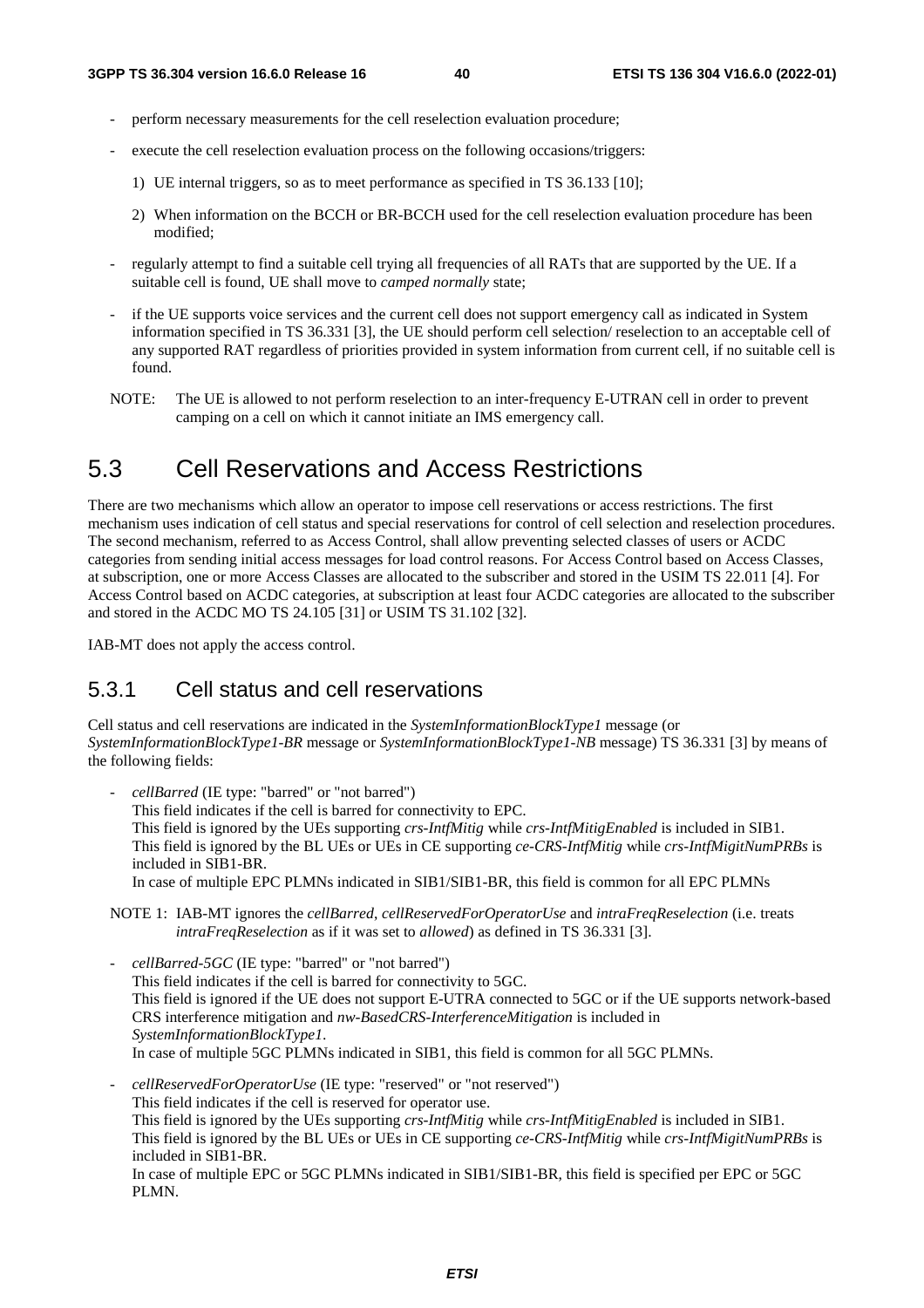- *cellBarred-CRS* (IE type: "barred" or "not barred") This field indicates if the cell is barred for connectivity to EPC for UEs supporting network-based CRS interference mitigation. *barred* means the cell is barred for UEs supporting *crs-IntfMitig* while *crs-IntfMitigEnabled* is included in SIB1. For BL UEs or UEs in CE capable of *ce-CRS-IntfMitig*, *barred* means the cell is barred while *crs-IntfMitigNumPRBs* is included in SIB1-BR. This field is ignored by the UE if the UE does not support CRS interference mitigation or while *crs-IntfMitigConfig* is not included in SIB1 (SIB1-BR for BL UEs or UEs in CE). In case of multiple PLMNs indicated in SIB1/SIB1-BR, this field is common for all PLMNs. - *cellBarred-5GC-CRS* (IE type: "barred" or "not barred") This field indicates if the cell is barred for connectivity to 5GC for UEs supporting network-based CRS interference mitigation. This field is ignored if the UE does not support E-UTRA connected to 5GC or network-based CRS interference mitigation. In case of multiple 5GC PLMNs indicated in SIB1, this field is common for all 5GC PLMNs. - *cellReservedForOperatorUse-CRS* (IE type: "reserved" or "not reserved") This field indicates if the cell is reserved for operator use for UEs supporting network-based CRS interference
	- mitigation. *reserved* means the cell is "reserved" for operator use for UEs supporting *crs-IntfMitig* while *crs-IntfMitigEnabled* is included in SIB1.

For BL UEs or UEs in CE capable of *ce-CRS-IntfMitig*, *reserved* means the cell is "reserved" for operator use while *crs-IntfMitigNumPRBs* is included in SIB1-BR.

This field is ignored if the UE does not support CRS interference mitigation or while *crs-IntfMitigConfig* is not included in SIB1 (SIB1-BR for BL UEs or UEs in CE).

In case of multiple PLMNs indicated in SIB1/SIB1-BR, this field is specified per PLMN.

- *iab-Support* (IE type: "true")

Indicated in *SIB1* message. In case of multiple PLMNs indicated in *SIB1*, this field is specified per PLMN. This field indicates if the cell is barred for IAB node or the cell does not support IAB node, or both. When this field is absent, the IAB node shall treat this cell as if cell status is barred.

The following description for handling of barred and reserved cells is per CN type. If the UE supports more than one CN type, the UE shall only exclude a cell as candidate for selection/reselection if it is excluded for both CN types.

NOTE 2: Fields *cellBarred-CRS* and *cellReservedForOperatorUse-CRS* are not indicated in *SystemInformationBlockType1-NB*

When cell status is indicated as "not barred" and "not reserved" for operator use,

- All UEs shall treat this cell as candidate during the cell selection and cell reselection procedures.

When cell status is indicated as "not barred" and "reserved" for operator use for any PLMN,

- UEs assigned to Access Class 11 or 15 operating in their HPLMN/EHPLMN shall treat this cell as candidate during the cell selection and reselection procedures if the field *cellReservedForOperatorUse* for that PLMN set to "reserved".
- UEs assigned to an Access Class in the range of 0 to 9, 12 to 14 shall behave as if the cell status is "barred" in case the cell is "reserved for operator use" for the registered PLMN or the selected PLMN.

NOTE 3: ACs 11, 15 are only valid for use in the HPLMN/ EHPLMN; ACs 12, 13, 14 are only valid for use in the home country TS 22.011 [4].

When cell status "barred" is indicated or to be treated as if the cell status is "barred",

- The UE is not permitted to select/reselect this cell, not even for emergency calls.
- The UE shall consider other cells for cell selection/reselection according to the following rule:
- If the cell is to be treated as if the cell status is "barred" due to being unable to acquire the *MasterInformationBlock (*or *MasterInformationBlock-NB),* the *SystemInformationBlockType1 (*or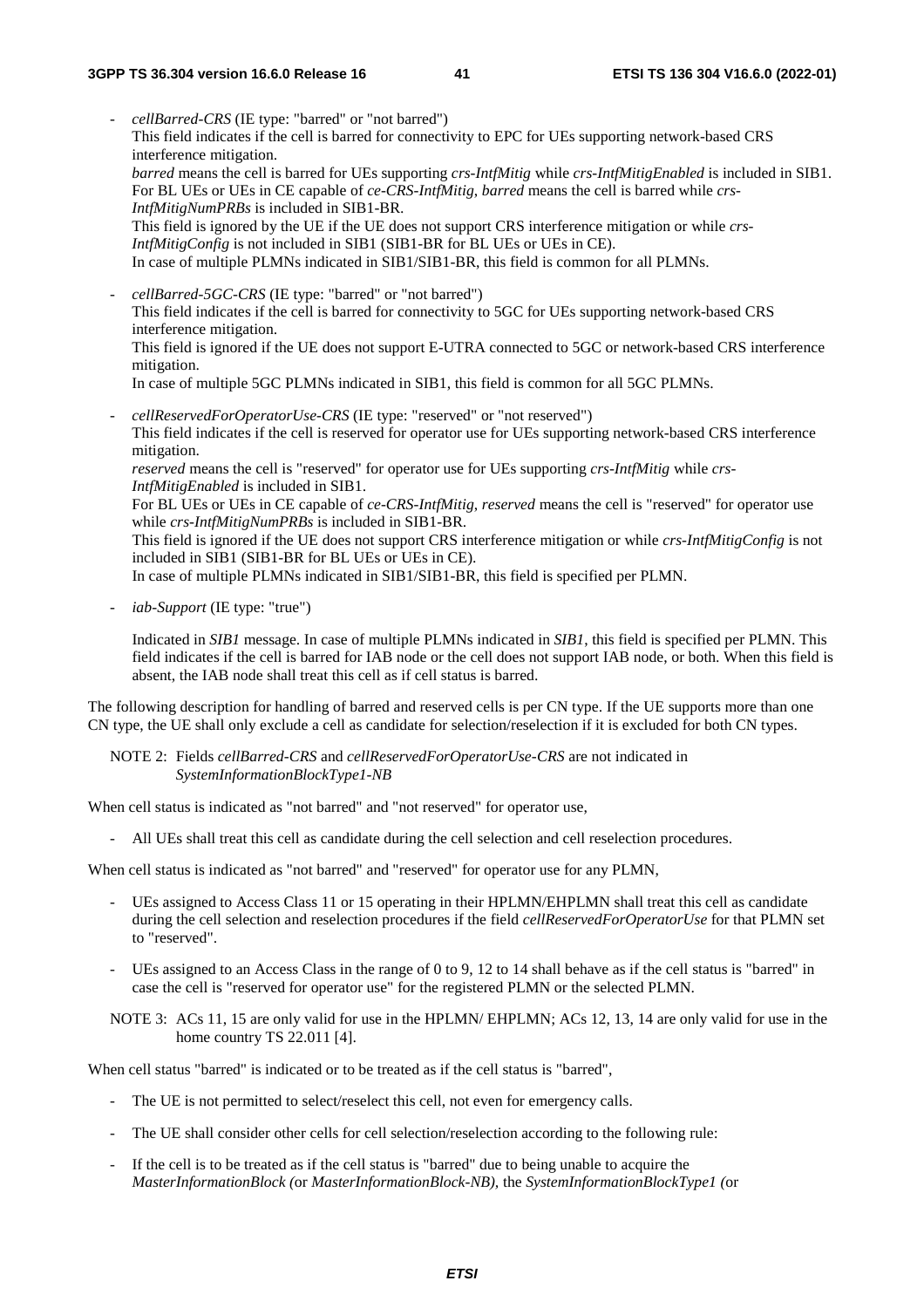*SystemInformationBlockType1-BR* message or *SystemInformationBlockType1-NB),* or the *SystemInformationBlockType2 (*or *SystemInformationBlockType2-NB)*:

- the UE may exclude the barred cell as a candidate for cell selection/reselection for up to 300 seconds.
- the UE may select another cell on the same frequency if the selection criteria are fulfilled.
- the UE may select the same cell in normal coverage if the UE was barred in the cell due to being unable to acquire *MasterInformationBlock*, *SystemInformationBlockType1-BR*, or *SystemInformationBlockType2* in enhanced coverage, but was able to acquire *MasterInformationBlock*, *SystemInformationBlockType1*, and *SystemInformationBlockType2* in normal coverage, if the selection criteria are fulfilled.
- the UE may select the same cell in enhanced coverage if the UE was barred in the cell due to being unable to acquire *MasterInformationBlock*, *SystemInformationBlockType1*, or *SystemInformationBlockType2* in normal coverage, but was able to acquire *MasterInformationBlock*, *SystemInformationBlockType1-BR*, and *SystemInformationBlockType2*, if the selection criteria are fulfilled.
- else
	- If the cell is a CSG cell:
		- the UE may select another cell on the same frequency if the selection/reselection criteria are fulfilled.
	- else
		- If the field *intraFreqReselection* in field *cellAccessRelatedInfo* in *SystemInformationBlockType1 (*or *SystemInformationBlockType1-BR* message or *SystemInformationBlockType1-NB)* message is set to "allowed", the UE may select another cell on the same frequency if re-selection criteria are fulfilled.
			- The UE shall exclude the barred cell as a candidate for cell selection/reselection for 300 seconds.
		- If the field *intraFreqReselection* in field *cellAccessRelatedInfo* in *SystemInformationBlockType1* (or *SystemInformationBlockType1-BR* message or *SystemInformationBlockType1-NB*) message is set to "not allowed" the UE shall not re-select a cell on the same frequency as the barred cell;
			- The UE shall exclude the barred cell and the cells on the same frequency as a candidate for cell selection/reselection for 300 seconds.

The cell selection of another cell may also include a change of RAT or, if the previous and selected cell are both E-UTRA cells, a change of the CN type.

### 5.3.2 Access control

For UE camping on E-UTRA connected to EPC, information on cell access restrictions associated with the Access Classes or ACDC categories is broadcast as system information, TS 36.331 [3]. For UE camping on E-UTRA connected to 5GC, information on cell access restrictions associated with Access Categories and Identities is broadcast as system information, TS 36.331 [3].

For UE camping on E-UTRA connected to EPC, the UE shall ignore Access Class or ACDC category related cell access restrictions when selecting a cell to camp on, i.e. it shall not reject a cell for camping on because access on that cell is not allowed for any of the Access Classes or ACDC categories of the UE. A change of the indicated access restriction shall not trigger cell reselection by the UE. For UE camping on E-UTRA connected to 5GC, the UE shall ignore Access Category and Identity related cell access restrictions for cell reselection. A change of the indicated access restriction shall not trigger cell reselection by the UE.

For UE camping on E-UTRA connected to EPC, access Class or ACDC category related cell access restrictions shall be checked by the UE when starting RRC connection establishment procedure as specified in TS 36.331 [3]. For UE camping on E-UTRA connected to 5GC, Access Category and Identity related cell access restrictions shall be checked by the UE for NAS initiated access attempts and RNAU as specified in TS 36.331 [3].

### 5.3.3 Emergency call

A restriction on emergency calls, if needed, is indicated by the field *ac-BarringForEmergency* TS 36.331 [3]. If access class 10 is indicated as barred in a cell, UEs with access class 0 to 9 or without an IMSI are not allowed to initiate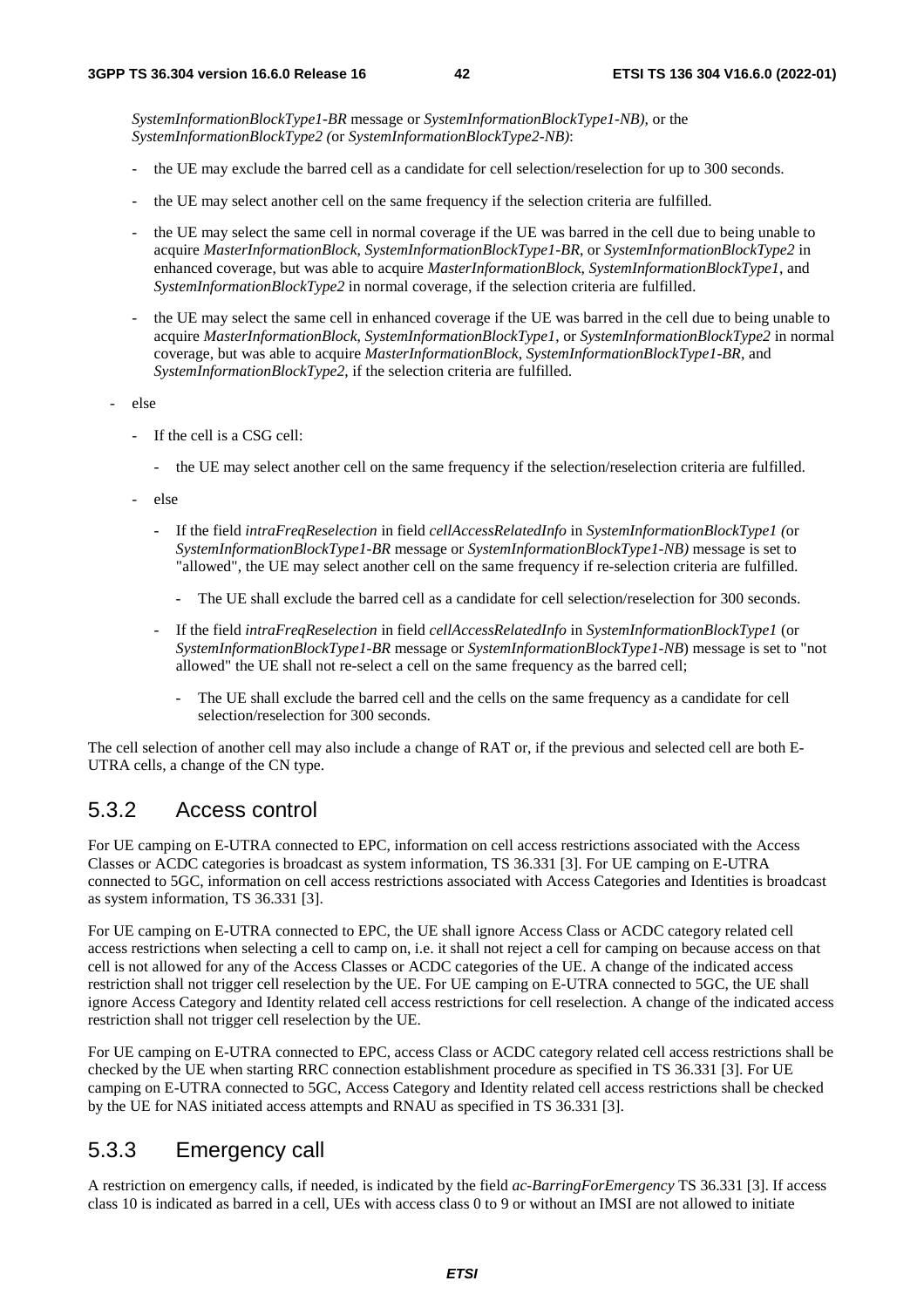emergency calls in this cell. For UEs with access classes 11 to 15, emergency calls are not allowed if both access class 10 and the relevant access class (11 to 15) are barred. Otherwise, emergency calls are allowed for those UEs.

Full details of operation under "Access class barred list" are described in TS 22.011 [4].

For E-UTRA connected to 5GC, the restriction on emergency calls is indicated by access control information of access category 2 under unified access control TS 36.331 [3].

## 5.4 Tracking Area registration

In the UE, the AS shall report tracking area information to the NAS.

If the UE reads more than one PLMN identity in the current cell, the UE shall report the found PLMN identities that make the cell suitable in the tracking area information to NAS.

The NAS part of the location registration process is specified in TS 23.122 [5].

Actions for the UE AS upon reception of Location Registration reject are specified in TS 22.011 [4] and TS 24.301 [16].

## 5.5 Support for manual CSG selection

### 5.5.1 E-UTRA case

In the UE on request of NAS, the AS shall scan all RF channels in the E-UTRA bands according to its capabilities to find available CSGs. On each carrier, the UE shall at least search for the strongest cell, read its system information and report available CSG ID(s) together with their "HNB name" (if broadcast) and PLMN(s) to the NAS. The search for available CSGs may be stopped on request of the NAS.

If NAS has selected a CSG and provided this selection to AS, the UE shall search for an acceptable or suitable cell belonging to the selected CSG to camp on.

## 5.5.2 UTRA case

Support for manual CSG selection in UTRA is described in TS 25.304 [8].

## 5.6 RAN-assisted WLAN interworking

The purpose of this procedure is to facilitate RAN-assisted WLAN interworking.

## 5.6.1 RAN assistance parameter handling in RRC\_IDLE

RAN assistance parameters may be provided to the UE in *SystemInformationBlockType17* or in the *RRCConnectionReconfiguration* message. RAN assistance parameters are used only if the UE is camped normally.

## 5.6.2 Access network selection and traffic steering rules

The rules in this clause are only applicable for WLANs for which identifiers has been signaled to the UE by E-UTRAN and the UE is capable of RAN-assisted WLAN interworking based on access network selection and traffic steering rules. Coexistence with ANDSF based WLAN selection and traffic steering methods on the UE is based on mechanism described in TS 23.402 [25]. The rules refer to the following quantities: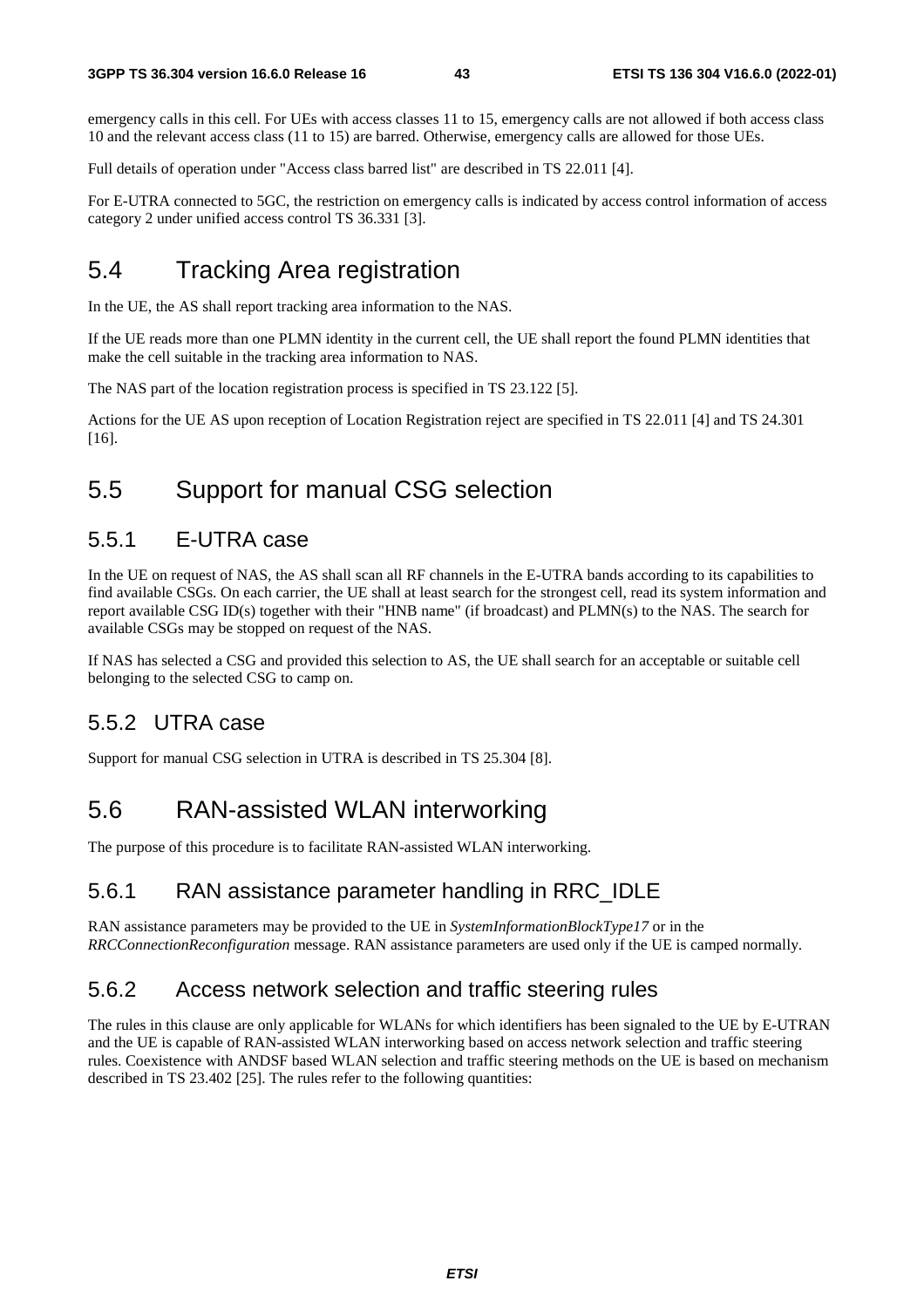| ChannelUtilizationWLAN    | WLAN channel utilization as defined in clause 8.4.2.30 in [26].                                   |
|---------------------------|---------------------------------------------------------------------------------------------------|
| <b>BackhaulRateDIWLAN</b> | WLAN DLBandwidth as defined in clause 9.1.2 in [27].                                              |
| <b>BackhaulRateUIWLAN</b> | WLAN ULBandwidth as defined in clause 9.1.2 in [27].                                              |
| <b>WLANRSSI</b>           | WLAN RSSI as defined in TS 36.214 [7].                                                            |
| <b>RSRP</b> meas          | Qrxlevmeas in RRC_IDLE, and PCell RSRP in RRC_CONNECTED<br>as defined in TS 36.331 TS 36.331 [3]. |
| <b>RSROmeas</b>           | Qqualmeas in RRC_IDLE, and PCell RSRQ in RRC_CONNECTED<br>as defined in TS 36.331 TS 36.331 [3].  |

The upper layers in the UE shall be notified (see TS 24.302 [28]) when and for which WLAN(s), that matches all the provided identifiers (in clause 5.6.3) for a specific entry in the list, the following conditions 1 and 2 for steering traffic from E-UTRAN to WLAN are satisfied for a time interval TsteeringwLAN:

- 1. In the E-UTRAN serving cell:
	- RSRPmeas < Thresh Serving Offload WLAN, LowP; Or
	- $RSRQmeas < Thresh_{ServingOffloadWLAN, LowQ; }$
- 2. In the target WLAN:
	- ChannelUtilizationWLAN < Thresh<sub>ChUtilWLAN</sub>, Low; and
	- BackhaulRateDlWLAN > Thresh $B_{\text{BackhRateDLWLAN}}$ , High; and
	- $BackhaulRateUIWLAN > Thresh_{BackhRateULWLAN, High; and$
	- $WLANRSSI > ThreshwLANRSSI, High;$

The UE shall not consider the metrics for which a threshold has not been provided. The UE shall evaluate the E-UTRAN conditions on PCell only. If not all metrics related to the provided thresholds can be acquired for a WLAN BSS, the UE shall exclude that WLAN BSS from the evaluation of the above rule.

The upper layers in the UE shall be notified (see TS 24.302 [28]) when the following conditions 3 or 4 for steering traffic from WLAN to E-UTRAN are satisfied for a time interval TsteeringwLAN:

- 1. In the source WLAN:
	- ChannelUtilizationWLAN > Thresh<sub>ChUtilWLAN</sub>, High; or
	- $BackhaulRateDIWLAN < Thresh<sub>BackhRateDI/WLAN</sub>;$  or
	- $\text{BackhaulRateUIWLAN} < \text{Thresh}_{\text{BackhRateULWLAN, Low}}$ ; or
	- $WLANRSSI < Thresh_{WLANRSSL, Low};$
- 2. In the target E-UTRAN cell:
	- $RSRPmeas > Thresh_{ServingOffloadWLAN, HighP;}$  and
	- $RSRQmeas > Thresh_{ServingOffloadWLAN, HighQ; }$

The UE shall not consider the metrics for which a threshold has not been provided. The UE shall evaluate the E-UTRAN conditions on PCell only.

### 5.6.3 RAN assistance parameters definition

The following RAN assistance parameters for RAN-assisted WLAN interworking may be provided:

#### **ThreshServingOffloadWLAN, LowP**

This specifies the RSRP threshold (in dBm) used by the UE for traffic steering to from E-UTRAN to WLAN.

#### $Thresh$ <sub>ServingOffloadWLAN, HighP</sub>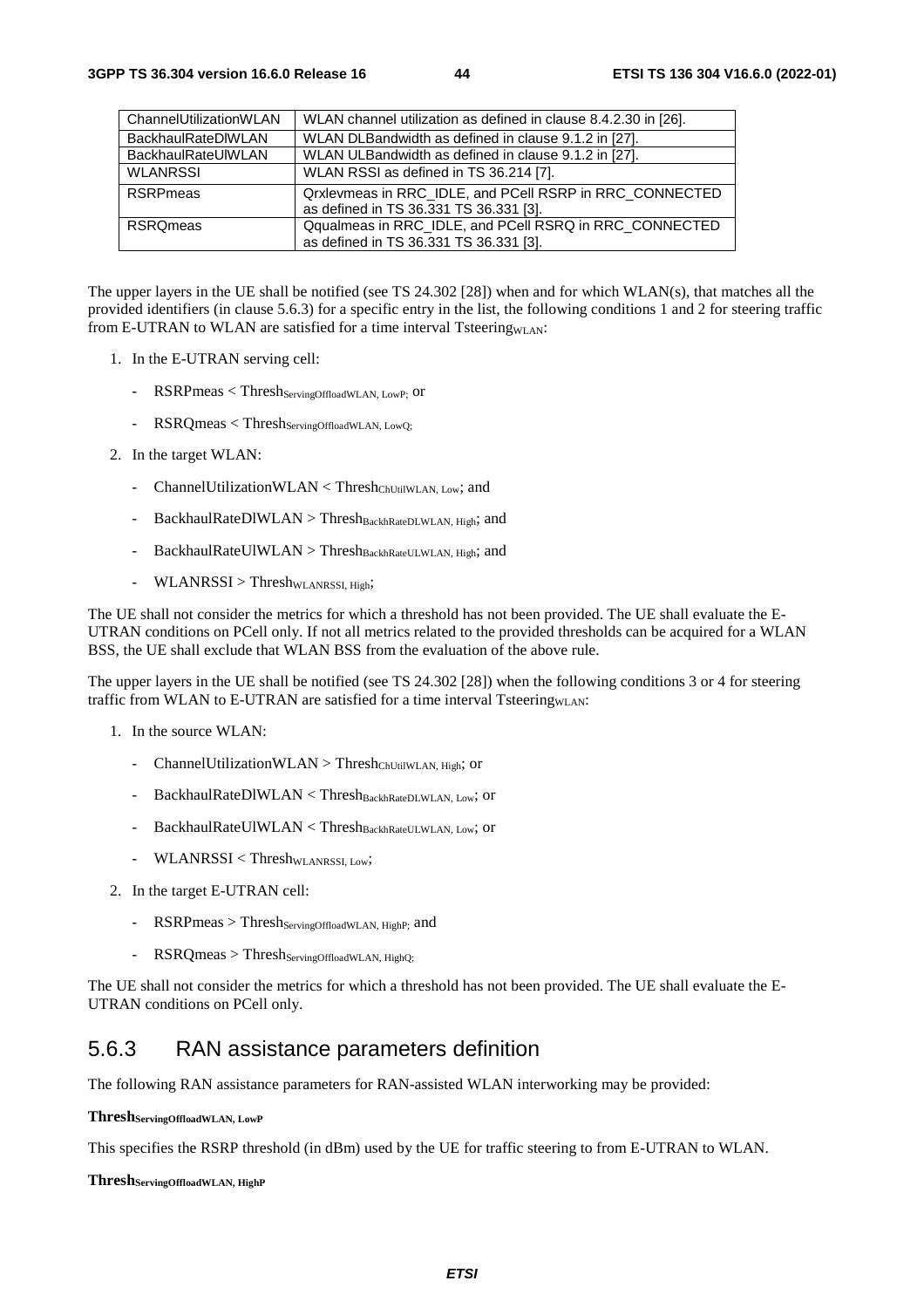This specifies the RSRP threshold (in dBm) used by the UE for traffic steering from WLAN to E-UTRAN.

#### **ThreshServingOffloadWLAN, LowQ**

This specifies the RSRQ threshold (in dB) used by the UE for traffic steering from E-UTRAN to WLAN.

#### **ThreshServingOffloadWLAN, HighQ**

This specifies the RSRQ threshold (in dB) used by the UE for traffic steering from WLAN to E-UTRAN.

#### **ThreshChUtilWLAN, Low**

This specifies the WLAN channel utilization (BSS load) threshold used by the UE for traffic steering from E-UTRAN to WLAN.

#### **ThreshChUtilWLAN, High**

This specifies the WLAN channel utilization (BSS load) threshold used by the UE for traffic steering from WLAN to E-UTRAN.

#### **ThreshBackhRateDLWLAN, Low**

This specifies the backhaul available downlink bandwidth threshold used by the UE for traffic steering from WLAN to E-UTRAN.

#### **ThreshBackhRateDLWLAN, High**

This specifies the backhaul available downlink bandwidth threshold used by the UE for traffic steering from E-UTRAN to WLAN.

#### **ThreshBackhRateULWLAN, Low**

This specifies the backhaul available uplink bandwidth threshold used by the UE for traffic steering from WLAN to E-UTRAN.

#### **ThreshBackhRateULWLAN, High**

This specifies the backhaul available uplink bandwidth threshold used by the UE for traffic steering from E-UTRAN to WLAN.

#### **ThreshWLANRSSI, Low**

This specifies the WLAN RSSI threshold used by the UE for traffic steering from WLAN to E-UTRAN.

#### **ThreshWLANRSSI, High**

This specifies the Beacon RSSI threshold used by the UE for traffic steering from E-UTRAN to WLAN.

#### **TsteeringwLAN**

This specifies the timer value Tsteering $_{\text{WLAN}}$  during which the rules should be fulfilled before starting traffic steering between E-UTRAN and WLAN.

#### **WLAN identifiers**

Only the SSIDs, BSSIDs and HESSIDs which are provided in this parameter shall be considered for traffic steering between E-UTRAN and WLAN based on the rules in this clause.

## 6 Reception of broadcast information

## 6.1 Reception of system information

The NAS is informed if the cell selection and reselection results in changes in the received NAS system information.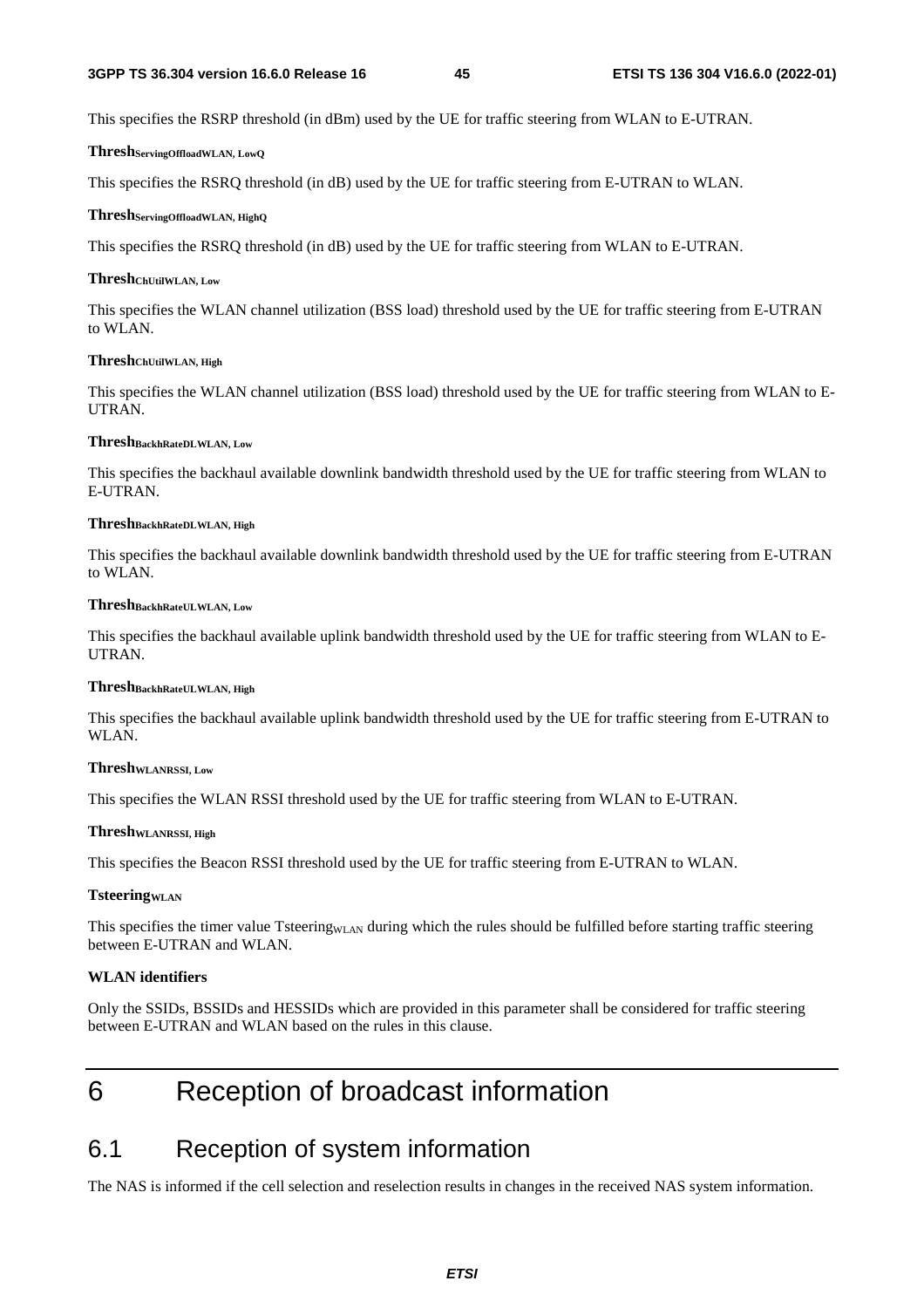The UE shall monitor the Paging Occasions (POs) as described in clause 7.1 to receive System Information change notifications in RRC\_IDLE. Changes in the system information are indicated by the network using a *Paging* message or Direct Indication information on MPDCCH and NPDCCH respectively. When the *Paging* message or Direct Indication information indicates system information changes then the UE shall re-acquire the concerned system information, as specified in TS 36.331 [3].

## 6.2 Reception of MBMS

A UE, except for BL UE or UE in enhanced coverage or NB-IoT UE, interested to receive MBMS services provided using MBSFN transmission shall apply the MCCH information acquision procedure as specified in TS 36.331 [3] to receive the MCCH information upon entering the corresponding MBSFN area and upon receiving a notification that the MCCH information has changed. A UE interested to receive MBMS services provided using MBSFN transmission identifies if a service that it is interested to receive is started or ongoing by receiving the MCCH information, and then receives a MTCH corresponding to the identified service.

A UE interested to receive MBMS services provided using SC-PTM transmission shall apply the SC-MCCH information acquisition procedure as specified in TS 36.331 [3] to receive the SC-MCCH information upon entering a new cell and upon receiving a notification that the SC-MCCH information has changed. A UE interested to receive MBMS services provided using SC-PTM transmission identifies if a service that it is interested to receive is started or ongoing by receiving the SC-MCCH information, and then receives a SC-MTCH configured using the SC-MRB establishment procedure in TS 36.331 [3] and using the DL-SCH reception and SC-PTM DRX procedure as specified in TS 36.321 [30].

For BL UE or UE in enhanced coverage or NB-IoT UE interested to receive MBMS services provided using SC-PTM transmission, in case of conflict, reception of paging or establishment of a RRC connection for Mobile Terminated Call and Mobile Originated Signalling takes precedence over SC-PTM reception.

## 7 Paging

## 7.1 Discontinuous Reception for paging

The UE may use Discontinuous Reception (DRX) in idle mode in order to reduce power consumption. One Paging Occasion (PO) is a subframe where there may be P-RNTI transmitted on PDCCH or MPDCCH or, for NB-IoT on NPDCCH addressing the paging message. In P-RNTI transmitted on MPDCCH case, PO refers to the starting subframe of MPDCCH repetitions. In case of P-RNTI transmitted on NPDCCH, PO refers to the starting subframe of NPDCCH repetitions unless subframe determined by PO is not a valid NB-IoT downlink subframe then the first valid NB-IoT downlink subframe after PO is the starting subframe of the NPDCCH repetitions. The paging message is same for both RAN initiated paging and CN initiated paging.

The UE initiates RRC Connection Resume procedure upon receiving RAN paging. If the UE receives a CN initiated paging in RRC\_INACTIVE state, the UE moves to RRC\_IDLE and informs NAS.

One Paging Frame (PF) is one Radio Frame, which may contain one or multiple Paging Occasion(s). When DRX is used the UE needs only to monitor one PO per DRX cycle.

One Paging Narrowband (PNB) is one narrowband, on which the UE performs the paging message reception.

PF, PO, and PNB are determined by following formulae:

PF is given by following equation:

SFN mod  $T = (T \div N)^*(UE \times ID \mod N)$ 

Index i\_s pointing to PO from subframe pattern defined in 7.2 will be derived from following calculation:

 $i_s$  = floor(UE\_ID/N) mod Ns

If P-RNTI is monitored on MPDCCH, the PNB is determined by the following equation:

PNB = floor(UE\_ID/(N\*Ns)) mod Nn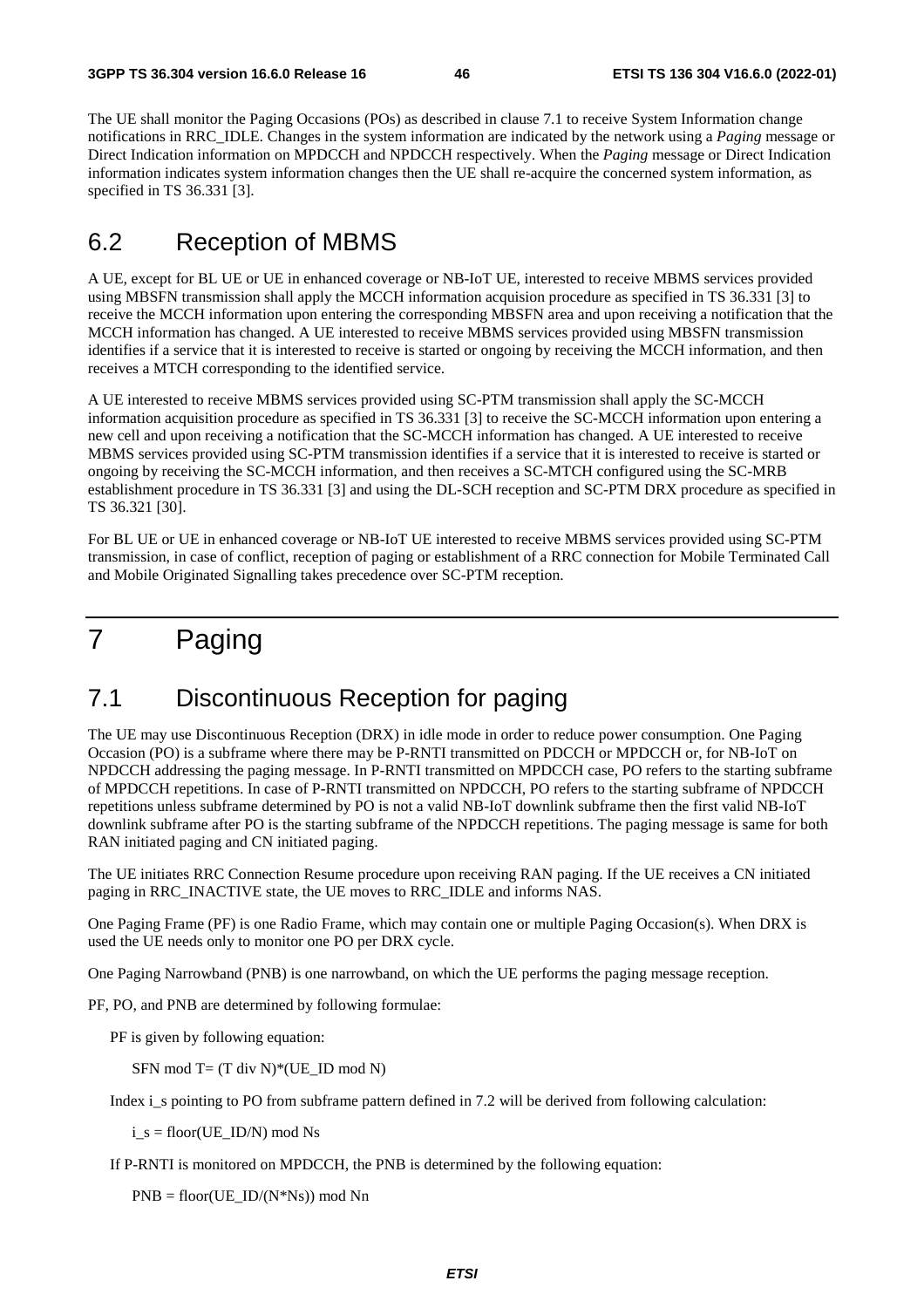If P-RNTI is monitored on NPDCCH and the UE supports paging on a non-anchor carrier, and if paging configuration for non-anchor carrier is provided in system information, then the paging carrier is determined by the paging carrier with smallest index n ( $0 \le n \le Nn-1$ ) fulfilling the following equation:

floor(UE\_ID/(N\*Ns)) mod  $W < W(0) + W(1) + ... + W(n)$ 

System Information DRX parameters stored in the UE shall be updated locally in the UE whenever the DRX parameter values are changed in SI. If the UE has no IMSI, for instance when making an emergency call without USIM, the UE shall use as default identity UE\_ID = 0 in the PF, i\_s, and PNB formulas above. If the UE has no 5G-S-TMSI, for instance when the UE has not yet registered onto the network, the UE shall use as default identity  $UE$ <sub>ID</sub> = 0 in the PF and i s formulas above.

The following Parameters are used for the calculation of the PF, i s, PNB, wg, and the NB-IoT paging carrier:

- T: DRX cycle of the UE.

In RRC\_IDLE state:

- Except for NB-IoT: If a UE specific extended DRX value of 512 radio frames is configured by upper layers according to 7.3, T =512. Otherwise, T is determined by the shortest of the UE specific DRX value, if allocated by upper layers, and a default DRX value broadcast in system information. If UE specific DRX is not configured by upper layers, the default value is applied.

In RRC\_INACTIVE state, if extended DRX is not configured by upper layers as defined in 7.3:

- T is determined by the shortest of the RAN paging cycle, if configured, the UE specific paging cycle, if allocated by upper layers, and the default paging cycle.

In RRC\_INACTIVE state if extended DRX is configured by upper layers according to 7.3:

- If a UE specific extended DRX value of 512 radio frames is configured, T is determined by the shortest of the RAN paging cycle, if configured, and 512 radio frames.
- If a UE specific extended DRX value other than 512 radio frames is configured:
	- During the PTW, T is determined by the shortest of the RAN paging cycle, if configured, the UE specific paging cycle, if allocated by upper layers, and the default paging cycle. Outside the PTW, T is determined by the RAN paging cycle, if configured.

 In RRC\_INACTIVE state, a BL UE or a UE in enhanced coverage uses the T value applicable for RRC\_IDLE state for the determination of PNB and i\_s.

 For NB-IoT: If UE specific DRX value is allocated by upper layers and minimum UE specific DRX value is broadcast in system information,  $T = min$  (default DRX value, max (UE specific DRX value, minimum UE) specific DRX value broadcast in system information)). If UE specific DRX is not configured by upper layers or if the minimum UE specific DRX value is not broadcast in system information, the default DRX value is applied.

- nB: 4T, 2T, T, T/2, T/4, T/8, T/16, T/32, T/64, T/128, and T/256, and for NB-IoT also T/512, and T/1024.
- $N: min(T, nB)$
- $Ns: max(1, nB/T)$
- Nn: number of paging narrowbands (for P-RNTI monitored on MPDCCH) or paging carriers (for P-RNTI monitored on NPDCCH) determined as follows:

If UE monitors GWUS according to clause 7.5.1:

this is the number of paging narrowbands (paging carriers) that are configured with GWUS.

else:

this is the number of paging narrowbands (paging carriers) provided in system information.

UE ID: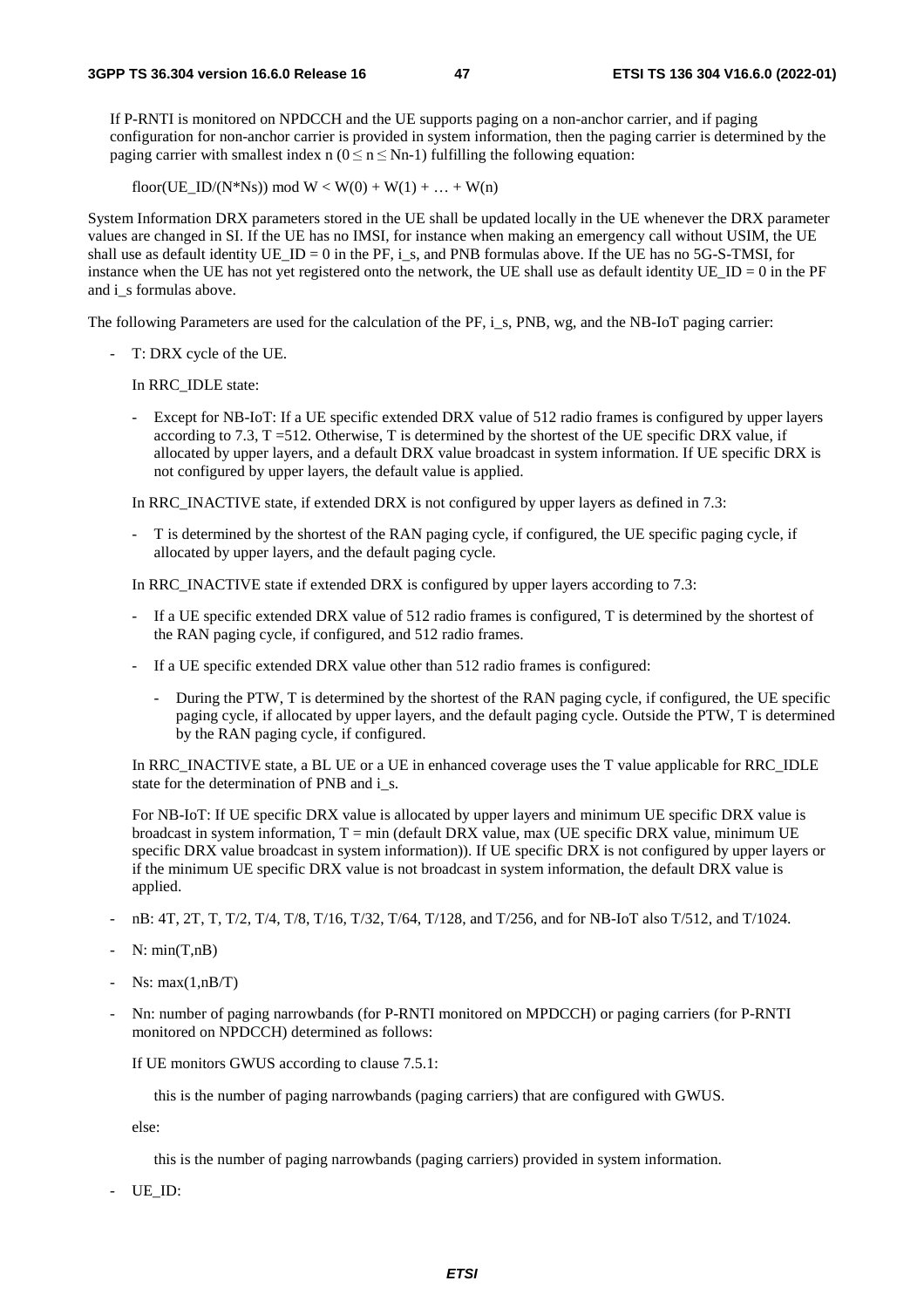If the UE supports E-UTRA connected to 5GC and NAS indicated to use 5GC for the selected cell:

5G-S-TMSI mod 1024, if P-RNTI is monitored on PDCCH.

5G-S-TMSI mod 16384, if P-RNTI is monitored on NPDCCH or MPDCCH.

else

IMSI mod 1024, if P-RNTI is monitored on PDCCH.

IMSI mod 4096, if P-RNTI is monitored on NPDCCH.

IMSI mod 16384, if P-RNTI is monitored on MPDCCH or if P-RNTI is monitored on NPDCCH and the UE supports paging on a non-anchor carrier, and if paging configuration for non-anchor carrier is provided in system information.

- W(i): Weight for NB-IoT paging carrier i.
- W: Total weight of all NB-IoT paging carriers, i.e.  $W = W(0) + W(1) + ... + W(Nn-1)$ . If UE monitors GWUS according to clause 7.5.1, Total weight of all NB-IoT paging carriers configured with GWUS.

IMSI is given as sequence of digits of type Integer (0..9), IMSI shall in the formulae above be interpreted as a decimal integer number, where the first digit given in the sequence represents the highest order digit.

For example:

$$
IMSI = 12 (digit1=1, digit2=2)
$$

In the calculations, this shall be interpreted as the decimal integer "12", not " $1x16+2 = 18$ ".

5G-S-TMSI is a 48 bit long bit string as defined in TS 23.501 [39]. 5G-S-TMSI shall in the PF and i\_s formulae above be interpreted as a binary number where the left most bit represents the most significant bit.

## 7.2 Subframe Patterns

FDD:

If P-RNTI is transmitted on PDCCH or NPDCCH, or if P-RNTI is transmitted on MPDCCH with system bandwidth > 3MHz:

| Ns | PO when i s=0 | PO when i s=1 | PO when i s=2 | PO when i s=3 |
|----|---------------|---------------|---------------|---------------|
|    |               | N/A           | N/A           | N/A           |
|    |               |               | N/A           | N/A           |
|    |               |               |               |               |

- If P-RNTI is transmitted on MPDCCH with system bandwidth of 1.4MHz and 3MHz:

| Ns | PO when i s=0 | PO when i s=1 | PO when $i$ s=2 | PO when i s=3 |
|----|---------------|---------------|-----------------|---------------|
|    |               | N/A           | N/A             | N/A           |
|    |               |               | N/A             | N/A           |
|    |               |               |                 |               |

TDD (all UL/DL configurations):

If P-RNTI is transmitted on PDCCH or NPDCCH, or if P-RNTI is transmitted on MPDCCH with system  $bandwidth > 3MHz$ :

| Ns | PO when i s=0 | PO when i s=1 | PO when i s=2 | PO when i s=3 |
|----|---------------|---------------|---------------|---------------|
|    |               | N/A           | N/A           | N/A           |
|    |               |               | N/A           | N/A           |
|    |               |               |               |               |

- If P-RNTI is transmitted on MPDCCH with system bandwidth of 1.4MHz and 3MHz: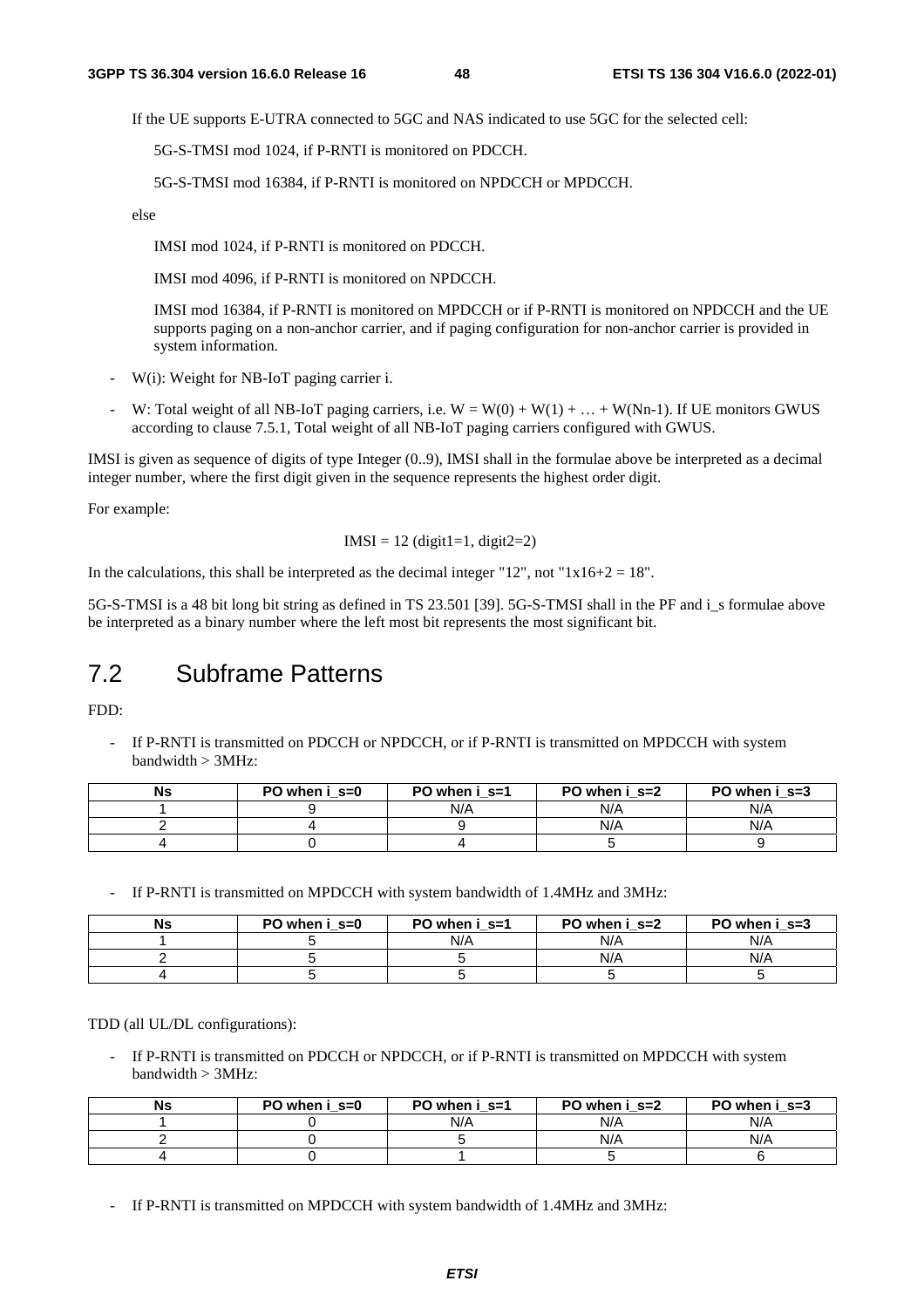| <b>Ns</b> | PO when i s=0 | PO when i s=1 | PO when $i$ s=2 | PO when i s=3 |
|-----------|---------------|---------------|-----------------|---------------|
|           |               | N/A           | N/A             | N/A           |
|           |               |               | N/A             | N/A           |
|           |               |               |                 |               |

## 7.3 Paging in extended DRX

The UE may be configured by upper layers with an extended DRX (eDRX) cycle  $T_{eDRX}$ . Except for NB-IoT, the UE may operate in extended DRX only if the UE is configured by upper layers and the cell indicates support for eDRX in System Information. For NB-IoT, the UE may operate in extended DRX only if the UE is configured by upper layers. If the UE is configured with a  $T_{eDRX}$  cycle of 512 radio frames, it monitors POs as defined in 7.1 with parameter  $T = 512$ . Otherwise, a UE configured with eDRX monitors POs as defined in 7.1 (i.e, based on the upper layer configured DRX value and a default DRX value determined in 7.1 or if the UE is in RRC-INACTIVE based on the upper layer configured DRX value,default DRX cycle and RAN paging cycle determined in 7.1), during a periodic Paging Time Window (PTW) configured for the UE or until a paging message including the UE's NAS identity is received for the UE during the PTW, whichever is earlier. The PTW is UE-specific and is determined by a Paging Hyperframe (PH), a starting position within the PH (PTW start) and an ending position (PTW end). PH, PTW start and PTW end are given by the following formulae:

The PH is the H-SFN satisfying the following equation:

 $H$ -SFN mod  $T_{eDRX,H}$ = (UE\_ID\_H mod  $T_{eDRX,H}$ ), where

- UE\_ID\_H:
	- 10 most significant bits of the Hashed ID, if P-RNTI is monitored on PDCCH or MPDCCH
	- 12 most significant bits of the Hashed ID, if P-RNTI is monitored on NPDCCH
- $T_{eDRX,H}$ : eDRX cycle of the UE in Hyper-frames,  $(T_{eDRX,H} = 1, 2, ..., 256$  Hyper-frames) (for NB-IoT,  $T_{eDRX,H} = 2, \ldots, 1024$  Hyper-frames) and configured by upper layers.

PTW\_start denotes the first radio frame of the PH that is part of the PTW and has SFN satisfying the following equation:

 $SFN = 256* i_{eDRX}$ , where

-  $i_{eDRX} =$  floor(UE\_ID\_H /T<sub>eDRX,H</sub>) mod 4

PTW\_end is the last radio frame of the PTW and has SFN satisfying the following equation:

 $SFN = (PTW_{start} + L*100 - 1) \text{ mod } 1024$ , where

-  $L =$  Paging Time Window length (in seconds) configured by upper layers

Hashed ID is defined as follows:

Hashed\_ID is Frame Check Sequence (FCS) for the bits b31, b30…, b0 of S-TMSI or 5G-S-TMSI. 5G-S-TMSI is used for Hashed-ID if the UE supports connection to 5GC and NAS indicated to use 5GC for the selected cell.

S-TMSI =  $\langle$ b39, b38, ..., b0> as defined in TS 23.003 [35]

 $5G-S-TMSI = **647**, **646**, ..., **60** > as defined in TS 23.003 [35].$ 

The 32-bit FCS shall be the ones complement of the sum (modulo 2) of Y1 and Y2, where

- Y1 is the remainder of  $x^k (x^{31} + x^{30} + x^{29} + x^{28} + x^{27} + x^{26} + x^{25} + x^{24} + x^{23} + x^{22} + x^{21} + x^{20} + x^{19} + x^{18} + x^{17} + x^{19} + x^{19} + x^{19} + x^{19} + x^{19} + x^{19} + x^{19} + x^{19} + x^{19} + x^{19} + x^{19} + x^{19} + x^{19} + x^{19} + x^{19} + x^{19} + x^{19} + x$  $x^{16} + x^{15} + x^{14} + x^{13} + x^{12} + x^{11} + x^{10} + x^9 + x^8 + x^7 + x^6 + x^5 + x^4 + x^3 + x^2 + x^1 + 1$  divided (modulo 2) by the generator polynomial  $x^{32} + x^{26} + x^{23} + x^{22} + x^{16} + x^{12} + x^{11} + x^{10} + x^8 + x^7 + x^5 + x^4 + x^2 + x + 1$ , where k is 32; and
- Y2 is the remainder of Y3 divided (modulo 2) by the generator polynomial  $x^{32} + x^{26} + x^{23} + x^{22} + x^{16} + x^{12} + x^{12} + x^{12} + x^{12} + x^{12} + x^{12} + x^{12} + x^{12} + x^{12} + x^{12} + x^{12} + x^{12} + x^{12} + x^{12} + x^{12} + x^{12} + x^{12} + x^{12} + x^{12} + x^{1$  $x^{11} + x^{10} + x^8 + x^7 + x^5 + x^4 + x^2 + x + 1$ , where Y3 is the product of  $x^{32}$  by "b31, b30..., b0 of S-TMSI or 5G-S-TMSI", i.e., Y3 is the generator polynomial  $x^{32}$  (b31\* $x^{31}$  + b30\* $x^{30}$  + ... + b0\*1).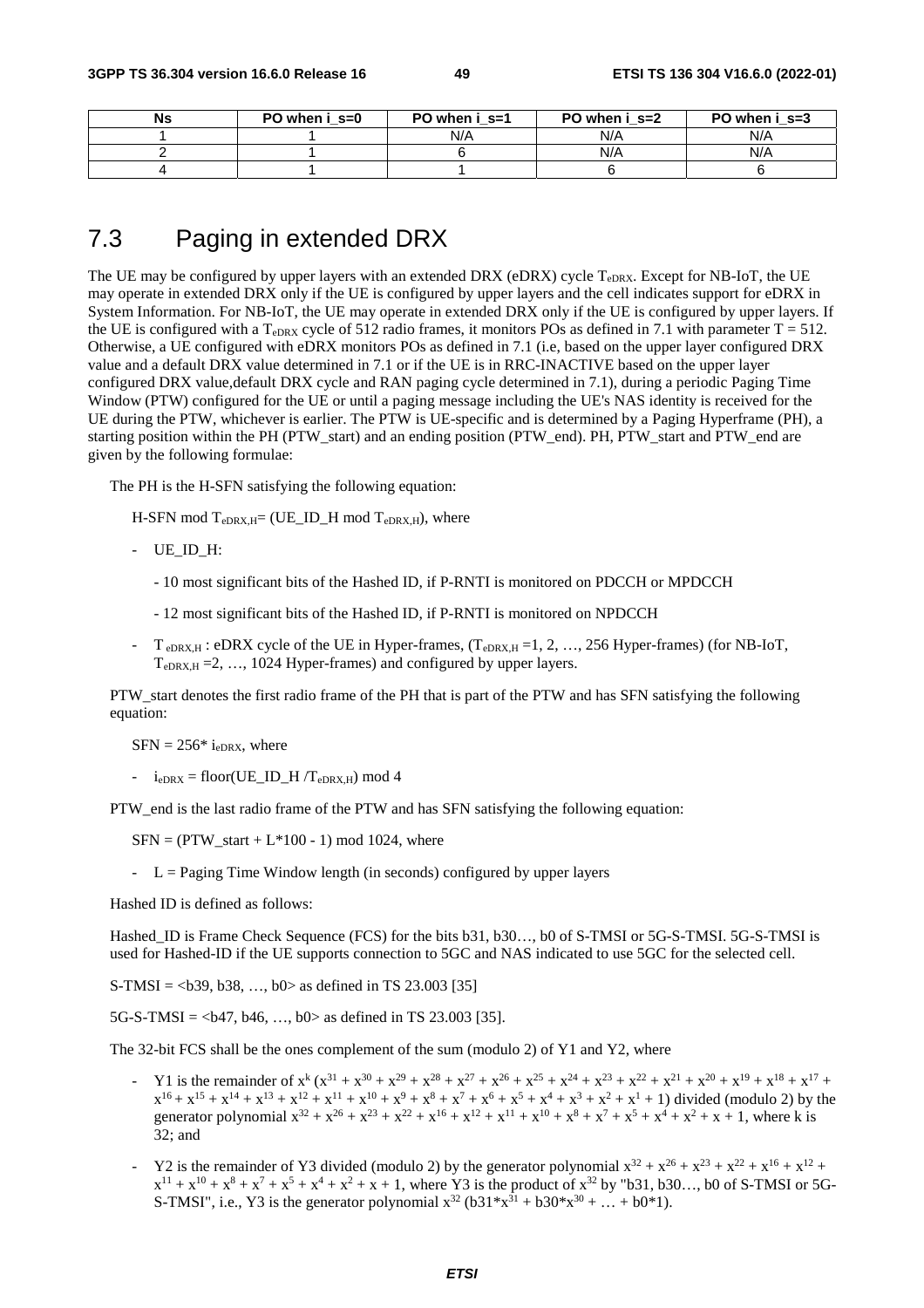NOTE: The Y1 is 0xC704DD7B for any S-TMSI or 5G-S-TMSI value. An example of hashed ID calculation is in Annex B.

## 7.4 Paging with Wake Up Signal

Paging with Wake Up Signal is only used in the cell in which the UE most recently entered RRC\_IDLE triggered by:

- reception of *RRCEarlyDataComplete*; or
- reception of *RRCConnectionRelease* not including *noLastCellUpdate*; or
- reception of *RRCConnectionRelease* including *noLastCellUpdate* and the UE was using (G)WUS in this cell prior to this RRC connection attempt.

If the UE is in RRC\_IDLE, the UE is not using GWUS according to clause 7.5 and the UE supports WUS and WUS configuration is provided in system information, the UE shall monitor WUS using the WUS parameters provided in System Information. When DRX is used and the UE detects WUS the UE shall monitor the following PO. When extended DRX is used and the UE detects WUS the UE shall monitor the following *numPOs* POs or until a paging message including the UE's NAS identity is received, whichever is earlier. If the UE does not detect WUS the UE is not required to monitor the following PO(s). If the UE missed a WUS occasion (e.g. due to cell reselection), it monitors every PO until the start of next WUS or until the PTW ends, whichever is earlier.

- *numPOs* = Number of consecutive Paging Occasions (PO) mapped to one WUS provided in system information where (*numPOs*≥1).

The WUS configuration, provided in system information, includes time-offset between end of WUS and start of the first PO of the *numPOs* POs UE is required to monitor. The timeoffset in subframes, used to calculate the start of a subframe *g*0 (see TS 36.213 [6]), is defined as follows:

- for UE using DRX, it is the signalled *timeoffsetDRX*;
- for UE using eDRX, it is the signalled *timeoffset-eDRX-Short* if *timeoffset-eDRX-Long* is not broadcasted;
- for UE using eDRX, it is the value determined according to Table 7.4-1 if *timeoffset-eDRX-Long* is broadcasted

**Table 7.4-1: Determination of GAP between end of WUS and associated PO** 

|                                             |                            |                       | timeoffset-eDRX-Long  |
|---------------------------------------------|----------------------------|-----------------------|-----------------------|
|                                             |                            | 1000ms                | <b>2000ms</b>         |
| DRX<br>ģί<br>SignalMinGap<br>Repo<br>wakeUp | 40ms or<br>not<br>reported | timeoffset-eDRX-Short | timeoffset-eDRX-Short |
|                                             | <b>240ms</b>               | timeoffset-eDRX-Short | timeoffset-eDRX-Short |
|                                             | 1000ms                     | timeoffset-eDRX-Long  | timeoffset-eDRX-Long  |
|                                             | <b>2000ms</b>              | timeoffset-eDRX-Short | timeoffset-eDRX-Long  |

The timeoffset is used to determine the actual subframe *g*0 as follows (taking into consideration resultant SFN and/or H-SFN wrap-around of this computation):

 $g0 = PO -$  timeoffset, where PO is the Paging Occasion subframe as defined in clause 7.1

For UE using eDRX, the same timeoffset applies between the end of WUS and associated first PO of the *numPOs* POs for all the WUS occurrences for a PTW.

The timeoffset, *g*0, is used to calculate the start of the WUS as defined in TS 36.213 [6].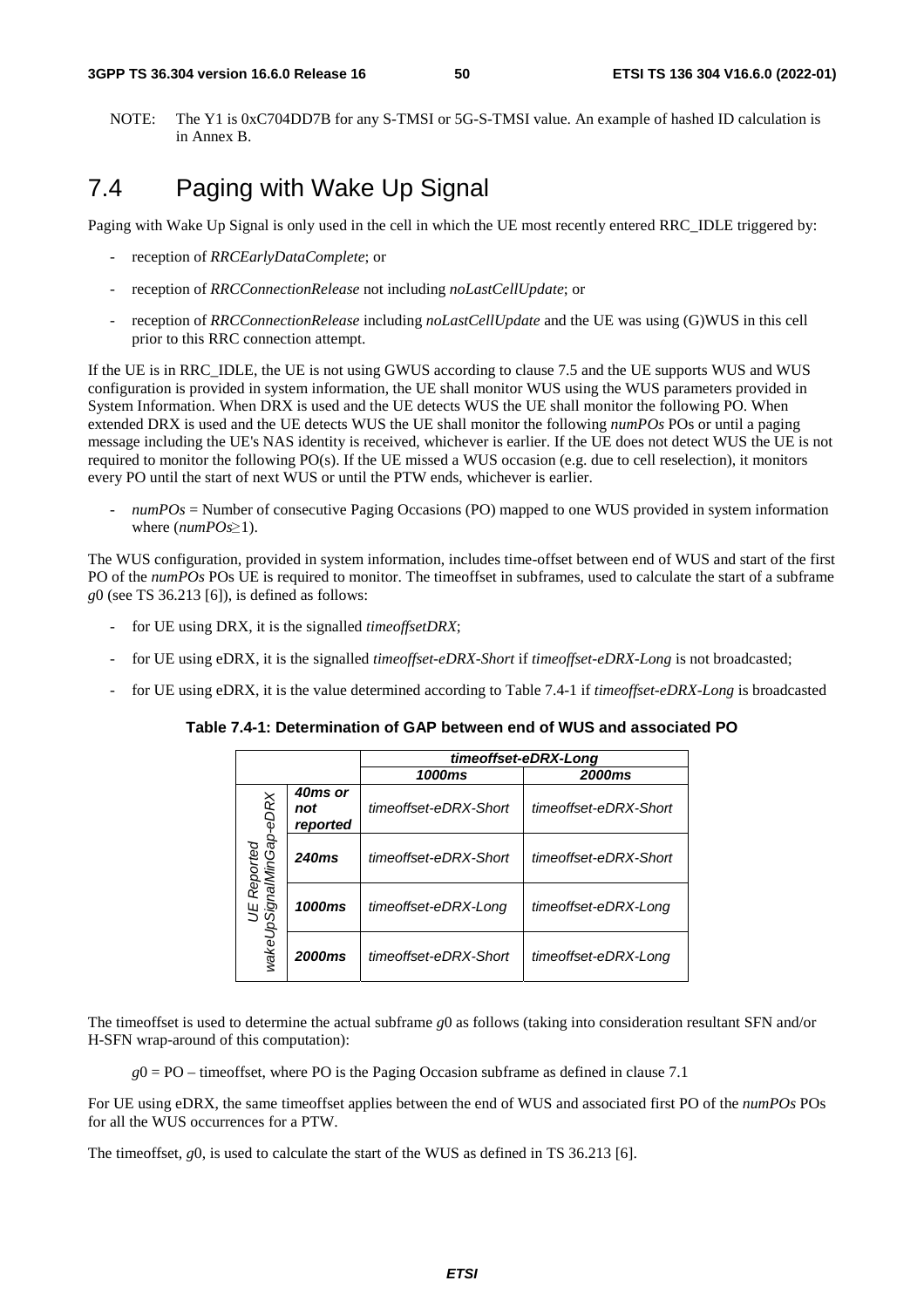## 7.5 Paging with Group Wake Up Signal

### 7.5.1 General

Paging with Group Wake Up Signal is only used in the cell in which the UE most recently entered RRC\_IDLE triggered by:

- reception of *RRCEarlyDataComplete*; or
- reception of *RRCConnectionRelease* not including *noLastCellUpdate*; or
- reception of *RRCConnectionRelease* including *noLastCellUpdate* and the UE was using (G)WUS in this cell prior to this RRC connection attempt.

When all of the following conditions are met then the UE shall monitor GWUS using the GWUS parameters provided in system information:

- the UE is in RRC\_IDLE:
- the UE supports GWUS;
- GWUS configuration (*gwus-Config*) is provided in system information;
- *groupAlternation* is present in g*wus-Config* and UE supports GWUS with group resource alternation; or
- *groupAlternation* is not present in *gwus-Config*.

A UE supporting GWUS can be configured to monitor a WUS group and a common WUS. Upon detecting either of them, UE shall monitor POs as defined in clause 7.4.

For NB-IoT, E-UTRAN may configure up to 2 WUS resources (numbered 0 and 1). The timeoffset, *g*0, from the end of WUS resource 0 to the start of corresponding PO is determined as defined in clause 7.4. When both *wus-Config* and g*wus-Config* are present, WUS resource 0 shares radio resources with *wus-Config*.The timeoffset from the end of WUS resource 1 to the start of corresponding PO is sum of the timeoffset *g*0 and the maximum WUS duration.

After the UE has determined the applicable gap between end of WUS resource and associated PO as specified in clause 7.4, UE selects the WUS group set for the corresponding gap as specified in clause 7.5.2. From the selected WUS group set, UE selects one WUS group as defined in clause 7.5.3. If *groupAlternation* is not present in *gwus-Config*, the UE monitors the selected WUS group with the corresponding timeoffset for each PO. If *groupAlternation* is present in *gwus-Config* and UE supports GWUS with group resource alternation, the UE determines the WUS group to monitor for each PO and the corresponding timeoffset as specified in clause 7.5.4.

For BL UEs and UEs in enhanced coverage, E-UTRAN may configure up to 4 WUS resources. The resource number, time and frequency location of these resources is determined as specified in clause 7.5.5.

### 7.5.2 WUS group sets selection

The total number of WUS groups, maxWG, configured for a gap is determined with the following equation:

$$
\text{maxWG} = \sum_{i=0}^{\text{maxWR}-1} \text{numGroupslist[i]}
$$

where:

- maxWR is the total number of WUS resources configured for the gap.
- *numGroupsList[i]* is the number of WUS groups configured for WUS resource i, provided in *gwus-Config,* for the gap.

Using *numGroupsList* for the gap, the UE builds the list of WUS groups as an ordered list of pairs ( $N_{\text{ID}}^{\text{resource}}$ ,  $N_{\text{group}}^{\text{WUS}}$ ) where the first entry corresponds to the first WUS group on the first configured WUS resource, the second entry corresponds to the second WUS group on the first configured WUS resource and so on, with the last entry corresponds to the last WUS group on the last configured WUS resource.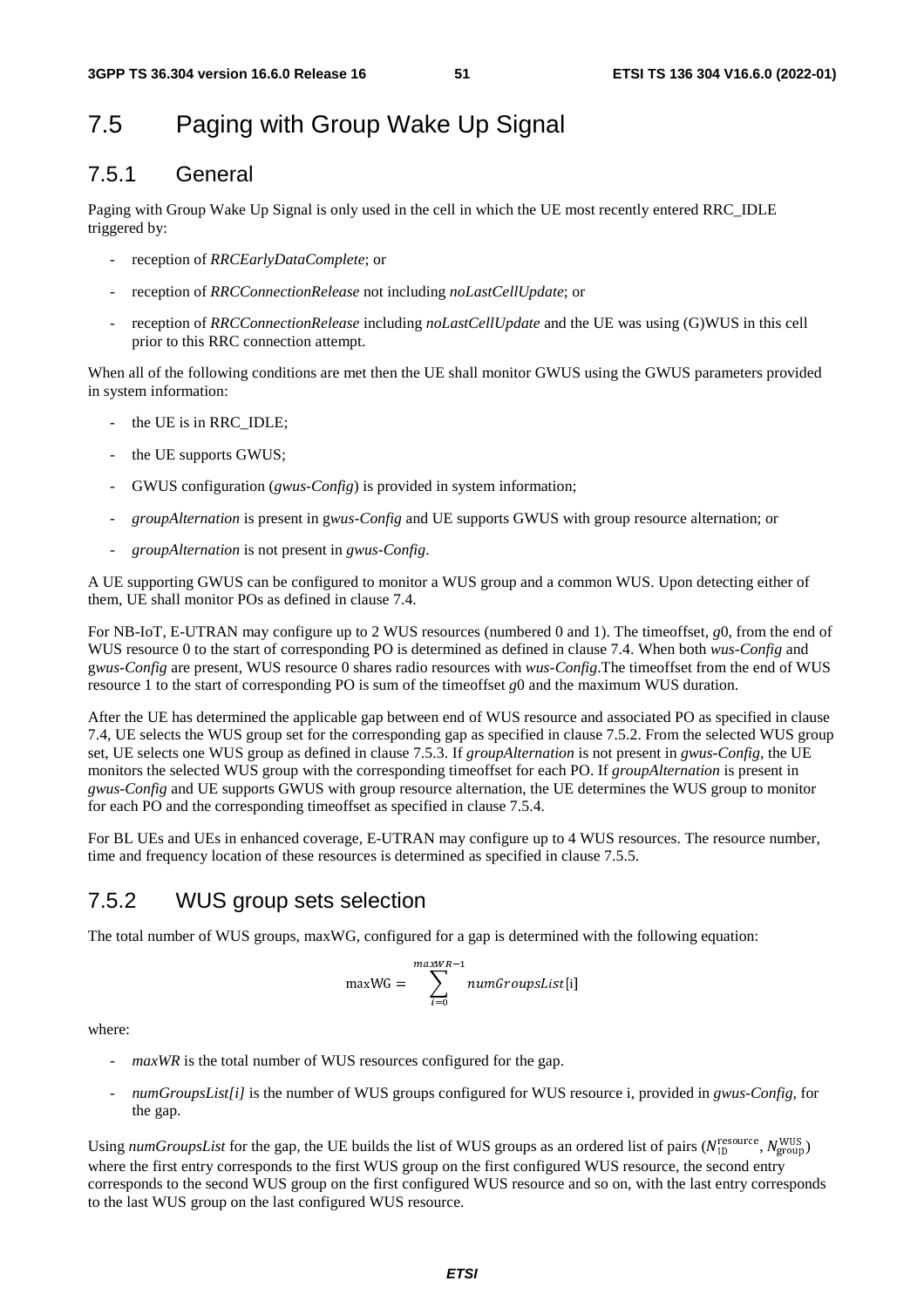For a NB-IoT UE, if *resourcePosition* provided in *gwus-Config* is set to *secondary*,  $N_{\text{ID}}^{\text{resource}} = 0$  is not used and the first entry in the list corresponds to  $N_{\text{ID}}^{\text{resource}} = 1$ . Otherwise,  $N_{\text{ID}}^{\text{resource}}$  is the index of the WUS resources in *numGroupsList*.

For a BL UE or UE in enhanced coverage, UE determines  $N_{\text{ID}}^{\text{resource}}$  of the configured resources as specified in clause 7.5.4.

If *probThreshList* is present in *gwus-Config*, the UE determines the WUS group sets as defined in Table 7.5.2.1. The total number of WUS group sets is equal to the number of entries in *probThreshList* + 1. The WUS groups are first assigned to WUS group set 1, followed by WUS group set 2, and so on. The UE determines the WUS group set corresponding to its probability  $P<sub>NAS</sub>$ , if configured, as defined in Table 7.5.2-1. If  $P<sub>NAS</sub>$  is not configured, the UE selects the WUS group set with the index equal to the number of entries in *probThreshList* + 1.

**Table 7.5.2-1: WUS group set definition when** *probThreshList* **is configured** 

|                                                                                                        |                                                                                                  | WUS group index in WUS groups list |                                   |  |  |  |  |  |  |  |
|--------------------------------------------------------------------------------------------------------|--------------------------------------------------------------------------------------------------|------------------------------------|-----------------------------------|--|--|--|--|--|--|--|
| WUS group set                                                                                          | probThreshList<br>Lower bound                                                                    |                                    | <b>Upper bound</b>                |  |  |  |  |  |  |  |
|                                                                                                        | $P_{\text{NAS}} \leq$ Thresh <sub>1</sub>                                                        |                                    | $N_{th1}$ - 1                     |  |  |  |  |  |  |  |
| 2                                                                                                      | Thresh <sub>1</sub> < $P_{\text{NAS}}$ $\leq$ Thresh <sub>2</sub> (Note)                         | N <sub>th1</sub>                   | $N_{th1} + N_{th2} - 1$           |  |  |  |  |  |  |  |
| Thresh <sub>2</sub> < $P_{\text{NAS}}$ $\leq$ Thresh <sub>3</sub> (Note)<br>3                          |                                                                                                  | $Nth1 + Nth2$                      | $N_{th1} + N_{th2} + N_{th3} - 1$ |  |  |  |  |  |  |  |
| 4                                                                                                      | $PNAS$ > Thresh <sub>3</sub>                                                                     | $N_{th1} + N_{th2} + N_{th3}$      | $maxWG - 1$                       |  |  |  |  |  |  |  |
| where                                                                                                  |                                                                                                  |                                    |                                   |  |  |  |  |  |  |  |
|                                                                                                        | Thresh <sub>i</sub> is the value signalled in the i <sup>th</sup> entry of <i>probThreshList</i> |                                    |                                   |  |  |  |  |  |  |  |
|                                                                                                        | N <sub>thi</sub> is the value signalled in the i <sup>th</sup> entry of groupsForServiceList     |                                    |                                   |  |  |  |  |  |  |  |
| When the total number of WUS group sets is less than 4, the upper bound for the WUS group set<br>Note: |                                                                                                  |                                    |                                   |  |  |  |  |  |  |  |
|                                                                                                        | with highest index is maxWG - 1.                                                                 |                                    |                                   |  |  |  |  |  |  |  |

If *probThreshList* is not present in *gwus-Config*, there is only one WUS group set containing all the WUS groups configured in *numGroupsList*. The total number of WUS groups is maxWG.

### 7.5.3 WUS group selection

After selection of the WUS group set as specified in clause 7.5.2, the UE selects the WUS group to monitor as below.

For BL UE or UE in enhanced coverage, the UE determines wg with following equation:

$$
wg = floor\left(floor\left(\frac{UE\_ID}{N \times N_s}\right)/N_n\right) \mod N_w
$$

For NB-IoT, the UE determines wg with following equation:

$$
wg = floor\left(\frac{UE\_ID}{N \times N_s \times W}\right) \mod N_w
$$

where:

- UE ID, N, N<sub>s</sub>, N<sub>n</sub> and W are defined in clause 7.1.
- $\sim$  N<sub>w</sub> is the number of WUS groups in the selected WUS group set.
- wg is the index of the WUS group in the selected WUS group set, determined as defined in clause  $7.5.2$ ,  $0 \dots N_w$ -1.

If *probThreshList* is not present, WG = wg. If *probThreshList* is present, the UE determines WG, the index of the corresponding WUS group within the WUS groups list, as defined in Table 7.5.3-1.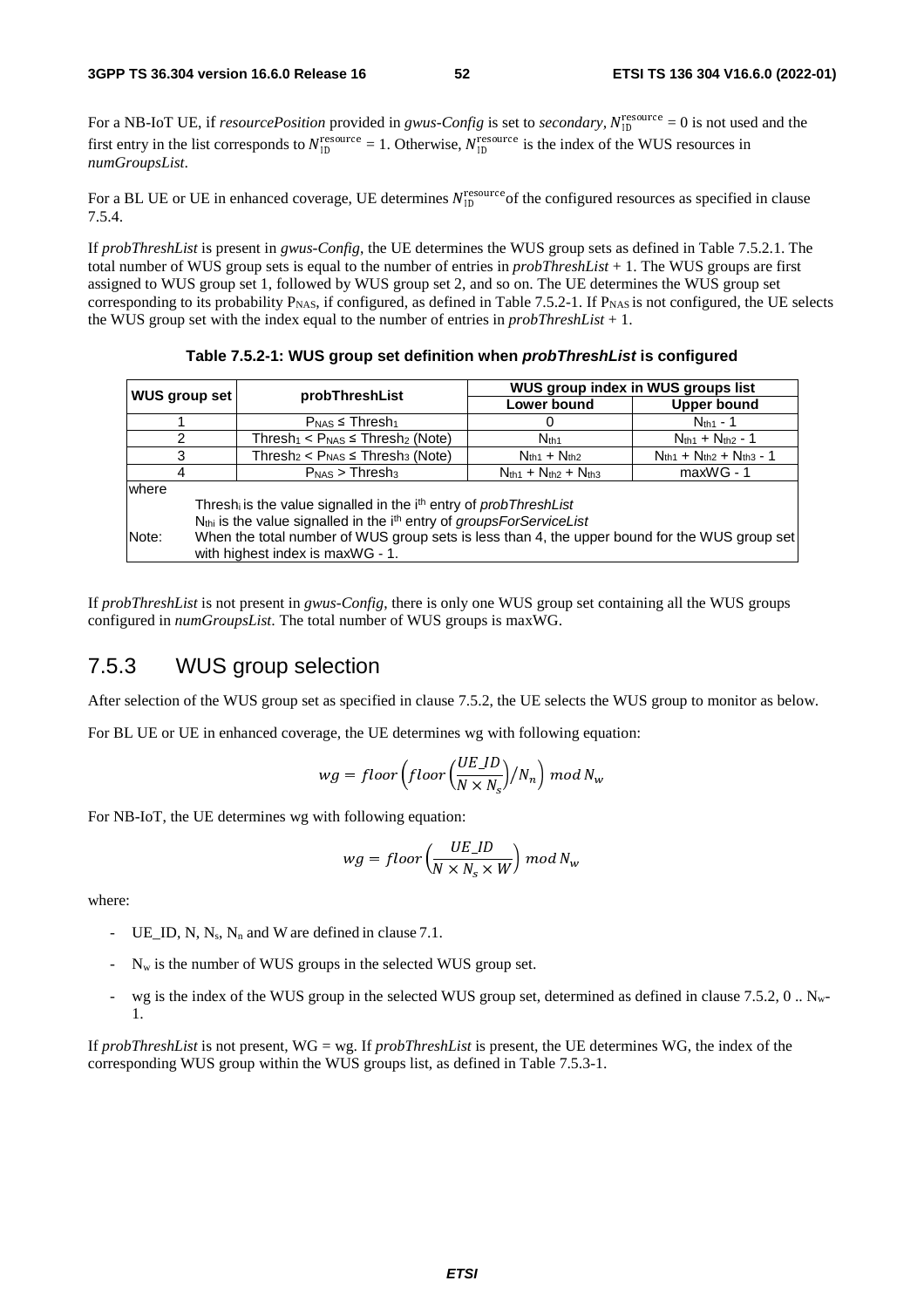| Selected WUS group set                           | WG                                 |
|--------------------------------------------------|------------------------------------|
|                                                  | wa                                 |
|                                                  | $wq + N_{th1}$                     |
|                                                  | $wg + N_{th1} + N_{th2}$           |
|                                                  | $wg + N_{th1} + N_{th2} + N_{th3}$ |
| Where $N_{\text{thi}}$ is defined in table 7.5.1 |                                    |

**Table 7.5.3-1: Index of the WUS group to monitor** 

The entry corresponding to WG in the WUS groups list defined in clause 7.5.2 provides ( $N_{\text{ID}}^{\text{resource}}$ ,  $N_{\text{group}}^{\text{WUS}}$ ) as specified in TS 36.213 [6].

### 7.5.4 WUS Group Alternation

If *groupAlternation* is present in *gwus-Config,* the UE determines the WUS group to monitor for the current PO as follows:

- if *probThreshList* is not present in *gwus-Config* and *commonSequence* is set to *g0*:

$$
WG_{current} = \left(WG_{initial} + G_{min} \cdot \text{floor}\left(\frac{\text{SFN} + 1024 * \text{H-SFN}}{Tcell}\right)\right) \text{mod maxWG}
$$

where:

- T<sub>cell</sub> is the default DRX cycle for the cell.
- SFN is the SFN corresponding to the PO.
- H-SFN is the H-SFN corresponding to the PO.
- maxWG is the total number of WUS groups configured in *numGroupsList* for the gap.
- $G_{\text{min}}$  is the lowest number of WUS groups configured amongst all WUS resources for the gap.
- WG<sub>current</sub> is the index of the WUS group to monitor for the current PO.
- WG<sub>initial</sub> is the index, WG, of the WUS group determined in clause 7.5.3.

The entry corresponding to WG<sub>current</sub> in the WUS groups list defined in clause 7.5.2 provides ( $N_{\text{ID}}^{\text{resource}}$ ,  $N_{\text{group}}^{\text{WUS}}$ ) as specified in TS 36.213 [6].

else:

$$
m_{\text{current}} = \left(m_{\text{initial}} + \text{floor}\left(\frac{\text{SFN} + 1024 * \text{H-SFN}}{\text{Teell}}\right)\right) \text{mod maxWR}
$$

where:

- T<sub>cell</sub> is the default DRX cycle for the cell.
- SFN is the SFN corresponding to the PO.
- H-SFN is the H-SFN corresponding to the PO.
- maxWR is the total number of WUS resources configured in  $numGroupsList$  for the gap.
- m<sub>initial</sub> is defined based on  $N_{\text{ID}}^{\text{resource}}$  given in the entry corresponding to the index WG determined in alones  $7.5.2$ . clause 7.5.3:
	- For a NB-IoT UE :  $m_{initial} = N_{ID}^{resource}$
	- For a BL UE or UE in enhanced coverage:
		- if  $N_{\text{ID}}^{\text{resource}} = 0$  is used for GWUS: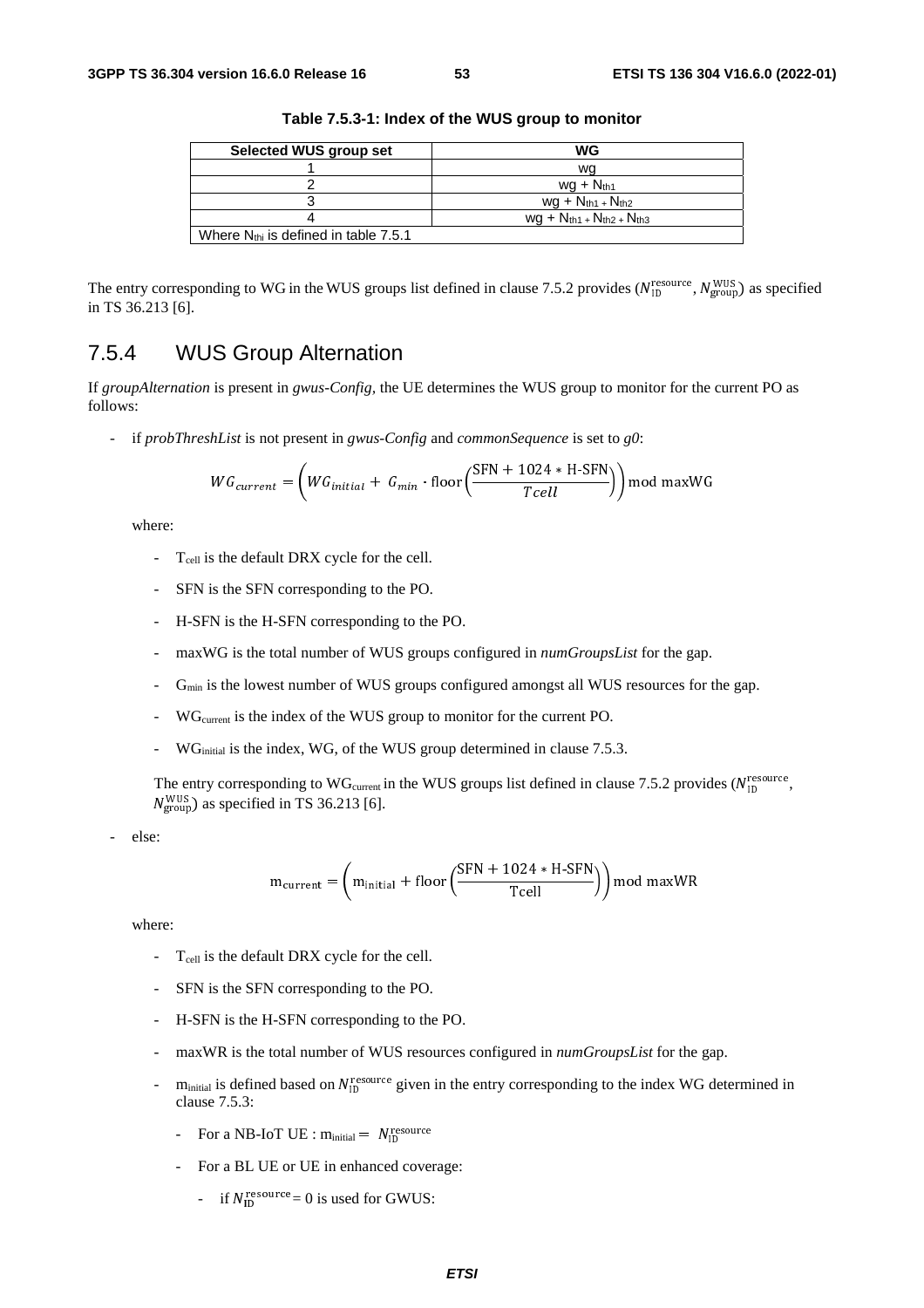-  $m_{initial} = N_{ID}^{resource} - 1$ 

- else:

- $m_{initial} = N_{ID}^{resource}$
- $m_{current}$  is used to determine  $N_{ID}^{resource}$  of the WUS group to monitor for the current PO as follows:
	- For a NB-IoT UE :  $N_{\text{ID}}^{\text{resource}} = m_{\text{current}}.$
	- For a BL UE or UE in enhanced coverage:
		- if  $N_{\text{ID}}^{\text{resource}} = 0$  is used for GWUS:
			- $N_{\text{ID}}^{\text{resource}} = m_{\text{current}}$
		- else:
			- $N_{\text{ID}}^{\text{resource}} = m_{\text{current}} + 1$

 $N_{\text{group}}^{\text{WUS}}$  of the WUS group to monitor for the current PO is given in the entry corresponding to the index WG determined in clause 7.5.3.

## 7.5.5 WUS Resource Location for BL UEs and UEs in Enhanced coverage

A BL UE or UE in enhanced coverage determines the time/frequency location of WUS resources based on the number of configured WUS resources and the frequency location of WUS resource  $0$  ( $N_{\text{ID}}^{\text{resource}} = 0$ ). If *wus-Config* is present, frequency location for WUS resource 0 is defined by *frequencyLocation* parameter in *wus-Config*. Otherwise, frequency location for WUS resource 0 is defined by *resourceLocationWithoutWUS* in *gwus-Config*. The frequency location of other WUS resources (i.e., WUS resource 1, 2, 3), based on frequency location of WUS resource 0, is given in Table 7.5.5-1.

|                                                                                                                                          |                | Frequency location of WUS resource ID 0 |                |    |  |  |  |  |  |
|------------------------------------------------------------------------------------------------------------------------------------------|----------------|-----------------------------------------|----------------|----|--|--|--|--|--|
|                                                                                                                                          | n0             | n2                                      | n4 (NOTE 1)    |    |  |  |  |  |  |
| <b>WUS resource</b><br>NB frequency $\lt$<br>$(N_{\rm 1D}^{\rm resource})$<br>centre frequency                                           |                | NB frequency ><br>centre frequency      |                |    |  |  |  |  |  |
| <b>WUS resource</b><br>1.3                                                                                                               | n <sub>2</sub> | n4                                      | n0             | n2 |  |  |  |  |  |
| WUS resource 2                                                                                                                           | n0             | n <sub>2</sub>                          | n <sub>2</sub> | n4 |  |  |  |  |  |
| WUS resource 2<br>n4<br>(NOTE 2)                                                                                                         |                | n0                                      | n4             | n0 |  |  |  |  |  |
| NOTE 1: This column is applicable if wus-Config is present.<br>NOTE 2: This row is applicable if resourceLocationWithWUS is primary3FDM. |                |                                         |                |    |  |  |  |  |  |

| Table 7.5.5-1: WUS resource frequency location |  |  |
|------------------------------------------------|--|--|
|------------------------------------------------|--|--|

The timeoffset, g0, from the end of WUS resource 0 and WUS resource 1 to the start of corresponding PO is determined as defined in clause 7.4. Except when *resourceLocationWithWUS* is set to *primary3FDM* , the timeoffset from the end of WUS resource 2 and WUS resource 3 to the start of corresponding PO is sum of the timeoffset *g*0 and the maximum WUS duration. When *resourceLocationWithWUS* is set to *primary3FDM*, the timeoffset for WUS resource 2 is same as WUS resource 0 and 1.

The resource pattern ID (rp-ID) which indicates the WUS resources applicable for GWUS is derived based on *resourceMappingPattern* and the configured number of WUS resources as follows:

If *resourceLocationWithWUS* is configured:

rp-ID = 2\*(maxWR - 1) if *resourceLocationWithWUS* is set to *primary.*

- rp-ID = 2\*maxWR 1 if *resourceLocationWithWUS* is set to *secondary.*
- rp-ID = 7 if *resourceLocationWithWUS* is set to *primary3FDM*.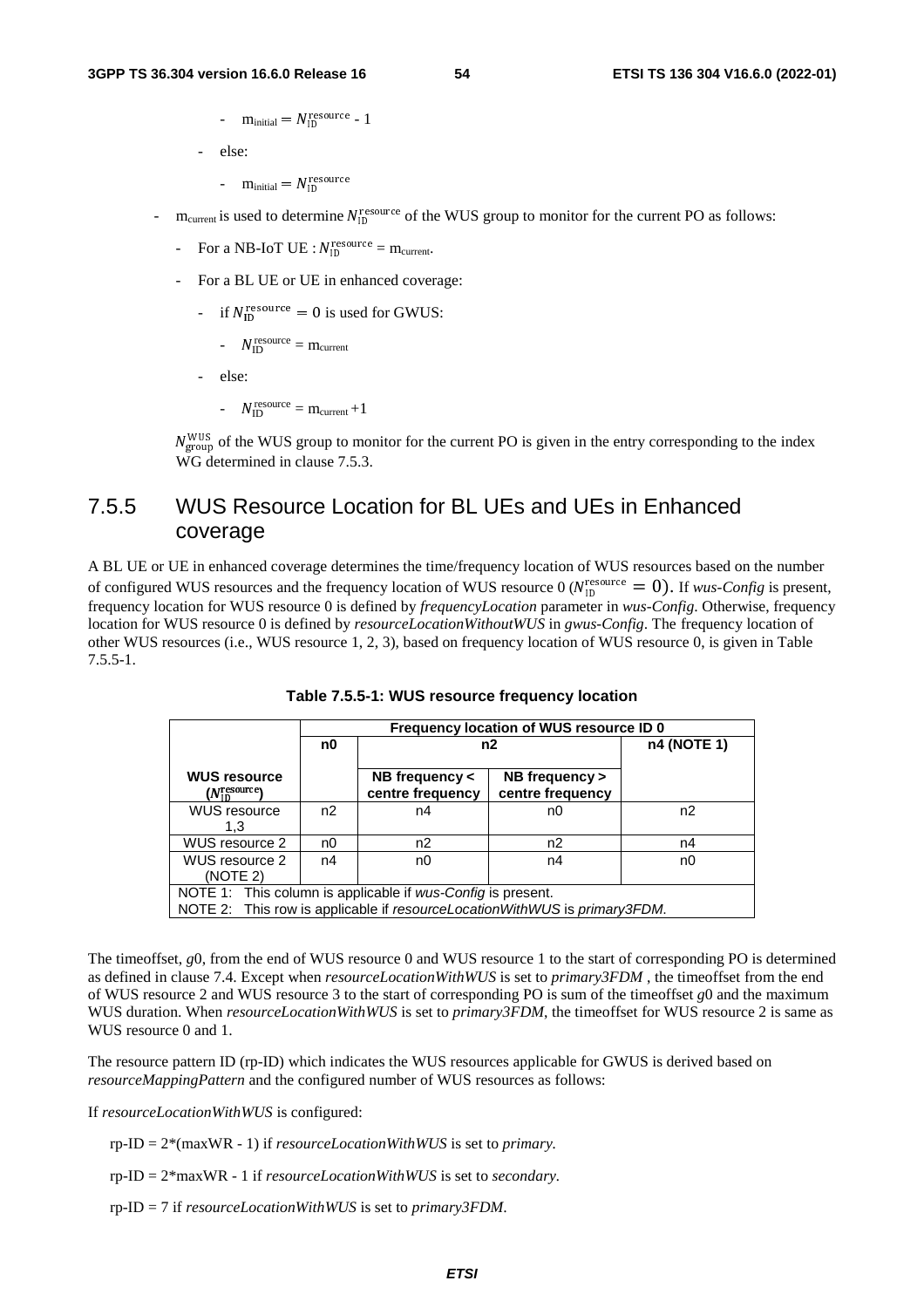If *resourceLocationWithoutWUS* is configured:

 $rp-ID = 2*(maxWR - 1)$ 

where maxWR is the total number of WUS resources configured in *numGroupsList* for the gap.

The WUS resource IDs corresponding to the resource pattern ID are determined as defined in Table 7.5.5-2.

**Table 7.5.5-2: WUS resources applicable for Resource Pattern** 



If  $N_{\text{ID}}^{\text{resource}} = 0$  is not used, the first entry in the *numGroupsList* corresponds to  $N_{\text{ID}}^{\text{resource}} = 1$ . Otherwise,  $N_{\text{ID}}^{\text{resource}}$  is the index of the WUS resources in *numGroupsList* index of the WUS resources in *numGroupsList*.

## 7.6 NRS presence on non-anchor paging carrier in NB-IoT

For FDD, when *nrs-NonAnchorConfig* is signalled in system information, the POs with associated NRS are determined using the DRX parameters broadcast in *systeminformationBlockType2-NB*:

- T is the value of *defaultPagingCycle* broadcast in system information.
- $n\text{B}$  is the value corresponding to  $n\text{B}$  broadcast in system information: 4T, 2T, T, T/2, T/4, T/8, T/16, T/32, T/64, T/128, T/256, T/512, and T/1024.

The POs are determined by:

Paging Frame (PF) given by: SFN mod T =  $(T \div N) * k$ 

where:

- $-$  N: min(T, nB)
- $-k: 0, 1, ... N-1$
- Paging subframe given by index i\_s

where:

- Index i\_s: values pointing to a subframe for which a PO is defined in the row referenced by Ns in clause 7.2.
- Ns:  $max(1, nB/T)$

The POs with associated NRS are determined as follows:

if nB is equal to  $4T$ ,  $2T$ ,  $T$  or  $T/2$ :

POs for which  $R = 1$  have associated NRS

where:

 $R = (PO<sub>Index+</sub> Offset)$  mod 2

where:

- PO\_Index =  $(SFN * nB/T + i_s)$  mod nB
- Offset =  $($ FLOOR $(($ SFN + 1024 $*$ H-SFN $)$  / T $)$ ) mod 2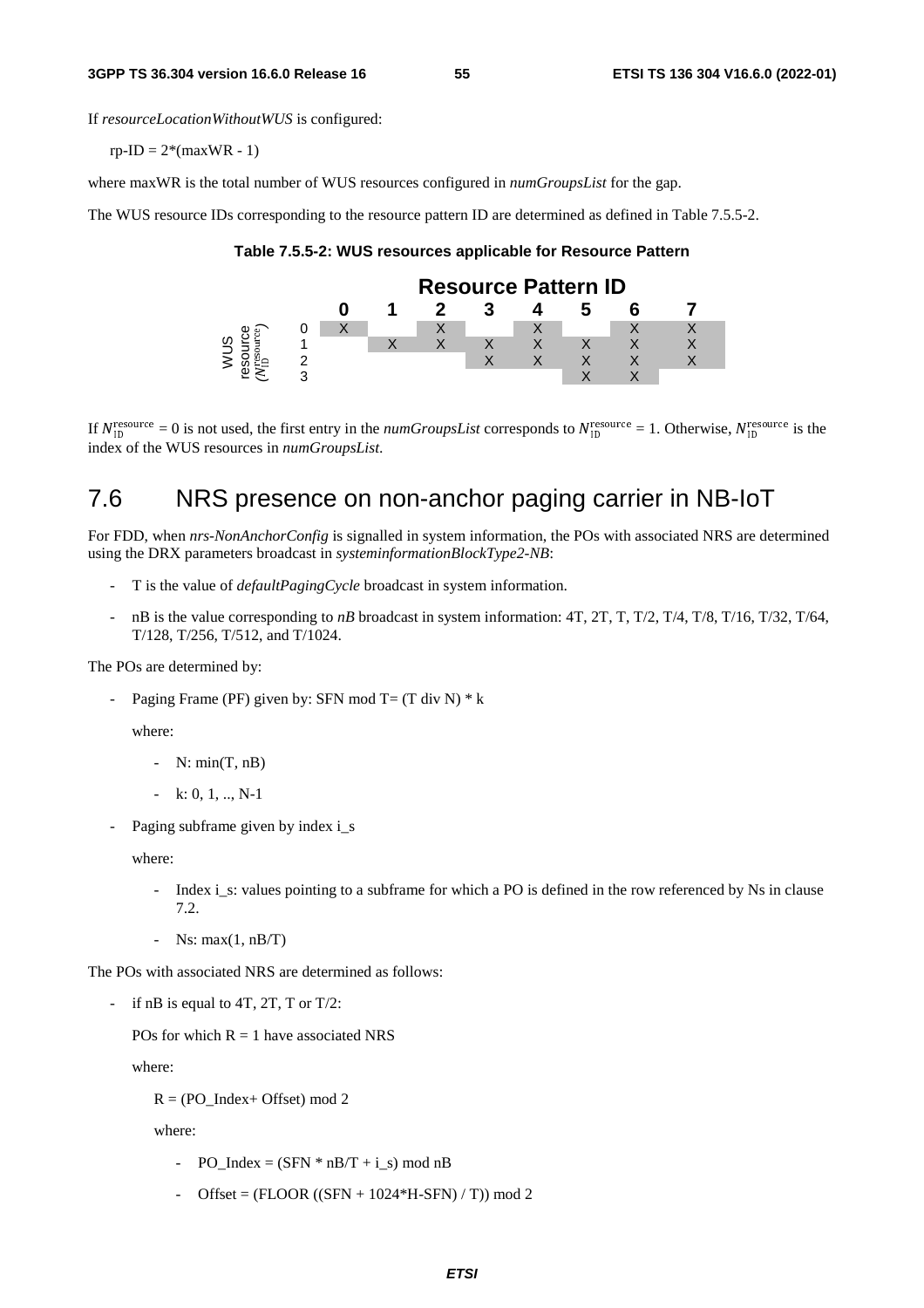- SFN is the SFN corresponding to the PO
- H-SFN is the H-SFN corresponding to the PO
- i\_s is the index i\_s corresponding to the PO
- else:

all POs have associated NRS.

## 8 Logged measurements

The UE may be configured to perform logging of measurement results in RRC\_IDLE mode with the *LoggedMeasurementConfiguration* message as specified in TS 36.331 [3]*.* This configuration is valid while the logging duration timer is running.

If the configuration of logged measurements is valid, the UE shall perform logging of measurement results if all of the following conditions are met:

- The UE is in *camped normally* state in RRC\_IDLE mode;
- The RPLMN of the UE is the same as the RPLMN at the point of time of *LoggedMeasurementConfiguration*  message reception, or is present in the *plmn-IdentityList* (see TS 36.331 [3]) if configured;
- The UE is camped on a cell belonging to the *areaConfiguration* (see TS 36.331 [3]), if configured;
- The UE is camped on the RAT where the logged measurement configuration was received;
- The UE receives MBMS service from MBSFN area(s) belonging to *targetMBSFN-AreaList*, if included in the logged measurement configuration;
- The IDC capable UE does not detect the presence of in-device coexistence interference.

If the configuration of logged measurements is valid, but the UE is in *any cell* selection state in RRC\_IDLE mode, the UE perform logging of available information (i.e. at least indicator on *any cell selection* state and time stamp).

If the configuration of logged MBSFN measurements is valid, the UE shall perform logging of measurement results in RRC\_CONNECTED in addition to RRC\_IDLE, as described in TS 36.331 [3].

Otherwise, the logging of measurement results shall be suspended.

NOTE: Even if logging of measurement results is suspended, the logging duration timer and time stamp will continue, and the logged measurement configuration and corresponding log are kept.

## 9 Accessibility measurements

The UE logs failure information when the RRC connection establishment procedure fails as specified in TS 36.331 [3].

## 10 Mobility History Information

The UE stores the history of serving cells as specified in TS 36.331[3].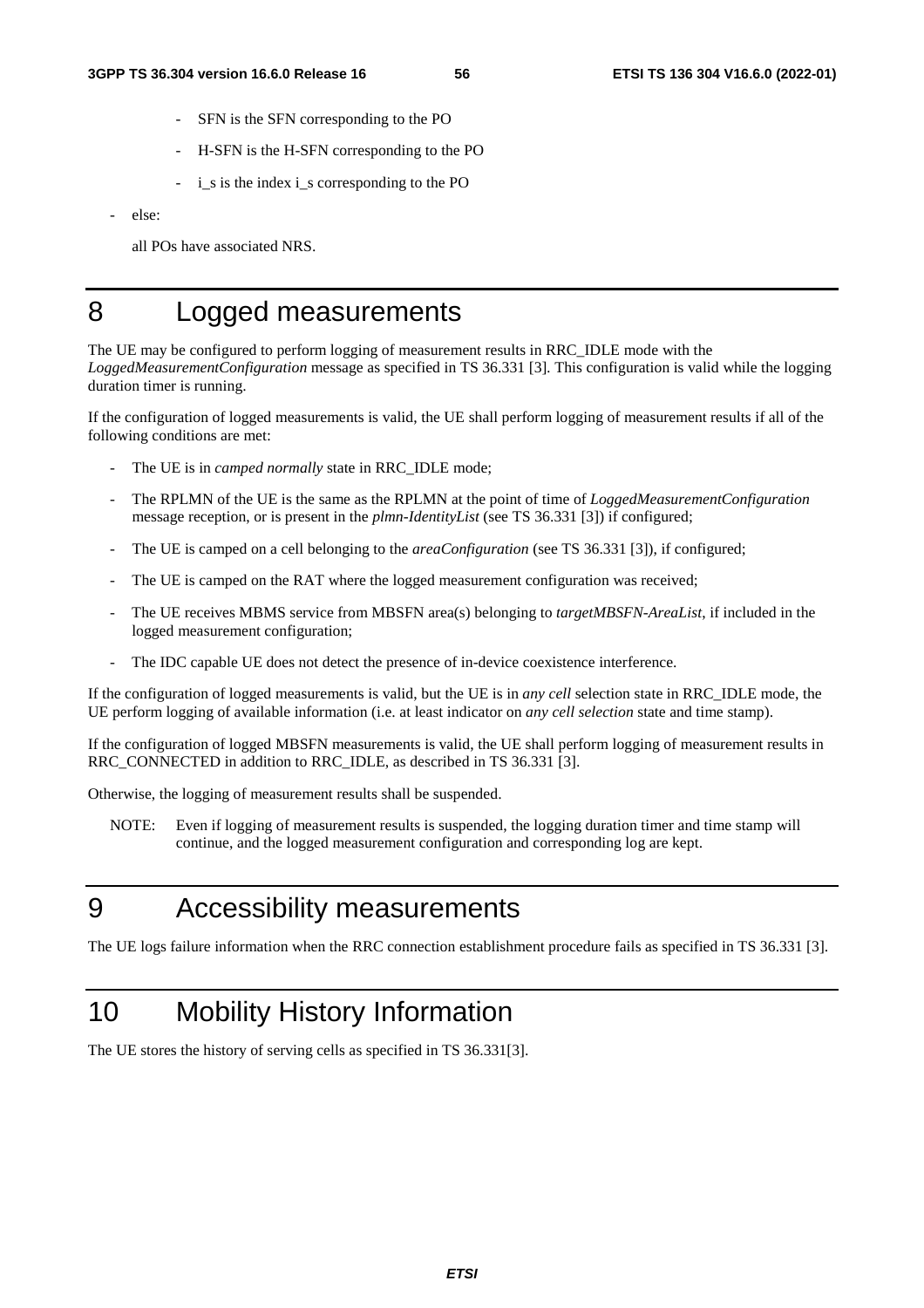## 11 Sidelink operation

## 11.1 Sidelink communication and V2X sidelink communication and NR sidelink communication

The UE may transmit or receive sidelink communication if it fulfils the condition(s) defined in TS 36.331 [3], clause 5.10.1a. The UE may transmit or receive V2X sidelink communication if it fulfils the condition(s) defined in TS 36.331 [3], clause 5.10.1d. When UE is in-coverage for sidelink operation as defined in clause 11.4, the UE may perform the sidelink communication according to *SystemInformationBlockType18* or perform the V2X sidelink communication according to *SystemInformationBlockType21* or *SystemInformationBlockType26,* and when out-of-coverage for sidelink, the UE may perform the sidelink communication according to *SL-Preconfiguration* or perform V2X sidelink communication according to *SL-V2X-Preconfiguration* or according to *SystemInformationBlockType21* or *SystemInformationBlockType26* of the cell on the frequency which provides inter-carrier V2X sidelink configuration, as specified in TS 36.331 [3]. The UE shall not perform V2X sidelink communication according to *SL-V2X-Preconfiguration* if the UE detects a cell providing V2X sidelink configuration or inter-carrier V2X sidelink configuration for the frequency UE is interested to perform V2X sidelink communication on.

The UE may transmit or receive NR sidelink communication if it fulfills the condition(s) defined in TS 38.331 [37], clause 5.8.2. When UE is in-coverage for sidelink operation as defined in clause 11.4, the UE may perform NR sidelink communication according to *SystemInformationBlockType12* of the cell on an E-UTRAN frequency.

## 11.2 Sidelink discovery

The UE may transmit sidelink discovery if it fulfils the condition(s) defined in TS 36.331 [3], clauses 5.10.1b and 5.10.1c. When UE is in-coverage for sidelink as defined in clause 11.4, the UE may perform the sidelink discovery according to *SystemInformationBlockType19*, and when out-of-coverage for sidelink as defined in clause 11.4, the UE may perform the sidelink discovery according to *SL-Preconfiguration*, as specified in TS 36.331 [3].

NOTE: Sidelink discovery reception in idle mode is up to UE implementation.

## 11.3 Sidelink synchronisation

The UE may perform sidelink synchronisation according to *SystemInformationBlockType18* for sidelink communication, *SystemInformationBlockType19* for sidelink discovery or *SystemInformationBlockType21* for V2X sidelink communication, as specified in TS 36.331 [3].

## 11.4 Cell selection and reselection for sidelink

The requirements defined in this clause for sidelink operation apply for UEs in RRC\_IDLE and in RRC\_CONNECTED.

When UE is interested to perform sidelink communication or sidelink discovery announcement on non-serving frequency, it shall perform measurements on that frequency for cell selection and intra-frequency reselection purpose in accordance with TS 36.133 [10]. When UE is interested to perform V2X sidelink communication on non-serving frequency, it may perform measurements on that frequency or the frequencies which can provide inter-carrier V2X sidelink configuration for that frequency for cell selection and intra-frequency reselection purpose in accordance with TS 36.133 [10]. When UE is interested to perform NR sidelink communication on non-serving frequency, it may perform measurements on that frequency or the frequencies which can provide inter-carrier NR sidelink configuration for that frequency for cell selection and reselection purpose in accordance with TS 36.133[10].

If the UE detects at least one cell on the frequency which UE is configured to perform sidelink operation on fulfilling the S criterion in accordance with clause 11.4.1, it shall consider itself to be in-coverage for sidelink operation on that frequency. If the UE cannot detect any cell on that frequency meeting the S criterion, it shall consider itself to be out-ofcoverage for sidelink operation on that frequency.

If the UE detects at least one cell on the frequency which UE is configured to perform NR sidelink communication on fulfilling the S criterion in accordance with clause 11.4.1, it shall consider itself to be in-coverage for NR sidelink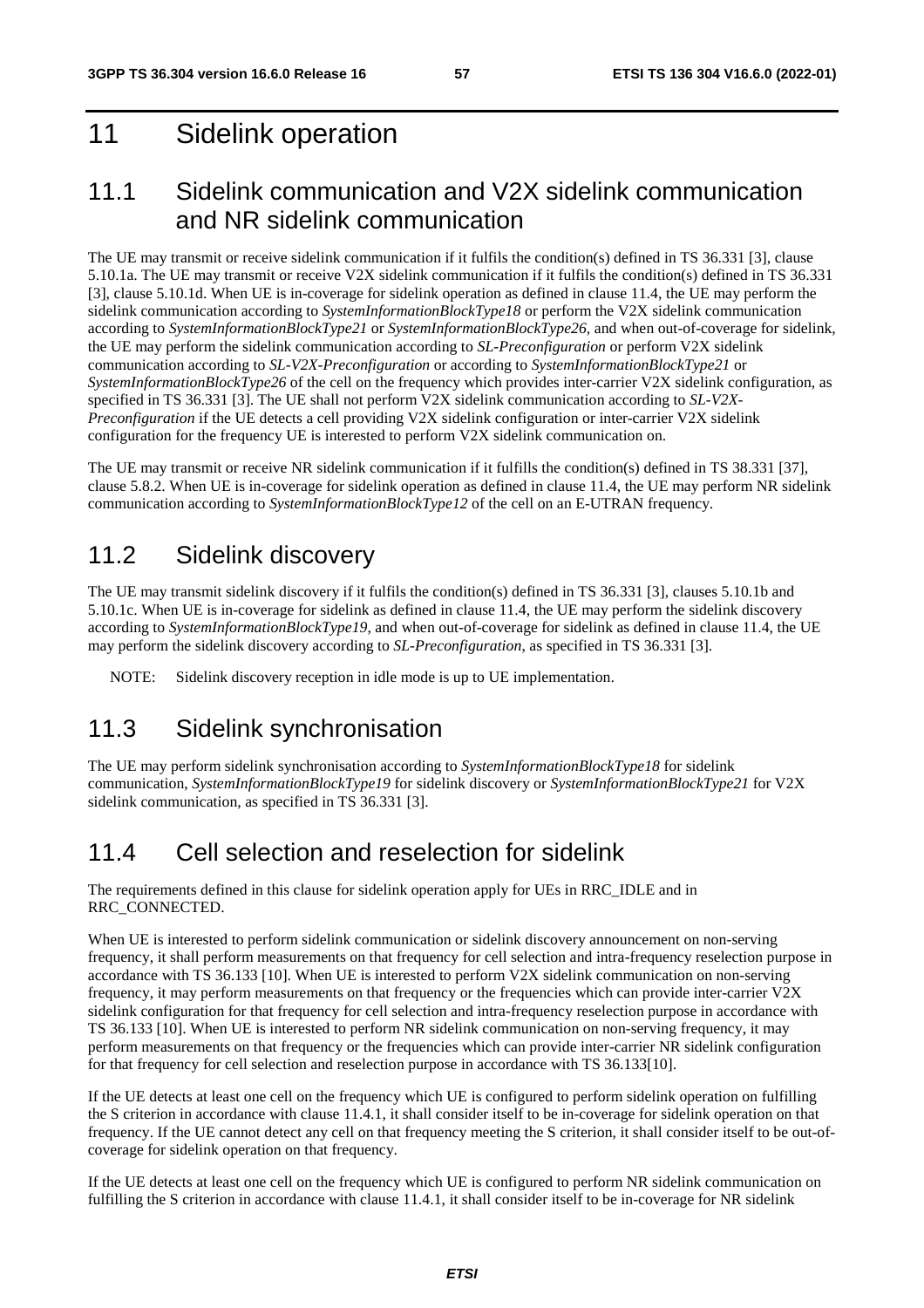communication on that frequency. If the UE cannot detect any cell on that frequency meeting the S criterion, it shall consider itself to be out-of-coverage for NR sidelink communication on that frequency.

If the UE has selected a cell on a non-serving frequency for sidelink communication or V2X sidelink communication or sidelink discovery announcement, it shall perform additional intra-frequency reselection process to select a better cell for sidelink operation on that frequency in accordance with clause 11.4.1.

If the UE has selected a cell on a non-serving frequency for NR sidelink communication, it shall perform additional reselection process to select a better cell for sidelink operation in accordance with clause 11.4.1.

- NOTE 1: The UE may consider the carrier pre-configured for sidelink communication or V2X sidelink communication, or the frequencies pre-configured for providing inter-carrier V2X sidelink configuration to have the highest cell reselection priority in accordance with clause 5.2.4.1.
- NOTE 2: If the frequency the UE is configured to perform sidelink communication on is a serving frequency, the UE uses the serving cell on that frequency for the sidelink operation.

### 11.4.1 Parameters used for cell selection and reselection triggered for sidelink

When evaluating S criterion, R criterion (ranking) or inter-frequency cell reselection criterion, as defined in clause 5.2.3.2, clause 5.2.4.6 and clause 5.2.4.5 respectively, for cell selection/reselection triggered for sidelink communication or V2X sidelink communication or sidelink discovery announcement or NR sidelink communication on a non-serving frequency, UE shall perform the evaluation as follows:

- if the UE intends to perform sidelink discovery announcement and it is configured with *discCellSelectionInfo* applicable for that frequency as specified in TS 36.331 [3], the UE shall use cell selection/reselection parameters included in the *discCellSelectionInfo* for the evaluation, and for a parameter used in the evaluation but not included in the *discCellSelectionInfo* applicable for that frequency, UE shall apply zero value.
- else, the UE shall use cell selection/reselection parameters broadcast by the concerned cell (i.e. selected cell for the sidelink operation) for the evaluation.

## 12. General description of UE camping on E-UTRA connected to 5GC

The functions listed below are applicable to UE camping on E-UTRA connected to 5GC:

- RAN paging (only applicable to RRC\_INACTIVE state)
- Unified Access Control

The functions listed below are not applicable to UE camping on E-UTRA connected to 5GC:

- 5.5 Support for manual CSG selection
- 5.6 RAN-assisted WLAN interworking
- 6.2 Reception of MBMS
- 7.3 Paging in extended DRX (except for BL UE, UE in enhanced coverage or NB-IoT UE)
- 8 Logged measurements
- 9 Accessibility measurements
- 11 Sidelink operation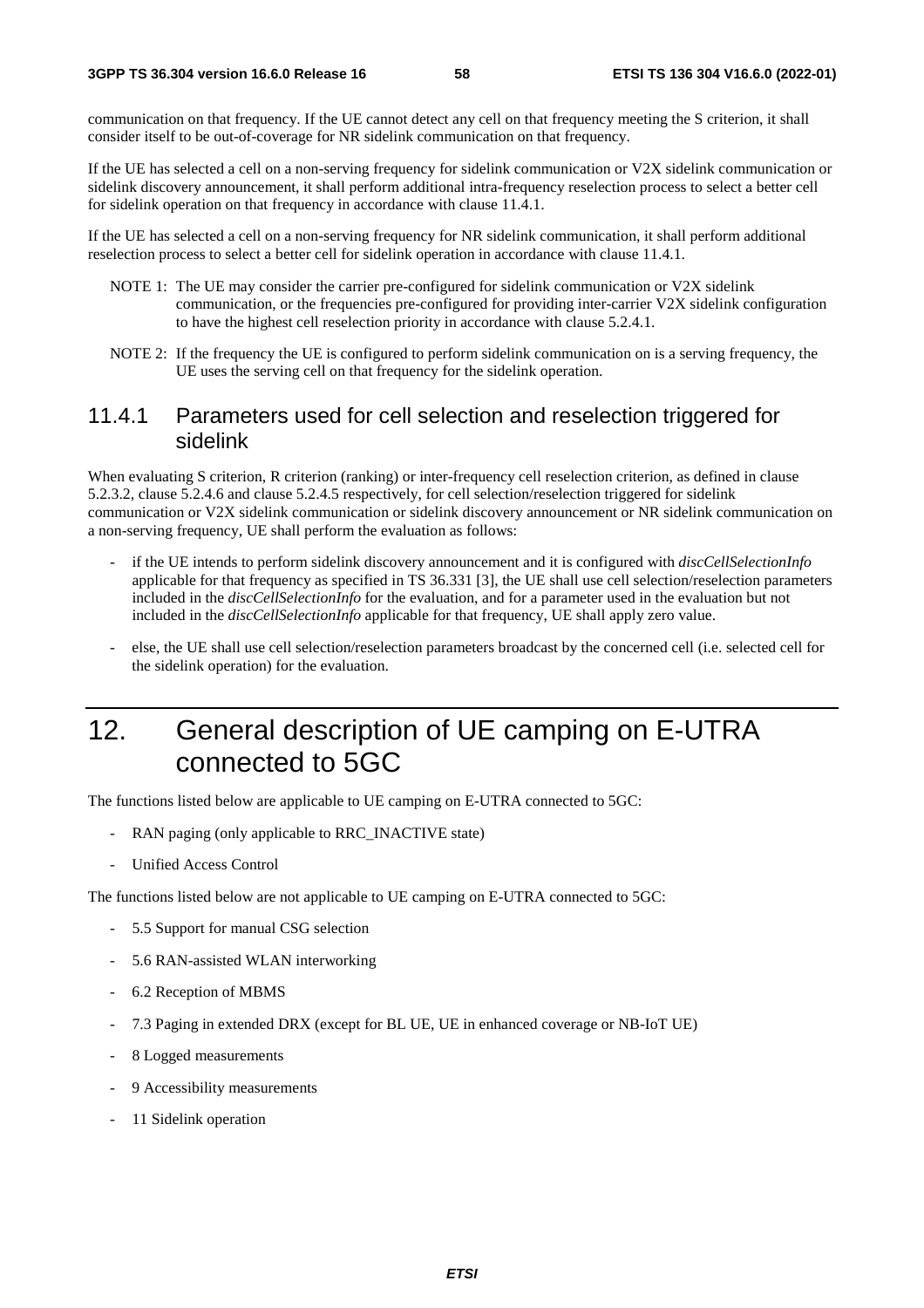Annex A (informative): Void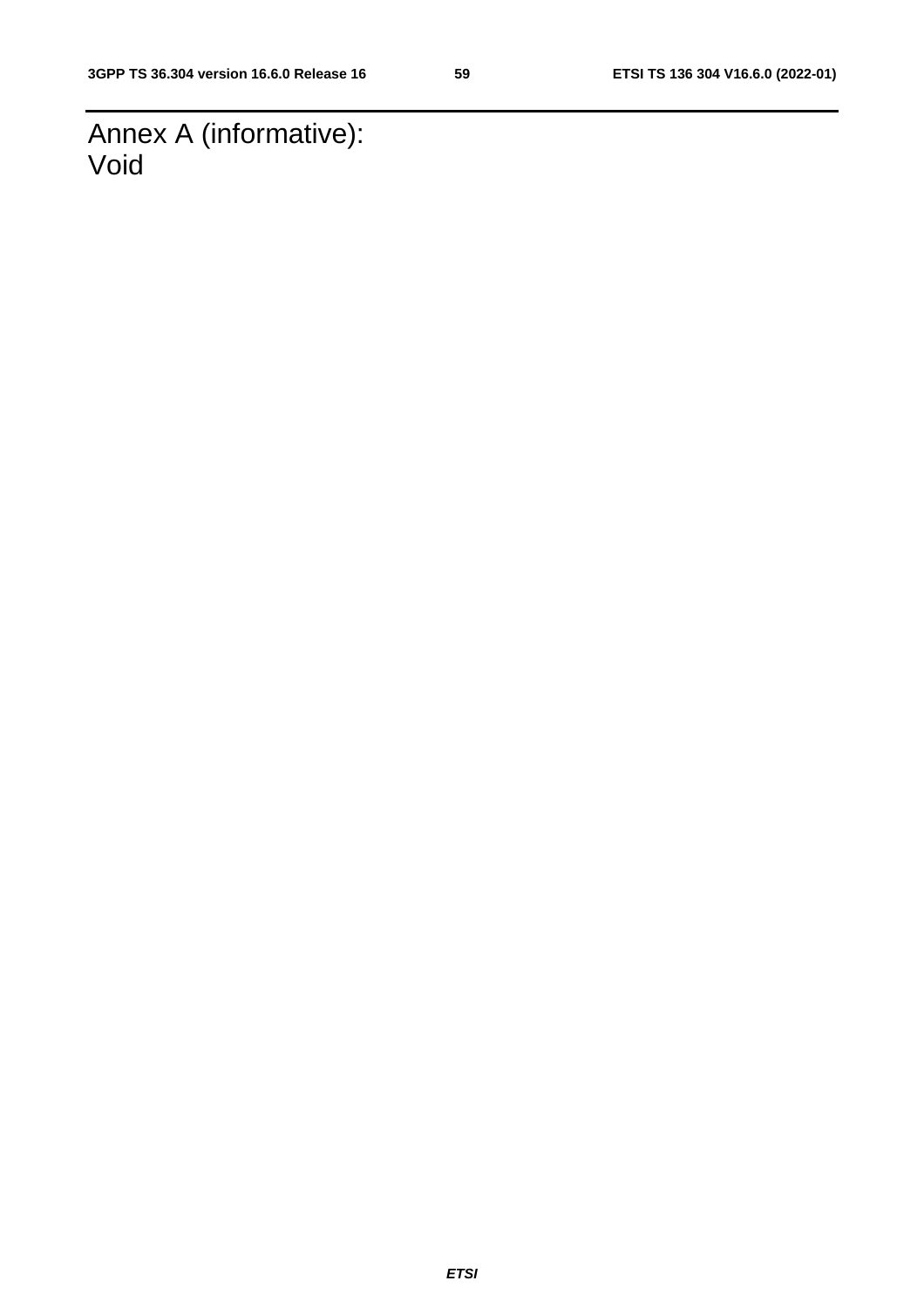## Annex B (informative): Example of Hashed ID Calculation using 32-bit FCS

#### **Inputs:**

- Least significant bits of S-TMSI: 0x12341234
- Generator polynomial: 0x104C11DB7 (1 0000 0100 1100 0001 0001 1101 1011 0111)

#### **Procedure to Calculate Hashed ID:**

step a)

- $-k = 32$
- numerator: 0xFFFF FFFF 0000 0000
- denominator: 0x1 04C1 1DB7
- remainder  $Y1 = 0xC704DD7B$

#### step b)

- numerator: 0x1234 1234 0000 0000
- denominator: 0x1 04C1 1DB7
- remainder  $Y2 = 0x1D66F1A6$

#### Hashed\_ID = FCS = ones complement of (remainder Y1 XOR remainder Y2)

= ones complement of (0xC704DD7B XOR 0x1D66F1A6)

 $=$  negation of (0xDA622CDD)

**= 0x259DD322**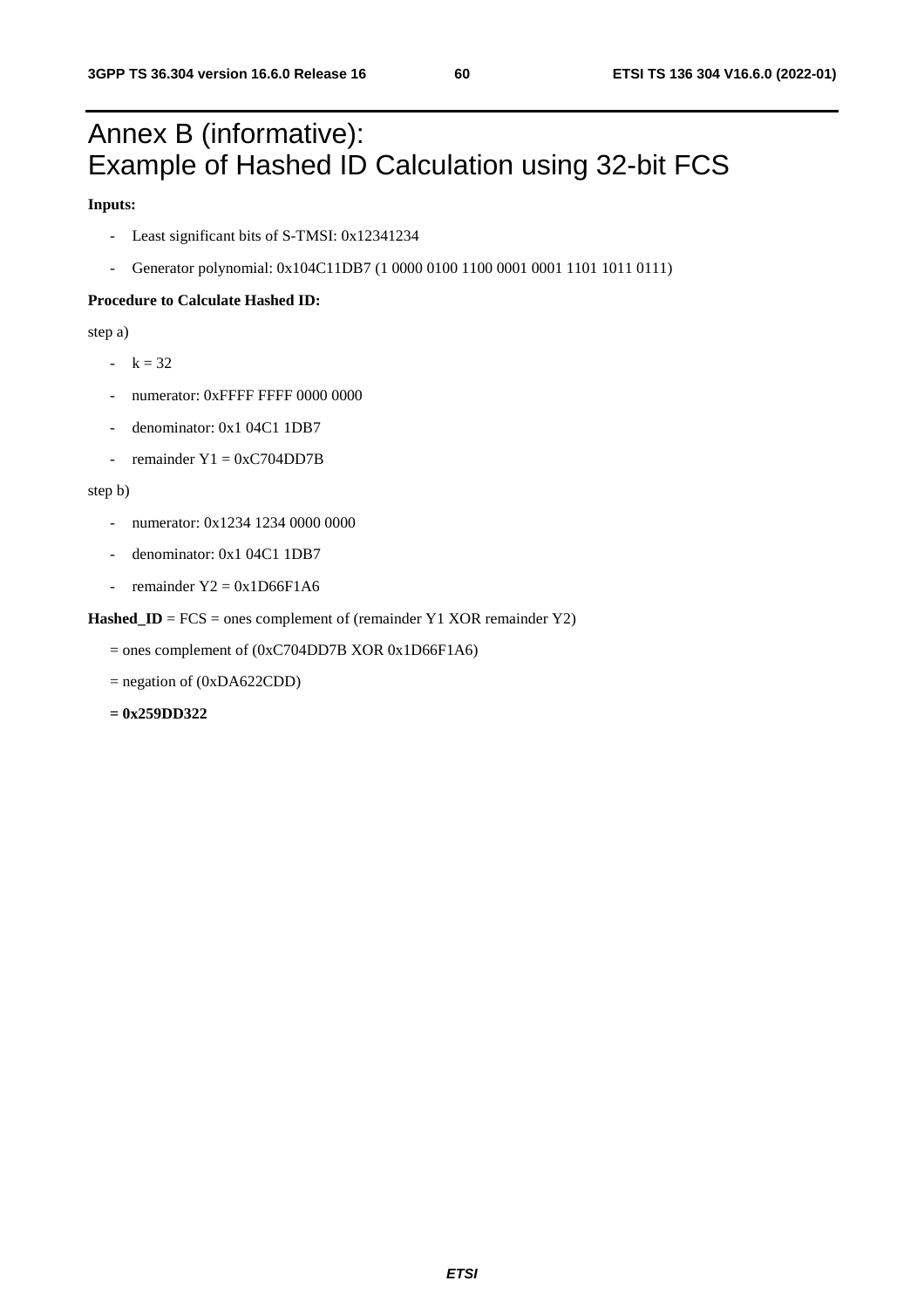## Annex C (informative): Change history

|             | <b>Change history</b> |                                    |              |                |     |                                                                                                                                             |                       |  |  |  |
|-------------|-----------------------|------------------------------------|--------------|----------------|-----|---------------------------------------------------------------------------------------------------------------------------------------------|-----------------------|--|--|--|
| Date        | TSG #                 | TSG Doc.                           | CR.          | <b>Rev</b>     | Cat | Subject/Comment                                                                                                                             | <b>New</b><br>version |  |  |  |
| $2007 - 06$ |                       |                                    |              |                |     | Agreed text proposals from TSG RAN2#58bis meeting                                                                                           | 0.0.1                 |  |  |  |
|             |                       | 2007-09 RP-37 RP-070687            |              |                |     | Presented for information at TSG RAN-37                                                                                                     | 1.0.0                 |  |  |  |
| 2007-11     |                       | RP-38 RP-070915                    |              |                |     | Presented for approval at TSG RAN-38                                                                                                        | 2.0.0                 |  |  |  |
|             | <b>RP-38</b>          |                                    |              |                |     | Approved at TSG RAN-38 and placed under change control                                                                                      | 8.0.0                 |  |  |  |
| 2008-03     |                       | RP-39 RP-080193                    | 0001         | 1              |     | CR to 36.304 on Miscellaneous corrections                                                                                                   | 8.1.0                 |  |  |  |
|             |                       | 2008-05 RP-40 RP-080408            | 0002         |                |     | Add RAT specific Treselection parameters for CDMA HRPD and 1xRTT                                                                            | 8.2.0                 |  |  |  |
|             |                       | RP-40 RP-080408                    | 0003         | 1              |     | Paging Subframe Patterns for FDD and TDD and paging parameters                                                                              | 8.2.0                 |  |  |  |
|             |                       |                                    |              |                |     | clarification                                                                                                                               |                       |  |  |  |
|             |                       | RP-40 RP-080408                    | 0004         |                |     | Editorial corrections to 36.304                                                                                                             | 8.2.0                 |  |  |  |
|             |                       | RP-40 RP-080408                    | 0005         |                |     | PLMN selection ping-pong control                                                                                                            | 8.2.0                 |  |  |  |
| 2008-09     |                       | RP-41 RP-080689                    | 0006         |                |     | CR on Considerations on various open items in 36.304                                                                                        | 8.3.0                 |  |  |  |
|             | <b>RP-41</b>          | RP-080689                          | 0007         |                |     | CSG related correction to 36.304                                                                                                            | 8.3.0                 |  |  |  |
|             |                       | RP-41 RP-080689                    | 0008         |                |     | Clarification of the medium mobility state criteria                                                                                         | 8.3.0                 |  |  |  |
|             |                       | RP-41 RP-080689                    | 0009         |                |     | Support for Manual CSG ID Selection                                                                                                         | 8.3.0                 |  |  |  |
|             | RP-41                 | RP-080689                          | 0010         |                |     | USIM less paging occasion calculation                                                                                                       | 8.3.0                 |  |  |  |
|             |                       | RP-41 RP-080689                    | 0013         |                |     | Definition of Qoffset in cell reselection criteria                                                                                          | 8.3.0                 |  |  |  |
|             | <b>RP-41</b>          | RP-080689                          | 0017         |                |     | Correction to Discontinuous Reception for paging                                                                                            | 8.3.0                 |  |  |  |
|             | RP-41                 | RP-080689                          | 0018         |                |     | Lifetime of dedicated cell reselection priorities                                                                                           | 8.3.0                 |  |  |  |
|             |                       | RP-41 RP-080689                    | 0019         |                |     | Clarification on cell reselection parameters                                                                                                | 8.3.0                 |  |  |  |
| 2008-12     |                       | RP-42 RP-081017                    | 0020         | 1              |     | Correcting the UE behaviour when Sintrasearch and Snonintrasearch are                                                                       | 8.4.0                 |  |  |  |
|             |                       |                                    |              |                |     | not provided                                                                                                                                |                       |  |  |  |
|             |                       | RP-42 RP-081017                    | 0021         |                |     | Proposed CR to 36.304 [Rel-8] on Definition of                                                                                              | 8.4.0                 |  |  |  |
|             |                       | RP-42 RP-081017                    | 0022         | 1              |     | Proposed CR to 36.304 [Rel-8] on Intra-frequency reselection allowed/not-<br>allowed concept                                                | 8.4.0                 |  |  |  |
|             |                       | RP-42 RP-081017                    | 0023         |                |     | Proposed CR to 36.304 [Rel-8] on Introduction of Pcompensation                                                                              | $\overline{8.4.0}$    |  |  |  |
|             |                       | RP-42 RP-081017                    | 0024         |                |     | Proposed CR to 36.304 [Rel-8] on Support of UE autonomous search for                                                                        | 8.4.0                 |  |  |  |
|             |                       |                                    |              |                |     | E-UTRAN CSG cells when camped on other RAT than E-UTRAN                                                                                     |                       |  |  |  |
|             |                       | RP-42 RP-081017                    | 0025         |                |     | Correction to range of nB in TS 36.304                                                                                                      | 8.4.0                 |  |  |  |
|             |                       | RP-42 RP-081017                    | 0026         | $\overline{2}$ |     | Miscellaneous corrections to 36.304                                                                                                         | 8.4.0                 |  |  |  |
|             |                       | RP-42 RP-081017                    | 0027         | 1              |     | Proposed CR to 36.304 [Rel-8] on Support of registration procedures as                                                                      | 8.4.0                 |  |  |  |
|             |                       |                                    |              |                |     | outcome of a manual CSG ID selection                                                                                                        |                       |  |  |  |
|             |                       | RP-42 RP-081017                    | 0029         | $\overline{2}$ |     | Implicit priority for CSG cells                                                                                                             | 8.4.0                 |  |  |  |
|             |                       | RP-42 RP-081017                    | 0032         |                |     | Correction of the reselection formula for offset used for PLMN selection                                                                    | 8.4.0                 |  |  |  |
|             |                       | RP-42 RP-081017                    | 0036         |                |     | Clarification of definition of SnonServingCell, x for cdma2000 RATs in TS                                                                   | 8.4.0                 |  |  |  |
|             |                       |                                    |              |                |     | 36.304                                                                                                                                      |                       |  |  |  |
|             |                       | RP-42 RP-081017                    | 0038         | 1              |     | Support of emergency calls in LTE Rel-8                                                                                                     | 8.4.0                 |  |  |  |
|             |                       | RP-42 RP-081017                    | 0042         |                |     | CR to 36.304 on Removal of cellReservationExtension                                                                                         | 8.4.0                 |  |  |  |
|             |                       | RP-42 RP-081017                    | 0044         | 1              |     | Idle mode agreements related to 36.304                                                                                                      | 8.4.0                 |  |  |  |
| 2009-03     |                       | RP-43 RP-090125                    | 0045         |                |     | CR to 36.304 on correction of definition of Pmax                                                                                            | 8.5.0                 |  |  |  |
|             |                       | RP-43 RP-090125                    | 0046         |                |     | Emergency call in camped on any cell state in LTE Rel8                                                                                      | 8.5.0                 |  |  |  |
|             |                       | RP-43 RP-090125                    | 0047         |                |     | Handling of Priority of Camping Frequency                                                                                                   | 8.5.0                 |  |  |  |
|             |                       | RP-43 RP-090125                    | 0048         | 2              |     | Correction to implementation of CR0009 to 36.304                                                                                            | 8.5.0                 |  |  |  |
|             |                       | RP-43 RP-090125                    | 0049         |                |     | UE Behaviour on Registration Failure to CSG                                                                                                 | 8.5.0                 |  |  |  |
|             |                       | RP-43 RP-090125                    | 0050         | $\overline{c}$ |     | CR to 36.304 to capture several editorial corrections                                                                                       | 8.5.0                 |  |  |  |
|             |                       | RP-43 RP-090125                    | 0051         | 1              |     | CR to 36.304 on Update of Figure 4.1-1 Overall Idle Mode Process                                                                            | 8.5.0                 |  |  |  |
|             |                       | RP-43 RP-090125                    | 0053         | $\overline{2}$ |     | Correction to priority based reselection handling                                                                                           | 8.5.0                 |  |  |  |
|             |                       | RP-43 RP-090125                    | 0057         | 3              |     | CR on UE behaviour in absence of reselection priorities in system                                                                           | 8.5.0                 |  |  |  |
|             |                       |                                    |              |                |     | information                                                                                                                                 |                       |  |  |  |
|             |                       | RP-43 RP-090125                    | 0058         | 3              |     | Cell reselection for CSG                                                                                                                    | 8.5.0                 |  |  |  |
|             |                       | RP-43 RP-090125                    | 0060         |                |     | Corrections to Inter-RAT Cell Reselection Criteria                                                                                          | 8.5.0                 |  |  |  |
|             |                       | RP-43 RP-090125                    | 0062         |                |     | Manual selection                                                                                                                            | 8.5.0                 |  |  |  |
|             |                       | RP-43 RP-090145<br>RP-43 RP-090125 | 0063<br>0066 | 1              |     | Reception of ETWS notification without verifying digital signature<br>Draft CR to 36.304 on Inheriting of dedicated priorities at inter-RAT | 8.5.0<br>8.5.0        |  |  |  |
|             |                       |                                    |              |                |     | reselection                                                                                                                                 |                       |  |  |  |
|             |                       | RP-43 RP-090125                    | 0067         |                |     | Proposed CR to 36.304 Clarification on applying DRX value                                                                                   | 8.5.0                 |  |  |  |
|             |                       | RP-43 RP-090125                    | 0070         |                |     | Draft CR to 36.304 on Correction to UE behaviour if dedicated cell                                                                          | 8.5.0                 |  |  |  |
|             |                       |                                    |              |                |     | reselection priority is assigned but frequency is not configured by system                                                                  |                       |  |  |  |
|             |                       |                                    |              |                |     | information                                                                                                                                 |                       |  |  |  |
|             |                       | RP-43 RP-090125                    | 0071         |                |     | Clarification to the best non-allowed CSG cell                                                                                              | 8.5.0                 |  |  |  |
| 2009-06     |                       | RP-44 RP-090510                    | 0072         | 2              |     | CR on correction of sign in SnonServingCell, x for CDMA2000 RATs                                                                            | 8.6.0                 |  |  |  |
|             |                       | RP-44 RP-090510                    | 0073         |                |     | Correction to UE behaviour while 300s frequency barring timer is running                                                                    | 8.6.0                 |  |  |  |
|             |                       | RP-44 RP-090510                    | 0074         | 1              |     | Correction to any cell selection procedure                                                                                                  | 8.6.0                 |  |  |  |
|             |                       | RP-44 RP-090510                    | 0075         | $\mathbf{1}$   |     | Correction to reselection in case IFRI is not allowed                                                                                       | 8.6.0                 |  |  |  |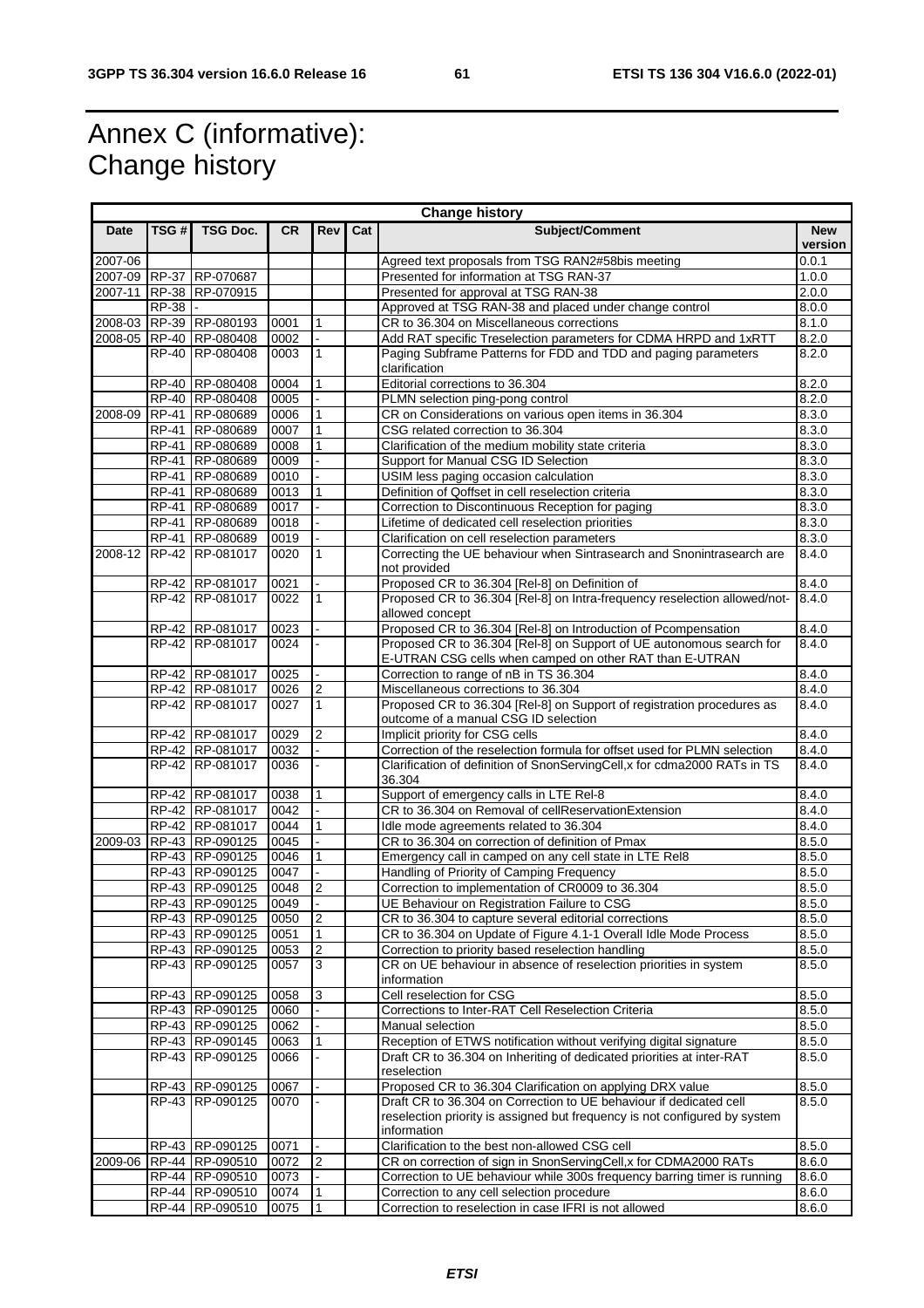|             | RP-44 RP-090510         | 0076 | ۱1             | Clarification when no candidate cells on serving frequency                                | 8.6.0               |
|-------------|-------------------------|------|----------------|-------------------------------------------------------------------------------------------|---------------------|
|             | RP-44 RP-090510         | 0077 | $\mathbf{1}$   | Clarification of the Priority Handling in CSG Cell                                        | 8.6.0               |
|             |                         |      |                |                                                                                           |                     |
|             | RP-44 RP-090510         | 0079 |                | Correction to cell selection when leaving RRC connected mode                              | 8.6.0               |
|             | RP-44 RP-090510         | 0080 |                | CR for Removing FFS for T3230                                                             | 8.6.0               |
|             | RP-44 RP-090510         | 0082 |                | Correction on the Lower Priority Cell Reselection Rule                                    | 8.6.0               |
|             | RP-44 RP-090510         | 0084 |                | Clarification on disabling E-UTRA capabilities with a USIM                                | 8.6.0               |
| 2009-09     | RP-45 RP-090906         | 0085 |                | Clarification on cell status and cell reservations                                        | 8.7.0               |
|             | RP-45 RP-090906         | 0089 |                | Correction on Cell reserved for operators use                                             | 8.7.0               |
|             | RP-45 RP-090906         | 0094 |                | clarifications for manual CSG ID selection                                                | 8.7.0               |
| 2009-09     | RP-45 RP-090934         | 0086 |                | Some clarifications on TS 36.304                                                          | 9.0.0               |
|             | RP-45 RP-090926         | 0091 |                | IMS emergency call when UE camps on acceptable cell                                       | 9.0.0               |
|             | RP-45 RP-090933         |      |                |                                                                                           |                     |
|             |                         | 0096 |                | Reception of CMAS notifications in limited service state                                  | 9.0.0               |
| 2009-12     | RP-46 RP-091314         | 0098 |                | Clarification on Parameters for Cell Selection                                            | 9.1.0               |
|             | RP-46 RP-091346         | 0099 |                | Clarifications on autonomous search function for CSG                                      | 9.1.0               |
|             | RP-46 RP-091346         | 0100 |                | Correction of Treselection inconsistency regarding frequency groups                       | 9.1.0               |
|             | RP-46 RP-091346         | 0102 |                | CR to 36.304 - Handling of barring in case of priority based reselection                  | 9.1.0               |
|             | RP-46 RP-091346         | 0103 |                | Functions supported for the UE "limited service state"                                    | 9.1.0               |
|             | RP-46 RP-091334         | 0104 | 3              | UE's behaviour when camping on cell supporting emergency call                             | 9.1.0               |
|             | RP-46 RP-091343         | 0106 | 2              | Stage3 CR for LTE hybrid cell Idle Mode Mobility                                          | 9.1.0               |
|             | RP-46 RP-091314         | 0109 |                | Correction related to Location Registration in manual CSG ID selection                    | 9.1.0               |
|             |                         |      |                | procedure.                                                                                |                     |
|             | RP-46 RP-091343         | 0114 |                | Access Stratum support for manual CSG selection across PLMN (CR                           | 9.1.0               |
|             | RP-46 RP-091343         | 0117 |                | 36.304 Rel-9)<br>Renaming Allowed CSG List (36.304 Rel-9)                                 |                     |
|             |                         |      |                |                                                                                           | 9.1.0               |
|             | RP-46 RP-091341         | 0119 |                | Proposed CR to 36.304 on Introduction of MBMS                                             | 9.1.0               |
| $2010 - 03$ | RP-47 RP-100296         | 0122 |                | Clarification on RRC connection re-establishment for emergency calls                      | 9.2.0               |
|             | RP-47 RP-100308         | 0123 |                | Correction on reselection from non-CSG cell to CSG inter-RAT cell                         | 9.2.0               |
|             | RP-47 RP-100308         | 0124 | $\mathbf{1}$   | Miscellaneous correction on 36.304                                                        | 9.2.0               |
|             | RP-47 RP-100305         | 0125 |                | Proposed CR to 36.304 on Addition of missing abbreviations related with<br><b>MBMS</b>    | 9.2.0               |
|             | RP-47 RP-100308         | 0129 |                | Cell reselection enhancements CR for 36.304                                               | 9.2.0               |
|             | 2010-06 RP-48 RP-100556 | 0133 |                | Correction to CSG autonomous search function                                              | 9.3.0               |
| 2010-09     | RP-49 RP-100855         | 0134 |                | Clarification on CSG autonomous search                                                    | 9.4.0               |
|             |                         |      |                |                                                                                           |                     |
|             | RP-49 RP-100851         | 0136 | 1              | Clarifications Regarding Redirection from LTE                                             | 9.4.0               |
|             | RP-49 RP-100845         | 0138 |                | Correct the PEMAX_H to PEMAX                                                              | 9.4.0               |
|             | RP-49 RP-100851         | 0139 | $\mathbf{1}$   | Clarification on the use of RSRQ for cell reselection towards GERAN or<br><b>CDMA</b>     | 9.4.0               |
|             | 2010-12 RP-50 RP-101210 | 0142 |                | Cell selection in case of redirection based CSFB procedure                                | 9.5.0               |
|             | 2010-12 RP-50 RP-101221 | 0140 | $\overline{2}$ | 36.304 CR on MDT                                                                          | 10.0.0              |
|             | 2011-03 RP-51 RP-110271 |      |                | 36.304 correction on manual CSG selection                                                 | 10.1.0              |
|             |                         | 0151 |                |                                                                                           |                     |
|             | 2011-06 RP-52 RP-110835 | 0154 |                | CR to align NAS and AS for handling of CSG cells                                          | 10.2.0              |
|             | RP-52 RP-110843         | 0155 | $\mathbf{1}$   | Clean up of MDT clause                                                                    | 10.2.0              |
|             | 2011-09 RP-53 RP-111281 | 0160 |                | Correction of inter-frequency or inter-RAT cell reselection criteria for UTRA<br>TDD case | 10.3.0              |
|             | 2011-12 RP-54 RP-111710 | 0167 | $\mathbf{1}$   | Clarification of inter-RAT cell reselection enhancements                                  | 10.4.0              |
|             |                         |      |                |                                                                                           |                     |
|             | 2012-03 RP-55 RP-120325 | 0175 |                | MBMS Multibands Cell Selection and Reselection                                            | 10.5.0              |
|             | 2012-06 RP-56 RP-120813 | 0183 | $\overline{1}$ | Korean Public Alert System (KPAS) in relation to CMAS                                     | 10.6.0              |
|             | RP-56 RP-120807         | 0187 | I1             | Avoiding unexpected UE prioritization for MBMS where MBMS is not<br>deployed              | 10.6.0              |
|             | RP-56 RP-120813         | 0188 | $\overline{1}$ | EU-Alert in relation to CMAS                                                              | 11.0.0              |
|             | RP-57 RP-121370         |      |                |                                                                                           | 11.1.0              |
| 2012-09     |                         | 0192 |                | Introduction of MDT multi-PLMN                                                            |                     |
|             | RP-57 RP-121375         | 0195 |                | Introducing MBMS enhancements                                                             | 11.1.0              |
| 2012-12     | RP-58 RP-121940         | 0196 |                | Clarification of MBMS Prioritisation                                                      | 11.2.0              |
|             | RP-58 RP-121957         | 0197 |                | Correction to absolute priority cell reselection                                          | 11.2.0              |
|             | RP-58 RP-121946         | 0198 |                | Introduction of MDT accessibility measurements                                            | 11.2.0              |
|             | RP-58 RP-121958         | 0199 |                | RAN overload handling using RRC Reject                                                    | $11.\overline{2.0}$ |
| 2013-03     | RP-59 RP-130241         | 0209 |                | <b>Clarification on MBMS Service Continuity</b>                                           | 11.3.0              |
|             | RP-59 RP-130248         | 0210 |                | Clarification of De-prioritization in idle mode                                           | 11.3.0              |
|             | RP-59 RP-130247         | 0213 |                | Corrections on mobility to CSG and hybrid cells in idle mode                              | 11.3.0              |
|             | RP-59 RP-130248         | 0214 | $\mathbf{1}$   | Clarification on handling of deprioritsation information upon PLMN                        | 11.3.0              |
|             |                         |      |                | selection                                                                                 |                     |
| 2013-06     | RP-60 RP-130808         | 0221 |                | Correction of MBMS prioritisation                                                         | 11.4.0              |
|             | RP-60 RP-130809         | 0222 |                | Updating 3GPP2 specification references                                                   | 11.4.0              |
|             | 2013-09 RP-61 RP-131311 | 0223 | 1              | Cell reselection criteria with threshServingLowQ provided                                 | 11.5.0              |
|             | 2013-12 RP-62 RP-131987 | 0227 | $\mathbf{1}$   | Correction of MBMS prioritisation for DL only carrier                                     | 11.6.0              |
|             | 2014-03 RP-63 RP-140359 | 0233 |                | Introduction of UE mobility history reporting (option 2)                                  | 12.0.0              |
|             | 2014-06 RP-64 RP-140881 | 0235 |                | Introduction of support for UE power saving mode                                          | 12.1.0              |
|             | RP-64 RP-140892         | 0238 | $\mathbf{1}$   | Introduction of RRC Connection Establishment failure temporary Qoffset                    | 12.1.0              |
|             | 2014-09 RP-65 RP-141507 | 0244 |                | handling<br>Introduction of MBSFN MDT                                                     | 12.2.0              |
|             |                         |      |                |                                                                                           |                     |
|             | RP-65 RP-141504         | 0243 | 1              | Procedures of WLAN/3GPP Radio Interworking for LTE                                        | 12.2.0              |
|             | 2014-12 RP-66 RP-142122 | 0251 |                | Clarification on handling of dedicated parameters upon cell selection                     | 12.3.0              |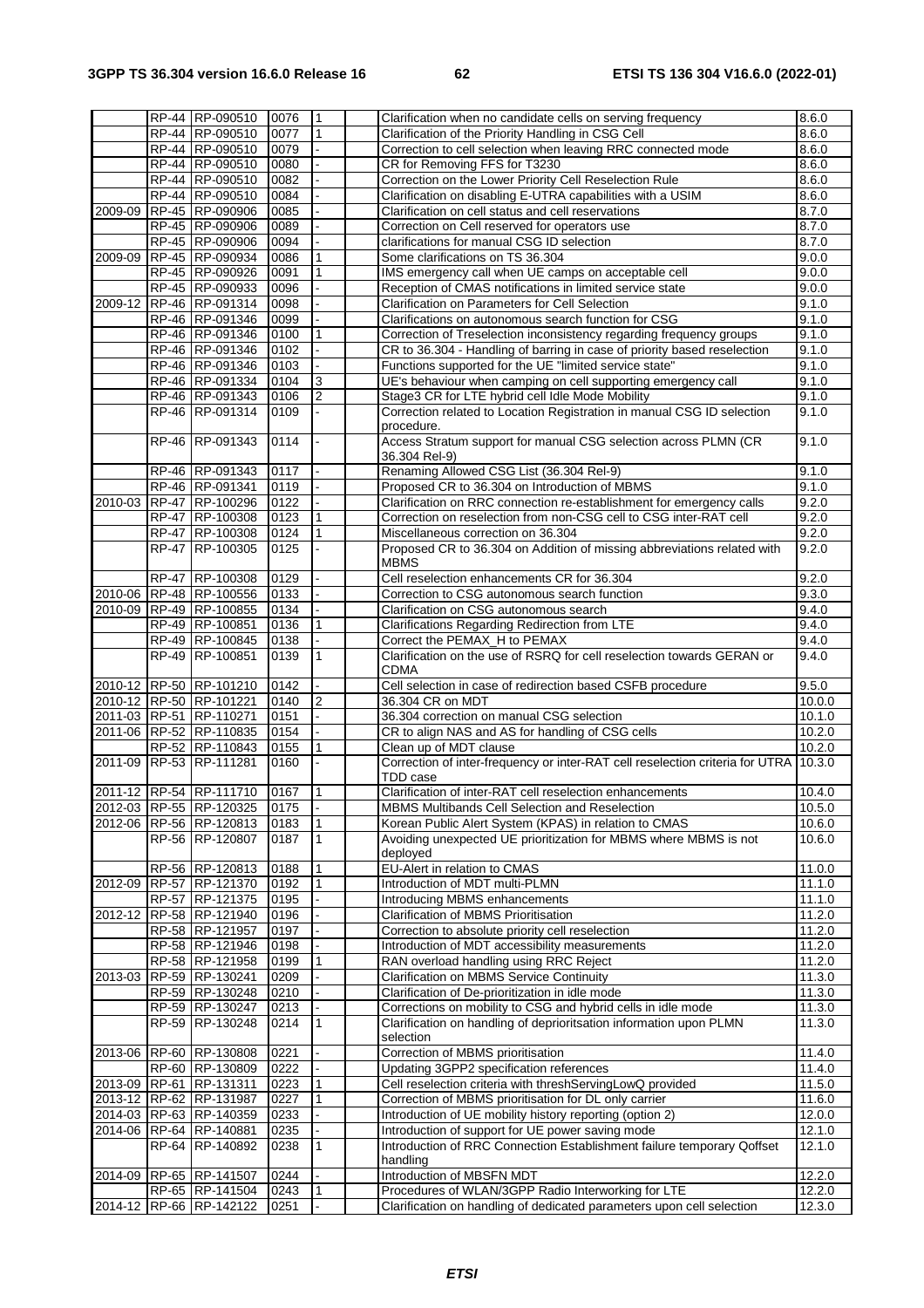|             |              | RP-66 RP-142122                    | 0253         |                |   | UE behavior when the cell temporarily becomes unsuitable.                              | 12.3.0           |
|-------------|--------------|------------------------------------|--------------|----------------|---|----------------------------------------------------------------------------------------|------------------|
| 2015-03     |              | RP-67 RP-150373                    | 0260         |                |   | UE capability signaling for WLAN/3GPP radio interworking                               | 12.4.0           |
|             |              | RP-67 RP-150373                    | 0265         | 1              |   | Cleanup on RAN-assisted WLAN interworking                                              | 12.4.0           |
|             |              | RP-67 RP-150373                    | 0266         |                |   | Correction on WLAN identifiers                                                         | 12.4.0           |
|             |              | RP-67 RP-150374                    | 0264         |                |   | Introduction of ProSe                                                                  | 12.4.0           |
| $2015 - 06$ |              | RP-68 RP-150921                    | 0267         |                |   | Correction on limited service state conditions                                         | 12.5.0           |
|             |              | RP-68 RP-150923                    | 0272         | 1              |   | Correction to SI acquisition failure                                                   | 12.5.0           |
|             |              |                                    |              |                |   |                                                                                        |                  |
|             |              | 2015-09 RP-69 RP-151441            | 0273         | $\mathbf{1}$   |   | Sidelink terminology alignment in TS 36.304                                            | 12.6.0           |
|             |              | 2015-12 RP-70 RP-152048            | 0277         | $\overline{2}$ |   | Enabling multiple NS and P-Max per cell                                                | 12.7.0           |
|             |              | 2015-12 RP-70 RP-152082            | 0285         | 1              |   | Introduction of IDC Impact to Logged Measurements                                      | 13.0.0           |
|             |              | RP-70 RP-152075                    | 0280         | $\mathbf{1}$   |   | <b>Extension of Frequency Priorities</b>                                               | 13.0.0           |
|             |              | RP-70 RP-152066                    | 0286         |                |   | Introduction of ACDC in TS 36.304                                                      | 13.0.0           |
|             |              | RP-70 RP-152080                    | 0278         | 2              |   | Introduction of SC-PTM                                                                 | 13.0.0           |
|             |              | RP-70 RP-152075                    | 0281         | 3              |   | Introduction of load redistribution in RRC_IDLE                                        | 13.0.0           |
|             |              | RP-70 RP-152072                    | 0287         |                |   | Introducing eSL                                                                        | 13.0.0           |
|             |              | RP-70 RP-152076                    | 0288         |                |   | Introducing extended DRX                                                               | 13.0.0           |
| 2016-03     |              | RP-71 RP-160456                    | 0289         |                |   | Correction on PO monitoring during paing window in eDRX                                | 13.1.0           |
|             |              | RP-71 RP-160470                    | 0290         | 1              |   | Clarification of idle mode load distribution                                           | 13.1.0           |
|             | <b>RP-71</b> | RP-160454                          | 0291         | 1              |   | Miscellaneous corrections                                                              | 13.1.0           |
|             |              | RP-71 RP-160456                    | 0293         | 1              |   | PTW terminology alignment                                                              | 13.1.0           |
|             |              | RP-71 RP-160470                    | 0295         |                |   | Correction to E-UTRAN Inter-frequency Redistribution procedure_alt2                    | 13.1.0           |
|             | <b>RP-71</b> | RP-160453                          | 0299         | 3              |   | The introduction of the Idle procedure for eMTC UE                                     | 13.1.0           |
|             |              | RP-71 RP-160457                    | 0300         |                |   | Introduction of WLAN RSSI measurements                                                 | 13.1.0           |
| 2016-06     |              | RP-72 RP-161080                    | 0302         |                |   | Correction for conditions of sidelink operation                                        | 13.2.0           |
|             |              |                                    |              |                |   |                                                                                        |                  |
|             |              | RP-72 RP-161080<br>RP-72 RP-161080 | 0313<br>0315 |                |   | Corrections on nB extension<br>Correction to eMTC message classes and logical channels | 13.2.0<br>13.2.0 |
|             |              |                                    |              |                |   |                                                                                        |                  |
|             |              | RP-72 RP-161080                    | 0312         |                |   | Renaming UE_ID used for MCLD purposes                                                  | 13.2.0           |
|             |              | RP-72 RP-161080                    | 0304         |                |   | Corrections on carrier frequency prioritization for PS sidelink discovery              | 13.2.0           |
|             |              | RP-72 RP-161080                    | 0305         | $\mathbf{1}$   |   | Correction to System Information change notifications in RRC_IDLE for                  | 13.2.0           |
|             |              |                                    |              |                |   | MTCe                                                                                   |                  |
|             |              | RP-72 RP-161080                    | 0314         | 1              |   | Corrections on TS 36.304 for eMTC                                                      | 13.2.0           |
|             |              | RP-72 RP-161080                    | 0307         | $\mathbf{1}$   |   | Clarification of UE behaviour immediately after T360 expiry                            | 13.2.0           |
|             |              | RP-72 RP-161195                    | 0311         | 2              |   | Introduction of NB-IoT in 36.304                                                       | 13.2.0           |
| 2016-09     |              | RP-73 RP-161762                    | 0321         |                |   | The field name is not highlighted with italic                                          | 13.3.0           |
|             |              | RP-73 RP-161759                    | 0322         | $\overline{2}$ |   | Idle mode UE behaviour on user plane CIoT EPS optimisation                             | 13.3.0           |
|             |              | RP-73 RP-161758                    | 0325         | 1              |   | Corrections to NB-IoT                                                                  | 13.3.0           |
|             |              | RP-73 RP-161762                    | 0328         |                |   | Clarification of UE redistribution target selection                                    | 13.3.0           |
|             |              | RP-73 RP-161762                    | 0329         |                |   | PH and PTW_Start calculation for eDRX paging                                           | 13.3.0           |
|             |              | 2016-09 RP-73 RP-161746            | 0324         | 1              |   | Introduction of PC5 V2V for 36.304                                                     | 14.0.0           |
|             |              | 2016-12 RP-74 RP-162314            | 0331         | 1              |   | Editorial corrections to TS 36.304                                                     | 14.1.0           |
|             |              | RP-74 RP-162328                    | 0332         | 1              |   | Corrections on V2V description in TS 36.304                                            | 14.1.0           |
|             |              | RP-74 RP-162313                    | 0340         |                |   | Clarification on TreselectionEUTRA_CE                                                  | 14.1.0           |
|             |              | RP-74 RP-162327                    | 0341         |                |   | Support of eCall Only Mode for Network and Cell Selection                              | 14.1.0           |
| 2017-03     |              | RP-75 RP-170655                    | 0344         |                | Α | Correction on channel bandwidth definition for NB-IoT                                  | 14.2.0           |
|             |              | RP-75 RP-170636                    | 0347         |                | B | Introduction of authorization of coverage enhancements                                 | 14.2.0           |
|             |              | RP-75 RP-170643                    |              | 11             | F |                                                                                        |                  |
|             |              |                                    | 0349         |                |   | Correction on V2X sidelink communication in limited service state in in TS             | 14.2.0           |
|             |              |                                    |              |                |   | 36.304                                                                                 |                  |
|             |              | RP-75 RP-170636                    | 0350         | 1              | B | Introduction of SC-PTM for FeMTC and NB-IoT                                            | 14.2.0           |
|             |              | RP-75 RP-170633                    | 0351         | 1              | B | Introduction of FeMBMS to 36.304                                                       | 14.2.0           |
|             |              | RP-75 RP-170637                    | 0352         |                | В | Introduction of Rel-14 NB-IoT enhancements into idle mode                              | 14.2.0           |
|             |              | RP-75 RP-170651                    | 0357         |                | Α | Clarification for Hashed_ID                                                            | 14.2.0           |
|             |              | RP-75 RP-170653                    | 0358         |                | Α | Clarifications on reselection for eMTC                                                 | 14.2.0           |
|             |              | RP-75 RP-170653                    | 0360         |                | Α | New S-criteria for enhanced coverage in idle mode                                      | 14.2.0           |
|             |              | RP-75 RP-170635                    | 0361         |                | В | Introduction of PC5 V2X for 36.304                                                     | 14.2.0           |
| 2017-06     |              | RP-76 RP-171224                    | 0363         | 2              | F | Correction to paging carrier selection formula in Rel-14 NB-IoT                        | 14.3.0           |
|             |              | RP-76 RP-171243                    | 0370         | 2              | Α | Correction for eDRX Hashed ID                                                          | 14.3.0           |
|             |              | RP-76 RP-171223                    | 0376         | 2              | F | Correction to usage of SC-PTM offset in NB-IoT and FeMTC                               | 14.3.0           |
|             |              | RP-76 RP-171221                    | 0380         |                | F | Correction to Reselection priorities handling for FeMBMS                               | 14.3.0           |
| 2017-09     |              | RP-77 RP-171920                    | 0386         | 1              | A | Adding reference to SystemInformationBlockType1-BR to the clause on                    | 14.4.0           |
|             |              |                                    |              |                |   | cell status and cell reservations                                                      |                  |
|             |              | 2017-12 RP-78 RP-172617            | 0392         | 2              | С | Introduction of relaxed monitoring in NB-IoT                                           | 14.5.0           |
|             |              | RP-78 RP-172624                    | 0397         | 2              | Α | Correction to cell barring for coverage enhancement                                    | 14.5.0           |
|             |              | RP-78 RP-172623                    | 0399         | 1              | Α | Clarification on eDRX in NB-IoT                                                        | 14.5.0           |
|             |              | 2018-03 RP-79 RP-180445            | 0402         | 4              | F | Correction to relaxed monitoring reference RSRP reset (Alternative 1)                  | 14.6.0           |
|             |              | RP-79 RP-180443                    | 0405         |                | С | Introduction of support of relaxed monitoring for BL and CE UE                         | 14.6.0           |
|             |              | RP-79 RP-180443                    | 0407         | 2              | F | Support of CE mode B restriction for Rel-14 eMTC                                       | 14.6.0           |
|             |              | 2018-06 RP-80 RP-181228            | 0410         |                | B | TS 36.304 running CR for HSDN                                                          | 15.0.0           |
|             |              | RP-80 RP-181224                    | 0411         |                | В | EARFCN provisioning for UE in enhanced coverage                                        | 15.0.0           |
|             |              | RP-80 RP-181252                    | 0416         | 2              | В | Introduction of further NB-IoT enhancements in 36.304                                  | 15.0.0           |
|             |              | RP-80 RP-181224                    | 0417         |                | B | Introduction of further eMTC enhancements in 36.304                                    | 15.0.0           |
|             |              | RP-80 RP-181223                    | 0419         |                | В | Introduction of E-UTRA connected to 5GCN                                               | 15.0.0           |
|             |              |                                    |              |                |   |                                                                                        |                  |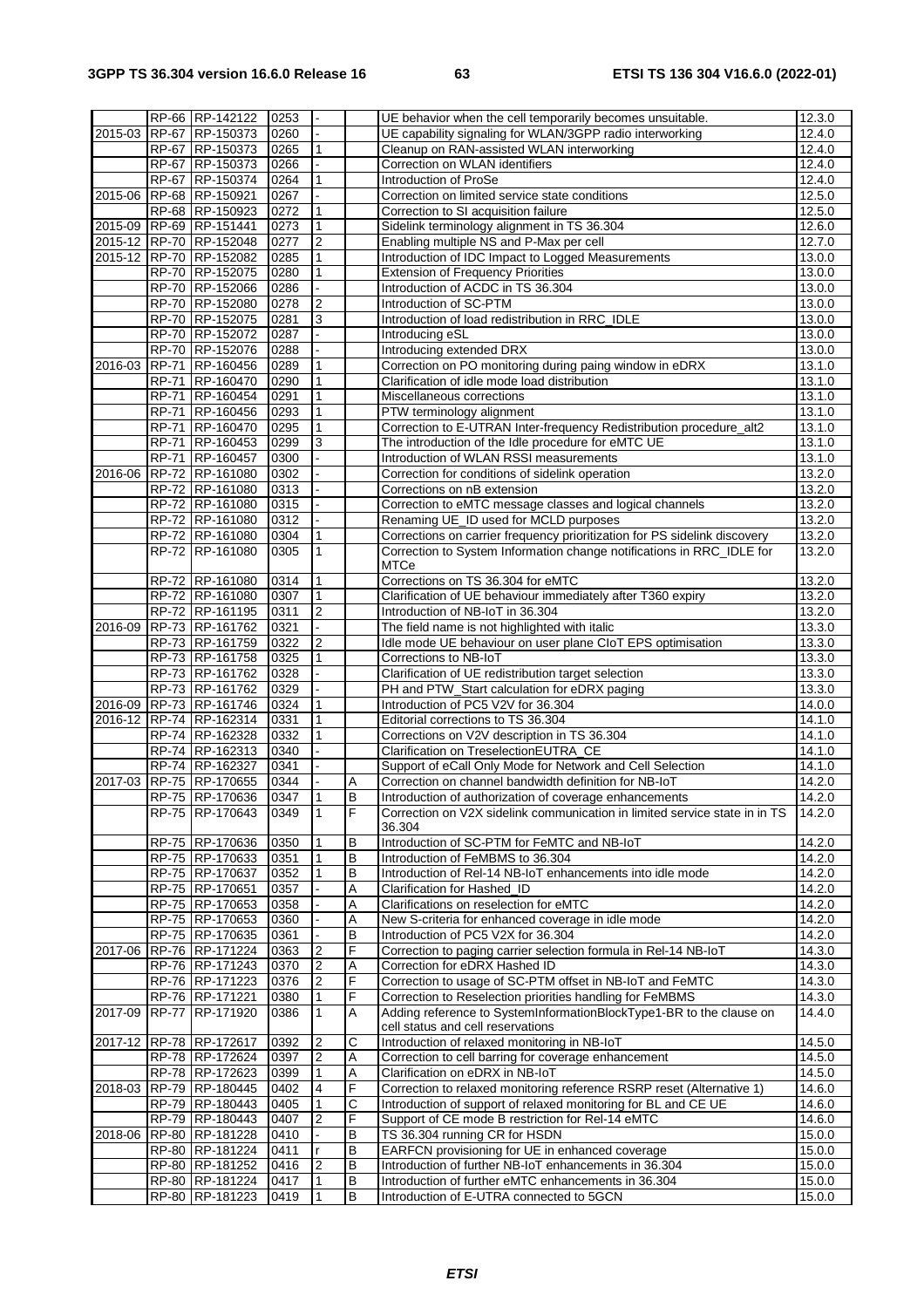|         |              | RP-80 RP-181228         | 0420 | $\vert$ 1      | B | Support for Logging of 'Any cell selection' state                                                                                                   | 15.0.0 |
|---------|--------------|-------------------------|------|----------------|---|-----------------------------------------------------------------------------------------------------------------------------------------------------|--------|
|         |              | RP-80 RP-181225         | 0729 | $\mathbf{1}$   | В | Implementing network-based CRS interference mitigation                                                                                              | 15.0.0 |
| 2018-09 |              | RP-81 RP-181940         | 0412 | 4              | В | Introduction of LTE to NR reselection in 36.304                                                                                                     | 15.1.0 |
|         |              | RP-81 RP-181950         | 0731 | $\mathbf{1}$   | F | CR to 36.304 on CN selection for LTE connected to 5GC                                                                                               | 15.1.0 |
|         |              | RP-81 RP-181963         | 0736 | $\mathbf{1}$   | Α | Correction to entering condition for relaxed monitoring                                                                                             | 15.1.0 |
|         |              | RP-81 RP-181944         | 0737 | 3              | F | Define relation between WUS occasion and PO                                                                                                         | 15.1.0 |
|         |              | RP-81 RP-181944         | 0740 | 2              | F | Corrections for CRS muting in TS 36.304                                                                                                             | 15.1.0 |
|         |              | RP-81 RP-181950         | 0742 |                | F | Correction on RRC_INACTIVE and camping on E-UTRA connected to<br>5GC in NB-IoT                                                                      | 15.1.0 |
|         | <b>RP-81</b> | RP-181940               | 0747 | L.             | F | Paging Monitoring in Camped Normally state and Camped on Any Cell<br>state                                                                          | 15.1.0 |
|         |              | RP-81 RP-181960         | 0748 |                | F | Corrections to 36.304 speed dependent mobility and inter-RAT cells with<br>cell reservations, access restrictions, or unsuitable for normal camping | 15.1.0 |
|         |              | 2018-12 RP-82 RP-182671 | 0741 | 3              | F | Small correction to paging with wake up signal                                                                                                      | 15.2.0 |
|         |              | RP-82 RP-182676         | 0744 | $\overline{5}$ | F | Corrections to TS 36.304 for E-UTRA connected to 5GC                                                                                                | 15.2.0 |
|         |              | RP-82 RP-182652         | 0750 | $\mathbf{1}$   | F | Correction on paging for LTE connected to 5GC                                                                                                       | 15.2.0 |
|         |              | RP-82 RP-182676         | 0752 | $\overline{2}$ | F | Clarification of Qoffsettemp for eLTE in 36.304                                                                                                     | 15.2.0 |
|         |              | RP-82 RP-182681         | 0757 | 1              | F | Correction to gap determination for the wake-up signal                                                                                              | 15.2.0 |
|         |              | RP-82 RP-182675         | 0758 |                | F | TS36.304 CR on [103bis#43][LTEeLTE] Capture NR agreements                                                                                           | 15.2.0 |
|         |              | RP-82 RP-182676         | 0762 |                | F | TS36.304 CR on [104#23][LTE/5GC] Capture NR agreements                                                                                              | 15.2.0 |
| 2019-03 |              | RP-83 RP-190540         | 0763 | $\mathbf{1}$   | F | Suitable cell criteria for reselection to NR cell                                                                                                   | 15.3.0 |
|         |              | RP-83 RP-190551         | 0764 |                | F | CR on missing descprition of transmission pool sharing                                                                                              | 15.3.0 |
| 2019-06 |              | RP-84 RP-191380         | 0765 | $\overline{2}$ | F | Correction to mobility state handling in case of LTE to NR reselection                                                                              | 15.4.0 |
| 2019-12 |              | <b>RP-86 RP-192941</b>  | 0775 | $\mathbf{1}$   | F | Correction on handling of stored AS context for UP optimization and<br>RRC_INACTIVE state                                                           | 15.5.0 |
| 2020-03 |              | RP-87 RP-200360         | 0781 | 1              | B | Introduction of Rel-16 eMTC enhancements                                                                                                            | 16.0.0 |
|         |              | RP-87 RP-200361         | 0783 | $\mathbf{1}$   | B | Introduction of Rel-16 NB-IoT enhancements                                                                                                          | 16.0.0 |
|         |              | RP-87 RP-200349         | 0784 | 3              | B | Correction of TS 36.304 to introduce IAB                                                                                                            | 16.0.0 |
|         |              | RP-87 RP-200346         | 0785 | $\mathbf{1}$   | B | CR on cell selection/ reselection for NR V2X UE                                                                                                     | 16.0.0 |
| 2020-07 |              | RP-88 RP-201191         | 0782 | $\overline{4}$ | B | Introduce of alternative cell reselection priority for EN-DC                                                                                        | 16.1.0 |
|         |              | RP-88 RP-201179         | 0786 | $\overline{4}$ | F | Miscellaneous correction to 36.304 for IAB                                                                                                          | 16.1.0 |
|         |              | RP-88 RP-201193         | 0788 | $\overline{4}$ | F | Corrections to Rel-16 NB-IoT enhancements                                                                                                           | 16.1.0 |
|         |              | RP-88 RP-201192         | 0789 | $\overline{4}$ | F | Corrections to WUS group for eMTC                                                                                                                   | 16.1.0 |
|         |              | RP-88 RP-201172         | 0790 |                | B | White listed cells for reselection to NR-U                                                                                                          | 16.1.0 |
|         |              | RP-88 RP-201168         | 0794 | $\mathbf{1}$   | A | <b>Clarification for CP EDT</b>                                                                                                                     | 16.1.0 |
|         |              | RP-88 RP-201176         | 0803 | $\overline{2}$ | F | CR on cell (re)selection for sidelink in TS 36.304                                                                                                  | 16.1.0 |
| 2020-09 |              | RP-89 RP-201936         | 0796 | $\overline{3}$ | F | System support for Wake Up Signal                                                                                                                   | 16.2.0 |
|         |              | RP-89 RP-201928         | 0805 | $\mathbf{1}$   | F | Corrections to 36.304                                                                                                                               | 16.2.0 |
|         |              | RP-89 RP-201938         | 0807 | $\mathbf{1}$   | A | Correction on Srxlev Calculation for IRAT Cell Reselection                                                                                          | 16.2.0 |
|         |              | RP-89 RP-201928         | 0808 | $\overline{2}$ | F | Miscellaneous corrections to NB-IoT Rel-16 enhancements                                                                                             | 16.2.0 |
|         |              | RP-89 RP-201928         | 0810 | $\mathbf{1}$   | F | (G)WUS corrections                                                                                                                                  | 16.2.0 |
|         |              | RP-89 RP-201923         | 0812 |                | F | Miscellaneous corrections for TS 36.304 for IAB                                                                                                     | 16.2.0 |
| 2020-12 |              | RP-90 RP-202780         | 0814 | $\mathbf{1}$   | F | Clarification to the last used cell for (G)WUS                                                                                                      | 16.3.0 |
|         |              | RP-90 RP-202779         | 0817 | 1              | F | Clarification on WUS group set selection                                                                                                            | 16.3.0 |
|         |              | RP-90 RP-202769         | 0818 |                | F | Correction on inter-frequency operation                                                                                                             | 16.3.0 |
| 2021-06 |              | RP-92 RP-211479         | 0830 | 1              | F | Clarifications on paging DRX cycle                                                                                                                  | 16.4.0 |
| 2021-09 |              | RP-93 RP-212441         | 0832 | $\mathbf{1}$   | F | Correction on paging resource determination for eMTC UE in<br>RRC_INACTIVE                                                                          | 16.5.0 |
| 2021-12 |              | RP-94 RP-213343         | 0833 |                | F | Correction for TS 36.304 on power class for cell selection of IAB                                                                                   | 16.6.0 |
|         |              | RP-94 RP-213342         | 0835 | I1             | F | Removal of RSS based RSRQ measurements                                                                                                              | 16.6.0 |